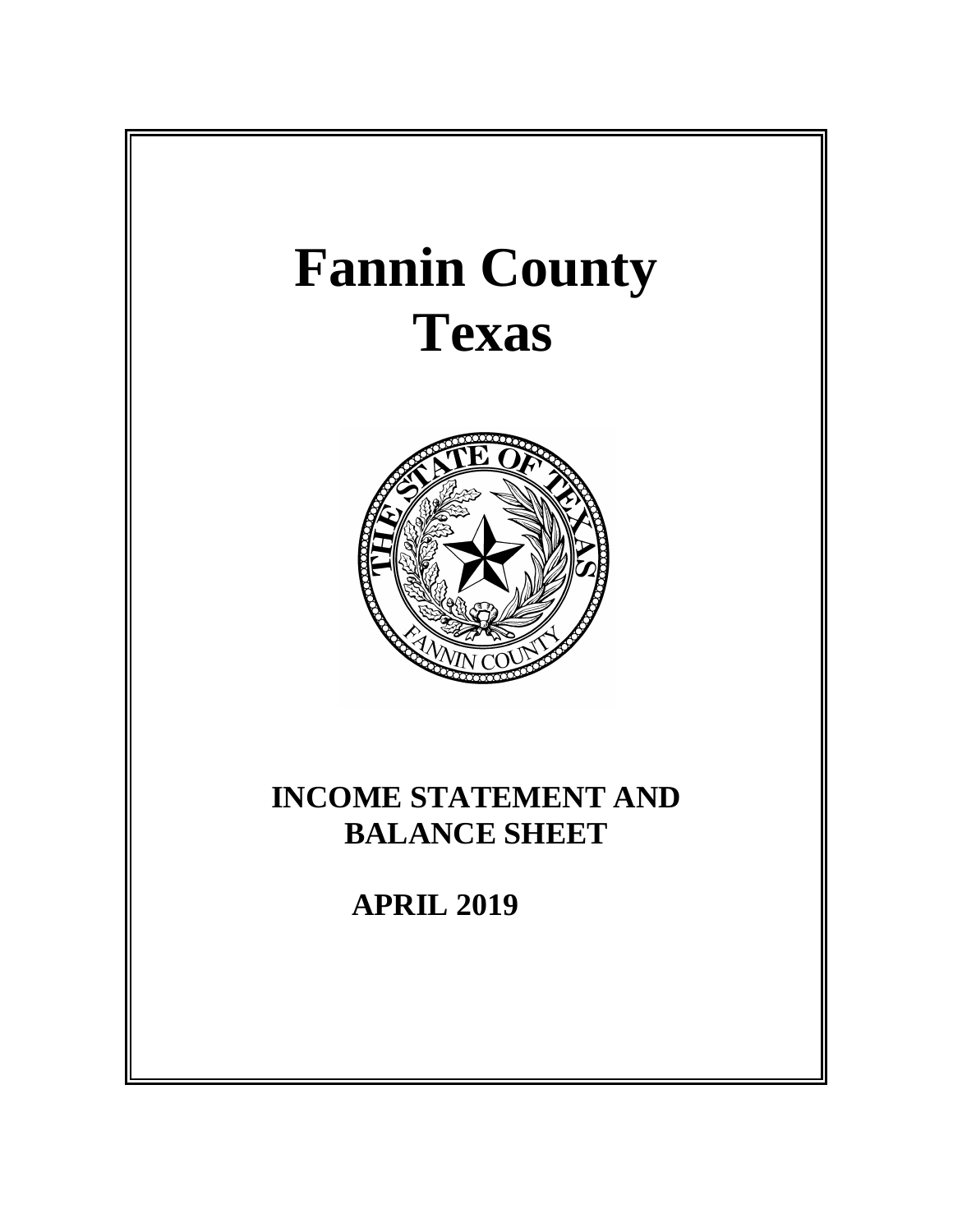| $05 - 06 - 2019$ | TIME: 08:41 AM - FOR MONTH ENDING 4-30-19                                                     | INCOME STATEMENT    |                  |                       |      | PAGE<br>1<br>PREPARER: 0004 |
|------------------|-----------------------------------------------------------------------------------------------|---------------------|------------------|-----------------------|------|-----------------------------|
| FANNIN COUNTY    | 101 E. SAM RAYBURN DRIVE SUITE 303                                                            | BONHAM, TEXAS 75418 |                  |                       |      |                             |
|                  | ***** INCOME ACCOUNTS *****                                                                   |                     |                  |                       |      |                             |
|                  |                                                                                               |                     |                  |                       |      |                             |
|                  | 10-300-110 UNENCUMBERED FUND BALANCE                                                          |                     |                  |                       | 0.00 |                             |
|                  |                                                                                               |                     |                  |                       |      |                             |
|                  | 10-310-110 CURRENT TAXES                                                                      |                     | 7,979,240.73     |                       |      |                             |
|                  |                                                                                               |                     |                  |                       |      |                             |
|                  |                                                                                               |                     |                  |                       |      |                             |
|                  |                                                                                               |                     |                  |                       |      |                             |
|                  | 10-318-120 PAY N LIEU TAX/GRASSLAND 0.00<br>10-318-121 PAY N LIEU TAX/UPPER TRINITY 12,705.80 |                     |                  |                       |      |                             |
|                  | 10-318-122 TAX ABATEMENT/APPLICATION                                                          |                     |                  | 18,300.00             |      |                             |
|                  | 10-318-130 COURT COSTS/ARREST FEES<br>10-318-132 ATTORNEYS & DOCTORS                          |                     |                  | 79,119.17<br>5,048.81 |      |                             |
|                  | 10-318-140 TAX ON MIXED DRINKS                                                                |                     |                  | 14,857.50             |      |                             |
|                  | 10-318-160 SALES TAX REVENUES                                                                 |                     |                  | 537,562.98            |      |                             |
|                  |                                                                                               |                     |                  |                       |      |                             |
|                  | 10-319-420 JAIL PAY PHONE COMMISSION                                                          |                     |                  | 136,269.22            |      |                             |
|                  | 10-319-429 SCHOLARSHIP FUNDS                                                                  |                     |                  | 0.00                  |      |                             |
|                  | 10-319-551 ANNUAL PAYMENT                                                                     |                     |                  |                       | 0.00 |                             |
|                  | 10-319-552 MONTHLY MONITORING PAYMEN                                                          |                     |                  |                       | 0.00 |                             |
|                  | 10-319-553 ADMINISTRATIVE FEE                                                                 |                     |                  |                       | 0.00 |                             |
|                  | 10-319-554 REIMB.FOR CONFINEMENT EXP.                                                         |                     |                  | 0.00                  |      |                             |
|                  |                                                                                               |                     |                  |                       |      |                             |
|                  | 10-320-200 ALCOHLIC BEVERAGE LICENSE                                                          |                     | 1,011.00         |                       |      |                             |
|                  | 10-320-300 SEWAGE PERMITS/INSPECTIONS                                                         |                     | 52,301.41        |                       |      |                             |
|                  | 10-320-545 FOOD SERV.PERMITS/CLASSES<br>10-320-546 \$5 COUNTY FEE/FOOD HANDLERS CLASS         |                     |                  | 0.00<br>0.00          |      |                             |
|                  |                                                                                               |                     |                  |                       |      |                             |
|                  |                                                                                               |                     |                  |                       |      |                             |
|                  | 10-321-200 COMMISSIONS ON CAR REGIST                                                          |                     |                  | 60,779.35             |      |                             |
|                  | 10-321-250 COMMISSION ON CAR TITLES<br>10-321-251 COMM.ON SALES TAX COLLECTIONS               |                     |                  | 27,050.00             | 0.00 |                             |
|                  | 10-321-901 TAX CERTIFICATES                                                                   |                     | 0.00<br>5,077.12 |                       |      |                             |
|                  |                                                                                               |                     |                  |                       |      |                             |
|                  |                                                                                               |                     |                  |                       | 0.00 |                             |
|                  |                                                                                               |                     |                  |                       |      |                             |
|                  |                                                                                               |                     |                  |                       |      |                             |
|                  |                                                                                               |                     |                  |                       |      |                             |
|                  | 10-340-135 FAMILY PROTECTION FEE                                                              |                     |                  | 1,245.54              |      |                             |
|                  | 10-340-400 COUNTY JUDGE FEES                                                                  |                     |                  | 268.00                |      |                             |
|                  | 10-340-403 COUNTY CLERK FEES                                                                  |                     |                  | 77,548.23             |      |                             |
|                  | 10-340-450 DISTRICT CLERK FEES                                                                |                     |                  | 36,883.71             |      |                             |
|                  | 10-340-455 J. P. #1 FEES                                                                      |                     |                  | 4,377.17              |      |                             |
|                  | 10-340-456 J. P. #2 FEES<br>10-340-457 J. P. #3 FEES                                          |                     |                  | 775.00<br>2,871.52    |      |                             |
|                  | 10-340-475 DISTRICT ATTORNEY FEES                                                             |                     |                  | 1,523.60              |      |                             |
|                  | 10-340-480 BOND APPLICATION FEE                                                               |                     |                  |                       | 0.00 |                             |
|                  | 10-340-484 ELECTION REIMBURSEMENTS                                                            |                     |                  | 535.17                |      |                             |
|                  | 10-340-551 CONSTABLE PCT. 1 FEES                                                              |                     |                  | 3,920.00              |      |                             |
|                  | 10-340-552 CONSTABLE PCT. 2 FEES                                                              |                     |                  | 760.00                |      |                             |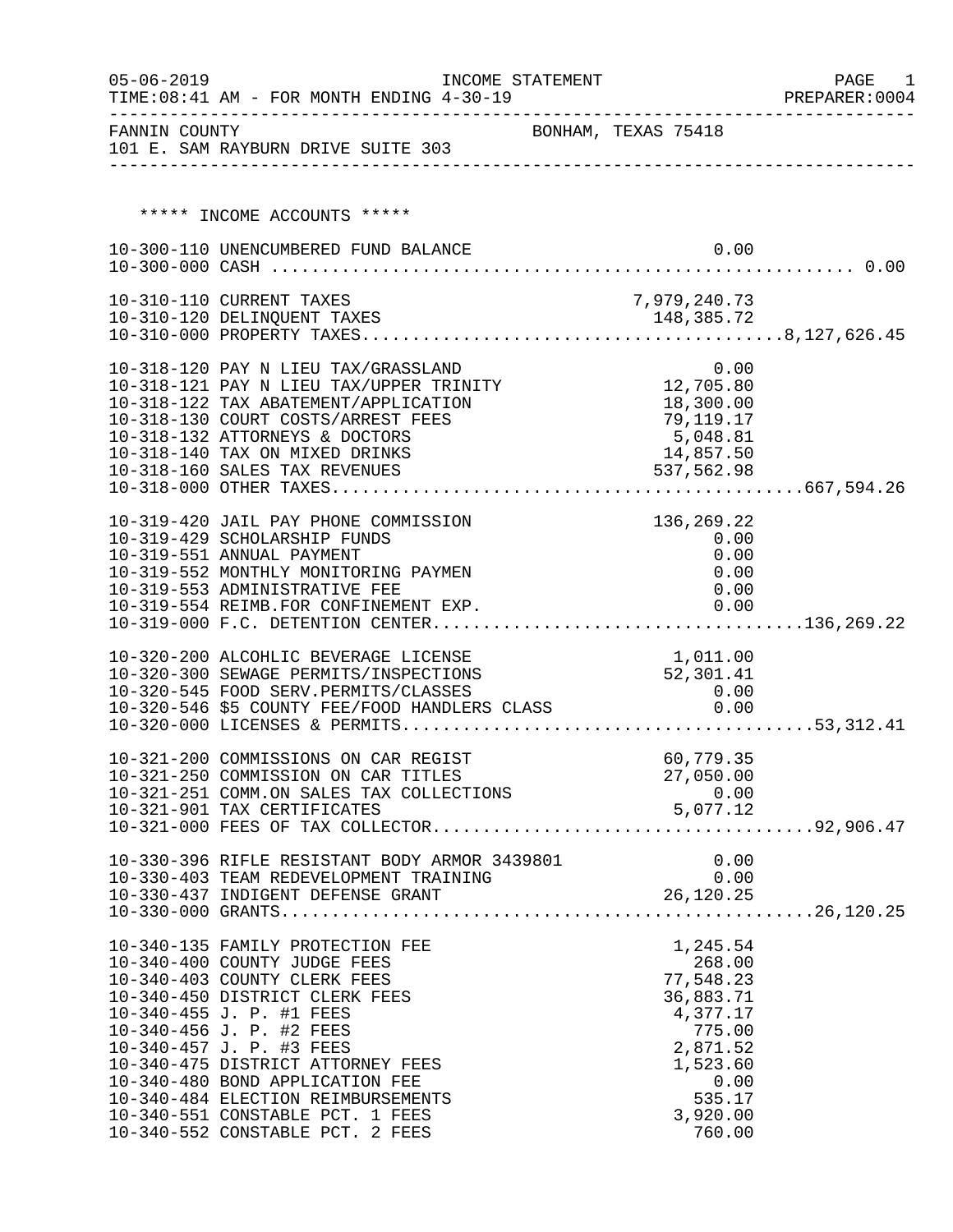|               | $05 - 06 - 2019$<br>INCOME STATEMENT<br>TIME: 08:41 AM - FOR MONTH ENDING 4-30-19                                                                                                                                                                                                                                                                                                                                                                                                                                                                                                                                                                                                                                                                                                                                                                                                                                                                                                                                                              |                                                                                                                                                                                                                                                        | PAGE 2<br>PREPARER: 0004 |
|---------------|------------------------------------------------------------------------------------------------------------------------------------------------------------------------------------------------------------------------------------------------------------------------------------------------------------------------------------------------------------------------------------------------------------------------------------------------------------------------------------------------------------------------------------------------------------------------------------------------------------------------------------------------------------------------------------------------------------------------------------------------------------------------------------------------------------------------------------------------------------------------------------------------------------------------------------------------------------------------------------------------------------------------------------------------|--------------------------------------------------------------------------------------------------------------------------------------------------------------------------------------------------------------------------------------------------------|--------------------------|
| FANNIN COUNTY | 101 E. SAM RAYBURN DRIVE SUITE 303                                                                                                                                                                                                                                                                                                                                                                                                                                                                                                                                                                                                                                                                                                                                                                                                                                                                                                                                                                                                             | BONHAM, TEXAS 75418                                                                                                                                                                                                                                    |                          |
|               | 10-340-553 CONSTABLE PCT. 3 FEES<br>10-340-553 CONSTABLE FOR ACT CONSTANT CONSTANT CONSTANT OF APPEALS FEE<br>10-340-573 BOND SUPERVISION FEES<br>10-340-600 D.C.6TH COURT OF APPEALS FEE 882.20<br>10-340-601 C.C.6TH COURT OF APPEALS FEE 240.00<br>10-340-652 SUBDIVISI<br>10-340-900 OTHER FEES                                                                                                                                                                                                                                                                                                                                                                                                                                                                                                                                                                                                                                                                                                                                            | 0.00                                                                                                                                                                                                                                                   |                          |
|               | 10-350-455 J. P. #1 FINES<br>10-350-456 J. P. #2 FINES<br>10-350-457 J. P. #3 FINES                                                                                                                                                                                                                                                                                                                                                                                                                                                                                                                                                                                                                                                                                                                                                                                                                                                                                                                                                            | 1,414.70<br>0.00<br>843.85                                                                                                                                                                                                                             |                          |
|               |                                                                                                                                                                                                                                                                                                                                                                                                                                                                                                                                                                                                                                                                                                                                                                                                                                                                                                                                                                                                                                                |                                                                                                                                                                                                                                                        |                          |
|               | 10-360-100 INTEREST EARNINGS<br>10-360-110 INTEREST EARNINGS BUSINESS MONEY FU 4,478.52                                                                                                                                                                                                                                                                                                                                                                                                                                                                                                                                                                                                                                                                                                                                                                                                                                                                                                                                                        |                                                                                                                                                                                                                                                        |                          |
|               | 10-364-162 SALE OF ASSETS LAND/BUILDING                                                                                                                                                                                                                                                                                                                                                                                                                                                                                                                                                                                                                                                                                                                                                                                                                                                                                                                                                                                                        | 0.00                                                                                                                                                                                                                                                   |                          |
|               | 10-370-100 KFYN-RADIO TOWER RENT<br>10-370-132 PROPERTY INSURANCE LOSS PAYMENTS<br>10-370-135 HEALTH INS. SURPLUS DISTRIBUTION<br>10-370-139 STATE JUROR REIMB.FEE<br>10-370-143 D.A.SALARY REIMB.<br>10-370-144 CO. JUDGE COURT FEES SALARY REIMB.<br>10-370-147 UTILITIES REIMBURSEMENT<br>10-370-151 ASST. DA LONGEVITY PAY<br>10-370-152 HB 9 D.A. SUPPLEMENTAL FUNDS<br>10-370-162 COURT REPORTER SERVICE FEE<br>10-370-163 ADM.OF COURT JUSTICE 10% SB 1417<br>10-370-164 TIME PAYMENT FEE 40% SB 1417<br>10-370-164 TIME PAYMENT FEE 40% SB 1417<br>10-370-166 JUDICIAL SUPP.FEE(60 CENTS)<br>10-370-167 JUROR REIMB.FEE<br>10-370-408 COUNTY WELLNESS PROGRAM<br>10-370-410 CO CT AT LAW SUPPLEMENT<br>10-370-410 CO CT AT LAW SUPPLEMENT<br>10-370-432 PROCEEDS OF SALE OF LIVESTOCK<br>10-370-450 DIST. CLK. PASSPORT PHOTO<br>10-370-453 REIMB.CEC ODYSSEY SAAS<br>10-370-509 CANDY MACHINE COMMISSION<br>10-370-510 DR. PEPPER COMMISSION<br>10-370-553 DONATION CONST.3 RADIO EQUIP.<br>10-370-562 STATE REIMB.OFFENDER TRANSPORT | 1,400.00<br>154.82<br>0.00<br>9,112.00<br>9,166.66<br>0.00<br>7,800.95<br>2,280.00<br>2,518.67<br>3,366.65<br>328.89<br>1,315.69<br>193.15<br>1,278.36<br>881.48<br>42,000.00<br>8,043.28<br>890.00<br>10,796.50<br>94.56<br>48.00<br>0.00<br>5,215.40 |                          |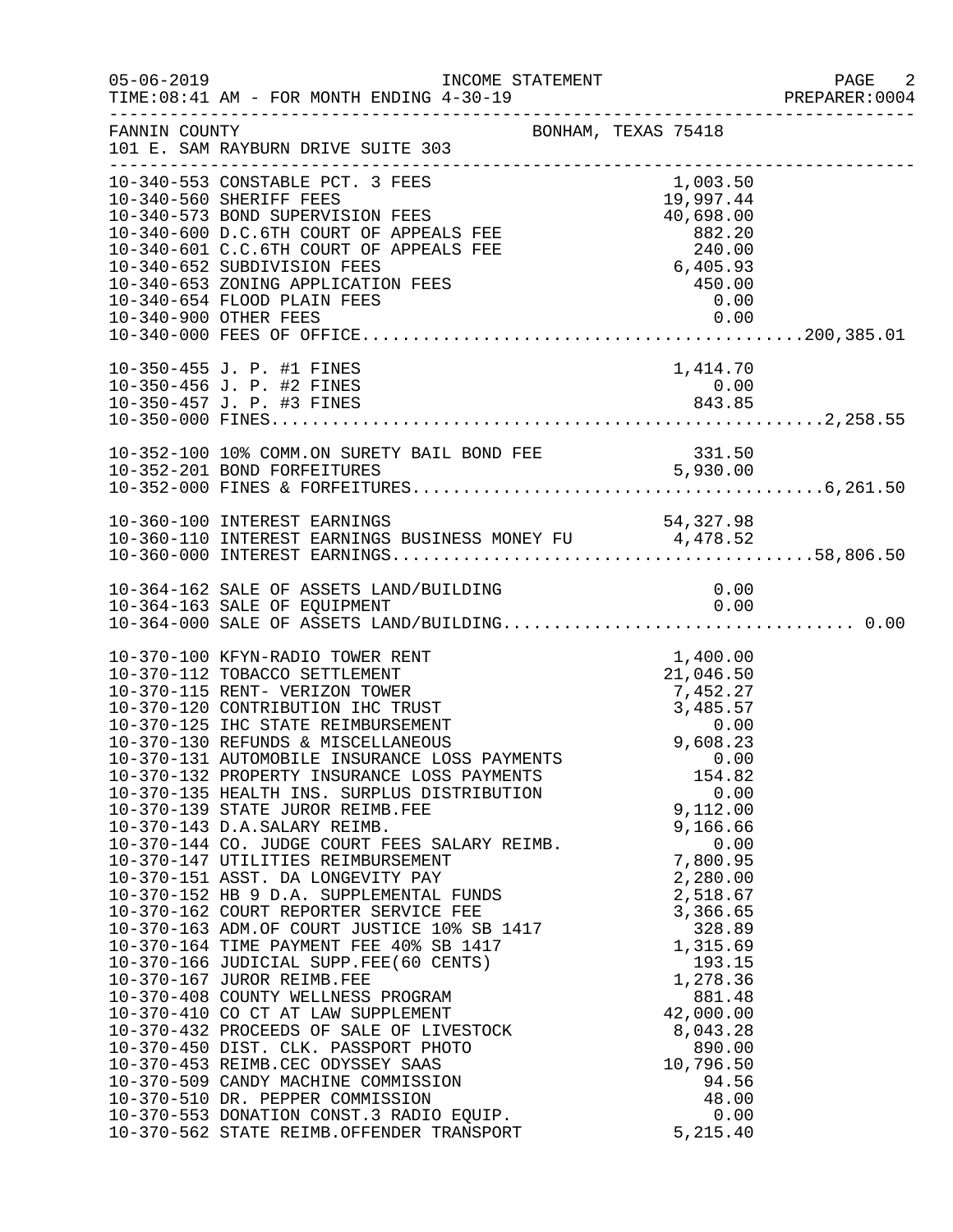| $05 - 06 - 2019$ | TIME: 08:41 AM - FOR MONTH ENDING 4-30-19                                                          | INCOME STATEMENT |                                |                 | PAGE 3<br>PREPARER:0004 |
|------------------|----------------------------------------------------------------------------------------------------|------------------|--------------------------------|-----------------|-------------------------|
| FANNIN COUNTY    | 101 E. SAM RAYBURN DRIVE SUITE 303<br>______________________________                               |                  | BONHAM, TEXAS 75418            |                 |                         |
|                  |                                                                                                    |                  |                                |                 |                         |
|                  | 11-300-111 BEGINNING CASH BALANCE                                                                  |                  |                                | 0.00            |                         |
|                  | 11-340-600 COUNTY CLERK FEES<br>11-340-650 DISTRICT CLERK FEES<br>11-340-651 JUSTICE OF PEACE FEES |                  | 2,943.57<br>1,487.67<br>582.91 |                 |                         |
|                  | 11-360-100 INTEREST EARNINGS                                                                       |                  | 122.01                         |                 |                         |
|                  | 12-300-112 BEGINNING CASH BALANCE                                                                  |                  | 0.00                           |                 |                         |
|                  | 12-360-100 INTEREST EARNINGS                                                                       |                  |                                | 4.97            |                         |
|                  | 12-370-134 CO.CLK.VITAL STAT.FEE                                                                   |                  | 308.00                         |                 |                         |
|                  | 13-300-113 BEGINNING CASH BALANCE                                                                  |                  |                                | 0.00            |                         |
|                  | 13-345-113 SURETY BAIL BOND FEE                                                                    |                  | 4,005.00                       |                 |                         |
|                  | 13-370-130 REFUNDS & MISCELLANEOUS<br>13-370-132 TEMPORARY BOND SECURITY                           |                  |                                | 0.00<br>0.00    |                         |
|                  | 14-300-114 BEGINNING CASH                                                                          |                  |                                | 0.00            |                         |
|                  | 14-370-455 JP1 SECURITY FEE<br>14-370-456 JP2 SECURITY FEE<br>14-370-457 JP3 SECURITY FEE          |                  | 63.03                          | 120.29<br>10.00 |                         |
|                  | 16-300-116 BEGINNING CASH BALANCE                                                                  |                  |                                | 0.00            |                         |
|                  | 16-370-149 CO. JUDGE EXCESS SUPP.                                                                  |                  |                                | 0.00            |                         |
|                  | 17-300-117 BEGINNING CASH BALANCE                                                                  |                  |                                | 0.00            |                         |
|                  | 17-340-131 PROBATE JUDGES EDUCATION                                                                |                  | 150.00                         |                 |                         |
|                  | 17-370-130 REFUNDS & MISCELLANEOUS                                                                 |                  | 775.33                         |                 |                         |
|                  | 18-300-118 BEGINNING CASH BALANCE                                                                  |                  |                                | 0.00            |                         |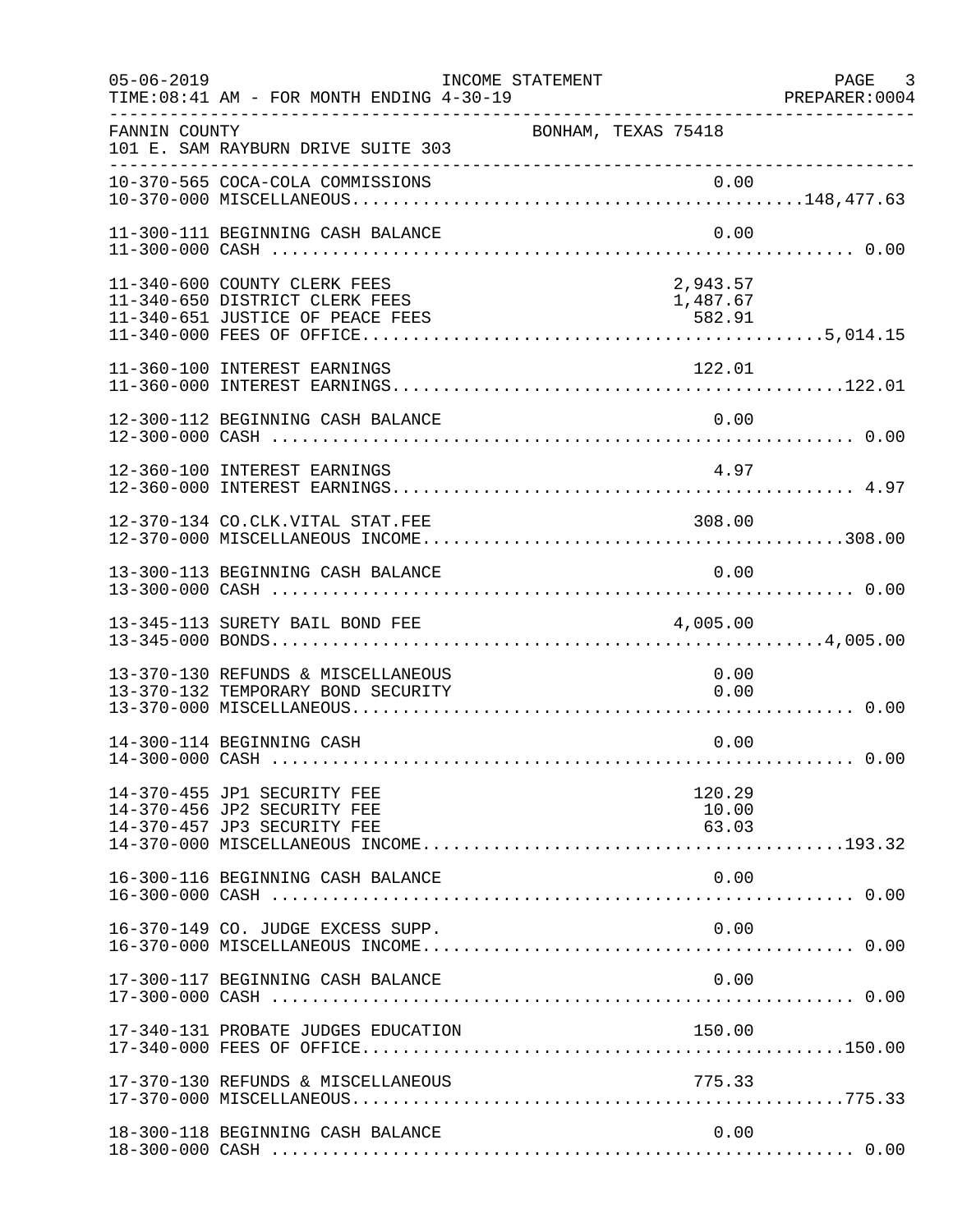| $05 - 06 - 2019$ | TIME: 08:41 AM - FOR MONTH ENDING 4-30-19                                                                                                               | INCOME STATEMENT    |                                                      | PAGE 4<br>PREPARER: 0004 |
|------------------|---------------------------------------------------------------------------------------------------------------------------------------------------------|---------------------|------------------------------------------------------|--------------------------|
| FANNIN COUNTY    | 101 E. SAM RAYBURN DRIVE SUITE 303                                                                                                                      | BONHAM, TEXAS 75418 |                                                      |                          |
|                  | 18-360-100 INTEREST EARNINGS                                                                                                                            |                     | 66.00                                                |                          |
|                  | 18-370-130 REFUNDS & MISCELLANEOUS<br>18-370-133 CO.CLERK PRESERVE REC FEE                                                                              |                     | 0.00<br>24,308.38                                    |                          |
|                  | 19-300-119 BEGINNING CASH BALANCE                                                                                                                       |                     | 0.00                                                 |                          |
|                  | 19-360-100 INTEREST EARNINGS                                                                                                                            |                     | 12.22                                                |                          |
|                  | 19-370-136 DIST.CLK.PRES.REC.FEE                                                                                                                        |                     |                                                      |                          |
|                  | 20-300-120 BEGINNING CASH BALANCE                                                                                                                       |                     | 0.00                                                 |                          |
|                  | 20-360-100 INTEREST EARNINGS                                                                                                                            |                     | 47.32                                                |                          |
|                  | 20-370-135 CO.OFFICE REC.MNGMT.FEE                                                                                                                      |                     | 4,934.17                                             |                          |
|                  | 21-300-121 BEGINNING CASH BALANCE                                                                                                                       |                     | 0.00                                                 |                          |
|                  | 21-310-110 CURRENT TAXES<br>21-310-120 DELINQUENT TAXES                                                                                                 |                     | 459,303.38<br>8,571.51                               |                          |
|                  | 21-318-120 PAY N LIEU TAX/GRASSLAND<br>21-318-121 PAY N LIEU TAX/UPPER TRINITY<br>21-318-160 SALES TAX REVENUES                                         |                     | 0.00<br>$0\ldots00\,$<br>30,900.25                   |                          |
|                  | 21-321-200 CAR REGISTRATION/SALES TAX                                                                                                                   |                     | 73,448.04                                            |                          |
|                  | 21-330-200 FEMA GRANT                                                                                                                                   |                     | 0.00                                                 |                          |
|                  | 21-350-403 COUNTY CLERK FINES<br>21-350-450 DISTRICT CLERK FINES<br>21-350-455 J. P. #1 FINES<br>21-350-456 J. P. #2 FINES<br>21-350-457 J. P. #3 FINES |                     | 1,015.50<br>4,096.24<br>1,647.74<br>611.97<br>627.32 |                          |
|                  | 21-360-100 INTEREST EARNINGS                                                                                                                            |                     | 423.61                                               |                          |
|                  | 21-364-162 LAND/BUILDING<br>21-364-163 SALE OF EQUIPMENT                                                                                                |                     | 0.00<br>0.00                                         |                          |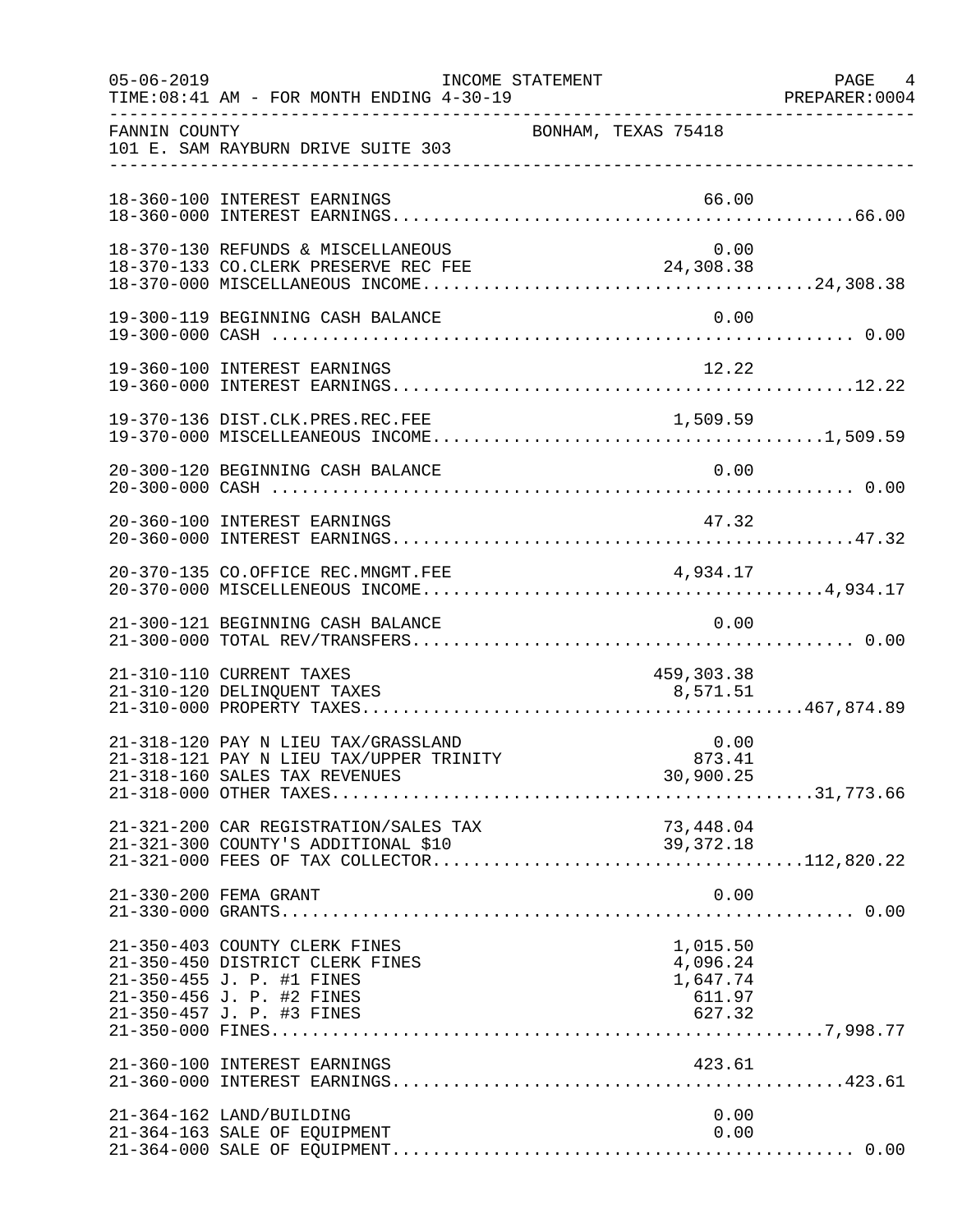| $05 - 06 - 2019$ | TIME: 08:41 AM - FOR MONTH ENDING 4-30-19                                                                                                                                                                                                                                                  | INCOME STATEMENT                                     | $-5$<br>PAGE<br>PREPARER: 0004 |
|------------------|--------------------------------------------------------------------------------------------------------------------------------------------------------------------------------------------------------------------------------------------------------------------------------------------|------------------------------------------------------|--------------------------------|
| FANNIN COUNTY    | 101 E. SAM RAYBURN DRIVE SUITE 303                                                                                                                                                                                                                                                         | BONHAM, TEXAS 75418                                  |                                |
|                  | 21-370-100 PROPERTY LEASE<br>21-370-120 STATE LATERAL ROAD<br>21-370-125 TDT. WEIGHT FEES                                                                                                                                                                                                  | 0.00<br>8,468.06<br>20,669.19                        |                                |
|                  | 22-300-122 BEGINNING CASH BALANCE                                                                                                                                                                                                                                                          | 0.00                                                 |                                |
|                  | 22-310-110 CURRENT TAXES<br>22-310-120 DELINQUENT TAXES                                                                                                                                                                                                                                    | 535,027.65<br>9,984.69                               |                                |
|                  | 22-318-120 PAY N LIEU TAX/GRASSLAND<br>22-318-121 PAY N LIEU TAX/UPPER TRINITY                                                                                                                                                                                                             | 0.00<br>1,017.41                                     |                                |
|                  | 22-321-200 CAR REGISTRATION/SALES TAX                                                                                                                                                                                                                                                      | 85,557.27                                            |                                |
|                  | 22-330-200 FEMA GRANT                                                                                                                                                                                                                                                                      | 0.00                                                 |                                |
|                  | 22-350-403 COUNTY CLERK FINES<br>22-350-450 DISTRICT CLERK FINES<br>22-350-455 J. P. #1 FINES<br>22-350-456 J. P. #2 FINES<br>22-350-457 J. P. #3 FINES                                                                                                                                    | 1,182.91<br>4,771.56<br>1,919.41<br>712.86<br>730.74 |                                |
|                  | 22-360-100 INTEREST EARNINGS                                                                                                                                                                                                                                                               | 3,626.01                                             |                                |
|                  | 22-364-163 SALE OF EQUIPMENT                                                                                                                                                                                                                                                               | 0.00                                                 |                                |
|                  | 22-370-120 STATE LATERAL ROAD<br>22-370-125 TDT WEIGHT FEES<br>22-370-130 REFUNDS & MISCELLANEOUS<br>22-370-131 AUTOMOBILE INSURANCE LOSS PAYMENT<br>22-370-140 PROCEEDS OF LOAN<br>22-370-145 REIMBURSEMENT OF MATERIALS 9,617.01<br>22-370-150 TRENTON HIGH MEADOWS SUBDIVISION 4,200.00 | 9,864.17<br>24,076.87<br>0.00<br>0.00<br>0.00        |                                |
|                  | 23-300-123 BEGINNING CASH BALANCE                                                                                                                                                                                                                                                          | 0.00                                                 |                                |
|                  | 23-310-110 CURRENT TAXES<br>23-310-120 DELINQUENT TAXES                                                                                                                                                                                                                                    | 802,541.43<br>14,976.97                              |                                |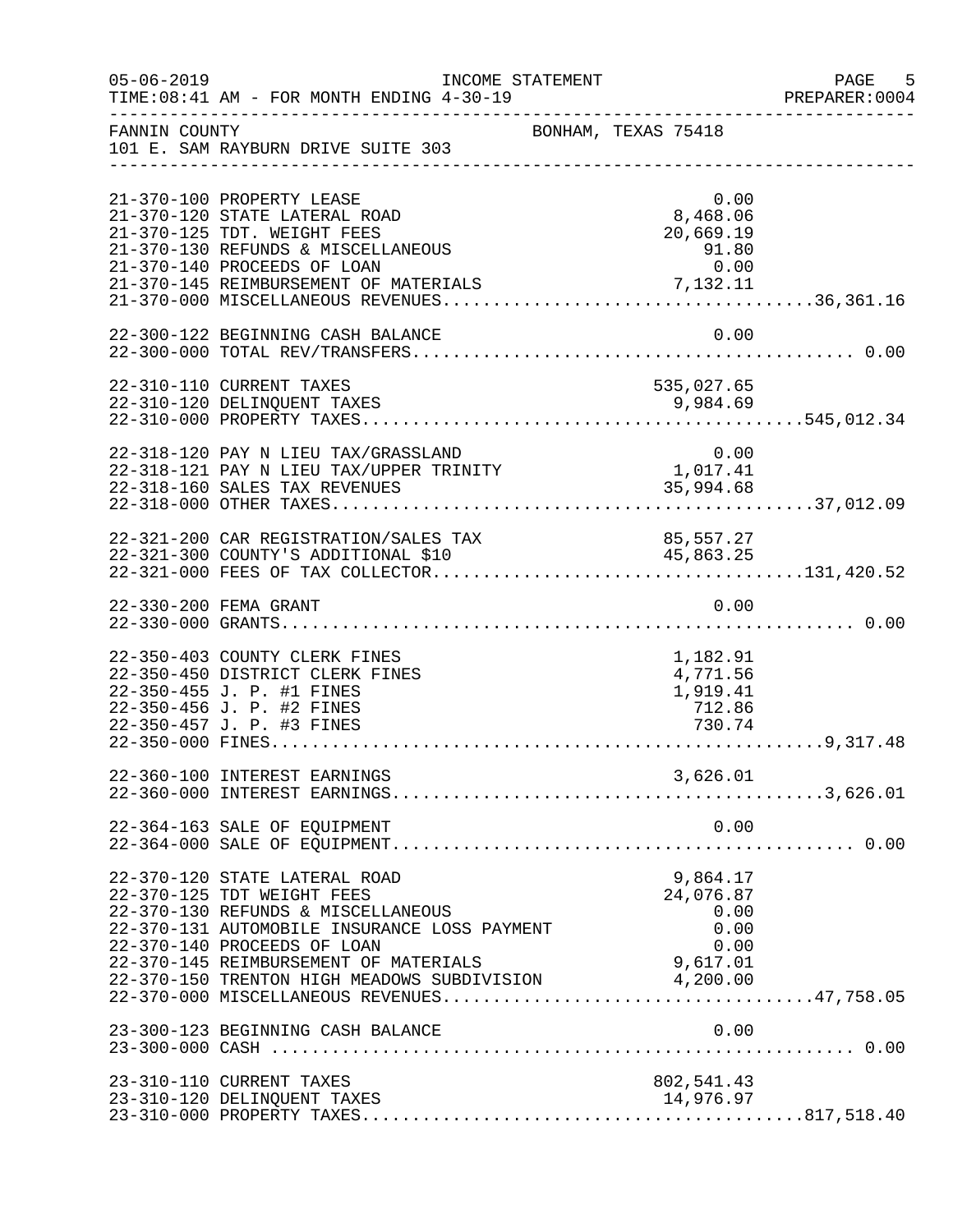| $05 - 06 - 2019$ | TIME: 08:41 AM - FOR MONTH ENDING 4-30-19                                                                                                                                                            | INCOME STATEMENT                                                                                     | PAGE 6<br>PREPARER: 0004 |
|------------------|------------------------------------------------------------------------------------------------------------------------------------------------------------------------------------------------------|------------------------------------------------------------------------------------------------------|--------------------------|
| FANNIN COUNTY    | 101 E. SAM RAYBURN DRIVE SUITE 303                                                                                                                                                                   | BONHAM, TEXAS 75418                                                                                  |                          |
|                  | 23-318-120 PAY N LIEU TAX/GRASSLAND<br>0.00<br>23-318-121 PAY N LIEU TAX/UPPER TRINITY 1,526.12<br>23-318-160 SALES TAX REVENUES<br>23-318-160 SALES TAX REVENUES                                    | 0.00<br>53,992.01                                                                                    |                          |
|                  |                                                                                                                                                                                                      |                                                                                                      |                          |
|                  | 23-330-200 FEMA GRANT                                                                                                                                                                                | 0.00                                                                                                 |                          |
|                  | 23-350-403 COUNTY CLERK FINES<br>23-350-450 DISTRICT CLERK FINES<br>23-350-455 J. P. #1 FINES<br>23-350-456 J. P. #2 FINES<br>23-350-457 J. P. #3 FINES                                              | 1,774.38<br>7,157.37<br>2,879.10<br>1,069.29<br>1,096.10                                             |                          |
|                  | 23-360-100 INTEREST EARNINGS                                                                                                                                                                         | 3,566.80                                                                                             |                          |
|                  | 23-364-162 LAND/BUILDING<br>23-364-163 SALE OF EQUIPMENT                                                                                                                                             | 0.00<br>0.00                                                                                         |                          |
|                  | 23-370-120 STATE LATERAL ROAD<br>23-370-125 TDT WEIGHT FEES<br>23-370-130 REFUNDS & MISCELLANEOUS<br>23-370-139 RESTITUTION<br>23-370-140 PROCEEDS OF LOANS<br>23-370-145 REIMBURSEMENT OF MATERIALS | 14,796.25<br>36, 115.30<br>1,983.45<br>0.00<br>$\begin{array}{r} 0.00 \\ 0.00 \end{array}$ 12,680.32 |                          |
|                  | 24-300-124 BEGINNING CASH BALANCE<br>24-300-999 TOTAL TRANSFERS                                                                                                                                      | 0.00                                                                                                 | 0.00                     |
|                  | 24-310-110 CURRENT TAXES                                                                                                                                                                             | 456,824.37                                                                                           |                          |
|                  | 24-318-120 PAY N LIEU TAX/GRASSLAND<br>24-318-121 PAY N LIEU TAX/UPPER TRINITY                                                                                                                       | 0.00<br>868.70<br>30,733.43                                                                          |                          |
|                  | 24-321-200 CAR REGISTRATION/SALES TAX                                                                                                                                                                | 73,051.63<br>39, 159.65                                                                              |                          |
|                  | 24-330-200 FEMA GRANT                                                                                                                                                                                | 0.00                                                                                                 |                          |
|                  | 24-350-403 COUNTY CLERK FINES<br>24-350-450 DISTRICT CLERK FINES<br>24-350-455 J. P. #1 FINES                                                                                                        | 1,010.01<br>4,074.16<br>1,638.85                                                                     |                          |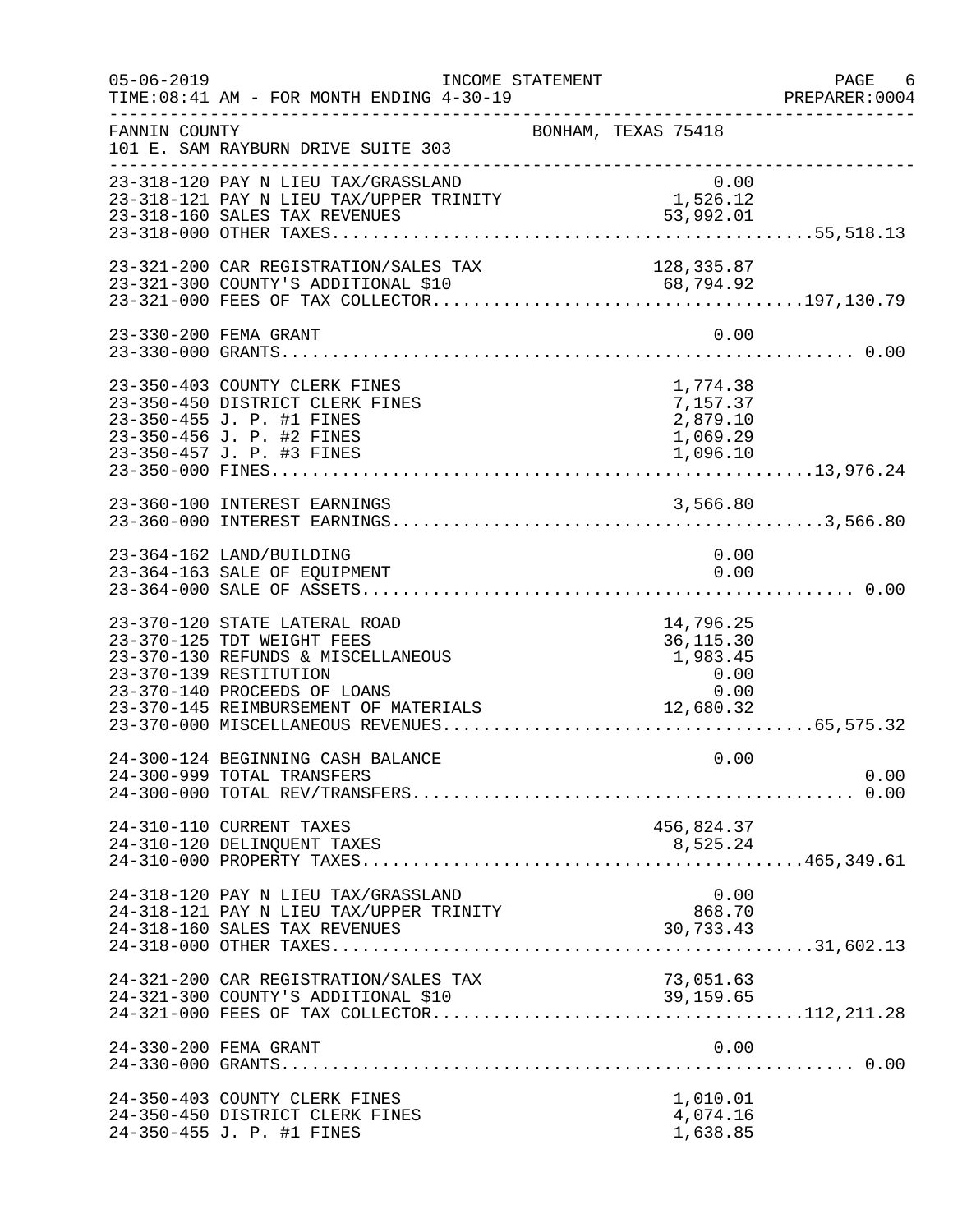| $05 - 06 - 2019$     | INCOME STATEMENT<br>TIME: 08:41 AM - FOR MONTH ENDING 4-30-19                                                                                                                                                                                       |                                                                         | PAGE 7<br>PREPARER:0004 |
|----------------------|-----------------------------------------------------------------------------------------------------------------------------------------------------------------------------------------------------------------------------------------------------|-------------------------------------------------------------------------|-------------------------|
| FANNIN COUNTY        | 101 E. SAM RAYBURN DRIVE SUITE 303                                                                                                                                                                                                                  | BONHAM, TEXAS 75418                                                     |                         |
|                      | 24-350-456 J. P. #2 FINES<br>24-350-457 J. P. #3 FINES                                                                                                                                                                                              | 608.68<br>623.93                                                        |                         |
|                      | 24-360-100 INTEREST EARNING                                                                                                                                                                                                                         | 2,099.18                                                                |                         |
|                      | 24-364-162 LAND/BUILDING<br>24-364-163 SALE OF EQUIPMENT                                                                                                                                                                                            | 0.00<br>0.00                                                            |                         |
|                      | 24-370-120 STATE LATERAL ROAD<br>24-370-125 TDT WEIGHT FEES<br>24-370-130 REFUNDS & MISCELLANEOUS<br>24-370-138 SALE OF SCRAP IRON<br>24-370-140 PROCEEDS OF LOAN<br>24-370-145 REIMBURSEMENT OF MATERIALS<br>24-370-146 SALE OF RECYCLED MATERIALS | 8,422.35<br>20,557.62<br>432.86<br>0.00<br>$0.00$<br>1,761.64<br>211.30 |                         |
|                      | 25-300-125 BEGINNING CASH BALANCE                                                                                                                                                                                                                   | 0.00                                                                    |                         |
| 25-370-625 DONATIONS | 25-370-138 SALE OF SCRAP IRON                                                                                                                                                                                                                       | 0.00<br>0.00                                                            |                         |
|                      | 26-300-126 BEGINNING CASH BALANCE                                                                                                                                                                                                                   | 0.00                                                                    |                         |
|                      | 26-360-100 INTEREST EARNINGS                                                                                                                                                                                                                        | 50.05                                                                   |                         |
|                      | 26-370-455 J.P.#1 TECHNOLOGY FEES                                                                                                                                                                                                                   | 485.17                                                                  |                         |
|                      | 27-300-127 BEGINNING CASH BALANCE                                                                                                                                                                                                                   | 0.00                                                                    |                         |
|                      | 27-360-100 INTEREST EARNINGS                                                                                                                                                                                                                        | 10.74                                                                   |                         |
|                      | 27-370-456 J.P.#2 TECHNOLOGY FEES                                                                                                                                                                                                                   | 40.00                                                                   |                         |
|                      | 28-300-128 BEGINNING CASH                                                                                                                                                                                                                           | 0.00                                                                    |                         |
|                      | 28-360-100 INTEREST EARNINGS                                                                                                                                                                                                                        | 5.69                                                                    |                         |
|                      | 28-370-456 J.P.#3 TECHNOLOGY FEES                                                                                                                                                                                                                   | 252.02                                                                  |                         |
|                      | 30-360-100 INTEREST EARNINGS                                                                                                                                                                                                                        | 0.00                                                                    |                         |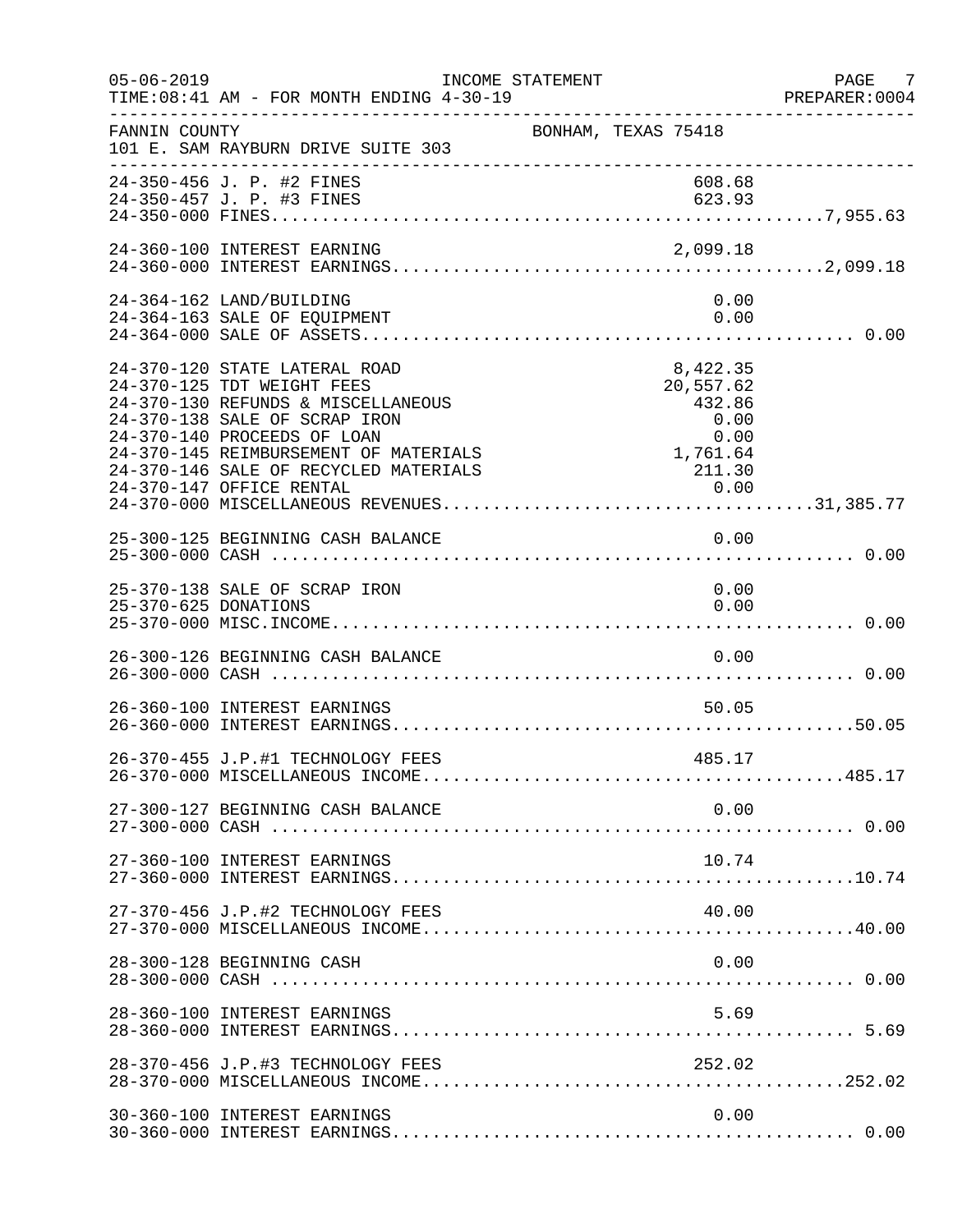| $05 - 06 - 2019$ | TIME: 08:41 AM - FOR MONTH ENDING 4-30-19                                              | INCOME STATEMENT |                      | PAGE 8<br>PREPARER: 0004 |
|------------------|----------------------------------------------------------------------------------------|------------------|----------------------|--------------------------|
| FANNIN COUNTY    | 101 E. SAM RAYBURN DRIVE SUITE 303                                                     |                  | BONHAM, TEXAS 75418  |                          |
|                  | 30-370-569 SHERIFF WORK RELEASE                                                        |                  | 0.00                 |                          |
|                  | 31-300-131 BEGINNING CASH BALANCE                                                      |                  | 0.00                 |                          |
|                  | 31-330-510 COURTHOUSE RESTORATION                                                      |                  | 117, 514.36          |                          |
|                  | 31-370-131 RESTORATION DONATIONS                                                       |                  | 0.00                 |                          |
|                  | 33-300-133 BEGINNING CASH BALANCE                                                      |                  | 0.00                 |                          |
|                  | 33-340-480 APPLICATION FEE                                                             |                  | 0.00                 |                          |
|                  | 34-300-134 BEGINNING CASH BALANCE                                                      |                  | 0.00                 |                          |
|                  | 34-360-100 INTEREST INCOME                                                             |                  | 29.77                |                          |
|                  | 34-370-450 DISTRICT CT.RECORDS ARCHIVE FEE                                             |                  | 2,678.17             |                          |
|                  | 35-340-403 COUNTY CLERK FEES<br>35-340-450 DISTRICT CLERK FEES                         |                  | 1,680.00<br>6,175.49 |                          |
|                  | 35-360-100 INTEREST EARNINGS                                                           |                  | 169.24               |                          |
|                  | 36-300-136 BEGINNING CASH BALANCE-D.A.FEE<br>36-300-236 BEGINNING CASH BALANCE-SEIZURE |                  | 0.00<br>0.00         |                          |
|                  | 36-340-475 DISTRICT ATTORNEY FEES                                                      |                  |                      |                          |
|                  | 36-352-200 CONTRABAND FORFEITURE                                                       |                  | 2,715.20             |                          |
|                  | 36-360-100 INTEREST EARNINGS-D.A. FEE<br>36-360-236 INTEREST EARNINGS-SEIZURE FUND     |                  | 6.71<br>10.70        |                          |
|                  | 36-370-130 REFUNDS & MISCELLANEOUS<br>36-370-319 RESTITUTION                           |                  | 824.08<br>0.00       |                          |
|                  | 37-360-100 INTEREST EARNINGS                                                           |                  | 1.89                 |                          |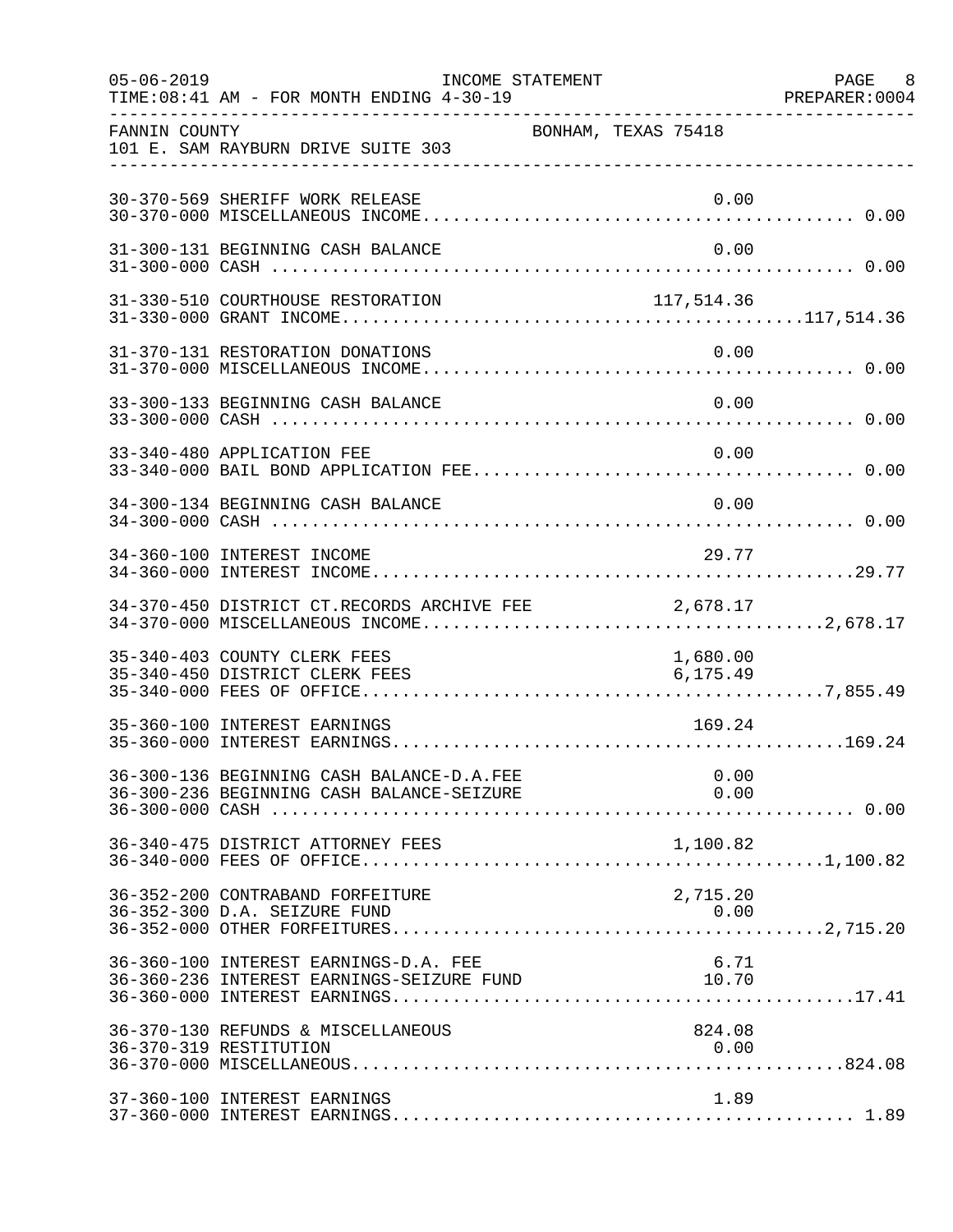| $05 - 06 - 2019$     | INCOME STATEMENT<br>TIME: 08:41 AM - FOR MONTH ENDING 4-30-19                                                     |                          | PAGE 9 |
|----------------------|-------------------------------------------------------------------------------------------------------------------|--------------------------|--------|
| FANNIN COUNTY        | 101 E. SAM RAYBURN DRIVE SUITE 303                                                                                | BONHAM, TEXAS 75418      |        |
|                      |                                                                                                                   |                          |        |
|                      | 38-360-100 INTEREST EARNINGS                                                                                      | 246.00                   |        |
|                      | 39-360-100 INTEREST EARNINGS                                                                                      | 96.07                    |        |
|                      | 39-370-150 BONNIE RUTH COOPER TRUST                                                                               | 1,180.35                 |        |
|                      | 40-300-110 UNENCUMBERED FUND BALANCE                                                                              | 0.00                     |        |
|                      | 40-330-410 NAACHO GRANT INCOME                                                                                    | 0.00                     |        |
| 41-370-406 DONATIONS |                                                                                                                   | 150.00                   |        |
|                      | 42-330-477 HAZARD MITIGATION DR-1999                                                                              | 0.00                     |        |
|                      | 44-330-423 2016 HOMELAND SECURITY                                                                                 | 0.00                     |        |
|                      | 45-330-403 CHAPTER 19 FUNDS                                                                                       | 92.11                    |        |
|                      | 46-300-146 BEGINNING CASH BALANCE                                                                                 | 0.00                     |        |
|                      | 46-330-475 SAFE ROOM REIMBURSEMENT DR-4029<br>46-330-476 ADMINISTRATIVE FEE                                       | 35,527.25<br>1,200.01    |        |
|                      | 48-300-148 BEGINNING CASH BALANCE                                                                                 | 0.00                     |        |
|                      | 48-340-130 REFUNDS & MISCELLANEOUS<br>48-340-403 CONTRACT ADMINISTRATIVE FEE<br>48-340-484 ELECTION REIMBURSEMENT | 0.00<br>149.90<br>573.56 |        |
|                      | 49-300-149 BEGINNING CASH BALANCE                                                                                 | 0.00                     |        |
|                      | 49-330-475 INVESTIGATOR/LEOSE GRANT                                                                               | 681.66                   |        |
|                      | 51-300-151 BEGINNING CASH BALANCE                                                                                 | 0.00                     |        |
|                      | 51-370-440 CO.CLK.CO.& DIST.CT.TECHNOLOGY FEE<br>$51-370-000$ CO.CLK.MISCELLANEOUS INCOME184.92                   | 184.92                   |        |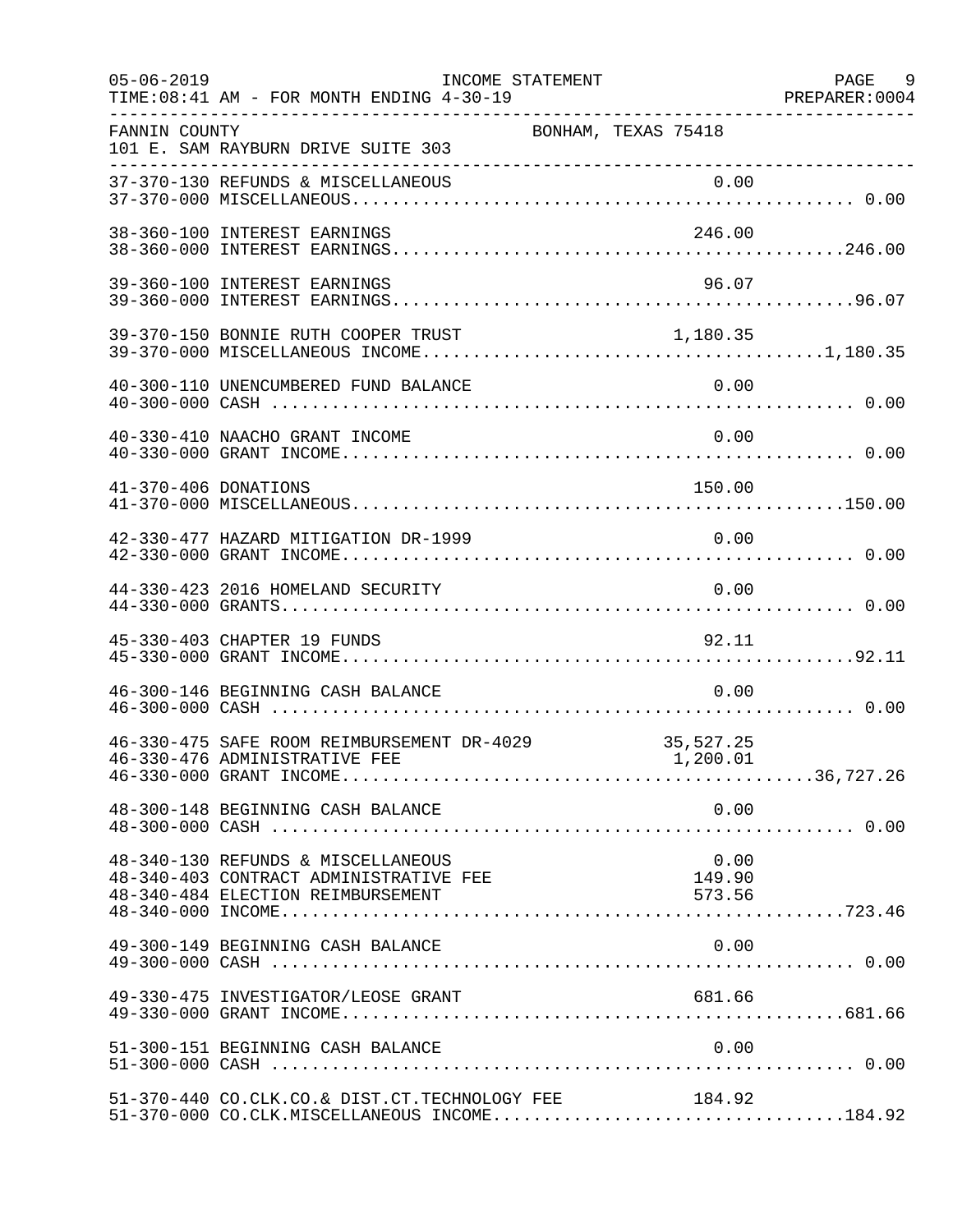| $05 - 06 - 2019$ | INCOME STATEMENT<br>TIME: 08:41 AM - FOR MONTH ENDING 4-30-19                                         |                          | PAGE 10 |
|------------------|-------------------------------------------------------------------------------------------------------|--------------------------|---------|
| FANNIN COUNTY    | BONHAM, TEXAS 75418<br>101 E. SAM RAYBURN DRIVE SUITE 303                                             |                          |         |
|                  |                                                                                                       |                          |         |
|                  | 52-370-133 CO.CLK.COURT RECORDS PRESERVATION F 490.00<br>52-370-000 CO.CLK.MISCELLANEOUS INCOME490.00 |                          |         |
|                  | 53-300-153 BEGINNING CASH BALANCE                                                                     | 0.00                     |         |
|                  | 53-370-133 CO.CLERK RECORDS ARCHIVE FEE 25,090.00                                                     |                          |         |
|                  | 55-300-156 BEGINNING CASH BALANCE                                                                     | 0.00                     |         |
|                  | 55-360-100 INTEREST EARNINGS                                                                          | 0.14                     |         |
|                  | 55-370-130 REFUNDS & MISCELLANEOUS<br>55-370-160 PEACE OFFICER ALLOCATION                             | 0.00<br>2,282.76         |         |
|                  | 56-300-156 BEGINNING CASH BALANCE                                                                     | 0.00                     |         |
|                  | 56-330-560 BULLETPROOF VEST PARTNERSHIP                                                               | 0.00                     |         |
|                  | 56-352-200 CONTRABAND FOREITURE<br>56-352-300 PLEA BARGAIN AGREEMENT<br>56-352-432 LIVESTOCK SEIZURE  | 5,640.52<br>0.00<br>0.00 |         |
|                  | 56-355-560 FEDERAL FORFEITURE FUNDS 2018                                                              | 0.00                     |         |
|                  | 56-360-100 INTEREST EARNINGS-SO FORFEITURE<br>56-360-159 INTEREST EARNINGS-FEDERAL FORF 2018          | 29.39<br>0.00            |         |
|                  | 56-370-108 FEDERAL OT REIMBURSEMENT<br>56-370-130 REFUNDS & MISCELLANEOUS                             | 0.00<br>0.00             |         |
|                  | 56-390-140 TRANSFERS IN                                                                               | 0.00                     |         |
|                  | 57-300-157 BEGINNING CASH BALANCE                                                                     | 0.00                     |         |
|                  | 57-360-100 INTEREST EARNINGS                                                                          | 0.00                     |         |
|                  | 57-370-560 SHERIFF K-9 UNIT                                                                           | 0.00                     |         |
|                  | 59-300-159 BEGINNING CASH BALANCE                                                                     | 0.00                     |         |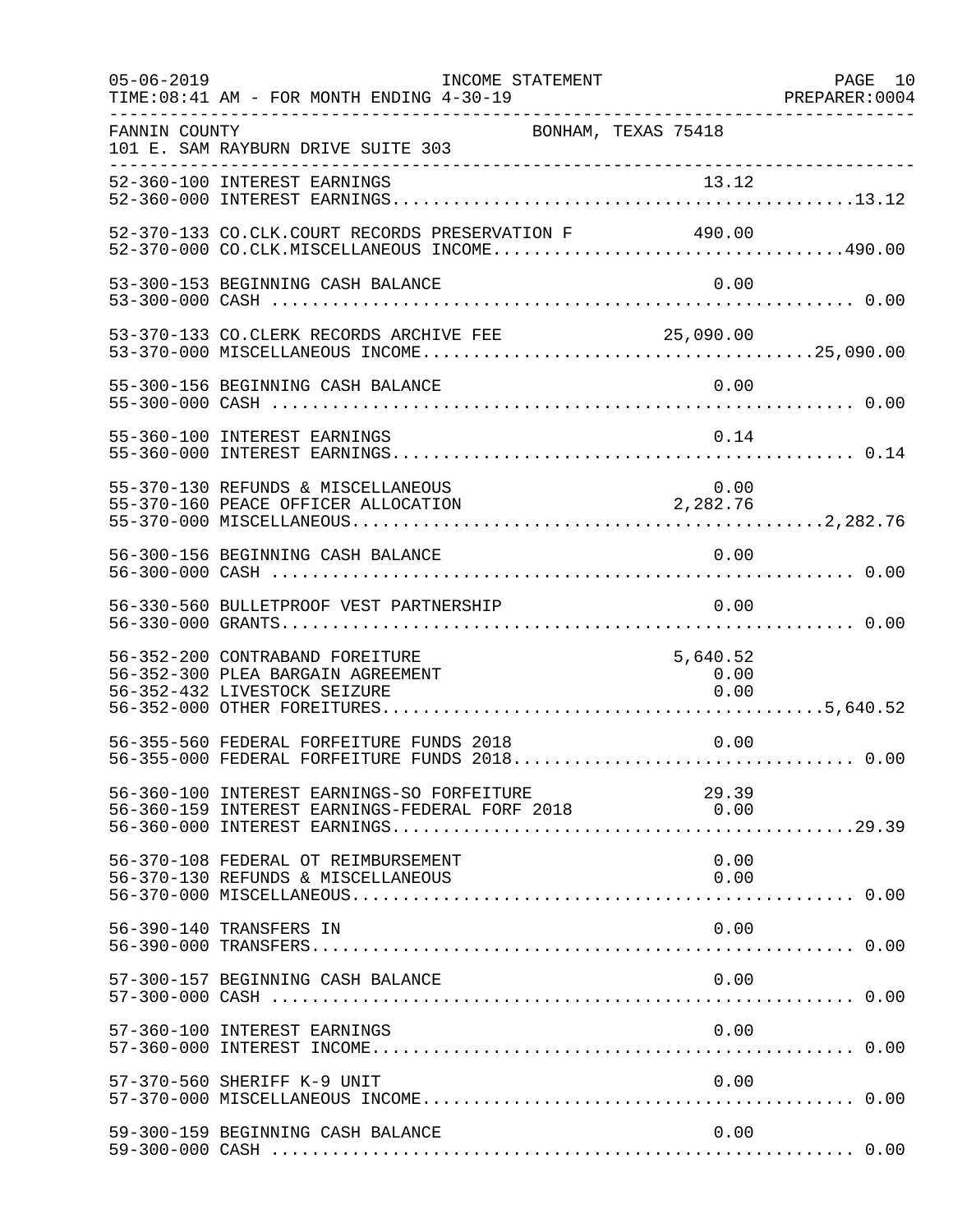| $05 - 06 - 2019$ | INCOME STATEMENT<br>TIME: 08:41 AM - FOR MONTH ENDING 4-30-19                                                                            |                                        | PAGE 11<br>PREPARER: 0004 |
|------------------|------------------------------------------------------------------------------------------------------------------------------------------|----------------------------------------|---------------------------|
| FANNIN COUNTY    | 101 E. SAM RAYBURN DRIVE SUITE 303                                                                                                       | BONHAM, TEXAS 75418                    |                           |
|                  | 59-360-100 INTEREST EARNINGS                                                                                                             | 33.33                                  |                           |
|                  | 59-370-425 DRUG COURT FEE                                                                                                                | 1,699.27                               |                           |
|                  | 60-300-110 BEGINNING CASH BALANCE                                                                                                        | 0.00                                   |                           |
|                  | 60-310-110 CURRENT TAXES<br>60-310-120 DELINQUENT TAXES<br>60-310-260 CURRENT TAXES SERIES '98<br>60-310-262 DELINQUENT TAXES SERIES '98 | 413,905.02<br>4,434.80<br>0.00<br>0.00 |                           |
|                  | 60-318-120 PAY N LIEU TAX/GRASSLAND<br>00-316-120 PAI N LIEU TAA/GRASSLAND<br>60-318-121 PAY N LIEU TAX/UPPER TRINITY 178.56             | 0.00                                   |                           |
|                  | 60-360-100 INTEREST EARNINGS<br>60-360-200 INTEREST, 2017 GO BONDS<br>60-360-300 INTEREST, 2018 GO BONDS                                 | 0.00<br>0.00<br>$0.00$<br>7,923.33     |                           |
|                  | 60-370-130 REFUNDS & MISCELLANEOUS                                                                                                       | 0.00                                   |                           |
|                  | 61-300-161 BEGINNING CASH BALANCE                                                                                                        | 0.00                                   |                           |
|                  | 61-370-440 DIST.CLK.CO.& DIST.CT.TECHNOLOGY FE 302.68<br>61-370-000 DIST.CLK.MISCELLANEOUS INCOME302.68                                  |                                        |                           |
|                  | 62-300-162 BEGINNING CASH BALANCE                                                                                                        | 0.00                                   |                           |
|                  | 62-360-100 INTEREST EARNINGS                                                                                                             | 32.95                                  |                           |
|                  | 62-370-133 DIST.CLK.COURT RECORDS PRESERVATION 2,068.20<br>62-370-000 DIST.CLK.COURT MISCELLAEOUS INCOME2,068.20                         |                                        |                           |
|                  | 63-300-151 BEGINNING CASH BALANCE                                                                                                        | 0.00                                   |                           |
|                  | 63-370-130 REFUNDS & MISCELLANEOUS<br>63-370-160 PEACE OFFICER ALLOCATION                                                                | 0.00<br>681.52                         |                           |
|                  | 64-300-152 BEGINNING CASH BALANCE                                                                                                        | 0.00                                   |                           |
|                  | 64-370-130 REFUNDS & MISCELLANEOUS<br>64-370-160 PEACE OFFICER ALLOCATION                                                                | 0.00<br>681.62                         |                           |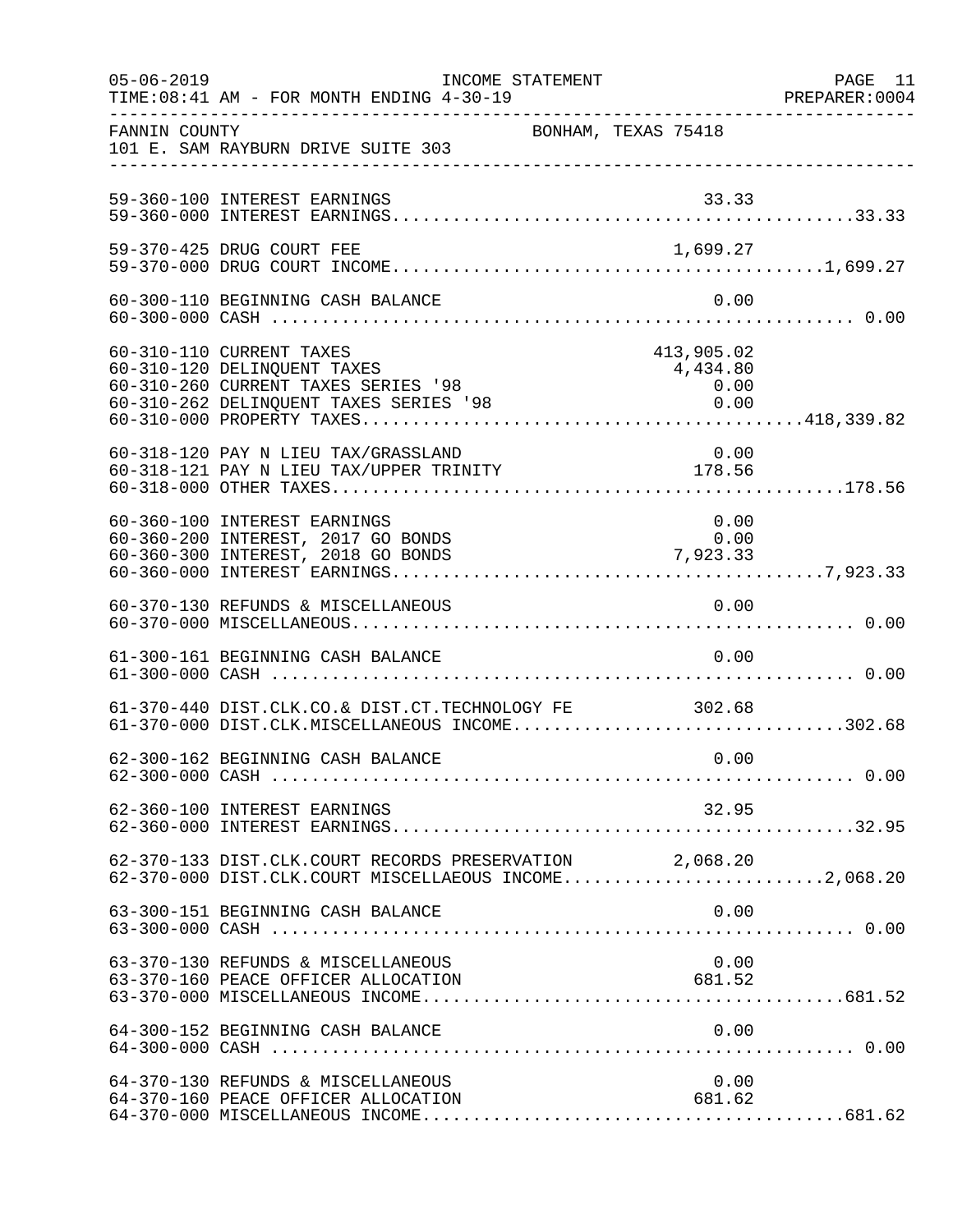| $05 - 06 - 2019$ | INCOME STATEMENT<br>TIME: 08:41 AM - FOR MONTH ENDING 4-30-19                                       |                | PAGE 12 |
|------------------|-----------------------------------------------------------------------------------------------------|----------------|---------|
| FANNIN COUNTY    | BONHAM, TEXAS 75418<br>101 E. SAM RAYBURN DRIVE SUITE 303                                           |                |         |
|                  |                                                                                                     |                |         |
|                  | 65-370-130 REFUNDS & MISCELLANEOUS<br>65-370-160 PEACE OFFICER ALLOCATION                           | 0.00<br>681.52 |         |
|                  | 66-300-166 BEGINNING CASH BALANCE                                                                   | 0.00           |         |
|                  |                                                                                                     |                |         |
|                  | 66-370-130 REFUNDS & MISCELLANEOUS                                                                  | 5,179.97       |         |
|                  | 67-300-110 UNENCUMBERED FUND BALANCE                                                                | 0.00           |         |
|                  | 67-319-551 ANNUAL PAYMENT                                                                           | 10,000.00      |         |
|                  | 68-300-168 BEGINNING CASH BALANCE                                                                   | 0.00           |         |
|                  | 68-360-100 INTEREST EARNING LEGEND BANK<br>68-360-168 INTEREST EARNINGS BUSINESS MONEY FU 19,527.08 | 0.00           |         |
|                  | 68-370-130 REFUNDS & MISCELLANEOUS                                                                  | 0.00           |         |
|                  | 70-360-100 INTEREST EARNINGS                                                                        | 1,100.77       |         |
|                  | 71-330-475 INVESTIGATOR CRIMES AGAINST WOMEN                                                        | 0.00           |         |
|                  | 72-330-560 INVESTIGATOR CRIMES AGAINST CHILDRE 3,297.94                                             |                |         |
|                  | 80-300-180 BEGINNING CASH BALANCE                                                                   | 0.00           |         |
|                  | 80-370-130 MISCELLANEOUS<br>80-370-180 PROGRAM FEES                                                 | 0.00<br>350.00 |         |
|                  | 81-300-110 UNENCUMBERED FUND BALANCE                                                                | 0.00           |         |
|                  | 81-318-181 YEAR 1 PAYMENT                                                                           | 0.00           |         |
|                  | 82-300-123 UNENCUMBERED FUND BALANCE                                                                | 0.00           |         |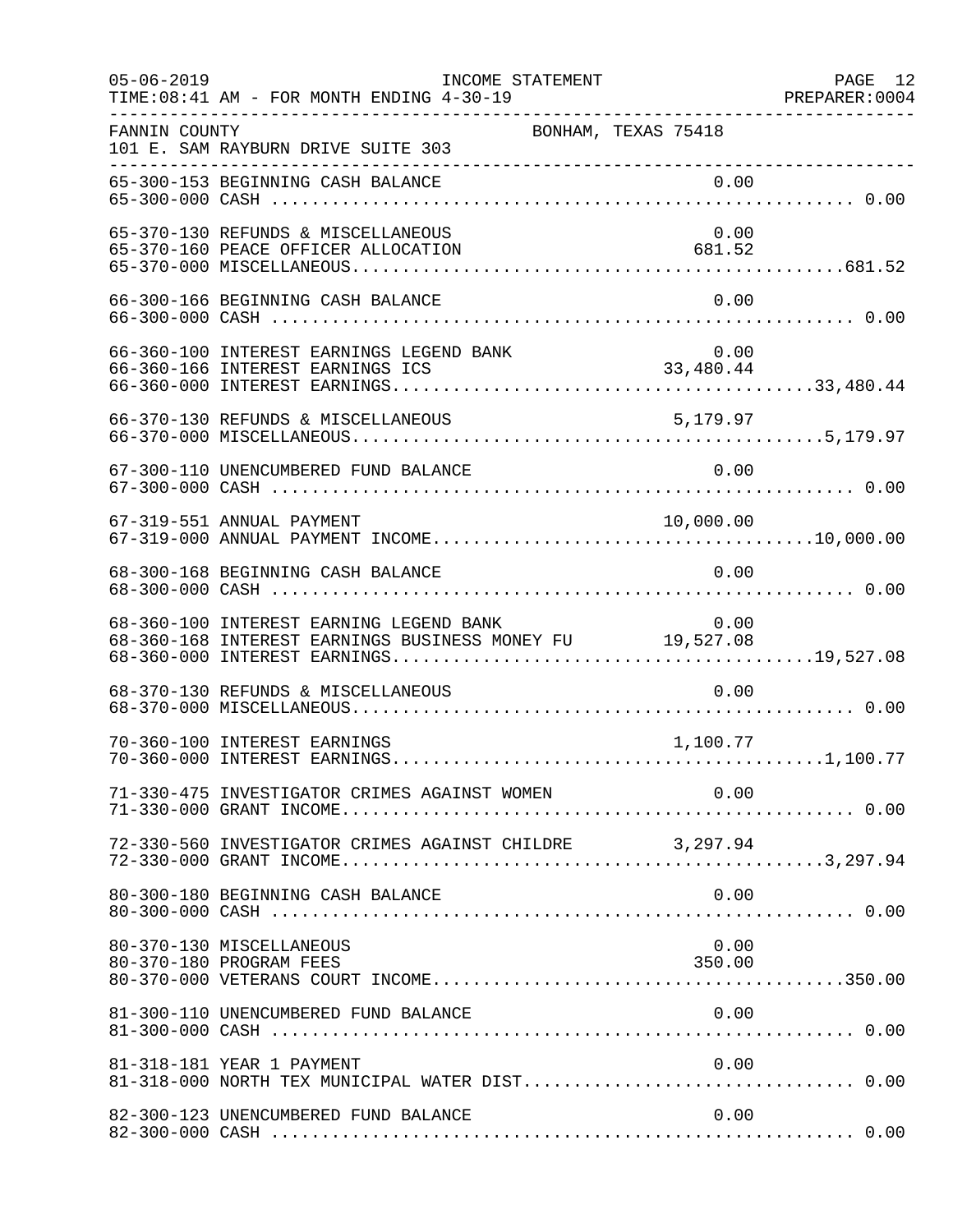|               | $05 - 06 - 2019$<br>INCOME STATEMENT<br>TIME: 08:41 AM - FOR MONTH ENDING 4-30-19                                                                                                                                                                                                                                                                                                     |                                                             | PAGE 13<br>PREPARER: 0004 |
|---------------|---------------------------------------------------------------------------------------------------------------------------------------------------------------------------------------------------------------------------------------------------------------------------------------------------------------------------------------------------------------------------------------|-------------------------------------------------------------|---------------------------|
| FANNIN COUNTY | BONHAM, TEXAS 75418<br>101 E. SAM RAYBURN DRIVE SUITE 303                                                                                                                                                                                                                                                                                                                             |                                                             |                           |
|               | 82-318-182 YEAR 1 PAYMENT                                                                                                                                                                                                                                                                                                                                                             | 0.00                                                        |                           |
|               | 83-300-124 UNENCUMBERED FUND BALANCE                                                                                                                                                                                                                                                                                                                                                  | 0.00                                                        |                           |
|               | 83-318-183 YEAR 1 PAYMENT<br>83-318-000 NORTH TEXAS MUNICIPAL WATER DIST 0.00                                                                                                                                                                                                                                                                                                         | 0.00                                                        |                           |
|               | 84-300-110 UNENCUMBERED FUND BALANCE                                                                                                                                                                                                                                                                                                                                                  | 0.00                                                        |                           |
|               | 84-318-184 PERSONNEL INCOME YEAR 1 108,900.00<br>84-318-185 EMERGENCY RADIO IMP.INC.YEAR 1 400,000.00<br>84-318-186 VEHICLE OR SPEC EQUIP INC YEAR 1 80,000.00<br>84-318-250 DRUG SCREENING/PSYCHOLOGICAL INC YE 600.00<br>80,000.00<br><br>84-318-395 UNIFORMS INCOME YEAR 1<br>84-318-427 TRAINING INCOME YEAR 1 10,000.00<br>84-318-000 NORTH TEXAS MUNICIPAL WATER DIST602,500.00 |                                                             |                           |
|               |                                                                                                                                                                                                                                                                                                                                                                                       |                                                             |                           |
|               | 85-370-150 DONATIONS                                                                                                                                                                                                                                                                                                                                                                  | 500.00                                                      |                           |
|               | 87-340-575 JUVENILE PROBATION FEES<br>87-340-575 UUVENILE PROBAILON FEES<br>87-340-576 JUVENILE PROBATION RESTITUTION 623.50<br>87-340-577 JUVENILE PROBATION COURT COSTS 200.00<br>87-340-578 FEES RECEIVED FOR OTHER COUNTIES 0.00                                                                                                                                                  | 785.75                                                      |                           |
|               | 88-367-100 HOSPITAL QUARTERLY PAYMENT                                                                                                                                                                                                                                                                                                                                                 | 0.00                                                        |                           |
|               | 89-300-110 UNENCUMBERED FUND BALANCE                                                                                                                                                                                                                                                                                                                                                  | 0.00                                                        |                           |
|               | 89-330-908 STRUCTURAL FAM. THER. GRANT OOG<br>89-330-915 BASIC PROBATION SUPERVISION<br>89-330-916 COMMUNITY PROGRAMS<br>89-330-917 PRE/POST ADJUDICATION<br>89-330-918 COMMITMENT DIVERSION<br>89-330-916 COMMITMENT DIVERSION<br>89-330-919 MENTAL HEALTH SERVICES 11,484.00<br>89-330-920 REGIONAL DIVERSIONS ALTERNATIVES 13,929.00                                               | 12,500.00<br>90,737.00<br>60,375.00<br>6,158.00<br>7,496.00 |                           |
|               | 89-360-189 INTEREST INCOME                                                                                                                                                                                                                                                                                                                                                            | 103.05                                                      |                           |
|               | 89-370-130 REFUNDS & MISCELLANEOUS<br>89-370-995 LOCAL FUNDING                                                                                                                                                                                                                                                                                                                        | 120.00<br>160,000.00                                        |                           |
|               | 92-360-100 INTEREST EARNINGS<br>92-360-350 GOV. COMMODITY PROG. ASCS                                                                                                                                                                                                                                                                                                                  | 533.22<br>0.00                                              |                           |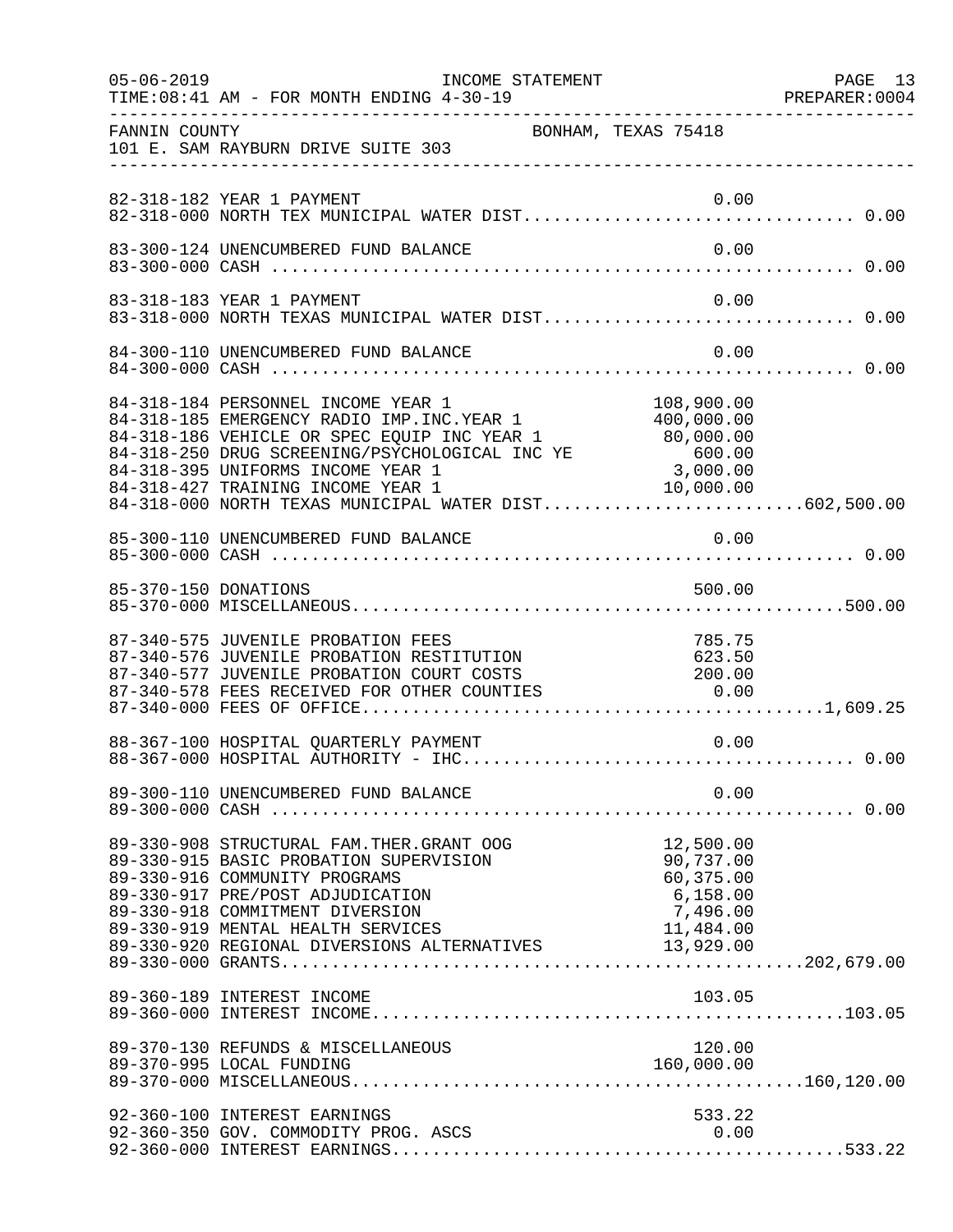| $05 - 06 - 2019$                                           | INCOME STATEMENT<br>TIME: 08:41 AM - FOR MONTH ENDING 4-30-19                                                                                                                                                                                                                                                                                                                                                                                                                                                                                                                       |                     |          |                                                                                                                                                                                                            |      | PAGE 14<br>PREPARER: 0004 |
|------------------------------------------------------------|-------------------------------------------------------------------------------------------------------------------------------------------------------------------------------------------------------------------------------------------------------------------------------------------------------------------------------------------------------------------------------------------------------------------------------------------------------------------------------------------------------------------------------------------------------------------------------------|---------------------|----------|------------------------------------------------------------------------------------------------------------------------------------------------------------------------------------------------------------|------|---------------------------|
|                                                            | FANNIN COUNTY<br>101 E. SAM RAYBURN DRIVE SUITE 303                                                                                                                                                                                                                                                                                                                                                                                                                                                                                                                                 | BONHAM, TEXAS 75418 |          |                                                                                                                                                                                                            |      |                           |
| 92-370-100 RENT                                            |                                                                                                                                                                                                                                                                                                                                                                                                                                                                                                                                                                                     |                     |          |                                                                                                                                                                                                            | 0.00 |                           |
|                                                            |                                                                                                                                                                                                                                                                                                                                                                                                                                                                                                                                                                                     |                     |          |                                                                                                                                                                                                            |      |                           |
|                                                            |                                                                                                                                                                                                                                                                                                                                                                                                                                                                                                                                                                                     |                     |          |                                                                                                                                                                                                            |      |                           |
|                                                            | 95-360-100 INTEREST EARNINGS                                                                                                                                                                                                                                                                                                                                                                                                                                                                                                                                                        |                     |          | 0.00                                                                                                                                                                                                       |      |                           |
|                                                            | 95-370-125 AFLAC FSA CLEARING                                                                                                                                                                                                                                                                                                                                                                                                                                                                                                                                                       |                     |          |                                                                                                                                                                                                            | 0.00 |                           |
|                                                            |                                                                                                                                                                                                                                                                                                                                                                                                                                                                                                                                                                                     |                     |          |                                                                                                                                                                                                            |      |                           |
|                                                            | ***** EXPENSE ACCOUNTS *****                                                                                                                                                                                                                                                                                                                                                                                                                                                                                                                                                        |                     |          |                                                                                                                                                                                                            |      |                           |
| 10-400-435 PRINTING<br>10-400-480 BOND<br>10-400-590 BOOKS | 10-400-101 SALARY ELECTED OFFICIAL<br>10-400-104 STATE PROBATE SALARY SUPPLEMENT<br>10-400-105 SALARY SECRETARY<br>10-400-201 SOCIAL SECURITY TAXES<br>10-400-202 GROUP HEALTH & DENTAL INSURANCE<br>10-400-203 RETIREMENT<br>10-400-204 WORKERS' COMPENSATION<br>10-400-205 MEDICARE TAX<br>10-400-225 TRAVEL ALLOWANCE<br>10-400-310 OFFICE SUPPLIES<br>10-400-311 POSTAL EXPENSES<br>10-400-427 OUT OF COUNTY TRAVEL<br>10-400-431 LOCAL TRAVEL<br>10-400-437 COURT REPORTER EXPENSE<br>10-400-468 JUVENILE BOARD SALARY<br>10-400-572 OFFICE EQUIPMENT<br>10-400-574 TECHNOLOGY |                     | 9,031.11 | 38,456.70<br>0.00<br>0.075.52<br>0.085.3<br>3,480.85<br>6,636.23<br>149.42<br>814.06<br>2,100.00<br>810.99<br>49.17<br>4,425.91<br>0.00<br>72.50<br>0.00<br>1,400.00<br>1,243.00<br>217.00<br>0.00<br>0.00 |      |                           |
|                                                            |                                                                                                                                                                                                                                                                                                                                                                                                                                                                                                                                                                                     |                     |          |                                                                                                                                                                                                            |      |                           |
|                                                            | 10-403-101 SALARY ELECTED OFFICIAL<br>10-403-104 SALARY DEPUTIES<br>10-403-107 REGULAR-TEMP. PART-TIME<br>10-403-201 SOCIAL SECURITY TAXES<br>10-403-202 GROUP HEALTH & DENTAL INSURANCE<br>10-403-203 RETIREMENT<br>10-403-204 WORKERS COMPENSATION<br>10-403-205 MEDICARE TAX                                                                                                                                                                                                                                                                                                     |                     |          | 33,598.80<br>96,513.06<br>10,083.21<br>7,765.89<br>47,813.00<br>16,055.02<br>340.57<br>1,816.16                                                                                                            |      |                           |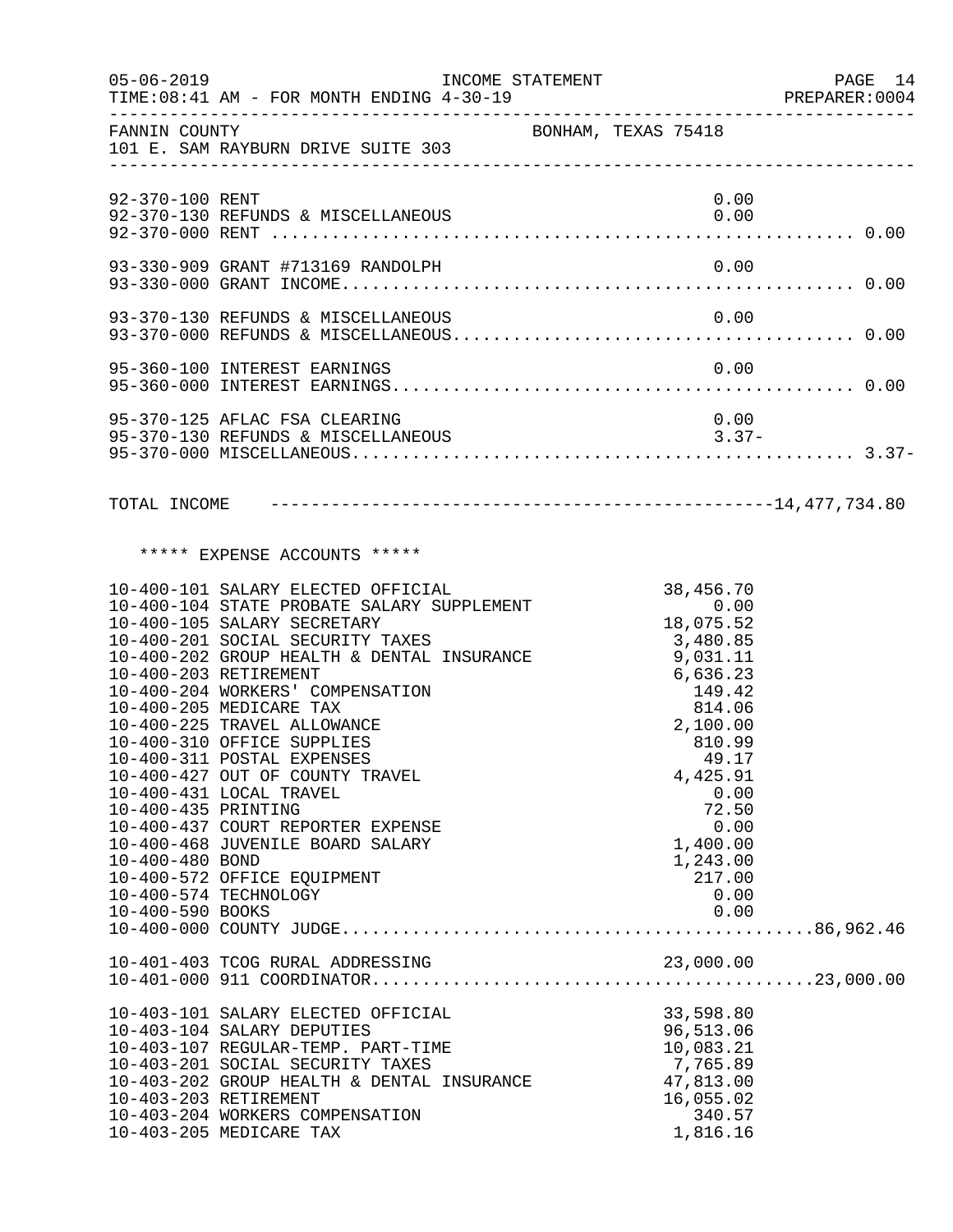|                     |                                                                                                                                                                             |                              |                                          | PREPARER: 0004 |
|---------------------|-----------------------------------------------------------------------------------------------------------------------------------------------------------------------------|------------------------------|------------------------------------------|----------------|
| FANNIN COUNTY       | BONHAM, TEXAS 75418<br>101 E. SAM RAYBURN DRIVE SUITE 303                                                                                                                   |                              |                                          |                |
|                     |                                                                                                                                                                             |                              |                                          |                |
|                     | 10-403-310 OFFICE SUPPLIES                                                                                                                                                  |                              | 2,319.99                                 |                |
|                     | 10-403-310 OFFICE SUFFILES<br>10-403-420 UTILITIES TELEPHONE<br>10-403-427 OUT OF COUNTY TRAVEL                                                                             | $716.17$<br>0.00<br>3,834.64 | 716.17                                   |                |
|                     |                                                                                                                                                                             |                              |                                          |                |
|                     | 10-403-431 LOCAL TRAVEL                                                                                                                                                     |                              |                                          |                |
| 10-403-435 PRINTING |                                                                                                                                                                             |                              | $0.00$<br>1,087.00<br>3,861.52<br>513.00 |                |
|                     | 10-403-437 IMAGING/INDEXING                                                                                                                                                 |                              |                                          |                |
| 10-403-480 BOND     |                                                                                                                                                                             |                              |                                          |                |
|                     |                                                                                                                                                                             |                              |                                          |                |
|                     |                                                                                                                                                                             |                              |                                          |                |
|                     |                                                                                                                                                                             |                              |                                          |                |
| 10-404-109 SALARY   |                                                                                                                                                                             |                              | 15,765.41                                |                |
|                     | 10-404-201 SOCIAL SECURITY TAXES                                                                                                                                            |                              | 588.36                                   |                |
|                     | 10-404-203 RETIREMENT                                                                                                                                                       |                              | 0.00                                     |                |
|                     | 10-404-205 MEDICARE TAX                                                                                                                                                     |                              | 137.59                                   |                |
|                     | 10-404-310 ELECTION SUPPLIES                                                                                                                                                |                              | 2,737.25                                 |                |
| 10-404-311 POSTAGE  |                                                                                                                                                                             |                              | 1,175.73<br>602.63                       |                |
|                     |                                                                                                                                                                             |                              |                                          |                |
|                     |                                                                                                                                                                             |                              |                                          |                |
|                     |                                                                                                                                                                             |                              |                                          |                |
|                     |                                                                                                                                                                             |                              |                                          |                |
|                     |                                                                                                                                                                             |                              |                                          |                |
|                     |                                                                                                                                                                             |                              |                                          |                |
|                     |                                                                                                                                                                             |                              |                                          |                |
|                     |                                                                                                                                                                             |                              |                                          |                |
|                     |                                                                                                                                                                             |                              |                                          |                |
|                     |                                                                                                                                                                             |                              |                                          |                |
|                     |                                                                                                                                                                             |                              |                                          |                |
|                     | 10-405-102 SALARY APPOINTED OFFICIAL 22,393.80<br>10-405-201 SOCIAL SECURITY TAXES 1,367.68<br>10-405-202 GROUP HEALTH & DENTAL INSURANCE 6,693.82<br>10-405-203 RETIREMENT |                              |                                          |                |
|                     |                                                                                                                                                                             |                              |                                          |                |
|                     |                                                                                                                                                                             |                              |                                          |                |
|                     | 10-405-203 RETIREMENT                                                                                                                                                       |                              | 2,564.55                                 |                |
|                     | 10-405-204 WORKERS' COMPENSATION                                                                                                                                            |                              | 53.61                                    |                |
|                     | 10-405-205 MEDICARE TAX<br>10-405-310 OFFICE SUPPLIES                                                                                                                       |                              | 319.85<br>92.69                          |                |
|                     | 10-405-311 POSTAL EXPENSES                                                                                                                                                  |                              | 0.00                                     |                |
|                     | 10-405-427 OUT OF COUNTY TRAVEL                                                                                                                                             |                              | 207.64                                   |                |
|                     | 10-405-428 TRAINING/TUITION                                                                                                                                                 |                              | 0.00                                     |                |
| 10-405-435 PRINTING |                                                                                                                                                                             |                              | 0.00                                     |                |
|                     | 10-405-453 COMPUTER SOFTWARE                                                                                                                                                |                              | 0.00                                     |                |
|                     | 10-405-572 OFFICE EQUIPMENT                                                                                                                                                 |                              | 34.99                                    |                |
|                     |                                                                                                                                                                             |                              |                                          |                |
| 10-406-103 SALARY   |                                                                                                                                                                             |                              | 19,944.92                                |                |
|                     | 10-406-107 SALARY TEMP./EXTRA                                                                                                                                               |                              | 0.00                                     |                |
|                     | 10-406-201 SOCIAL SECURITY TAXES                                                                                                                                            |                              | 1,248.51                                 |                |
|                     | 10-406-202 GROUP HEALTH & DENTAL INS                                                                                                                                        |                              | 968.08                                   |                |
|                     | 10-406-203 RETIREMENT                                                                                                                                                       |                              | 2,285.54                                 |                |
|                     | 10-406-204 WORKERS' COMPENSATION                                                                                                                                            |                              | 37.42                                    |                |
|                     | 10-406-205 MEDICARE TAX<br>10-406-225 TRAVEL ALLOWANCE                                                                                                                      |                              | 291.99<br>0.00                           |                |
|                     | 10-406-310 OFFICE SUPPLIES                                                                                                                                                  |                              | 109.25                                   |                |
|                     | 10-406-311 POSTAL EXPENSE                                                                                                                                                   |                              | 0.00                                     |                |
|                     | 10-406-330 AUTO EXPENSE-GAS & OIL                                                                                                                                           |                              | 352.83                                   |                |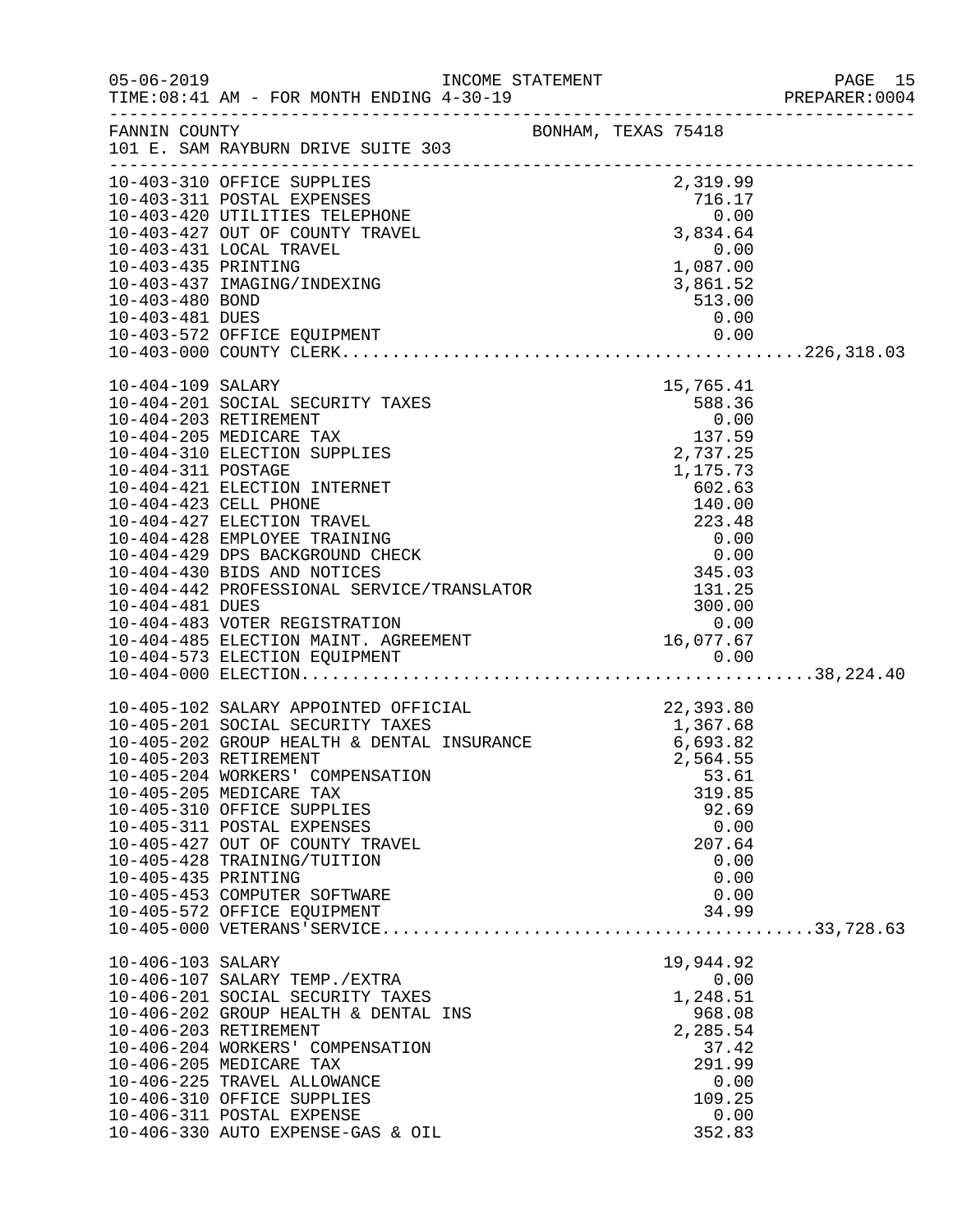|                      |                                                       |                    | PREPARER: 0004 |
|----------------------|-------------------------------------------------------|--------------------|----------------|
|                      | FANNIN COUNTY<br>101 E. SAM RAYBURN DRIVE SUITE 303   |                    |                |
|                      | 10-406-422 R&M RADIO                                  | 0.00               |                |
|                      |                                                       |                    |                |
|                      |                                                       |                    |                |
|                      |                                                       |                    |                |
|                      |                                                       |                    |                |
|                      |                                                       |                    |                |
|                      |                                                       |                    |                |
|                      |                                                       |                    |                |
|                      |                                                       |                    |                |
|                      |                                                       |                    |                |
|                      |                                                       |                    |                |
|                      |                                                       |                    |                |
|                      |                                                       |                    |                |
|                      |                                                       |                    |                |
|                      |                                                       |                    |                |
|                      |                                                       |                    |                |
|                      |                                                       |                    |                |
|                      |                                                       |                    |                |
|                      |                                                       |                    |                |
|                      |                                                       |                    |                |
|                      |                                                       |                    |                |
|                      |                                                       |                    |                |
|                      |                                                       |                    |                |
|                      |                                                       |                    |                |
|                      |                                                       |                    |                |
|                      |                                                       |                    |                |
|                      |                                                       |                    |                |
|                      |                                                       |                    |                |
|                      |                                                       |                    |                |
|                      |                                                       |                    |                |
|                      | 10-409-490 MISCELLANEOUS                              | 0.00               |                |
|                      | 10-409-491 SULPHUR RIVER REGIONAL MOBILITY AUT        | 0.00               |                |
|                      | 10-409-495 '98 JAIL BOND PAYMENT                      | 0.00               |                |
|                      | 10-409-499 BANK SERVICE FEES                          | 5,600.00           |                |
|                      |                                                       |                    |                |
|                      | 10-410-101 SALARY ELECTED OFFICIAL                    | 80,769.30          |                |
|                      | 10-410-103 SALARY COURT COORDINATOR                   | 17,999.40          |                |
|                      | 10-410-110 SALARY COURT REPORTER                      | 37,728.30          |                |
| 10-410-130 BAILIFF   |                                                       | 22,677.75          |                |
|                      | 10-410-201 SOCIAL SECURITY TAXES                      | 9,751.70           |                |
|                      | 10-410-202 GROUP HEALTH & DENTAL INS                  | 23,712.92          |                |
|                      | 10-410-203 RETIREMENT                                 | 18,389.43          |                |
|                      | 10-410-204 WORKERS COMPENSATION                       | 385.25             |                |
|                      | 10-410-205 MEDICARE TAX<br>10-410-310 OFFICE SUPPLIES | 2,345.05<br>109.66 |                |
| 10-410-311 POSTAGE   |                                                       | 536.90             |                |
|                      | 10-410-315 COPIER RENTAL                              | 448.64             |                |
|                      | 10-410-395 BAILIFF UNIFORMS                           | 0.00               |                |
| 10-410-420 TELEPHONE |                                                       | 1,390.98           |                |
|                      | 10-410-421 DSL INTERNET                               | 0.00               |                |
|                      | 10-410-424 INDIGENT ATTORNEY FEES                     | 27,611.25          |                |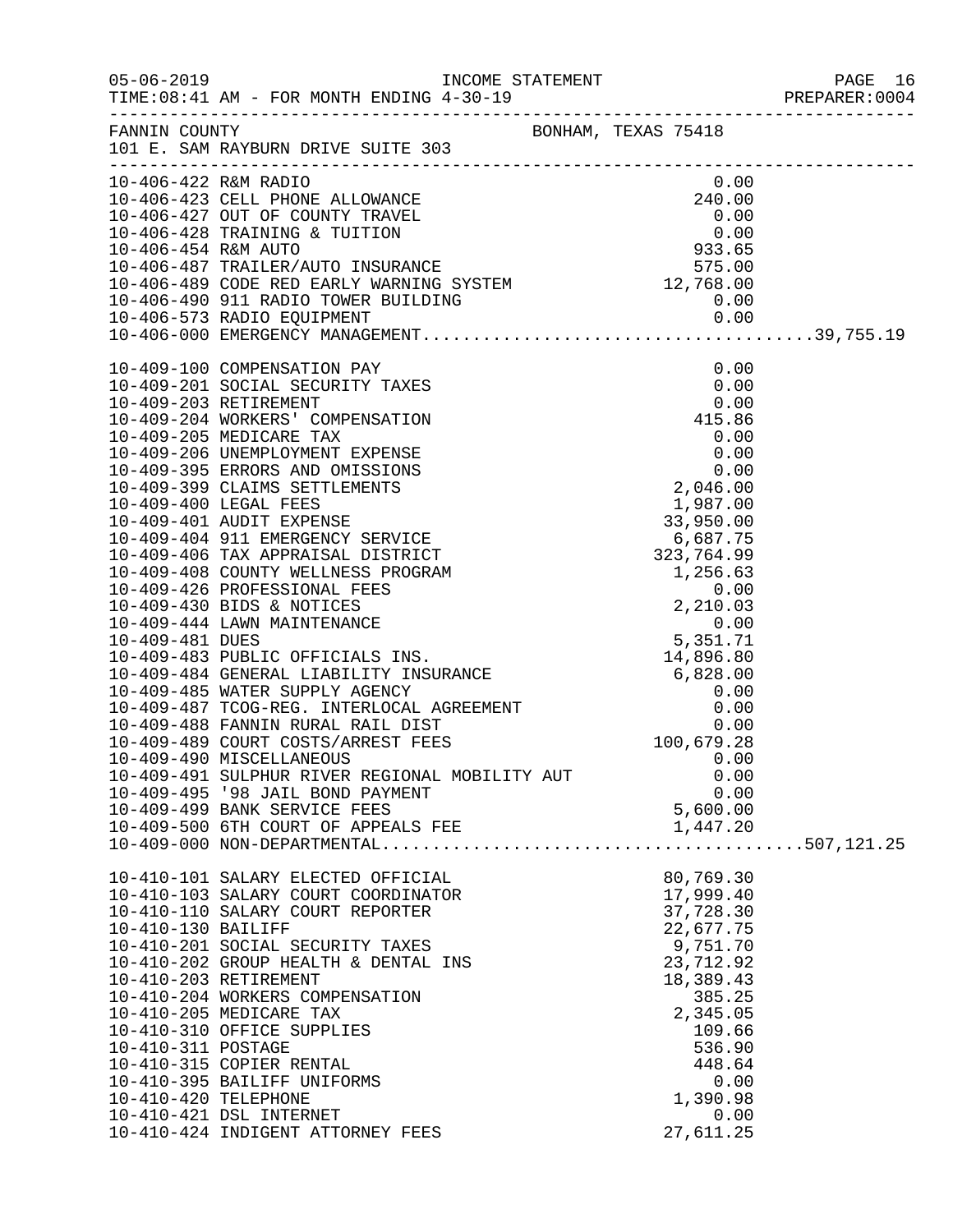|                     |                                                                                                                                                                                                                                                |  |                                      | PAGE 17<br>PREPARER: 0004 |
|---------------------|------------------------------------------------------------------------------------------------------------------------------------------------------------------------------------------------------------------------------------------------|--|--------------------------------------|---------------------------|
|                     | FANNIN COUNTY<br>101 E. SAM RAYBURN DRIVE SUITE 303                                                                                                                                                                                            |  |                                      |                           |
|                     | 10-410-425 PROFESSIONAL SERVICES<br>10-410-425 PROFESSIONAL SERVICES<br>10-410-427 OUT OF COUNTY TRAVEL<br>10-410-435 PRINTING<br>10-410-435 PRINTING<br>10-410-437 COURT REPORTER EXPENSE<br>2,400.00<br>10-410-463 NUMENS EXPENSE<br>10-410- |  |                                      |                           |
|                     |                                                                                                                                                                                                                                                |  |                                      |                           |
|                     |                                                                                                                                                                                                                                                |  |                                      |                           |
|                     |                                                                                                                                                                                                                                                |  |                                      |                           |
|                     |                                                                                                                                                                                                                                                |  |                                      |                           |
|                     | 10-410-481 DUES<br>10-410-572 OFFICE EQUIPMENT<br>10-410-574 TECHNOLOGY<br>10-410-590 BOOKS & PUBLICATIONS<br>10-410-591 LEXIS NEXIS ONLINE LEGAL<br>10-410-591 LEXIS NEXIS ONLINE LEGAL<br>62.00<br>10-410-000 COUNTY COURT AT LAW            |  |                                      |                           |
|                     |                                                                                                                                                                                                                                                |  |                                      |                           |
|                     |                                                                                                                                                                                                                                                |  |                                      |                           |
|                     |                                                                                                                                                                                                                                                |  |                                      |                           |
|                     |                                                                                                                                                                                                                                                |  |                                      |                           |
|                     |                                                                                                                                                                                                                                                |  |                                      |                           |
|                     |                                                                                                                                                                                                                                                |  |                                      |                           |
|                     |                                                                                                                                                                                                                                                |  |                                      |                           |
|                     | 10-425-424 CO.CT. ATTORNEY FEES<br>10-425-425 CO.CT. PROFESSIONAL SERVICES<br>10-425-426 COUNTY COURT SUPPLIES<br>10-425-435 PRINTING<br>10-425-435 PRINTING UDGE EXPENSE<br>10-425-465 PHYSICAL EVID. ANALYSES<br>10-425-466 AUTOPSIES<br>1   |  |                                      |                           |
|                     | 10-435-103 SALARY COURT COORDINATOR<br>10-435-110 SALARY COURT REPORTER                                                                                                                                                                        |  | 20,542.77<br>43,800.69               |                           |
| 10-435-130 BAILIFF  | 10-435-201 SOCIAL SECURITY                                                                                                                                                                                                                     |  | 23, 213. 70<br>5,433.04<br>20,081.46 |                           |
|                     | 10-435-202 GROUP HEALTH INSURANCE<br>10-435-203 RETIREMENT<br>10-435-204 WORKERS COMPENSATION                                                                                                                                                  |  | 10,267.84<br>211.83                  |                           |
| 10-435-205 MEDICARE | 10-435-310 OFFICE SUPPLIES<br>10-435-311 DISTRICT JUDGE POSTAGE                                                                                                                                                                                |  | 1,270.66<br>684.66<br>71.59          |                           |
|                     | 10-435-352 GPS/SCRAM MONITORS<br>10-435-395 BAILIFF UNIFORMS                                                                                                                                                                                   |  | 0.00<br>435.00                       |                           |
| 10-435-427 TRAVEL   | 10-435-421 LEXIS NEXIS ONLINE LEGAL<br>10-435-428 TRAINING/TUITION                                                                                                                                                                             |  | 384.00<br>98.99<br>470.00            |                           |
|                     | 10-435-432 ATTORNEY FEES JUVENILE<br>10-435-433 ATTORNEY FEES DRUG CT                                                                                                                                                                          |  | 10,295.00<br>0.00                    |                           |
|                     | 10-435-434 APPEAL COURT TRANSCRIPTS<br>10-435-435 ATTORNEYS FEES APPEALS CT<br>10-435-436 ATTORNEY FEES- CPS CASES                                                                                                                             |  | 27,633.50<br>7,300.00<br>212, 443.63 |                           |
|                     | 10-435-437 ATTORNEY FEES                                                                                                                                                                                                                       |  | 94, 181.55                           |                           |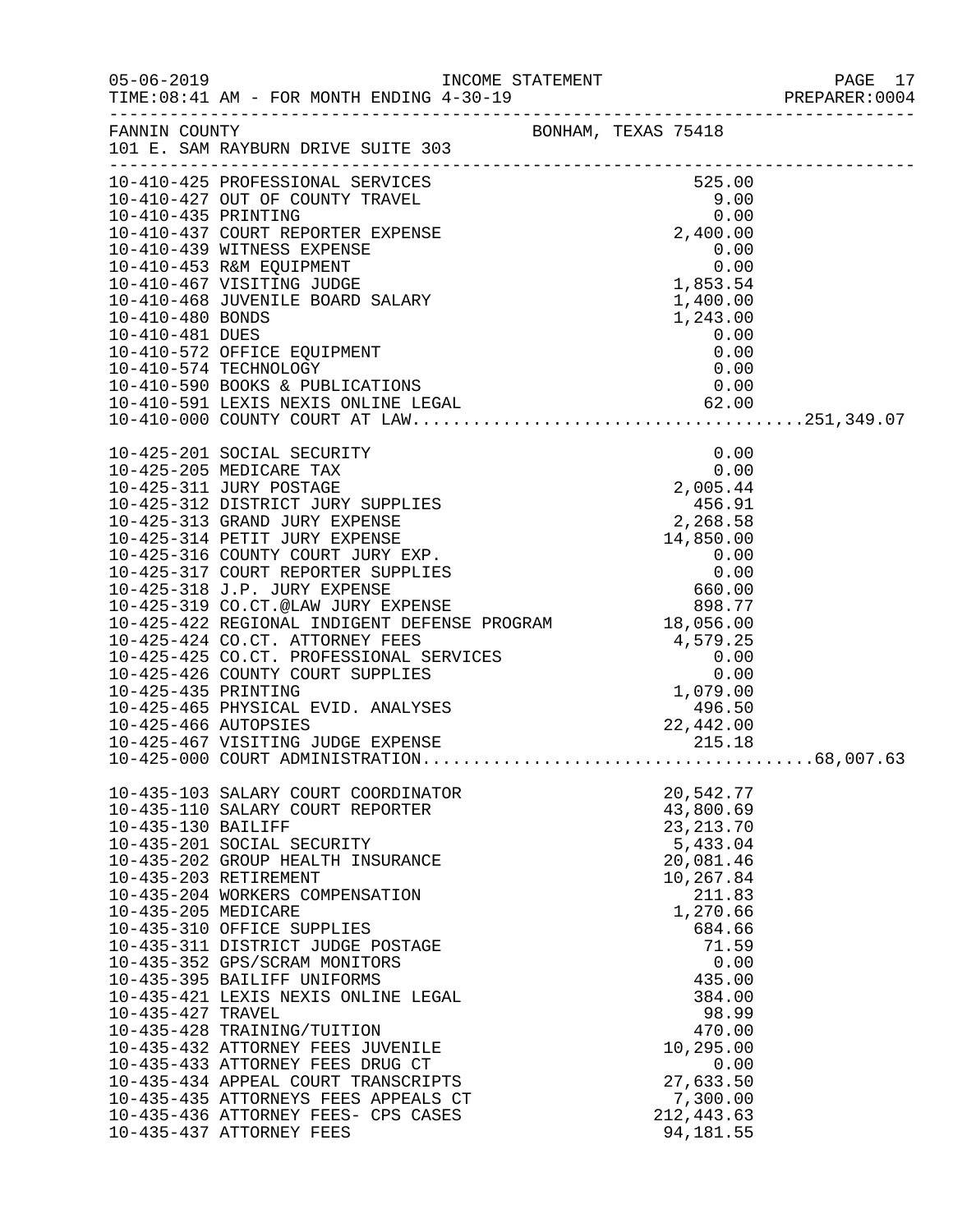|                                                           |                                                                                                                                                                                                                                                                                                                                                                                                                                                                                                                                                                                                     |                      |                                   |                                                                                                                                                                                                                | PREPARER: 0004 |
|-----------------------------------------------------------|-----------------------------------------------------------------------------------------------------------------------------------------------------------------------------------------------------------------------------------------------------------------------------------------------------------------------------------------------------------------------------------------------------------------------------------------------------------------------------------------------------------------------------------------------------------------------------------------------------|----------------------|-----------------------------------|----------------------------------------------------------------------------------------------------------------------------------------------------------------------------------------------------------------|----------------|
|                                                           | FANNIN COUNTY BONHAM, TEXAS 75418<br>101 E. SAM RAYBURN DRIVE SUITE 303                                                                                                                                                                                                                                                                                                                                                                                                                                                                                                                             |                      |                                   |                                                                                                                                                                                                                |                |
| 10-435-481 DUES                                           | 10-435-438 COURT REPORTER EXPENSE 7,772.00<br>10-435-439 INVESTIGATOR EXPENSE 231.25<br>10-435-440 PHYSICIANS EXPENSE 231.25<br>10-435-440 PHYSICIANS EXPENSE 0.00<br>10-435-442 OTHER PROFESSIONAL SERV. 3,261.75<br>10-435-468 JUVENIL<br>10-435-572 OFFICE EQUIPMENT<br>10-435-574 TECHNOLOGY<br>10-435-590 DISTRICT JUDGE BOOKS<br>10-435-590 DISTRICT JUDGE BOOKS 0.00<br>10-435-000 336TH DISTRICT COURT ADMINISTRATION492,619.90                                                                                                                                                             | $235.00$<br>$199.99$ |                                   | 0.00                                                                                                                                                                                                           |                |
| 10-450-435 PRINTING<br>10-450-480 BONDS                   | 10-450-428 EMPLOYEE TRAINING<br>10-450-431 LOCAL TRAVEL                                                                                                                                                                                                                                                                                                                                                                                                                                                                                                                                             |                      | $0.00$<br>0.00<br>41.50<br>428.00 |                                                                                                                                                                                                                |                |
| 10-455-435 PRINTING<br>10-455-480 BOND<br>10-455-481 DUES | 10-455-101 SALARY ELECTED OFFICIAL<br>10-455-103 SALARY ASSISTANTS<br>10-455-201 SOCIAL SECURITY TAXES<br>10-455-201 SOCIAL SECURITY TAXES<br>10-455-202 GROUP HEALTH & DENTAL INSURANCE<br>10-455-203 RETIREMENT<br>10-455-204 WORKERS' COMPENSATION<br>10-455-205 MEDICARE TAX<br>10-455-225 TRAVEL ALLOWANCE<br>10-455-310 OFFICE SUPPLIES<br>10-455-311 POSTAL EXPENSES<br>10-455-420 UTILITIES TELEPHONE<br>10-455-422 R & M RADIO<br>10-455-423 CELL PHONE ALLOWANCE<br>10-455-427 OUT OF COUNTY TRAVEL<br>10-455-572 OFFICE EQUIPMENT<br>10-455-573 RADIO EQUIPMENT<br>10-455-574 TECHNOLOGY |                      |                                   | 25,663.50<br>36, 117.60<br>3,884.59<br>20,081.46<br>7,075.07<br>147.58<br>908.40<br>1,400.00<br>475.30<br>167.61<br>770.64<br>0.00<br>140.00<br>1,400.74<br>0.00<br>178.00<br>135.00<br>882.00<br>0.00<br>0.00 |                |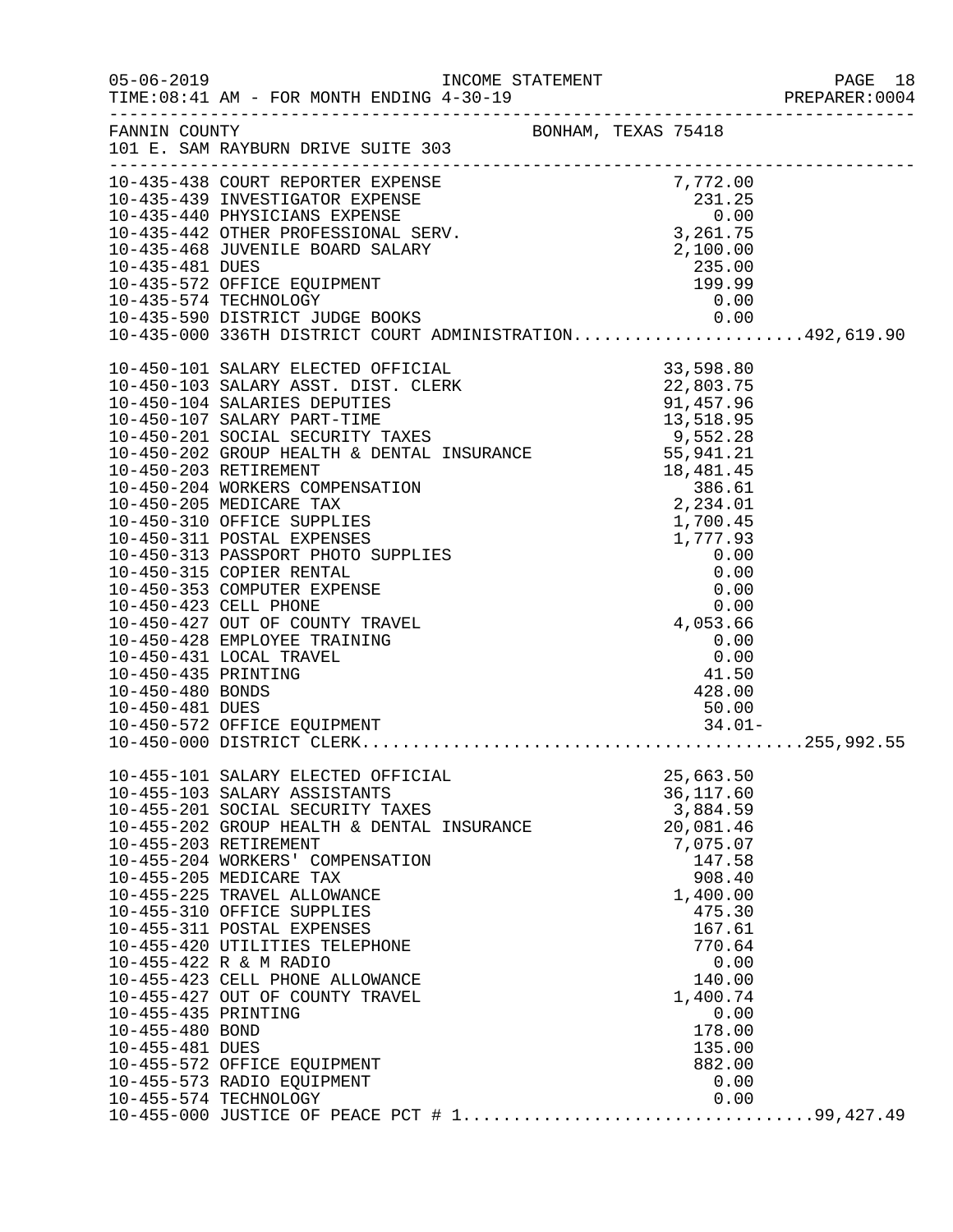|                     |                                                                                                                                                                                                                                                                                                                                                                                                                   |  |            |              | PREPARER: 0004 |
|---------------------|-------------------------------------------------------------------------------------------------------------------------------------------------------------------------------------------------------------------------------------------------------------------------------------------------------------------------------------------------------------------------------------------------------------------|--|------------|--------------|----------------|
|                     |                                                                                                                                                                                                                                                                                                                                                                                                                   |  |            |              |                |
|                     | 10-456-101 SALARY ELECTED OFFICIAL 25,663.50<br>10-456-104 SALARY DEPUTY 22,803.00<br>10-456-201 SOCIAL SECURITY TAXES 3,100.43<br>10-456-202 GROUP HEALTH & DENTAL INSURANCE 13,374.34                                                                                                                                                                                                                           |  |            |              |                |
|                     |                                                                                                                                                                                                                                                                                                                                                                                                                   |  |            |              |                |
|                     |                                                                                                                                                                                                                                                                                                                                                                                                                   |  |            |              |                |
|                     |                                                                                                                                                                                                                                                                                                                                                                                                                   |  |            |              |                |
|                     |                                                                                                                                                                                                                                                                                                                                                                                                                   |  |            |              |                |
|                     |                                                                                                                                                                                                                                                                                                                                                                                                                   |  |            |              |                |
|                     |                                                                                                                                                                                                                                                                                                                                                                                                                   |  |            |              |                |
|                     |                                                                                                                                                                                                                                                                                                                                                                                                                   |  |            |              |                |
|                     |                                                                                                                                                                                                                                                                                                                                                                                                                   |  |            |              |                |
|                     |                                                                                                                                                                                                                                                                                                                                                                                                                   |  |            |              |                |
|                     |                                                                                                                                                                                                                                                                                                                                                                                                                   |  |            |              |                |
|                     |                                                                                                                                                                                                                                                                                                                                                                                                                   |  |            |              |                |
|                     |                                                                                                                                                                                                                                                                                                                                                                                                                   |  |            |              |                |
|                     |                                                                                                                                                                                                                                                                                                                                                                                                                   |  |            |              |                |
|                     |                                                                                                                                                                                                                                                                                                                                                                                                                   |  |            |              |                |
|                     |                                                                                                                                                                                                                                                                                                                                                                                                                   |  |            |              |                |
|                     |                                                                                                                                                                                                                                                                                                                                                                                                                   |  |            |              |                |
|                     |                                                                                                                                                                                                                                                                                                                                                                                                                   |  |            |              |                |
|                     |                                                                                                                                                                                                                                                                                                                                                                                                                   |  |            |              |                |
|                     |                                                                                                                                                                                                                                                                                                                                                                                                                   |  |            |              |                |
|                     |                                                                                                                                                                                                                                                                                                                                                                                                                   |  |            |              |                |
|                     | $\begin{tabular}{lllllllllllllllllllllllllllllllllllllllllllll} \multicolumn{3}{c}{10-457-101} & \multicolumn{3}{c}{\text{SALARY ELECTED OFFICIAL}} & & & & & & & 25,663.50 \\ \multicolumn{3}{c}{10-457-103} & \multicolumn{3}{c}{\text{SALARY ASSISTANT}} & & & & 15,531.28 \\ \multicolumn{3}{c}{10-457-201} & \multicolumn{3}{c}{\text{SOCIAL SECURITY TXKES}} & & & 2,649.63 \\ \multicolumn{3}{c}{10-457-2$ |  |            |              |                |
|                     |                                                                                                                                                                                                                                                                                                                                                                                                                   |  |            |              |                |
|                     |                                                                                                                                                                                                                                                                                                                                                                                                                   |  |            |              |                |
|                     |                                                                                                                                                                                                                                                                                                                                                                                                                   |  |            |              |                |
|                     |                                                                                                                                                                                                                                                                                                                                                                                                                   |  |            |              |                |
|                     |                                                                                                                                                                                                                                                                                                                                                                                                                   |  |            |              |                |
|                     |                                                                                                                                                                                                                                                                                                                                                                                                                   |  |            |              |                |
|                     |                                                                                                                                                                                                                                                                                                                                                                                                                   |  |            |              |                |
|                     | 10-457-311 POSTAL EXPENSES                                                                                                                                                                                                                                                                                                                                                                                        |  | 100.00     |              |                |
|                     | 10-457-420 UTILITIES TELEPHONE                                                                                                                                                                                                                                                                                                                                                                                    |  |            | 0.00         |                |
|                     | 10-457-423 CELL PHONE ALLOWANCE                                                                                                                                                                                                                                                                                                                                                                                   |  | 140.00     |              |                |
|                     | 10-457-427 OUT OF COUNTY TRAVEL                                                                                                                                                                                                                                                                                                                                                                                   |  | 300.00     |              |                |
| 10-457-435 PRINTING |                                                                                                                                                                                                                                                                                                                                                                                                                   |  | 57.25      |              |                |
|                     | 10-457-460 OFFICE RENTAL                                                                                                                                                                                                                                                                                                                                                                                          |  | 1,666.64   |              |                |
| 10-457-480 BOND     |                                                                                                                                                                                                                                                                                                                                                                                                                   |  | 228.00     |              |                |
| 10-457-481 DUES     | 10-457-572 OFFICE EQUIPMENT                                                                                                                                                                                                                                                                                                                                                                                       |  | 60.00      | 0.00         |                |
|                     | 10-457-574 TECHNOLOGY                                                                                                                                                                                                                                                                                                                                                                                             |  |            | 0.00         |                |
|                     |                                                                                                                                                                                                                                                                                                                                                                                                                   |  |            |              |                |
|                     | 10-475-101 DA. SALARY SUPPLEMENT                                                                                                                                                                                                                                                                                                                                                                                  |  | 2,884.65   |              |                |
|                     | 10-475-102 HB 9 D.A. SUPPLEMENTAL FUNDS                                                                                                                                                                                                                                                                                                                                                                           |  | 2,100.00   |              |                |
|                     | 10-475-103 SALARY ASSISTANT D.A.                                                                                                                                                                                                                                                                                                                                                                                  |  | 176,291.80 |              |                |
|                     | 10-475-104 ASST. DA LONGEVITY PAY                                                                                                                                                                                                                                                                                                                                                                                 |  | 2,760.00   |              |                |
|                     | 10-475-105 SALARIES SECRETARIES                                                                                                                                                                                                                                                                                                                                                                                   |  | 105,837.15 |              |                |
|                     | 10-475-106 DA SALARY REIMB. GC CH 46                                                                                                                                                                                                                                                                                                                                                                              |  | 15,848.45  |              |                |
|                     | 10-475-107 SALARY TEMP./EXTRA<br>10-475-108 INVESTIGATOR CRIMES AGAINST WOMEN                                                                                                                                                                                                                                                                                                                                     |  |            | 0.00<br>0.00 |                |
|                     | 10-475-109 INVESTIGATOR                                                                                                                                                                                                                                                                                                                                                                                           |  | 34,848.30  |              |                |
|                     | 10-475-110 DISCOVERY CLERK                                                                                                                                                                                                                                                                                                                                                                                        |  | 19,476.80  |              |                |
|                     | 10-475-201 SOCIAL SECURITY TAXES                                                                                                                                                                                                                                                                                                                                                                                  |  | 21, 261.57 |              |                |
|                     | 10-475-202 GROUP HEALTH INSURANCE                                                                                                                                                                                                                                                                                                                                                                                 |  | 72,191.47  |              |                |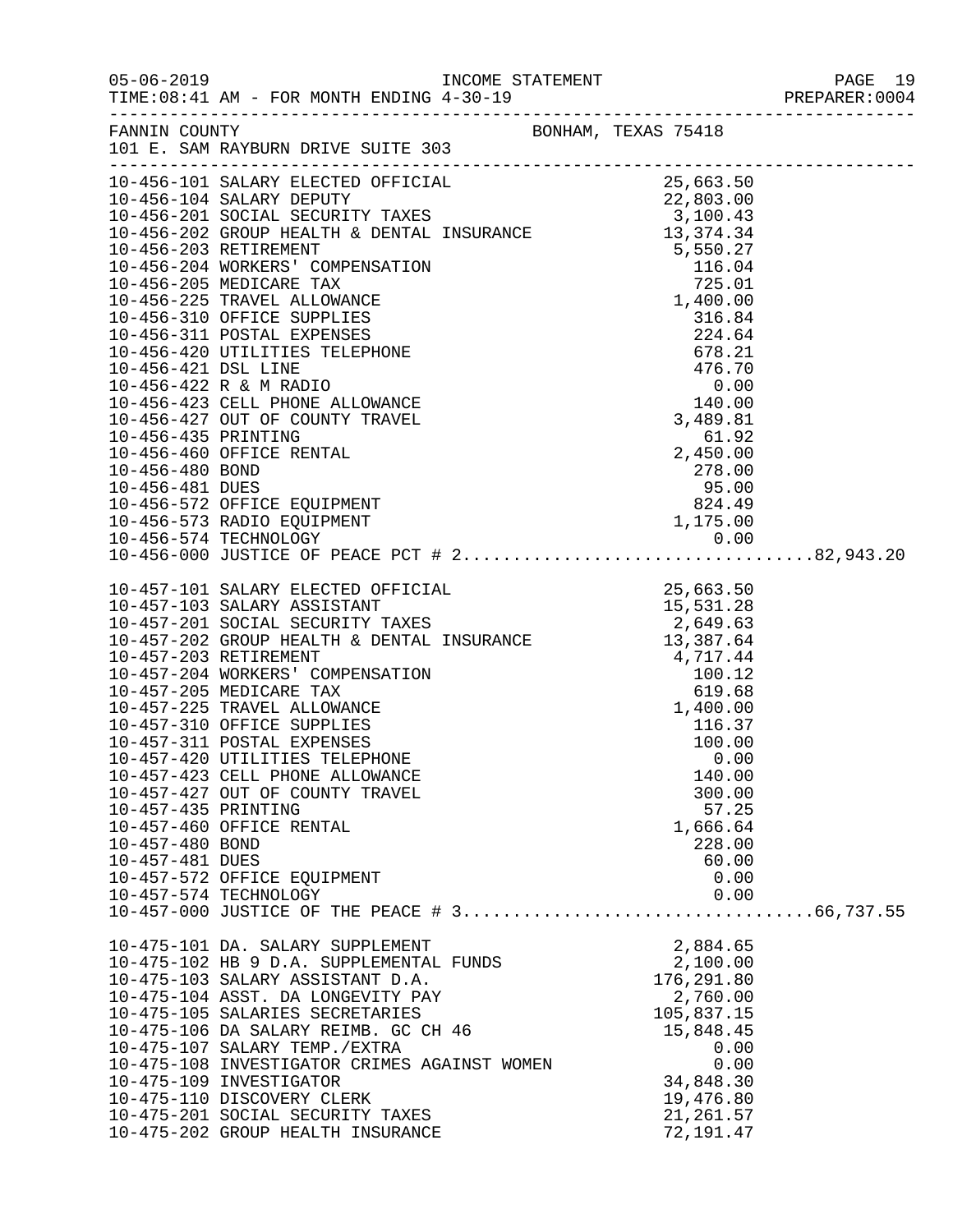| $05 - 06 - 2019$      | TIME: 08:41 AM - FOR MONTH ENDING 4-30-19                                                                                                                                                                    |                                                                       | PAGE 20<br>PREPARER: 0004 |
|-----------------------|--------------------------------------------------------------------------------------------------------------------------------------------------------------------------------------------------------------|-----------------------------------------------------------------------|---------------------------|
| FANNIN COUNTY         | 101 E. SAM RAYBURN DRIVE SUITE 303                                                                                                                                                                           | BONHAM, TEXAS 75418                                                   |                           |
|                       | 10-475-203 RETIREMENT                                                                                                                                                                                        | 41,232.09                                                             |                           |
|                       | 10-475-204 WORKERS' COMPENSATION<br>10-475-205 MEDICARE TAY                                                                                                                                                  | 41, 232.09<br>634.11<br>4, 972.41<br>4. 975.67<br>6, 075.67<br>541.94 |                           |
|                       | 10-475-205 MEDICARE TAX                                                                                                                                                                                      |                                                                       |                           |
|                       | 10-475-310 OFFICE SUPPLIES                                                                                                                                                                                   |                                                                       |                           |
|                       |                                                                                                                                                                                                              |                                                                       |                           |
|                       |                                                                                                                                                                                                              |                                                                       |                           |
|                       |                                                                                                                                                                                                              |                                                                       |                           |
|                       |                                                                                                                                                                                                              |                                                                       |                           |
|                       |                                                                                                                                                                                                              |                                                                       |                           |
|                       |                                                                                                                                                                                                              |                                                                       |                           |
|                       |                                                                                                                                                                                                              |                                                                       |                           |
|                       |                                                                                                                                                                                                              |                                                                       |                           |
|                       |                                                                                                                                                                                                              |                                                                       |                           |
|                       |                                                                                                                                                                                                              |                                                                       |                           |
|                       |                                                                                                                                                                                                              |                                                                       |                           |
|                       |                                                                                                                                                                                                              |                                                                       |                           |
|                       |                                                                                                                                                                                                              |                                                                       |                           |
|                       |                                                                                                                                                                                                              |                                                                       |                           |
|                       | 10-475-574 TECHNOLOGY                                                                                                                                                                                        | 1,984.25                                                              |                           |
|                       |                                                                                                                                                                                                              |                                                                       |                           |
|                       |                                                                                                                                                                                                              |                                                                       |                           |
|                       | 10-495-102 SALARY APPOINTED OFFICIAL 41,918.25<br>10-495-103 SALARIES ASSISTANTS 69,217.19<br>10-495-201 SOCIAL SECURITY TAXES 6,786.45<br>10-495-202 GROUP HEALTH & DENTAL INSURANCE 26,601.41              |                                                                       |                           |
|                       |                                                                                                                                                                                                              |                                                                       |                           |
|                       |                                                                                                                                                                                                              |                                                                       |                           |
|                       |                                                                                                                                                                                                              |                                                                       |                           |
|                       | 10-495-203 RETIREMENT<br>10-495-204 WORKERS COMPENSATION<br>10-495-205 MEDICARE TAX<br>10-495-310 OFFICE SUPPLIES<br>10-495-353 COMPUTER SOFTWARE MAINTENANCE<br>10-495-427 OUT OF COUNTY TRAVEL<br>2,752.48 |                                                                       |                           |
|                       |                                                                                                                                                                                                              |                                                                       |                           |
|                       |                                                                                                                                                                                                              |                                                                       |                           |
|                       |                                                                                                                                                                                                              |                                                                       |                           |
|                       |                                                                                                                                                                                                              |                                                                       |                           |
|                       |                                                                                                                                                                                                              |                                                                       |                           |
|                       | 10-495-431 LOCAL TRAVEL                                                                                                                                                                                      | 0.00                                                                  |                           |
| 10-495-435 PRINTING   |                                                                                                                                                                                                              | 39.00                                                                 |                           |
|                       | 10-495-452 R & M EQUIPMENT                                                                                                                                                                                   | 0.00                                                                  |                           |
| 10-495-480 BOND       |                                                                                                                                                                                                              | 286.00                                                                |                           |
| 10-495-481 DUES       |                                                                                                                                                                                                              | 295.00                                                                |                           |
|                       | 10-495-572 OFFICE EQUIPMENT                                                                                                                                                                                  | 472.98                                                                |                           |
|                       |                                                                                                                                                                                                              |                                                                       |                           |
|                       | 10-496-103 SALARY PURCHASING AGENT                                                                                                                                                                           | 17, 112.03                                                            |                           |
|                       | 10-496-201 SOCIAL SECURITY TAXES                                                                                                                                                                             | 1,065.35                                                              |                           |
|                       | 10-496-202 GROUP HEALTH INSURANCE                                                                                                                                                                            | 3,998.03                                                              |                           |
|                       | 10-496-203 RETIREMENT                                                                                                                                                                                        | 1,958.39                                                              |                           |
|                       | 10-496-204 WORKERS' COMPENSATION                                                                                                                                                                             | 50.52                                                                 |                           |
|                       | 10-496-205 MEDICARE TAX                                                                                                                                                                                      | 249.17                                                                |                           |
|                       | 10-496-310 OFFICE SUPPLIES                                                                                                                                                                                   | 363.61                                                                |                           |
|                       | 10-496-353 COMPUTER SOFTWARE MAINTENANCE                                                                                                                                                                     | 655.00                                                                |                           |
| 10-496-421 CELL PHONE |                                                                                                                                                                                                              | 150.00                                                                |                           |
|                       | 10-496-427 OUT OF COUNTY TRAVEL                                                                                                                                                                              | 2,205.81                                                              |                           |
|                       | 10-496-431 LOCAL TRAVEL                                                                                                                                                                                      | 0.00                                                                  |                           |
| 10-496-435 PRINTING   |                                                                                                                                                                                                              | 18.00                                                                 |                           |
|                       | 10-496-452 R & M EQUIPMENT                                                                                                                                                                                   | 0.00                                                                  |                           |
| 10-496-480 BOND       |                                                                                                                                                                                                              | 93.00                                                                 |                           |
| 10-496-481 DUES       |                                                                                                                                                                                                              | 354.00                                                                |                           |
|                       | 10-496-572 OFFICE EQUIPMENT                                                                                                                                                                                  | 0.00                                                                  |                           |
|                       |                                                                                                                                                                                                              |                                                                       |                           |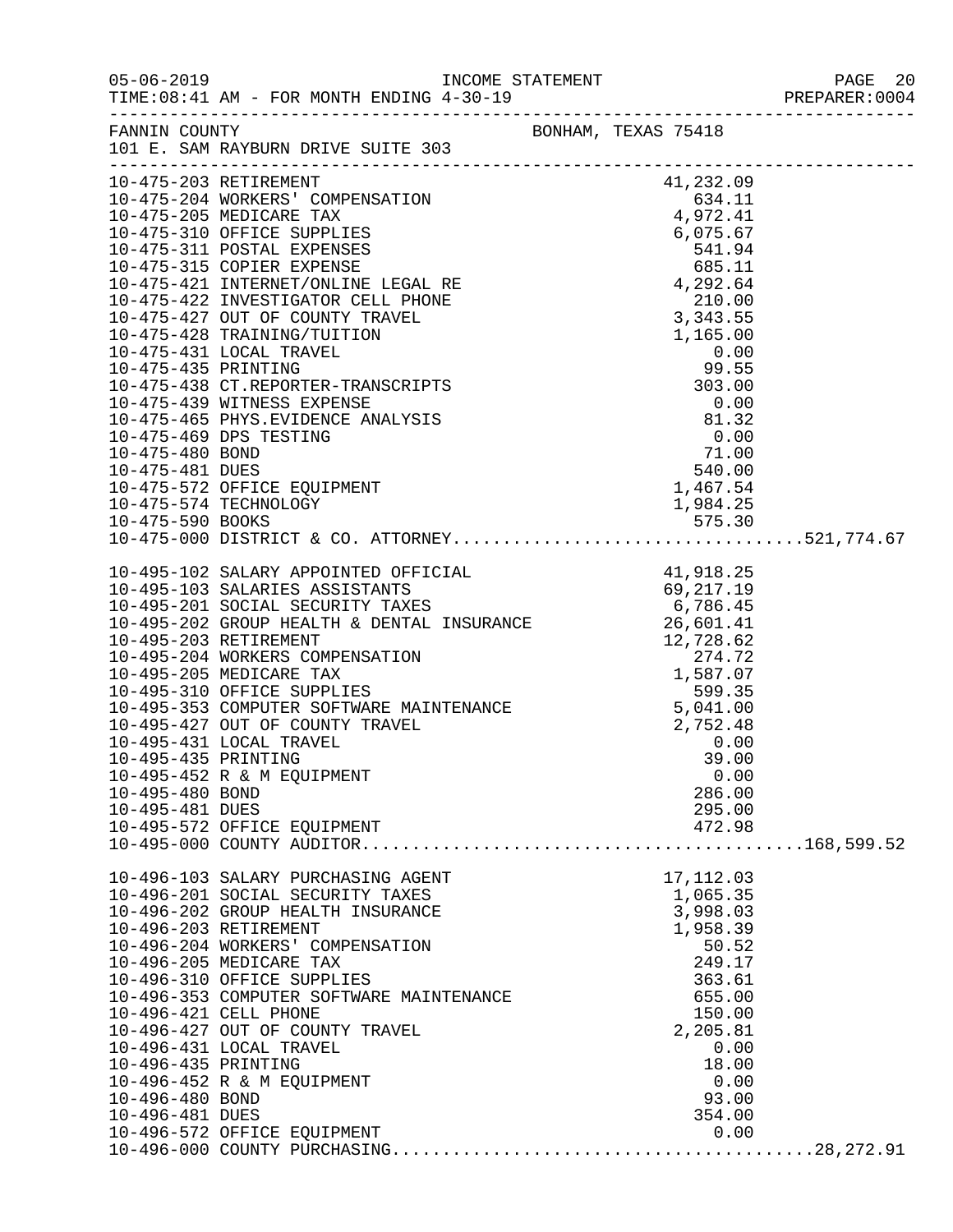|                                                           |                                                                                                                                                                                                                                                                                                                                                                                                                                                                                                                                                                                                                                                           |                                                                                                                                                                                     | PREPARER: 0004 |
|-----------------------------------------------------------|-----------------------------------------------------------------------------------------------------------------------------------------------------------------------------------------------------------------------------------------------------------------------------------------------------------------------------------------------------------------------------------------------------------------------------------------------------------------------------------------------------------------------------------------------------------------------------------------------------------------------------------------------------------|-------------------------------------------------------------------------------------------------------------------------------------------------------------------------------------|----------------|
|                                                           | FANNIN COUNTY<br>101 E. SAM RAYBURN DRIVE SUITE 303                                                                                                                                                                                                                                                                                                                                                                                                                                                                                                                                                                                                       |                                                                                                                                                                                     |                |
|                                                           |                                                                                                                                                                                                                                                                                                                                                                                                                                                                                                                                                                                                                                                           |                                                                                                                                                                                     |                |
|                                                           |                                                                                                                                                                                                                                                                                                                                                                                                                                                                                                                                                                                                                                                           |                                                                                                                                                                                     |                |
| 10-497-481 DUES                                           | 10-497-572 OFFICE EQUIPMENT<br>10-497-574 TECHNOLOGY                                                                                                                                                                                                                                                                                                                                                                                                                                                                                                                                                                                                      | 271.00<br>$\begin{array}{r} 175.00 \\ 0.00 \\ 0.00 \end{array}$                                                                                                                     |                |
|                                                           |                                                                                                                                                                                                                                                                                                                                                                                                                                                                                                                                                                                                                                                           |                                                                                                                                                                                     |                |
| 10-499-435 PRINTING<br>10-499-480 BOND<br>10-499-481 DUES | 10-499-101 SALARIES ELECTED OFFICIAL 33,598.80<br>10-499-103 SALARIES ASSISTANTS 23,487.90<br>10-499-104 SALARIES DEPUTIES 56,392.05<br>10-499-201 SOCIAL SECURITY TAXES 6,876.39<br>10-499-201 SOCIAL SECURITY TAXES 6,876.39<br>10-499<br>10-499-203 RETIREMENT<br>10-499-204 WORKERS COMPENSATION<br>10-499-205 MEDICARE TAX<br>10-499-225 LEONARD OFFICE TRAVEL<br>10-499-310 OFFICE SUPPLIES<br>10-499-311 POSTAL EXPENSES<br>10-499-315 COPIER EXPENSE<br>10-499-420 TELEPHONE LEONARD OFFICE<br>10-499-423 CELL PHONE<br>10-499-427 OUT OF COUNTY TRAVEL<br>10-499-460 LEONARD OFFICE RENT<br>10-499-572 OFFICE EQUIPMENT<br>10-499-574 TECHNOLOGY | 33, 469.10<br>13, 606.97<br>288.17<br>1, 608.04<br>301.64<br>592.99<br>527.16<br>394.62<br>TCE<br>434.76<br>0.00<br>2,307.03<br>96.15<br>700.00<br>0.00<br>175.00<br>668.71<br>0.00 |                |
| 10-503-435 PRINTING                                       | 10-503-103 SALARY-TECHNICIAN<br>10-503-107 PART TIME TECHNICIAN<br>10-503-201 SOCIAL SECURITY<br>10-503-202 GROUP HEALTH INSURANCE<br>10-503-203 RETIREMENT<br>10-503-204 WORKERS COMPENSATION<br>10-503-205 MEDICARE TAX<br>10-503-225 TRAVEL ALLOWANCE<br>10-503-310 OFFICE SUPPLIES<br>10-503-421 CELL PHONE ALLOWANCE<br>10-503-423 EMERGENCY INTERNET<br>10-503-427 OUT OF COUNTY TRAVEL                                                                                                                                                                                                                                                             | 23,802.15<br>10,817.34<br>2,018.94<br>6,693.82<br>3,964.67<br>103.50<br>472.11<br>483.00<br>0.00<br>241.50<br>238.97<br>0.00<br>0.00                                                |                |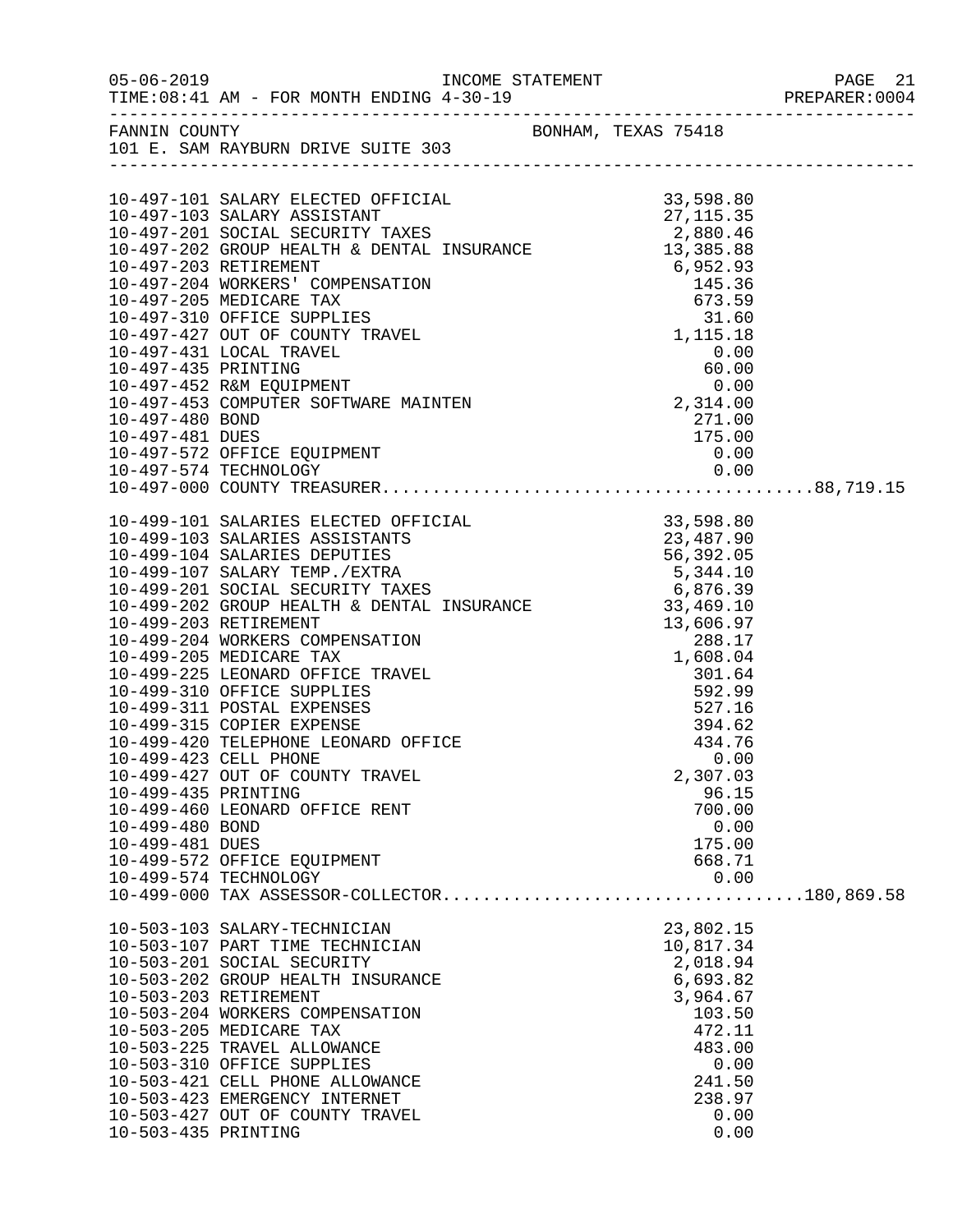|                 |                                                                                                                                                                                                                                                                                                                                                                                   |                     |                                                                                                             |                                                              | PAGE 22<br>PREPARER:0004<br>PAGE 22 |
|-----------------|-----------------------------------------------------------------------------------------------------------------------------------------------------------------------------------------------------------------------------------------------------------------------------------------------------------------------------------------------------------------------------------|---------------------|-------------------------------------------------------------------------------------------------------------|--------------------------------------------------------------|-------------------------------------|
|                 | FANNIN COUNTY<br>101 E. SAM RAYBURN DRIVE SUITE 303                                                                                                                                                                                                                                                                                                                               |                     |                                                                                                             |                                                              |                                     |
|                 | 10-503-453 R&M COMPUTER/TRAINING 0.00<br>10-503-572 OFFICE EQUIPMENT 1,264.78<br>10-503-574 COMPUTER/WEB SOFTWARE 2,094.75<br>10-503-576 COUNTY COMPUTER REPLACEMENT 0.00<br>10-503-000 COMPUTER/IT DEPT                                                                                                                                                                          |                     |                                                                                                             |                                                              |                                     |
|                 |                                                                                                                                                                                                                                                                                                                                                                                   |                     |                                                                                                             |                                                              |                                     |
|                 |                                                                                                                                                                                                                                                                                                                                                                                   |                     |                                                                                                             |                                                              |                                     |
| 10-510-500 LAND | 10-510-107 REGULAR TEMP.- PART TIME<br>10-510-482 FIRE INSURANCE<br>10-510-530 PERMANENT IMPROVEMENTS<br>10-510-572 OFFICE EQUIPMENT<br>10-510-573 ODYSSEY SOFTWARE/EQUIPMENT<br>10-510-574 TECHNOLOGY<br>10-510-575 LAND/BUILDING<br>10-510-577 JANITOR EQUIPMENT                                                                                                                | $0.00$<br>22,804.50 |                                                                                                             | 0.00<br>0.00<br>0.00<br>0.00<br>0.00<br>0.00<br>0.00<br>0.00 |                                     |
|                 |                                                                                                                                                                                                                                                                                                                                                                                   |                     |                                                                                                             |                                                              |                                     |
|                 | 10-511-115 SALARY JANITOR<br>10-511-201 SOCIAL SECURITY TAXES<br>10-511-203 RETIREMENT<br>10-511-204 WORKER' COMPENSATION<br>10-511-205 MEDICARE TAX<br>10-511-225 JANITOR TRAVEL<br>10-511-332 JANITOR SUPPLIES<br>10-511-440 UTILITIES ELECTRICITY<br>10-511-441 UTILITIES GAS<br>10-511-442 UTILITIES WATER<br>10-511-443 TRASH PICK-UP SERVICE<br>10-511-444 LAWN MAINTENANCE |                     | 2,871.85<br>178.04<br>328.76<br>62.39<br>41.63<br>73.64<br>663.97<br>2,267.22<br>552.17<br>590.89<br>246.24 | 0.00                                                         |                                     |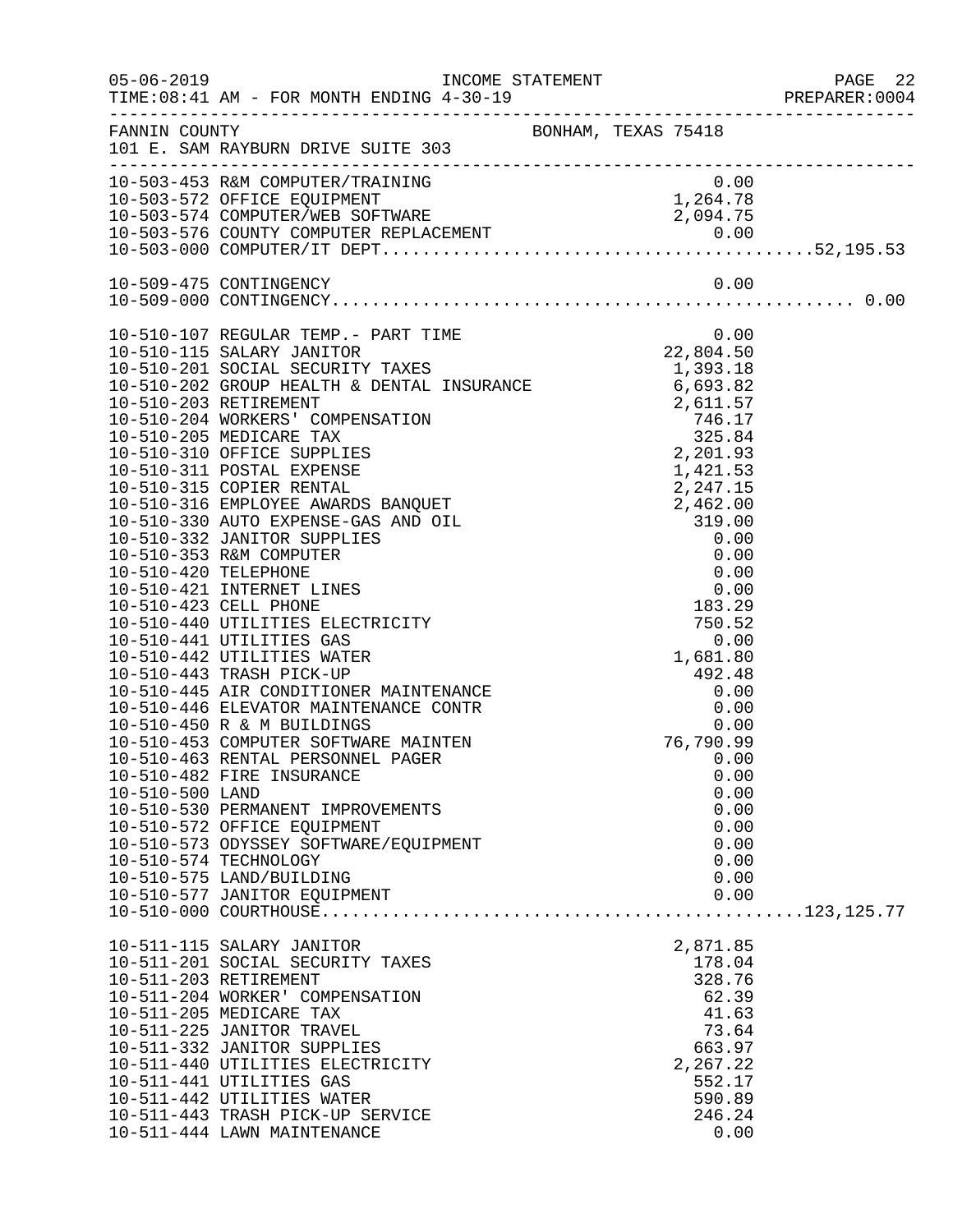| $05 - 06 - 2019$                                                | INCOME STATEMENT<br>TIME: 08:41 AM - FOR MONTH ENDING 4-30-19                                                                                                                                                                                                                                                                                                                                                                                                      |  |                                                           |                                                                                                                                          |                      | PAGE 23<br>PREPARER:0004 |
|-----------------------------------------------------------------|--------------------------------------------------------------------------------------------------------------------------------------------------------------------------------------------------------------------------------------------------------------------------------------------------------------------------------------------------------------------------------------------------------------------------------------------------------------------|--|-----------------------------------------------------------|------------------------------------------------------------------------------------------------------------------------------------------|----------------------|--------------------------|
| FANNIN COUNTY                                                   | BONHAM, TEXAS 75418<br>101 E. SAM RAYBURN DRIVE SUITE 303                                                                                                                                                                                                                                                                                                                                                                                                          |  |                                                           |                                                                                                                                          |                      |                          |
|                                                                 | 10-511-450 R & M BUILDING<br>10-511-482 FIRE INSURANCE                                                                                                                                                                                                                                                                                                                                                                                                             |  |                                                           | 988.04<br>0.00                                                                                                                           |                      |                          |
| 10-512-535 BUILDINGS                                            | 10-512-332 JANITOR SUPPLIES<br>10-512-440 UTILITIES ELECTRICITY<br>10-512-442 UTILITIES WATER<br>10-512-450 R&M BUILDING<br>10-512-482 FIRE INSURANCE                                                                                                                                                                                                                                                                                                              |  |                                                           | 153.37<br>3,469.59<br>347.43<br>728.00<br>0.00                                                                                           | 0.00                 |                          |
| 10-513-420 TELEPHONE<br>10-513-421 INTERNET<br>10-513-531 ANNEX | 10-513-115 SALARY JANITOR<br>10-513-201 SOCIAL SECURITY TAXES<br>10-513-203 RETIREMENT<br>10-513-204 WORKERS' COMPENSATION<br>10-513-205 MEDICARE TAX<br>10-513-315 COPIER RENTAL<br>10-513-332 JANITOR SUPPLIES<br>10-513-440 UTILITIES ELECTRICITY<br>10-513-441 UTILITIES GAS<br>10-513-442 UTILITIES WATER<br>10-513-443 TRASH PICKUP SERVICE<br>10-513-444 LAWN MAINTENANCE<br>10-513-450 R&M BUILDING<br>10-513-455 PARKING LOT<br>10-513-482 FIRE INSURANCE |  | $\begin{array}{c} 0\,.\,00 \\ 2\,,495\,.\,55 \end{array}$ | 6,998.55<br>433.92<br>801.49<br>249.34<br>101.43<br>662.50<br>651.78<br>3,109.33<br>801.55<br>548.63<br>492.48<br>519.36<br>0.00<br>0.00 | 0.00<br>0.00         |                          |
|                                                                 | 10-514-421 TELEPHONE/INTERNET                                                                                                                                                                                                                                                                                                                                                                                                                                      |  |                                                           | 2,241.31                                                                                                                                 |                      |                          |
|                                                                 | 10-515-440 UTILITIES ELECTRICITY<br>10-515-441 UTILITIES GAS<br>10-515-442 UTILITIES WATER<br>10-515-444 LAWN MAINTENANCE<br>10-515-450 R&M BUILDING<br>10-515-482 FIRE INSURANCE<br>10-515-501 PEST CONTROL                                                                                                                                                                                                                                                       |  |                                                           | 292.22<br>284.67<br>100.00<br>225.00<br>0.00<br>65.00                                                                                    | 0.00                 |                          |
| 10-516-420 TELEPHONE                                            | 10-516-115 SALARY JANITOR<br>10-516-201 SOCIAL SECURITY TAXES<br>10-516-203 RETIREMENT<br>10-516-204 WORKERS' COMPENSATION<br>10-516-205 MEDICARE TAX<br>10-516-225 JANITOR TRAVEL<br>10-516-332 JANITOR SUPPLIES<br>10-516-440 UTILITIES ELECTRICITY<br>10-516-441 UTILITIES GAS<br>10-516-442 UTILITIES WATER<br>10-516-443 TRASH PICKUP SERVICE                                                                                                                 |  |                                                           | 1,431.77<br>88.80<br>163.86<br>49.89<br>20.79<br>108.53<br>250.57<br>3,333.79<br>338.40                                                  | 0.00<br>0.00<br>0.00 |                          |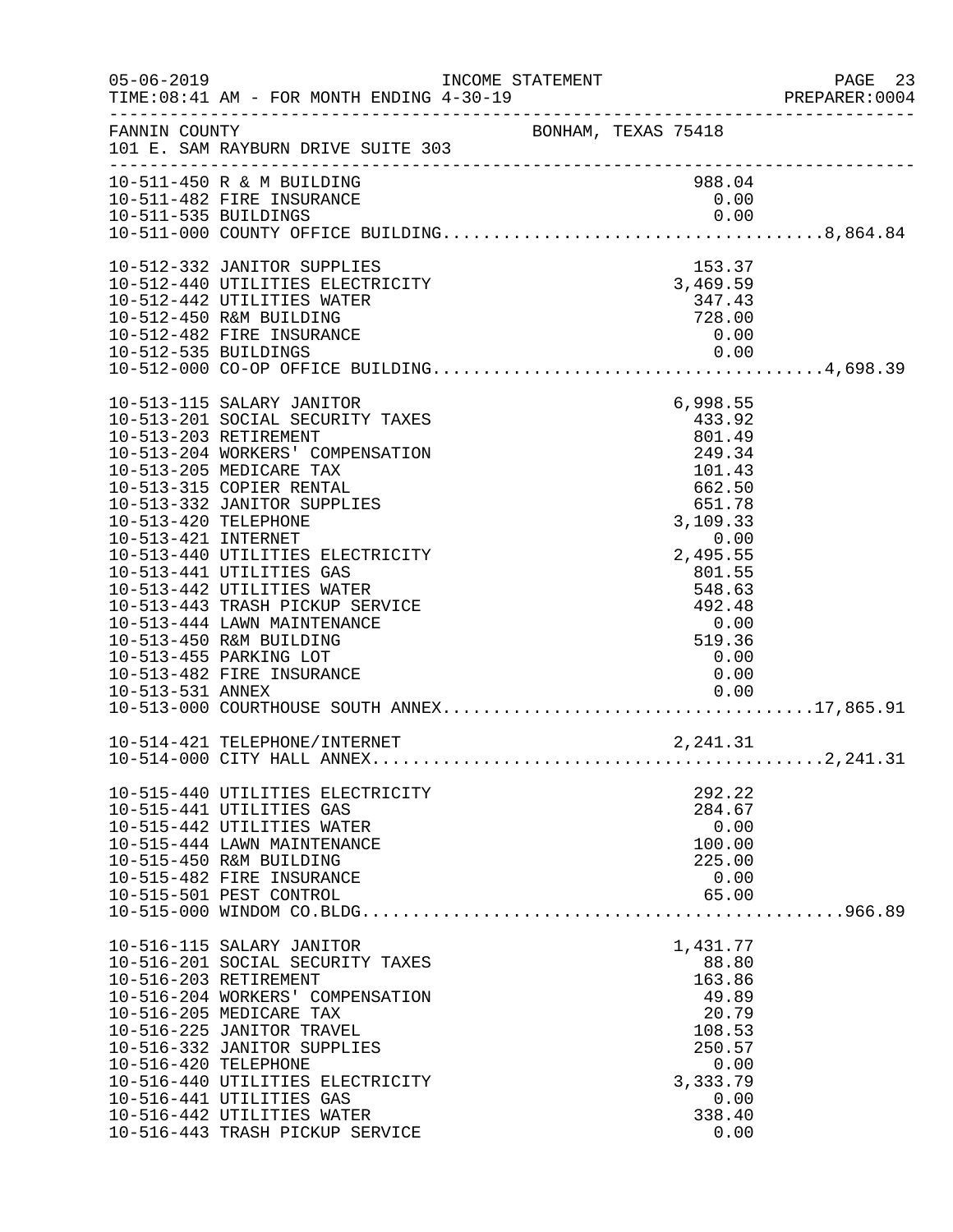| $05 - 06 - 2019$                       | INCOME STATEMENT<br>TIME: 08:41 AM - FOR MONTH ENDING 4-30-19                                                                                                                                                                                                                                                                                                                                                                                                                                               |                     |                                                                                                                                                  | PAGE 24<br>PREPARER:0004 |
|----------------------------------------|-------------------------------------------------------------------------------------------------------------------------------------------------------------------------------------------------------------------------------------------------------------------------------------------------------------------------------------------------------------------------------------------------------------------------------------------------------------------------------------------------------------|---------------------|--------------------------------------------------------------------------------------------------------------------------------------------------|--------------------------|
| FANNIN COUNTY                          | 101 E. SAM RAYBURN DRIVE SUITE 303                                                                                                                                                                                                                                                                                                                                                                                                                                                                          | BONHAM, TEXAS 75418 |                                                                                                                                                  |                          |
|                                        | 10-516-444 LAWN MAINTENANCE<br>10-516-450 R&M BUILDING<br>10-516-482 FIRE INSURANCE                                                                                                                                                                                                                                                                                                                                                                                                                         |                     | 0.00<br>166.00<br>0.00                                                                                                                           |                          |
|                                        | 10-516-530 BUILDING REMODEL<br>10-516-535 BUILDING CONSTRUCTION                                                                                                                                                                                                                                                                                                                                                                                                                                             |                     | 0.00<br>0.00                                                                                                                                     |                          |
|                                        | 10-516-572 OFFICE EQUIPMENT<br>10-516-000 AGRILIFE EXTENSION BUILDING5,952.40                                                                                                                                                                                                                                                                                                                                                                                                                               |                     |                                                                                                                                                  |                          |
| 10-517-535 BUILDING                    |                                                                                                                                                                                                                                                                                                                                                                                                                                                                                                             |                     | 0.00                                                                                                                                             |                          |
|                                        | 10-518-311 POSTAL EXPENSES<br>10-518-332 JANITOR SUPPLIES<br>10-518-420 UTILITIES TELEPHONE<br>10-518-421 INTERNET SERVICES<br>10-518-440 UTILITIES ELECTRICITY<br>10-518-441 UTILITIES GAS<br>10-518-442 UTILITIES WATER<br>10-518-443 TRASH PICKUP SERVICE<br>10-518-450 R & M BUILDING<br>10-518-460 MOVING EXPENSES<br>10-518-470 OFFICE SPACE LEASE<br>10-518-483 ALARM MONITORING<br>10-518-484 CLEANING SERVICES<br>10-518-501 PEST CONTROL 460.00<br>10-518-000 COUNTY OFFICES RELOCATION122,593.13 |                     | 346.00<br>1,542.63<br>9,402.97<br>7,670.32<br>14, 324. 23<br>2,131.52<br>2,873.84<br>872.28<br>2,458.74<br>$0.00$<br>79,625.00<br>885.60<br>0.00 |                          |
|                                        |                                                                                                                                                                                                                                                                                                                                                                                                                                                                                                             |                     |                                                                                                                                                  |                          |
|                                        | 10-520-484 GENERAL LIABILITY INSURANCE 2,025.00                                                                                                                                                                                                                                                                                                                                                                                                                                                             |                     |                                                                                                                                                  |                          |
|                                        |                                                                                                                                                                                                                                                                                                                                                                                                                                                                                                             |                     |                                                                                                                                                  |                          |
|                                        | 10-543-416 FIRE PROTECTION SERVICE<br>10-543-422 R&M RADIO/TOWER<br>10-543-440 UTILITIES ELECTRICITY<br>10-543-447 REPEATER SERVICE CONTRACT<br>10-543-490 FCC RADIO LICENSE                                                                                                                                                                                                                                                                                                                                |                     | 42,000.00<br>0.00<br>0.00<br>8,507.60<br>0.00                                                                                                    |                          |
| 10-551-435 PRINTING<br>10-551-480 BOND | 10-551-101 SALARY ELECTED OFFICIAL<br>10-551-201 SOCIAL SECURITY TAXES<br>10-551-202 GROUP HEALTH & DENTAL INSURANCE<br>10-551-203 RETIREMENT<br>10-551-204 WORKERS' COMPENSATION<br>10-551-205 MEDICARE TAX<br>10-551-310 OFFICE SUPPLIES<br>10-551-311 POSTAL EXPENSES<br>10-551-330 AUTO EXPENSE-GAS AND OIL<br>10-551-421 ONLINE RESEARCH/ACCURINT<br>10-551-422 R & M RADIO<br>10-551-427 TRAVEL EXPENSE                                                                                               |                     | 19,127.70<br>1,178.76<br>3,062.36<br>2,190.33<br>294.61<br>275.67<br>0.00<br>63.07<br>669.34<br>300.00<br>0.00<br>1,400.00<br>0.00<br>92.50      |                          |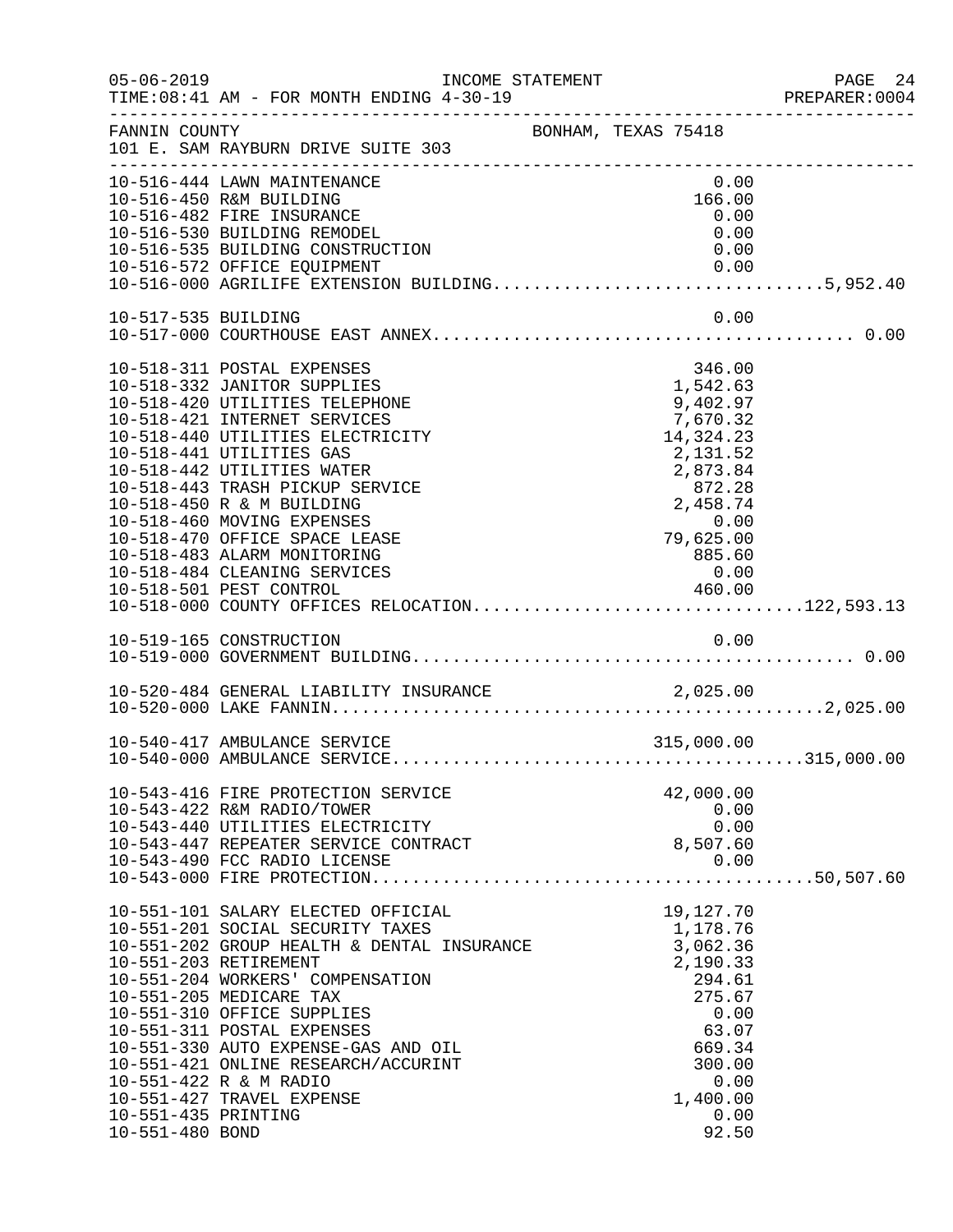| $05 - 06 - 2019$                       | TIME: 08:41 AM - FOR MONTH ENDING 4-30-19                                                                                                                                                  |                                                          |                            |      | PAGE 25<br>PREPARER:0004 |
|----------------------------------------|--------------------------------------------------------------------------------------------------------------------------------------------------------------------------------------------|----------------------------------------------------------|----------------------------|------|--------------------------|
|                                        | FANNIN COUNTY SAN BONHAM, TEXAS 75418<br>101 E. SAM RAYBURN DRIVE SUITE 303                                                                                                                |                                                          |                            |      |                          |
|                                        | 10-551-488 LAW ENFORCEMENT PROF. INS<br>10-551-572 EQUIPMENT<br>10 EE1 E74 TECHNOLOGY                                                                                                      |                                                          | 483.00<br>0.00             |      |                          |
|                                        |                                                                                                                                                                                            |                                                          |                            |      |                          |
|                                        |                                                                                                                                                                                            |                                                          |                            |      |                          |
|                                        |                                                                                                                                                                                            |                                                          |                            |      |                          |
| 10-552-480 BOND                        |                                                                                                                                                                                            |                                                          | 177.50                     |      |                          |
|                                        | 10-552-488 LAW ENFOREMENT PROF. INS.<br>10-552-573 RADIO EQUIPMENT                                                                                                                         | $\frac{177.50}{483.00}$                                  | 0.00                       |      |                          |
|                                        |                                                                                                                                                                                            |                                                          |                            |      |                          |
|                                        |                                                                                                                                                                                            |                                                          |                            |      |                          |
|                                        | 10-553-101 SALARY ELECTED OFFICIAL<br>10-553-201 SOCIAL SECURITY TAXES<br>10-553-202 GROUP HEALTH & DENTAL INSURANCE 6,693.82<br>10-553-203 RETIREMENT<br>10-553-204 WORKERS' COMPENSATION | in 1996.<br>Provincia                                    | 8, 256. 15                 |      |                          |
|                                        | 10-553-205 MEDICARE TAX<br>10-553-310 OFFICE SUPPLIES<br>10-553-311 POSTAL EXPENSES<br>10-553-330 AUTO EXPENSE-GAS AND OIL                                                                 | $945.56$<br>127.17<br>140.00<br>0.00<br>0.00<br>1,400.00 |                            |      |                          |
| 10-553-435 PRINTING<br>10-553-480 BOND | 10-553-427 TRAVEL EXPENSE<br>10-553-488 LAW ENFORCEMENT PROF. INS                                                                                                                          |                                                          | 1,400.00<br>0.00<br>483.00 | 0.00 |                          |
|                                        | 10-553-573 RADIO EQUIPMENT                                                                                                                                                                 |                                                          |                            | 0.00 |                          |
|                                        |                                                                                                                                                                                            |                                                          |                            |      |                          |
|                                        |                                                                                                                                                                                            |                                                          |                            |      |                          |
|                                        | 10-560-101 SALARY ELECTED OFFICIAL                                                                                                                                                         |                                                          | 34,611.90<br>24, 193.65    |      |                          |
|                                        | 10-560-102 ADMINISTRATIVE SECRETARY<br>10-560-103 CHIEF DEPUTY                                                                                                                             |                                                          | 26,707.65                  |      |                          |
|                                        | 10-560-104 SALARIES DEPUTIES                                                                                                                                                               |                                                          | 349,170.01                 |      |                          |
|                                        | 10-560-107 PT RECORDS/EVIDENCE CLERKS<br>10-560-108 COMPENSATION PAY                                                                                                                       |                                                          | 7,044.21                   | 0.00 |                          |
|                                        | 10-560-109 INVESTIGATOR-CRIMES AGAINST CHILDRE                                                                                                                                             |                                                          | 20,065.50                  |      |                          |
|                                        | 10-560-110 JAIL ADMINISTRATOR<br>10-560-111 LIEUTENANT                                                                                                                                     |                                                          | 20,466.45<br>24, 279. 75   |      |                          |
|                                        | 10-560-113 TRANSPORT OFFICER                                                                                                                                                               |                                                          | 20,667.30                  |      |                          |
|                                        | 10-560-114 PROF. STANDARDS OFFICER                                                                                                                                                         |                                                          |                            | 0.00 |                          |
|                                        | 10-560-120 SALARY DISPATCHER                                                                                                                                                               |                                                          | 117,683.10                 |      |                          |
|                                        | 10-560-201 SOCIAL SECURITY TAXES<br>10-560-202 GROUP HEALTH INSURANCE                                                                                                                      |                                                          | 39,521.81<br>198,902.08    |      |                          |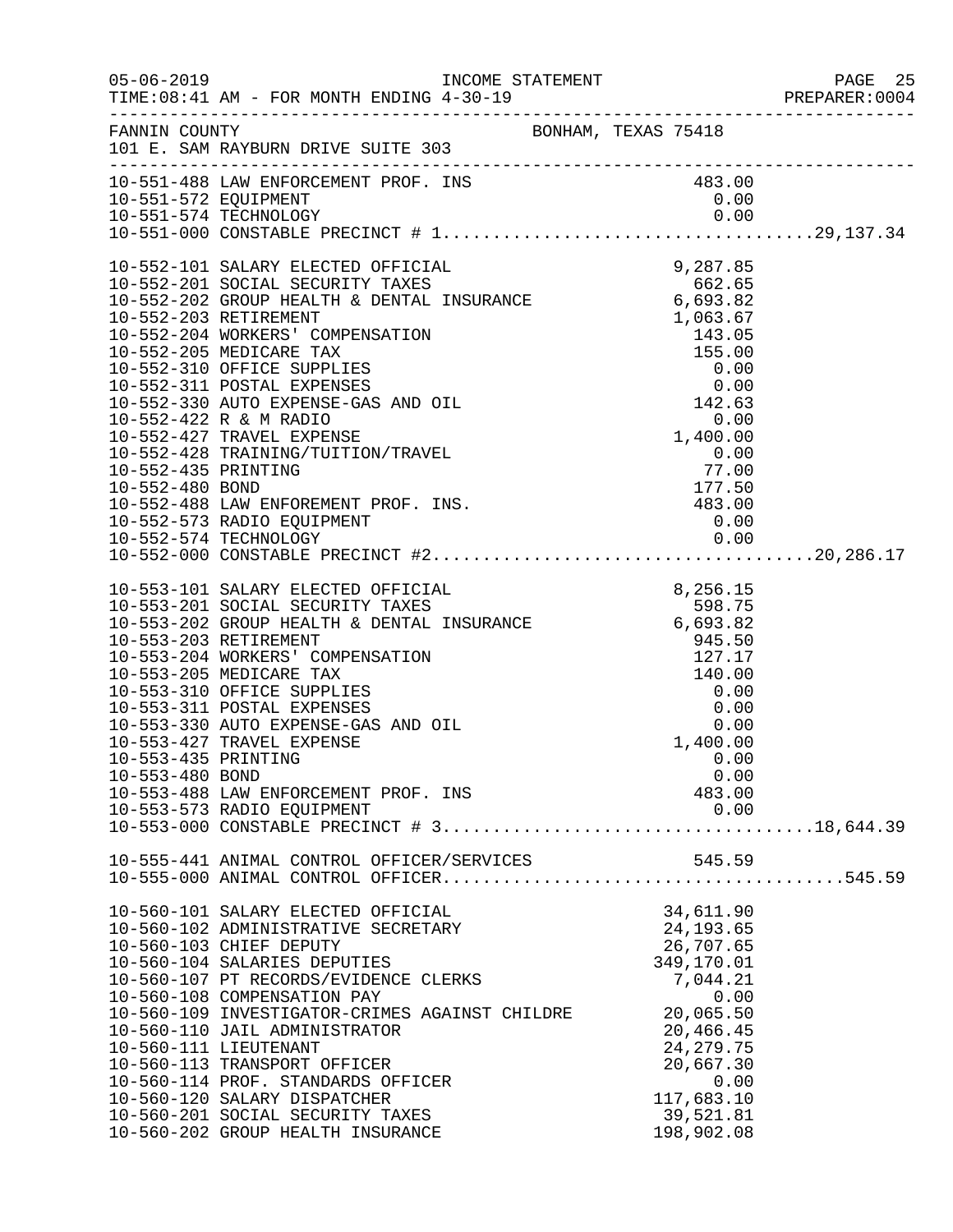|                    |                                                                                                                                                                                                                                              |                  | PREPARER: 0004 |
|--------------------|----------------------------------------------------------------------------------------------------------------------------------------------------------------------------------------------------------------------------------------------|------------------|----------------|
|                    | FANNIN COUNTY<br>101 E. SAM RAYBURN DRIVE SUITE 303                                                                                                                                                                                          |                  |                |
|                    |                                                                                                                                                                                                                                              |                  |                |
|                    |                                                                                                                                                                                                                                              |                  |                |
|                    |                                                                                                                                                                                                                                              |                  |                |
|                    |                                                                                                                                                                                                                                              |                  |                |
|                    |                                                                                                                                                                                                                                              |                  |                |
|                    |                                                                                                                                                                                                                                              |                  |                |
|                    |                                                                                                                                                                                                                                              |                  |                |
|                    |                                                                                                                                                                                                                                              |                  |                |
|                    |                                                                                                                                                                                                                                              |                  |                |
|                    |                                                                                                                                                                                                                                              |                  |                |
|                    |                                                                                                                                                                                                                                              |                  |                |
|                    |                                                                                                                                                                                                                                              |                  |                |
|                    |                                                                                                                                                                                                                                              |                  |                |
|                    |                                                                                                                                                                                                                                              |                  |                |
|                    |                                                                                                                                                                                                                                              |                  |                |
|                    |                                                                                                                                                                                                                                              |                  |                |
|                    |                                                                                                                                                                                                                                              |                  |                |
|                    |                                                                                                                                                                                                                                              |                  |                |
|                    |                                                                                                                                                                                                                                              |                  |                |
|                    |                                                                                                                                                                                                                                              |                  |                |
|                    |                                                                                                                                                                                                                                              |                  |                |
|                    |                                                                                                                                                                                                                                              |                  |                |
|                    |                                                                                                                                                                                                                                              |                  |                |
|                    |                                                                                                                                                                                                                                              |                  |                |
|                    | 679.68<br>10-560-444 INTERNET SERVICE<br>10-560-445 AIR CONDITIONER MAINTENANCE<br>10-560-447 REPEATER SERVICE CONTRACT<br>10-560-450 SHERIFF OFF. R&M BLDG.<br>10-560-452 R & M EQUIPMENT<br>10-560-453 TYLER/CAD MAINTENANCE<br>10-560-454 |                  |                |
|                    |                                                                                                                                                                                                                                              |                  |                |
|                    |                                                                                                                                                                                                                                              |                  |                |
|                    |                                                                                                                                                                                                                                              |                  |                |
|                    |                                                                                                                                                                                                                                              |                  |                |
|                    |                                                                                                                                                                                                                                              |                  |                |
|                    |                                                                                                                                                                                                                                              |                  |                |
|                    |                                                                                                                                                                                                                                              |                  |                |
|                    | 10-560-482 FIRE INSURANCE                                                                                                                                                                                                                    | 0.00             |                |
|                    | 10-560-487 AUTOMOBILE INSURANCE                                                                                                                                                                                                              | 9,162.00         |                |
|                    | 10-560-488 LAW ENFORCEMENT INSURANCE                                                                                                                                                                                                         | 14,490.00        |                |
|                    | 10-560-571 HWY. PATROL RADAR EQUIPMENT                                                                                                                                                                                                       | 0.00             |                |
|                    | 10-560-572 OFFICE EQUIPMENT                                                                                                                                                                                                                  | 2,141.00         |                |
|                    | 10-560-573 RADIO EQUIPMENT                                                                                                                                                                                                                   | 0.00             |                |
|                    | 10-560-574 TECHNOLOGY                                                                                                                                                                                                                        | 1,543.98         |                |
| 10-560-579 WEAPONS | 10-560-575 AUTOMOBILES                                                                                                                                                                                                                       | 0.00<br>2,332.93 |                |
|                    | 10-560-630 AUTO NOTE PMT-PRINCIPAL                                                                                                                                                                                                           | 0.00             |                |
|                    | 10-560-670 AUTO NOTE PMT-INTEREST                                                                                                                                                                                                            | 0.00             |                |
|                    |                                                                                                                                                                                                                                              |                  |                |
|                    | 10-562-396 BODY ARMOR                                                                                                                                                                                                                        | 0.00             |                |
|                    | 10-562-000 RIFLE RESISTANT BODY ARMOR 3439801 0.00                                                                                                                                                                                           |                  |                |
|                    | 10-565-380 PRISONER HOUSING                                                                                                                                                                                                                  | 939,650.00       |                |
|                    | 10-565-400 PRISONER TRANSPORT/GUARD                                                                                                                                                                                                          | 3,405.71         |                |
|                    | 10-565-405 PRISONER MEDICAL                                                                                                                                                                                                                  | 31,224.61        |                |
|                    | 10-565-429 SCHOLARSHIP AWARDS                                                                                                                                                                                                                | 0.00             |                |
|                    | 10-565-442 CR4200 UTILITY WATER                                                                                                                                                                                                              | 0.00             |                |
|                    | 10-565-450 R&M BUILDING                                                                                                                                                                                                                      | 0.00             |                |
|                    | 10-565-482 FIRE INSURANCE                                                                                                                                                                                                                    | 0.00             |                |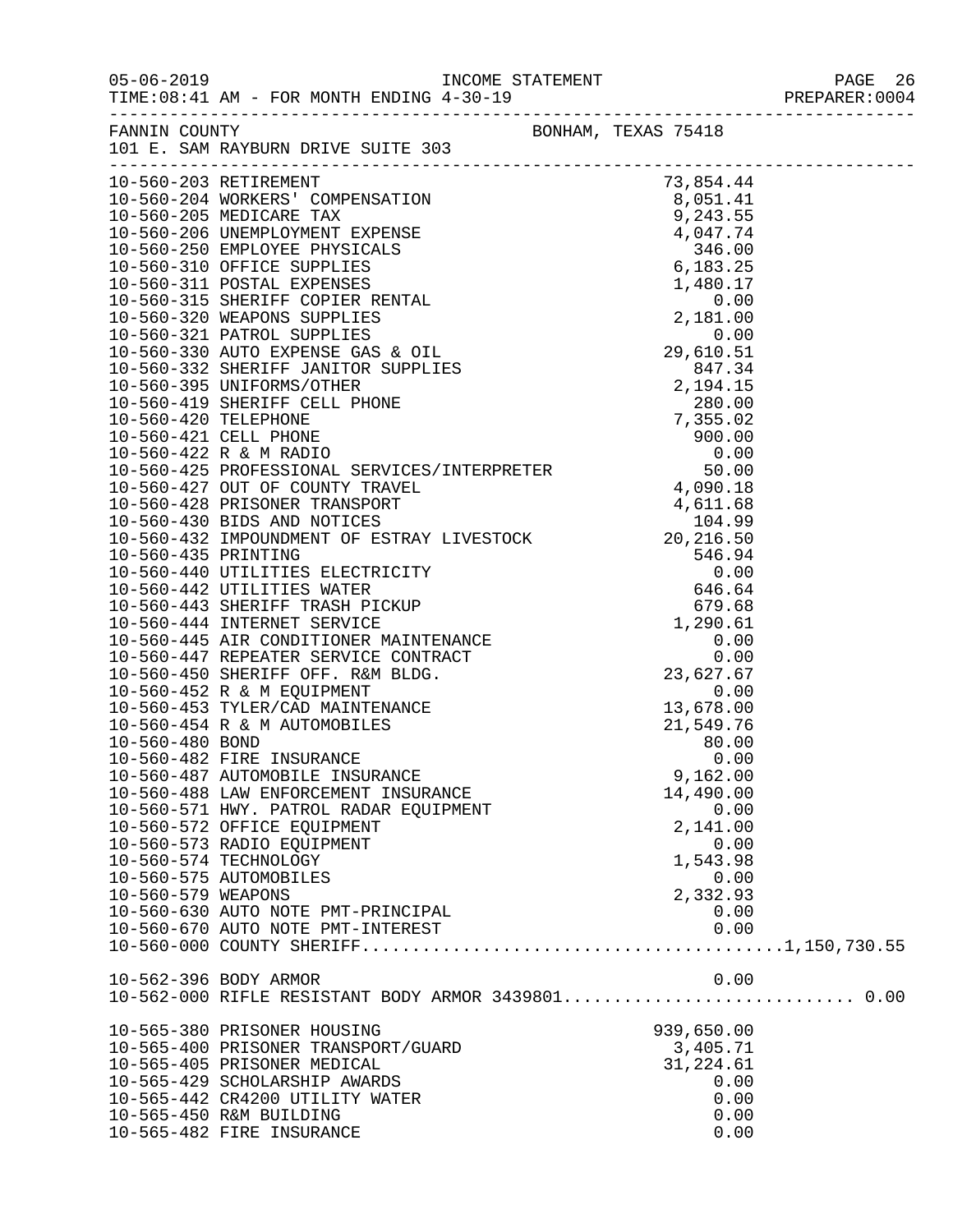| $05 - 06 - 2019$                                                                                         | INCOME STATEMENT<br>TIME: 08:41 AM - FOR MONTH ENDING 4-30-19                                                                                                                                                                                                                                                                                                                                                                                                                                                                                                                                                          |                                                                                                                                                                                                                                        | PAGE 27<br>PREPARER:0004 |
|----------------------------------------------------------------------------------------------------------|------------------------------------------------------------------------------------------------------------------------------------------------------------------------------------------------------------------------------------------------------------------------------------------------------------------------------------------------------------------------------------------------------------------------------------------------------------------------------------------------------------------------------------------------------------------------------------------------------------------------|----------------------------------------------------------------------------------------------------------------------------------------------------------------------------------------------------------------------------------------|--------------------------|
| FANNIN COUNTY                                                                                            | 101 E. SAM RAYBURN DRIVE SUITE 303                                                                                                                                                                                                                                                                                                                                                                                                                                                                                                                                                                                     | BONHAM, TEXAS 75418                                                                                                                                                                                                                    |                          |
| 10-565-500 LAND                                                                                          | 10-565-491 JUSTICE ASSISTANCE GRANT                                                                                                                                                                                                                                                                                                                                                                                                                                                                                                                                                                                    | 0.00<br>0.00                                                                                                                                                                                                                           |                          |
|                                                                                                          |                                                                                                                                                                                                                                                                                                                                                                                                                                                                                                                                                                                                                        |                                                                                                                                                                                                                                        |                          |
| 10-573-420 TELEPHONE                                                                                     | 10-573-103 SALARY-BOND SUPERVISOR<br>10-573-201 SOCIAL SECURITY TAXES<br>10-573-202 GROUP HEALTH INSURANCE<br>10-573-203 RETIREMENT<br>10-573-204 WORKERS' COMPENSATION<br>10-573-205 MEDICARE TAX<br>10-573-310 OFFICE SUPPLIES<br>10-573-311 POSTAL EXPENSES<br>10-573-313 DRUG TESTING SUPPLIES<br>10-573-340 EVALUATIONS<br>10-573-353 COMPUTER EXPENSE<br>10-573-453 COMPUTER SOFTWARE                                                                                                                                                                                                                            | 24,080.83<br>1,486.33<br>6,693.82<br>2,757.53<br>56.43<br>347.60<br>186.89<br>0.00<br>562.50<br>0.00<br>0.00<br>482.24<br>856.00                                                                                                       |                          |
| 10-575-311 POSTAGE<br>10-575-420 TELEPHONE                                                               | 10-575-408 DETENTION OPERATING COST<br>10-575-415 RESIDENTIAL PLACEMENT<br>10-575-416 COUNSELING SERVICES<br>10-575-427 TRAVEL & TRAINING                                                                                                                                                                                                                                                                                                                                                                                                                                                                              | 17.32<br>0.00<br>0.00<br>0.00<br>0.00<br>0.00                                                                                                                                                                                          |                          |
| 10-590-420 TELEPHONE<br>10-590-435 PRINTING<br>10-590-454 R&M AUTO<br>10-590-480 BOND<br>10-590-481 DUES | 10-590-104 SALARIES DEPUTIES<br>10-590-107 SALARY TEMP/EXTRA<br>10-590-151 SALARY HEALTH INSPECTOR<br>10-590-201 SOCIAL SECURITY TAXES<br>10-590-202 GROUP HEALTH & DENTAL INSURANCE<br>10-590-203 RETIREMENT<br>10-590-204 WORKERS' COMPENSATION<br>10-590-205 MEDICARE TAX<br>10-590-310 OFFICE SUPPLIES<br>10-590-311 POSTAL EXPENSE<br>10-590-315 COPIER RENTAL<br>10-590-330 AUTO EXPENSE GAS & OIL<br>10-590-427 OUT OF COUNTY TRAVEL<br>10-590-453 SOFTWARE MAINTENANCE SAFE<br>10-590-467 VISITING HEALTH INSPECTOR<br>10-590-487 AUTOMOBILE INSURANCE<br>10-590-572 OFFICE EQUIPMENT<br>10-590-574 TECHNOLOGY | 6, 199.68<br>10,019.63<br>22,954.05<br>2,356.77<br>8,701.93<br>4,484.04<br>98.05<br>551.16<br>483.20<br>698.92<br>344.05<br>442.71<br>441.44<br>387.98<br>0.00<br>400.00<br>313.50<br>0.00<br>200.56<br>0.00<br>183.00<br>0.00<br>0.00 |                          |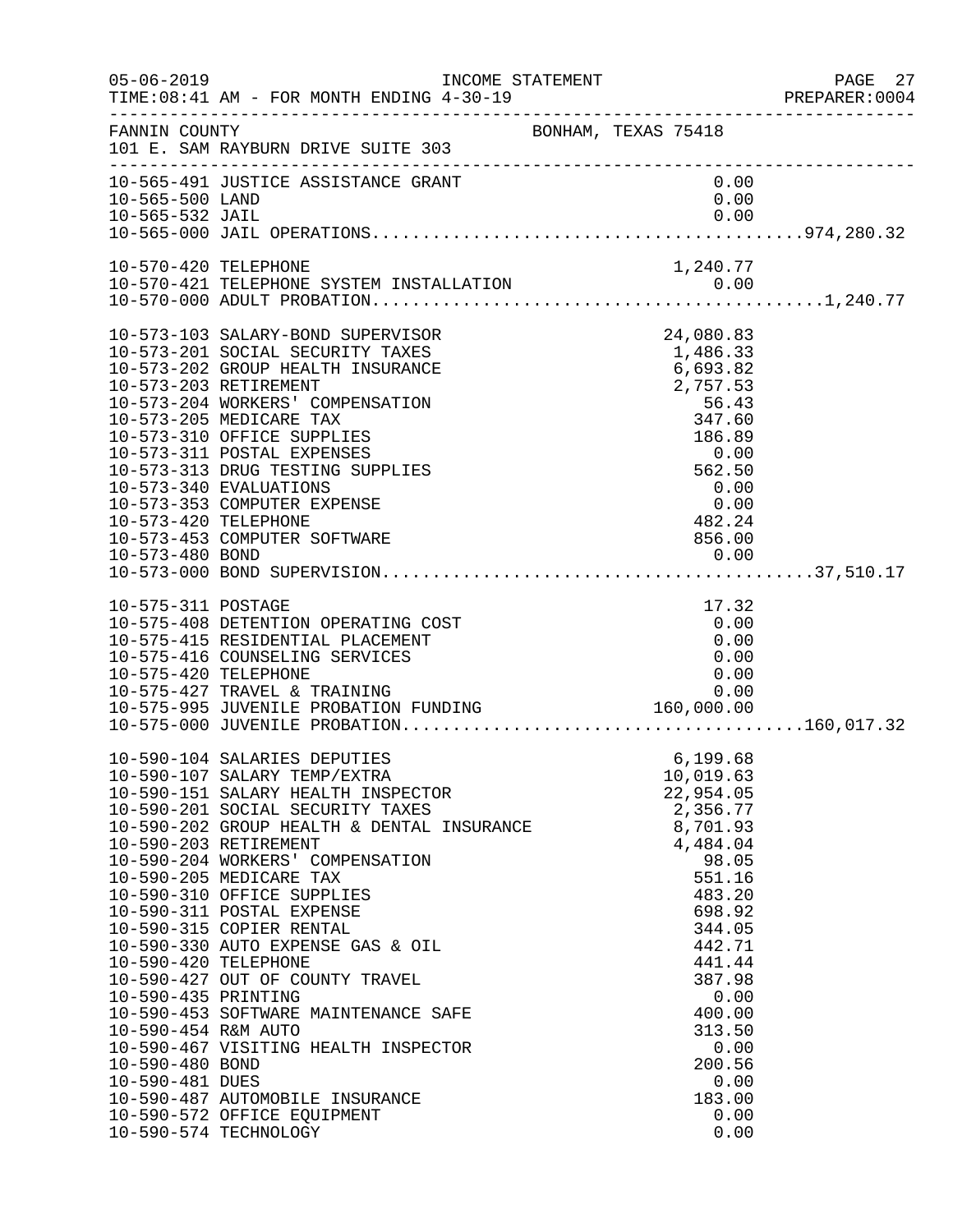|                 |                                                                                                                                                                                                                                                                                                                                                                                                                                                                                                                            |                                                                                                                    | PREPARER: 0004 |
|-----------------|----------------------------------------------------------------------------------------------------------------------------------------------------------------------------------------------------------------------------------------------------------------------------------------------------------------------------------------------------------------------------------------------------------------------------------------------------------------------------------------------------------------------------|--------------------------------------------------------------------------------------------------------------------|----------------|
|                 | FANNIN COUNTY BONHAM, TEXAS 75418<br>101 E. SAM RAYBURN DRIVE SUITE 303                                                                                                                                                                                                                                                                                                                                                                                                                                                    |                                                                                                                    |                |
|                 | 10-590-575 AUTOMOBILE/PICKUP<br>10-590-575 AUTOMOBILE/PICKUP 0.00<br>10-590-000 ENVIRONMENTAL DEVELOPMENT59,260.67                                                                                                                                                                                                                                                                                                                                                                                                         |                                                                                                                    |                |
| 10-591-481 DUES | 10-591-110 SALARY FLOOD PLAIN ADMINISTRATOR 18,993.66<br>10-591-487 AUTOMOBILE INSURANCE<br>10-591-572 OFFICE EQUIPMENT<br>10-591-574 TECHNOLOGY<br>10-591-575 AUTOMOBILE<br>10-591-575 AUTOMOBILE<br>10-591-000 FANNIN CO DEVELOPMENT SERV55,770.72                                                                                                                                                                                                                                                                       | $50.00$<br>0.00<br>0.00<br>666.79<br>2,132.62                                                                      |                |
|                 | 10-640-410 FANNIN CO. CHILDRENS CTR<br>10-640-411 FANNIN CO. WELFARE BOARD<br>10-640-412 FANNIN CO. HISTORICAL SOC<br>10-640-413 TEXOMA COMMUNITY CENTER(M.H.M.R.)<br>10-640-414 FANNIN COUNTY CRISIS CENTER<br>10-640-415 TAPS PUBLIC T<br>10-640-416 TRI-COUNTY SNAP<br>10-640-440 UTILITIES ELECTRICITY<br>10-640-441 UTILITIES GAS<br>10-640-442 UTILITIES WATER<br>10-640-443 TRASH PICK-UP<br>10-640-450 R & M BUILDINGS (TDHS)<br>10-640-482 FIRE INSURANCE<br>10-640-493 DHS PARKING LOT<br>10-640-575 LAKE FANNIN | 0.00<br>3,89<br>3,895.97<br>1,331.71<br>2,077.78<br>246.24<br>0.00<br>0.00<br>0.00<br>0.00                         |                |
|                 | 10-641-102 SALARY APPOINTED OFFICIAL                                                                                                                                                                                                                                                                                                                                                                                                                                                                                       | 1,400.00                                                                                                           |                |
|                 | 10-645-102 SALARY IHC DIRECTOR<br>10-645-107 SALARY ASSISTANT<br>10-645-201 SOCIAL SECURITY TAX<br>10-645-202 GROUP HEALTH INSURANCE<br>10-645-203 RETIREMENT<br>10-645-204 WORKER'S COMP<br>10-645-205 MEDICARE TAX<br>10-645-210 TOTAL SALARY & BENEFITS<br>10-645-310 OFFICE SUPPLIES<br>10-645-311 POSTAL EXPENSE<br>10-645-330 BIDS & NOTICES<br>10-645-353 COMPUTER EXPENSE                                                                                                                                          | 23,643.90<br>6,199.68<br>1,816.70<br>8,702.01<br>3, 415.63<br>73.79<br>424.88<br>61.19<br>0.00<br>0.00<br>8,472.00 | 44,276.59      |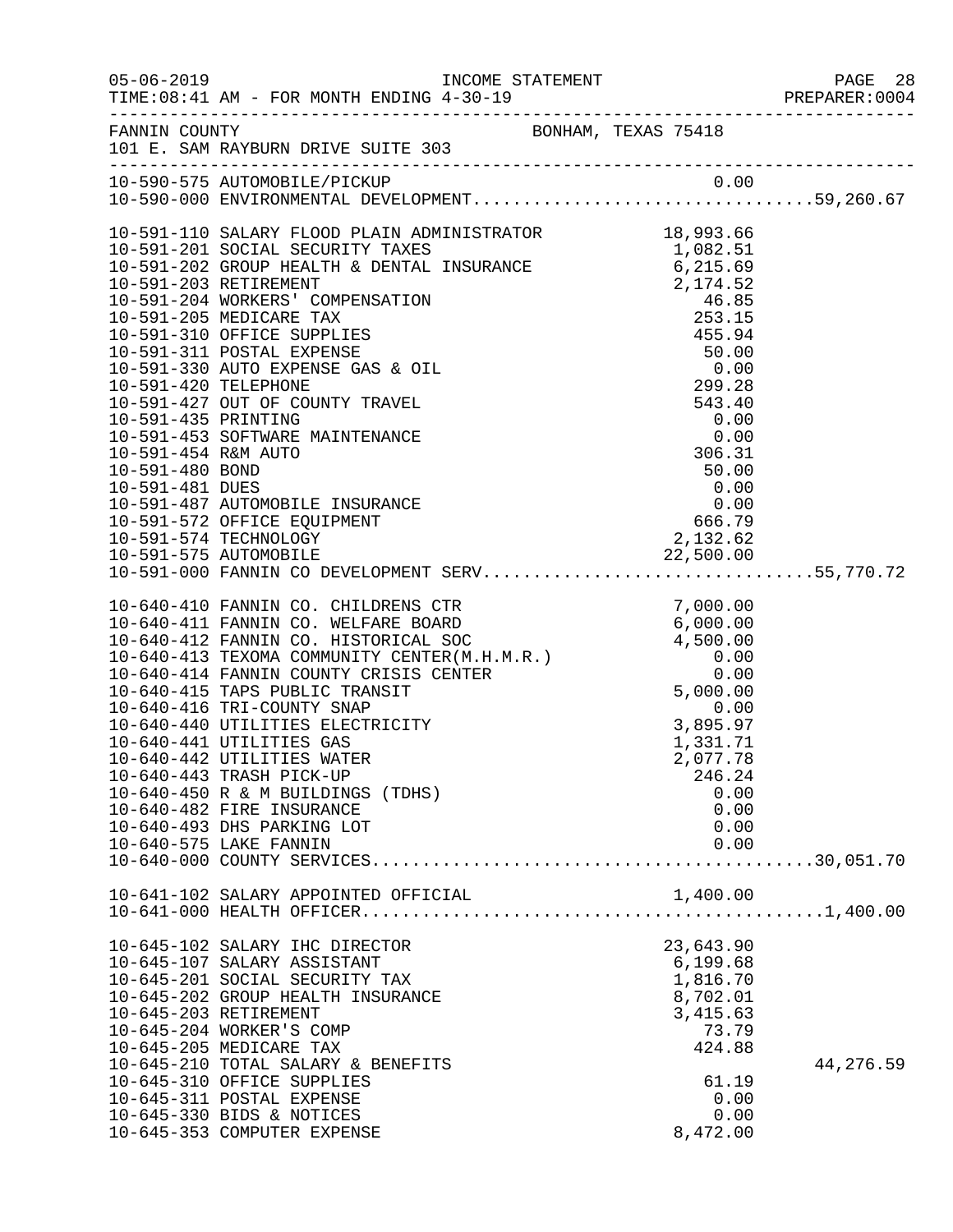| $05 - 06 - 2019$     | TIME: 08:41 AM - FOR MONTH ENDING 4-30-19                                      | INCOME STATEMENT      |                     |                      |              | PAGE 29<br>PREPARER: 0004 |
|----------------------|--------------------------------------------------------------------------------|-----------------------|---------------------|----------------------|--------------|---------------------------|
|                      | FANNIN COUNTY<br>101 E. SAM RAYBURN DRIVE SUITE 303                            |                       | BONHAM, TEXAS 75418 |                      |              |                           |
|                      | 10-645-390 SUBSCRIPTIONS<br>10-645-399 SUBTOTAL OFFICE EXPENSE                 |                       |                     |                      | 0.00         | 8,533.19                  |
|                      | 10-645-404 COBRA/INSURANCE                                                     |                       |                     | 0.00                 |              |                           |
|                      | 10-645-407 INELIGIBLE IHC EXPENSE                                              |                       |                     | 0.00                 |              |                           |
|                      | 10-645-409 DIABETIC SUPPLIES                                                   |                       |                     | 616.32               |              |                           |
|                      | 10-645-410 CERT. REG. NURSE ANES.                                              |                       |                     | 0.00                 |              |                           |
|                      | 10-645-411 PHYSICIAN, NON-EMERGENCY<br>10-645-412 PRESCRIPTIONS, DRUGS         |                       |                     | 6,598.03             | 0.00         |                           |
|                      | 10-645-413 HOSPITAL, INPATIENT                                                 |                       |                     |                      | 0.00         |                           |
|                      | 10-645-414 HOSPITAL, OUTPATIENT                                                |                       |                     | 10,563.77            |              |                           |
|                      | 10-645-415 LABORATORY/ X-RAY                                                   |                       |                     | 0.00                 |              |                           |
|                      | 10-645-416 SKILLED NURSING FACILITY                                            |                       |                     |                      | 0.00         |                           |
|                      | 10-645-417 FAMILY PLANNING                                                     |                       |                     |                      | 0.00         |                           |
|                      | 10-645-418 FED. QUALIFIED HEALTH CENTER<br>10-645-419 COUNSELING SERVICE       |                       |                     |                      | 0.00<br>0.00 |                           |
|                      | 10-645-420 RURAL HEALTH CLINIC                                                 |                       |                     |                      | 0.00         |                           |
|                      | 10-645-421 STATE HOSPITAL CONTRACTS                                            |                       |                     |                      | 0.00         |                           |
|                      | 10-645-422 AMBULATORY SURGICAL CENTE                                           |                       |                     |                      | 0.00         |                           |
|                      | 10-645-423 MEDICAL EQUIP. PURCHASE                                             |                       |                     |                      | 0.00         |                           |
|                      | 10-645-425 TOTAL MEDICAL/IHC                                                   |                       |                     |                      |              | 17,778.12                 |
| 10-645-435 PRINTING  | 10-645-427 OUT OF COUNTY TRAVEL                                                |                       |                     | 0.00<br>0.00         |              |                           |
| 10-645-440 TELEPHONE |                                                                                |                       |                     | 689.01               |              |                           |
| 10-645-441 DSL LINE  |                                                                                |                       |                     | 476.82               |              |                           |
|                      | 10-645-499 SERVICES & OTHER CHARGES                                            |                       |                     |                      |              | 1,165.83                  |
|                      | 10-645-574 TECHNOLOGY                                                          |                       |                     |                      | 0.00         |                           |
|                      | 10-645-599 CAPITAL OUTLAY                                                      |                       |                     |                      |              | 0.00                      |
|                      |                                                                                |                       |                     |                      |              |                           |
|                      | 10-665-105 SALARY SECRETARY                                                    |                       | $15,42$<br>$28,39$  | 15,425.10            |              |                           |
|                      | 10-665-107 REGULAR-TEMP. PART-TIME                                             |                       |                     |                      | 0.00         |                           |
|                      | 10-665-150 CO. AGENTS SALARIES                                                 | IME<br>CS<br>CYTPANCE |                     | 28,391.40            |              |                           |
|                      | 10-665-201 SOCIAL SECURITY TAXES<br>10-665-202 GROUP HEALTH & DENTAL INSURANCE |                       |                     | 2,393.95<br>6,693.82 |              |                           |
|                      | 10-665-203 RETIREMENT                                                          |                       |                     | 1,766.46             |              |                           |
|                      | 10-665-204 WORKERS' COMPENSATION                                               |                       |                     | 36.93                |              |                           |
|                      | 10-665-205 MEDICARE TAX                                                        |                       |                     | 559.79               |              |                           |
|                      | 10-665-310 OFFICE SUPPLIES                                                     |                       |                     | 188.94               |              |                           |
|                      | 10-665-311 POSTAL EXPENSE<br>10-665-315 COPIER RENTAL                          |                       |                     | 0.00<br>763.38       |              |                           |
|                      | 10-665-335 PROGRAM SUPPLIES                                                    |                       |                     |                      | 0.00         |                           |
| 10-665-420 TELEPHONE |                                                                                |                       |                     | 1,055.23             |              |                           |
|                      | 10-665-421 CELL PHONE ALLOWANCE                                                |                       |                     | 1,050.00             |              |                           |
|                      | 10-665-422 CABLE INTERNET                                                      |                       |                     | 392.00               |              |                           |
|                      | 10-665-427 IN/OUT CO.TRAVEL-AG.<br>10-665-428 IN/OUT CO.TRAVEL-F.C.S.          |                       |                     | 331.11<br>1,998.68   |              |                           |
|                      | 10-665-429 IN/OUT CO.TRAVEL-4-H                                                |                       |                     | 126.00               |              |                           |
|                      | 10-665-572 OFFICE EQUIPMENT                                                    |                       |                     | 0.00                 |              |                           |
|                      | 10-665-574 TECHNOLOGY                                                          |                       |                     |                      | 0.00         |                           |
|                      |                                                                                |                       |                     |                      |              |                           |
|                      | 10-696-491 SOIL & WATER CONSERVATION                                           |                       |                     | 1,000.00             |              |                           |
|                      | 10-696-492 INDIGENT BURIAL                                                     |                       |                     | 1,000.00             |              |                           |
|                      | 10-696-494 FLOOD CONTROL SITE MAINTENANCE                                      |                       |                     |                      |              |                           |
|                      |                                                                                |                       |                     |                      |              |                           |
| 11-435-107 PART TIME |                                                                                |                       |                     | 0.00                 |              |                           |
|                      |                                                                                |                       |                     |                      |              |                           |
|                      |                                                                                |                       |                     |                      |              |                           |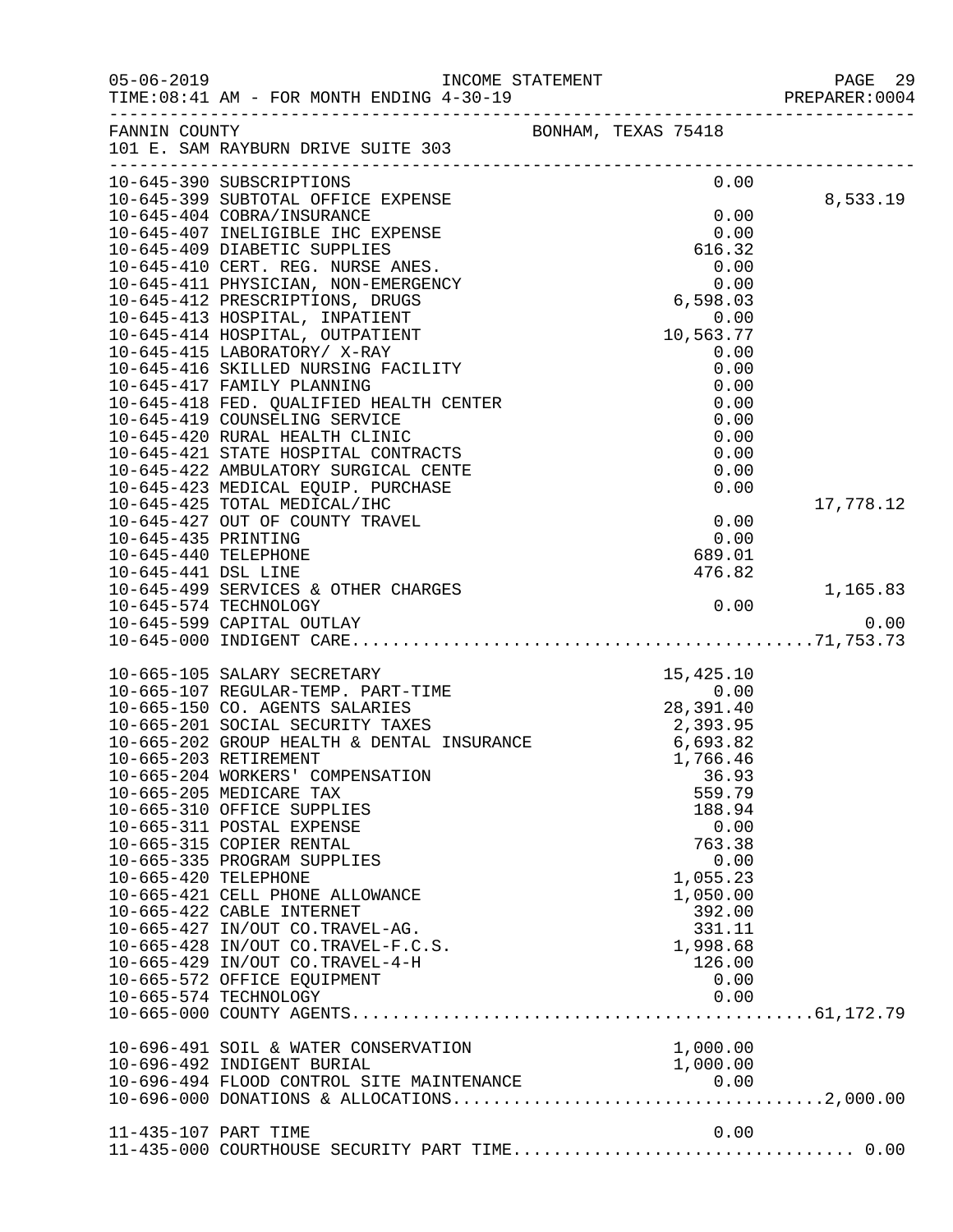| $05 - 06 - 2019$     | INCOME STATEMENT<br>TIME: 08:41 AM - FOR MONTH ENDING 4-30-19                                                                                                                                                                                                                                                                                                                                                                                                             |                                                                                                                                             | PAGE 30<br>PREPARER: 0004 |
|----------------------|---------------------------------------------------------------------------------------------------------------------------------------------------------------------------------------------------------------------------------------------------------------------------------------------------------------------------------------------------------------------------------------------------------------------------------------------------------------------------|---------------------------------------------------------------------------------------------------------------------------------------------|---------------------------|
| FANNIN COUNTY        | 101 E. SAM RAYBURN DRIVE SUITE 303                                                                                                                                                                                                                                                                                                                                                                                                                                        | BONHAM, TEXAS 75418                                                                                                                         |                           |
|                      | 11-510-571 EQUIPMENT<br>11-510-000 COURTHOUSE SECURITY EQUIP27,659.80                                                                                                                                                                                                                                                                                                                                                                                                     |                                                                                                                                             |                           |
| 11-560-205 MEDICARE  | 11-560-130 SALARY/BAILIFF<br>11-560-201 SOCIAL SECURITY<br>11-560-203 RETIREMENT<br>11-560-204 WORKER'S COMPENSATION<br>11-560-427 BAILIFF CONT.ED./OUT OF COUNTY                                                                                                                                                                                                                                                                                                         | 0.00<br>0.00<br>0.00<br>0.00<br>0.00                                                                                                        |                           |
|                      | 12-403-310 OFFICE SUPPLIES<br>12-403-427 OUT OF COUNTY TRAVEL<br>12-403-574 COMPUTER EOUIPMENT                                                                                                                                                                                                                                                                                                                                                                            | 715.50<br>1,269.96                                                                                                                          |                           |
|                      | 13-498-489 10% TO STATE COMPTROLLER 3,315.00                                                                                                                                                                                                                                                                                                                                                                                                                              |                                                                                                                                             |                           |
|                      | 14-435-320 JP1 SECURITY EXPENSE<br>14-435-321 JP2 SECURITY EXPENSE<br>14-435-322 JP3 SECURITY EXPENSE                                                                                                                                                                                                                                                                                                                                                                     | 0.00<br>0.00<br>0.00                                                                                                                        |                           |
|                      | 16-400-310 OFFICE SUPPLIES<br>16-400-427 OUT OF COUNTY TRAVEL<br>16-400-572 OFFICE EQUIPMENT<br>16-400-590 COUNTY JUDGE BOOKS                                                                                                                                                                                                                                                                                                                                             | 0.00<br>0.00<br>0.00<br>0.00                                                                                                                |                           |
|                      | 17-400-427 OUT OF COUNTY TRAVEL                                                                                                                                                                                                                                                                                                                                                                                                                                           | 0.00                                                                                                                                        |                           |
| 18-402-420 TELEPHONE | 18-402-103 SALARY ASSISTANT<br>18-402-107 SALARY TEMP/EXTRA<br>18-402-201 SOCIAL SECURITY TAXES<br>18-402-202 GROUP HEALTH INSURANCE<br>18-402-203 RETIREMENT<br>18-402-204 WORKERS COMPENSATION<br>18-402-205 MEDICARE TAX<br>18-402-310 OFFICE SUPPLIES<br>18-402-312 IMAGING SYSTEM<br>18-402-315 COPIER MAINTENANCE<br>18-402-437 DIGITAL IMAGING OF MICROFILM<br>18-402-453 COMPUTER SOFTWARE<br>18-402-490 CO. CLERK MISCELLANEOUS<br>18-402-574 COMPUTER EQUIPMENT | 16,962.30<br>0.00<br>844.98<br>6,693.82<br>1,942.34<br>39.18<br>197.57<br>0.00<br>10,350.00<br>0.00<br>0.00<br>0.00<br>0.00<br>0.00<br>0.00 |                           |
|                      | 19-450-107 SALARY TEMP/EXTRA<br>19-450-201 SOCIAL SECURITY TAXES<br>19-450-203 RETIREMENT<br>19-450-204 WORKERS COMPENSATION<br>19-450-205 MEDICARE TAX<br>19-450-310 OFFICE SUPPLIES                                                                                                                                                                                                                                                                                     | 0.00<br>0.00<br>0.00<br>0.00<br>0.00<br>0.00                                                                                                |                           |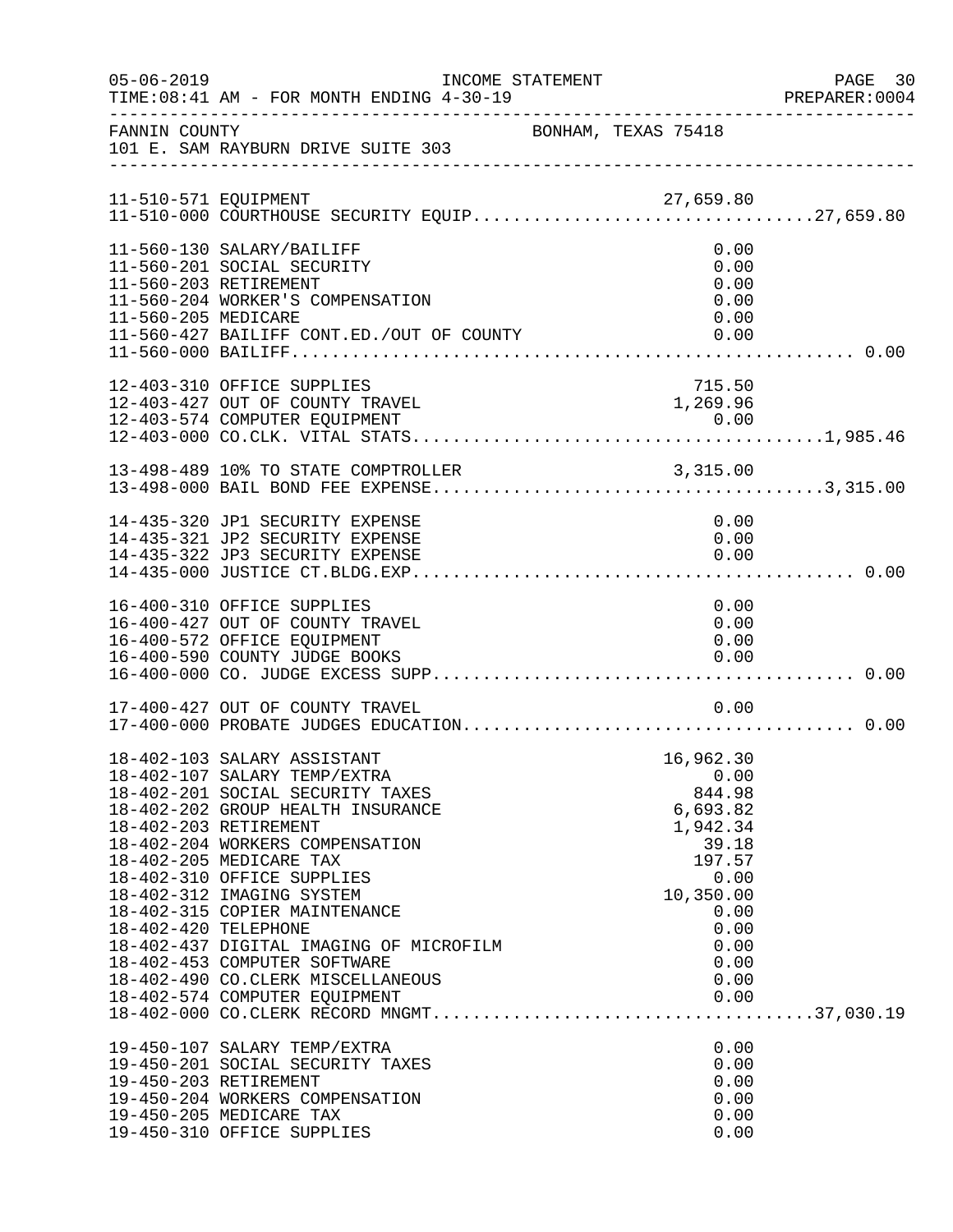| $05 - 06 - 2019$     | INCOME STATEMENT<br>TIME: 08:41 AM - FOR MONTH ENDING 4-30-19                                                                                                                                                                                                                                                                                                                              |                                                                                            | PAGE 31<br>PREPARER: 0004 |
|----------------------|--------------------------------------------------------------------------------------------------------------------------------------------------------------------------------------------------------------------------------------------------------------------------------------------------------------------------------------------------------------------------------------------|--------------------------------------------------------------------------------------------|---------------------------|
| FANNIN COUNTY        | 101 E. SAM RAYBURN DRIVE SUITE 303                                                                                                                                                                                                                                                                                                                                                         | BONHAM, TEXAS 75418                                                                        |                           |
| 19-450-435 PRINTING  | 19-450-400 RECORDS STORAGE SHELVING<br>19-450-572 OFFICE EQUIPMENT                                                                                                                                                                                                                                                                                                                         | 0.00<br>0.00<br>0.00                                                                       |                           |
|                      | 20-449-103 SALARY ASSISTANT<br>20-449-107 SALARY TEMP./EXTRA<br>20-449-201 SOCIAL SECURITY TAXES<br>20-449-202 GROUP HEALTH INSURANCE<br>20-449-203 RETIREMENT<br>20-449-204 WORKERS COMPENSATION<br>20-449-205 MEDICARE TAX<br>20-449-310 OFFICE SUPPLIES<br>20-449-350 RECORDS DISPOSAL<br>20-449-400 RECORDS STORAGE SHELVING 0.00<br>20-449-453 COMPUTER SOFTWARE MAINTENANCE 1,550.00 | 0.00<br>0.00<br>0.00<br>0.00<br>0.00<br>0.00<br>0.00<br>0.00<br>1,077.34                   |                           |
|                      |                                                                                                                                                                                                                                                                                                                                                                                            |                                                                                            |                           |
|                      | 21-509-475 CONTINGENCY                                                                                                                                                                                                                                                                                                                                                                     | 0.00                                                                                       |                           |
|                      | 21-621-100 COMPENSATION PAY<br>21-621-101 SALARY ELECTED OFFICIAL<br>21-621-105 SALARY SECRETARY<br>21-621-106 SALARY PRECINCT EMPLOYEES<br>21-621-107 REGULAR-TEMP. PART-TIME<br>21-621-108 SALARY-FOREMAN                                                                                                                                                                                | 0.00<br>36, 185. 25<br>0.00<br>95, 123. 77<br>0.00<br>26, 269. 31                          |                           |
|                      | 21-621-199 TOTAL SALARIES<br>21-621-201 SOCIAL SECURITY TAXES<br>21-621-202 GROUP HEALTH INSURANCE<br>21-621-203 RETIREMENT<br>21-621-204 WORKERS' COMPENSATION<br>21-621-205 MEDICARE TAX<br>21-621-206 UNEMPLOYMENT EXPENSE                                                                                                                                                              | 9,543.71<br>45,723.52<br>18,046.95<br>3,643.73<br>2,231.93<br>0.00                         | 157,578.33                |
| 21-621-345 CHEMICALS | 21-621-299 TOTAL EMPLOYEE BENEFITS<br>21-621-314 EMPLOYEE PHYSICALS/DOT TESTING<br>21-621-340 SHOP SUPPLIES<br>21-621-341 R & B MAT. ROCK & GRAVEL<br>21-621-342 R & B MAT. CULVERTS<br>21-621-343 R & B MAT. HARDWRE & LUMB<br>21-621-344 R & B MAT ASPHALT /RD OIL<br>21-621-346 CETRZ EXPENDITURES<br>21-621-350 DEBRIS REMOVAL                                                         | 270.00<br>979.62<br>104,501.20<br>25,985.72<br>185.35<br>36,469.34<br>0.00<br>0.00<br>0.00 | 79,189.84                 |
| 21-621-435 PRINTING  | 21-621-399 TOTAL R&B MATERIAL<br>21-621-400 LEGAL FEES<br>21-621-420 UTILITY TELEPHONE<br>21-621-421 CELL PHONE ALLOWANCE<br>21-621-423 INTERNET SERVICE<br>21-621-427 OUT OF COUNTY TRAVEL<br>21-621-430 BIDS, NOTICES & PERMITS<br>21-621-440 UTILITY ELECTRICITY<br>21-621-442 UTILITY WATER<br>21-621-443 TRASH DUMPSTER PICKUP                                                        | 0.00<br>424.87<br>350.00<br>0.00<br>265.00<br>68.28<br>0.00<br>588.39<br>118.27<br>524.79  | 168, 391. 23              |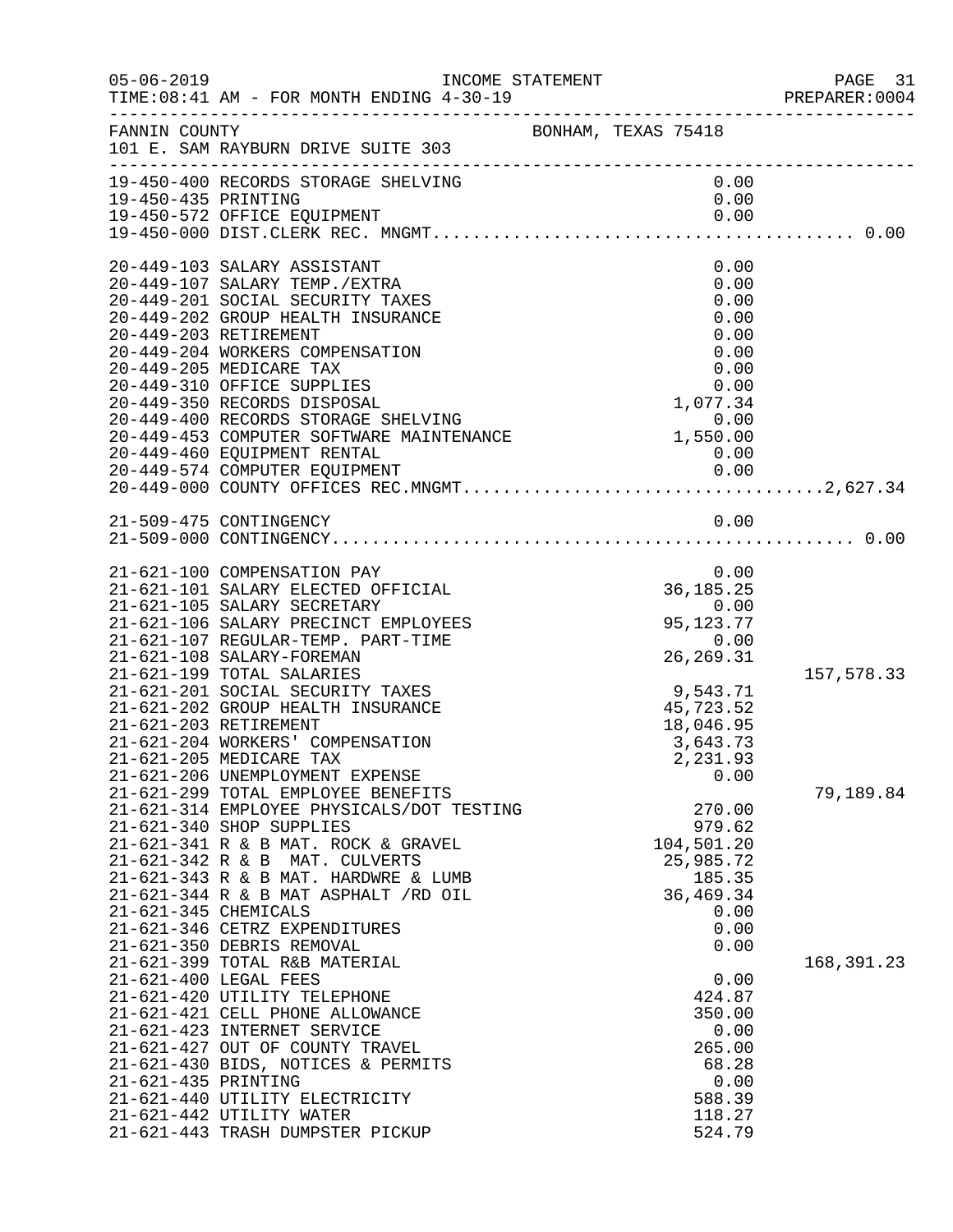| $05 - 06 - 2019$                         | TIME: 08:41 AM - FOR MONTH ENDING 4-30-19                                                                                                                                                                                                                                                                                                                                                                               |                                                                                                                             | PAGE 32<br>PREPARER: 0004 |
|------------------------------------------|-------------------------------------------------------------------------------------------------------------------------------------------------------------------------------------------------------------------------------------------------------------------------------------------------------------------------------------------------------------------------------------------------------------------------|-----------------------------------------------------------------------------------------------------------------------------|---------------------------|
| FANNIN COUNTY                            | 101 E. SAM RAYBURN DRIVE SUITE 303<br>-----------------------                                                                                                                                                                                                                                                                                                                                                           | BONHAM, TEXAS 75418                                                                                                         |                           |
|                                          |                                                                                                                                                                                                                                                                                                                                                                                                                         |                                                                                                                             |                           |
|                                          |                                                                                                                                                                                                                                                                                                                                                                                                                         |                                                                                                                             |                           |
|                                          |                                                                                                                                                                                                                                                                                                                                                                                                                         |                                                                                                                             |                           |
|                                          | 21-621-499 TOTAL SER. & OTHER CHARGES                                                                                                                                                                                                                                                                                                                                                                                   |                                                                                                                             | 63,975.49                 |
|                                          | 21-621-570 COMPUTER EQUIPMENT<br>21-621-571 PURCHASE OF MACH./EQUIP.<br>21-621-573 RADIO EQUIPMENT<br>21-621-575 LAND AND BUILDING<br>21-621-599 CAPITAL OUTLAY                                                                                                                                                                                                                                                         | $\begin{array}{c} 0.00 \\ 20,000.00 \\ 0.00 \\ 0.00 \\ 0.00 \end{array}$                                                    | 20,000.00                 |
|                                          | 21-621-630 NOTE PAYMENT<br>21-621-670 NOTE PAYMENT-INTEREST                                                                                                                                                                                                                                                                                                                                                             | 0.00<br>0.00                                                                                                                |                           |
| 21-625-203 RETIREMENT<br>21-625-480 BOND | 21-625-105 SALARY SECRETARY<br>21-625-201 SOCIAL SECURITY TAXES<br>21-625-202 GROUP HEALTH INSURANCE<br>21-625-204 WORKERS' COMPENSATION<br>21-625-205 MEDICARE TAX<br>21-625-310 OFFICE SUPPLIES<br>21-625-311 POSTAL EXPENSES<br>21-625-353 COMPUTER EXPENSE<br>21-625-427 OUT OF COUNTY TRAVEL<br>21-625-572 OFFICE EQUIPMENT<br>21-625-574 COMPUTER EQUIPMENT<br>21-625-000 ADMINISTRATIVE OFFICE R&B $#1$ 8,420.31 | $5,700.75$<br>$252.68$<br>$1,673.56$<br>$652.79$<br>13.65<br>58.84<br>68.04<br>0.00<br>0.00<br>0.00<br>0.00<br>0.00<br>0.00 |                           |
|                                          | 22-509-475 CONTINGENCY                                                                                                                                                                                                                                                                                                                                                                                                  | 0.00                                                                                                                        |                           |
|                                          | 22-622-100 COMPENSATION PAY<br>22-622-101 SALARY ELECTED OFFICIAL<br>22-622-105 SALARY SECRETARY<br>22-622-106 SALARY PRECINCT EMPLOYEES<br>22-622-107 REGULAR-TEMP. PART-TIME                                                                                                                                                                                                                                          | 0.00<br>36, 185. 25<br>0.00<br>127, 118.40<br>0.00                                                                          |                           |
| 22-622-203 RETIREMENT                    | 22-622-199 TOTAL SALARIES<br>22-622-201 SOCIAL SECURITY TAXES<br>22-622-202 GROUP HEALTH INSURANCE<br>22-622-204 WORKERS' COMPENSATION<br>22-622-205 MEDICARE TAX                                                                                                                                                                                                                                                       | 9,711.62<br>53,550.56<br>18,700.67<br>3,509.13<br>2,271.17                                                                  | 163,303.65                |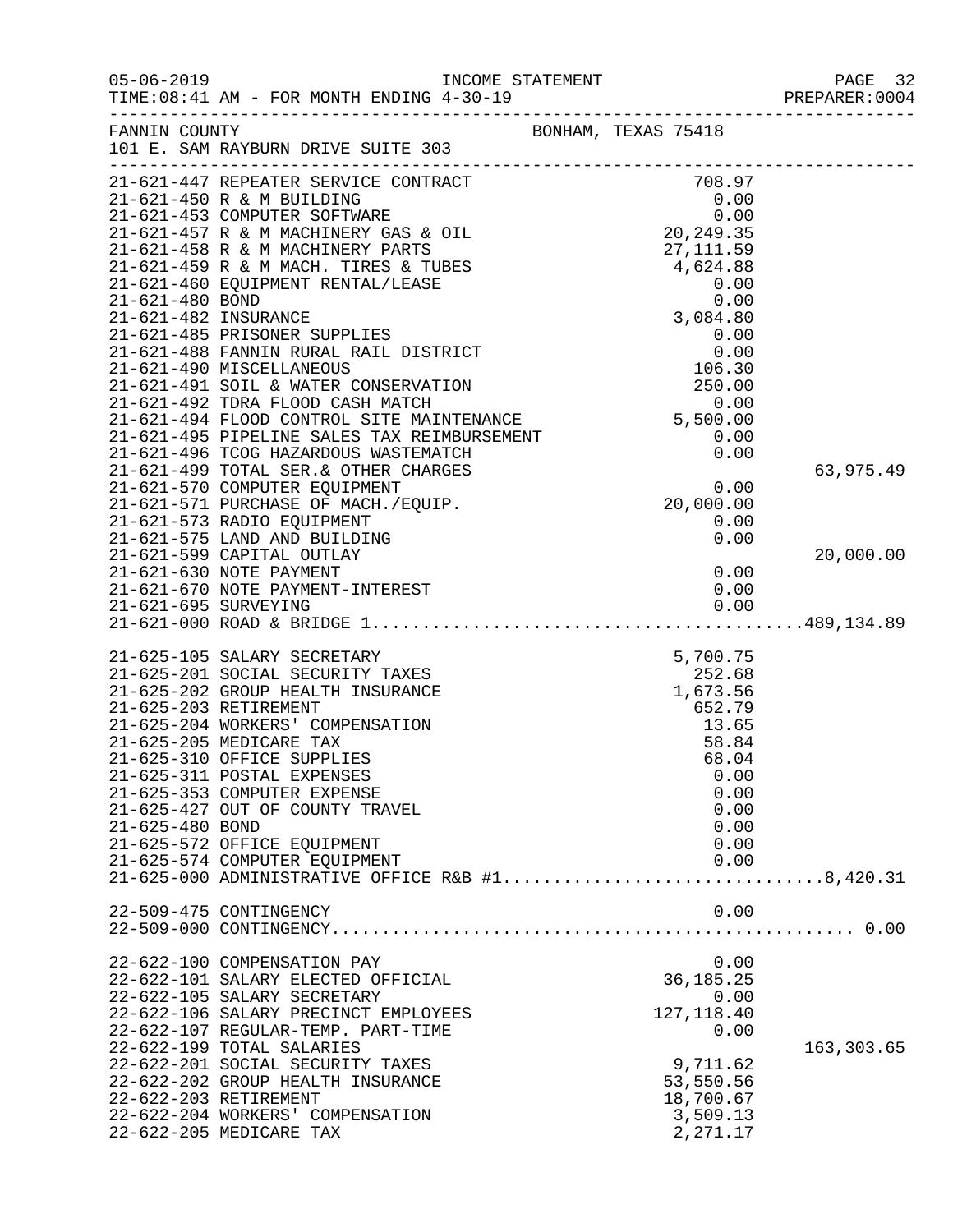|                          |                                                                               |  |                    | PAGE 33<br>PREPARER: 0004 |
|--------------------------|-------------------------------------------------------------------------------|--|--------------------|---------------------------|
|                          | FANNIN COUNTY BONHAM, TEXAS 75418<br>101 E. SAM RAYBURN DRIVE SUITE 303       |  |                    |                           |
|                          |                                                                               |  |                    | 87,743.15                 |
|                          |                                                                               |  |                    |                           |
|                          |                                                                               |  |                    |                           |
|                          |                                                                               |  |                    |                           |
|                          |                                                                               |  |                    |                           |
|                          |                                                                               |  |                    |                           |
|                          |                                                                               |  |                    |                           |
|                          |                                                                               |  |                    |                           |
|                          |                                                                               |  |                    |                           |
|                          |                                                                               |  |                    |                           |
|                          | 22-622-399 TOTAL R&B MATERIALS                                                |  |                    | 80,010.30                 |
|                          |                                                                               |  |                    |                           |
|                          |                                                                               |  |                    |                           |
|                          |                                                                               |  |                    |                           |
|                          |                                                                               |  |                    |                           |
|                          |                                                                               |  |                    |                           |
|                          |                                                                               |  |                    |                           |
|                          |                                                                               |  |                    |                           |
|                          |                                                                               |  |                    |                           |
|                          |                                                                               |  |                    |                           |
|                          |                                                                               |  |                    |                           |
|                          |                                                                               |  |                    |                           |
|                          |                                                                               |  |                    |                           |
|                          |                                                                               |  |                    |                           |
|                          |                                                                               |  |                    |                           |
|                          |                                                                               |  |                    |                           |
|                          |                                                                               |  |                    |                           |
|                          |                                                                               |  |                    |                           |
|                          |                                                                               |  |                    |                           |
| 22-622-490 MISCELLANEOUS | 22-622-491 SOIL & WATER CONSERVATION                                          |  | 0.00<br>250.00     |                           |
|                          | 22-622-492 TDRA FLOOD CASH MATCH                                              |  | 0.00               |                           |
|                          | 22-622-493 TRENTON HIGH MEADOWS SUBDIVISION                                   |  | 0.00               |                           |
|                          | 22-622-494 FLOOD CONTROL SITE MAINTENANCE                                     |  | 4,000.00           |                           |
|                          | 22-622-495 PIPELINE SALES TAX REIMBURSEMENT                                   |  | 0.00               |                           |
|                          | 22-622-496 TCOG HAZARDOUS WASTEMATCH<br>22-622-499 TOTAL SER. & OTHER CHARGES |  | 0.00               | 96,887.37                 |
| 22-622-562 LAND/BUILDING |                                                                               |  | 0.00               |                           |
|                          | 22-622-570 COMPUTER EQUIPMENT                                                 |  | 0.00               |                           |
|                          | 22-622-571 PURCHASE OF MACH./EQUIP.                                           |  | 0.00               |                           |
|                          | 22-622-573 RADIO EQUIPMENT                                                    |  | 0.00               |                           |
|                          | 22-622-580 PRECINCT BRIDGE<br>22-622-599 CAPITAL OUTLAY                       |  | 0.00               | 0.00                      |
|                          |                                                                               |  |                    |                           |
|                          |                                                                               |  |                    |                           |
|                          | 22-625-105 SALARY SECRETARY                                                   |  | 5,700.75           |                           |
|                          | 22-625-201 SOCIAL SECURITY TAXES                                              |  | 252.56             |                           |
| 22-625-203 RETIREMENT    | 22-625-202 GROUP HEALTH INSURANCE                                             |  | 1,673.42<br>652.85 |                           |
|                          | 22-625-204 WORKERS' COMPENSATION                                              |  | 13.65              |                           |
| 22-625-205 MEDICARE TAX  |                                                                               |  | 59.13              |                           |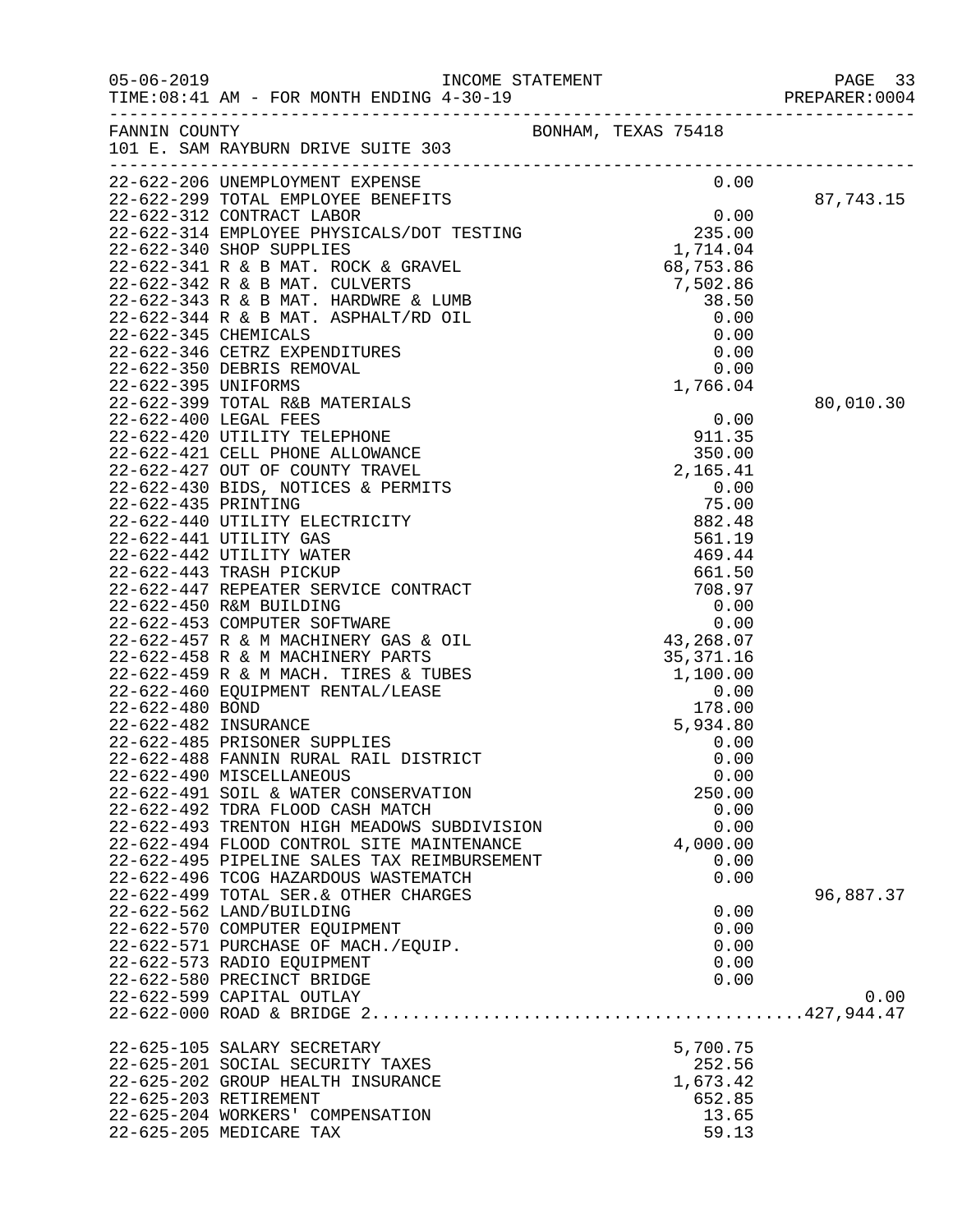| $05 - 06 - 2019$                            | INCOME STATEMENT<br>TIME: 08:41 AM - FOR MONTH ENDING 4-30-19                                                                                                                                                                                                                                                                                                                                                                                                                                                                                 |                                                                                                                                                                 | PAGE 34<br>PREPARER: 0004 |
|---------------------------------------------|-----------------------------------------------------------------------------------------------------------------------------------------------------------------------------------------------------------------------------------------------------------------------------------------------------------------------------------------------------------------------------------------------------------------------------------------------------------------------------------------------------------------------------------------------|-----------------------------------------------------------------------------------------------------------------------------------------------------------------|---------------------------|
| FANNIN COUNTY                               | 101 E. SAM RAYBURN DRIVE SUITE 303                                                                                                                                                                                                                                                                                                                                                                                                                                                                                                            | BONHAM, TEXAS 75418                                                                                                                                             |                           |
| 22-625-480 BOND                             | 22-625-310 OFFICE SUPPLIES<br>22-625-311 POSTAL EXPENSES<br>22-625-353 COMPUTER EXPENSE<br>22-625-427 OUT OF COUNTY TRAVEL<br>22-625-572 OFFICE EQUIPMENT<br>22-625-574 COMPUTER EQUIPMENT<br>22-625-574 COMPUTER EQUIPMENT                   0.00<br>22-625-000 ADMINISTRATIVE OFFICE R&B #28,451.38                                                                                                                                                                                                                                         | 99.02<br>0.00<br>0.00<br>0.00<br>0.00<br>0.00<br>0.00                                                                                                           |                           |
|                                             |                                                                                                                                                                                                                                                                                                                                                                                                                                                                                                                                               |                                                                                                                                                                 |                           |
|                                             | 23-509-475 CONTINGENCY                                                                                                                                                                                                                                                                                                                                                                                                                                                                                                                        | 0.00                                                                                                                                                            |                           |
|                                             | 23-623-100 COMPENSATION PAY<br>23-623-101 SALARY ELECTED OFFICIAL<br>23-623-105 SALARY SECRETARY<br>23-623-106 SALARY PRECINCT EMPLOYEES<br>23-623-107 REGULAR-TEMP. PART-TIME<br>23-623-199 TOTAL SALARIES<br>23-623-201 SOCIAL SECURITY TAXES<br>23-623-202 GROUP HEALTH INSURANCE<br>23-623-203 RETIREMENT<br>23-623-204 WORKERS' COMPENSATION<br>23-623-205 MEDICARE TAX<br>23-623-206 UNEMPLOYMENT EXPENSE                                                                                                                               | 0.00<br>36, 185.25<br>4,712.25<br>140,825.30<br>1,812.72<br>11,324.15<br>65,025.68<br>21,017.75<br>4,467.96<br>2,648.46<br>0.00                                 | 183,535.52                |
| 23-623-345 CHEMICALS<br>23-623-395 UNIFORMS | 23-623-299 TOTAL EMPLOYEE BENEFITS<br>23-623-310 OFFICE SUPPLIES<br>23-623-314 EMPLOYEE PHYSICALS/DOT TESTING<br>23-623-315 COPIER EXPENSE<br>23-623-340 SHOP SUPPLIES<br>23-623-341 R & B MAT. ROCK & GRAVEL<br>23-623-342 R & B MAT. CULVERTS<br>23-623-343 R & B MAT. HARDWRE & LUMB<br>23-623-344 R & B MAT. ASPHALT/RD OIL<br>23-623-346 CETRZ EXPENDITURES<br>23-623-350 DEBRIS REMOVAL                                                                                                                                                 | 147.04<br>105.00<br>0.00<br>0.00<br>1,558.08<br>123,910.82<br>18,047.18<br>4,795.82<br>15,980.16<br>0.00<br>0.00<br>738.00<br>704.45                            | 104,484.00                |
| 23-623-435 PRINTING                         | 23-623-399 TOTAL R&B MATERIALS<br>23-623-400 LEGAL FEES<br>23-623-420 UTILITY TELEPHONE<br>23-623-421 INTERNET SERVICE<br>23-623-423 CELL PHONE ALLOWANCE<br>23-623-427 OUT OF COUNTY TRAVEL<br>23-623-430 BIDS, NOTICES & PERMITS<br>23-623-440 UTILITY ELECTRICITY<br>23-623-441 UTILITY GAS<br>23-623-442 UTILITY WATER<br>23-623-443 TRASH DUMPSTER PICKUP<br>23-623-447 REPEATER SERVICE CONTRACT<br>23-623-450 R&M BUILDING<br>23-623-453 COMPUTER SOFTWARE<br>23-623-457 R & M MACHINERY GAS & OIL<br>23-623-458 R & M MACHINERY PARTS | 0.00<br>569.53<br>528.17<br>350.00<br>1,140.92<br>837.00<br>0.00<br>1,457.06<br>311.00<br>193.25<br>524.79<br>708.97<br>6.33<br>0.00<br>53,962.12<br>106,940.74 | 165,986.55                |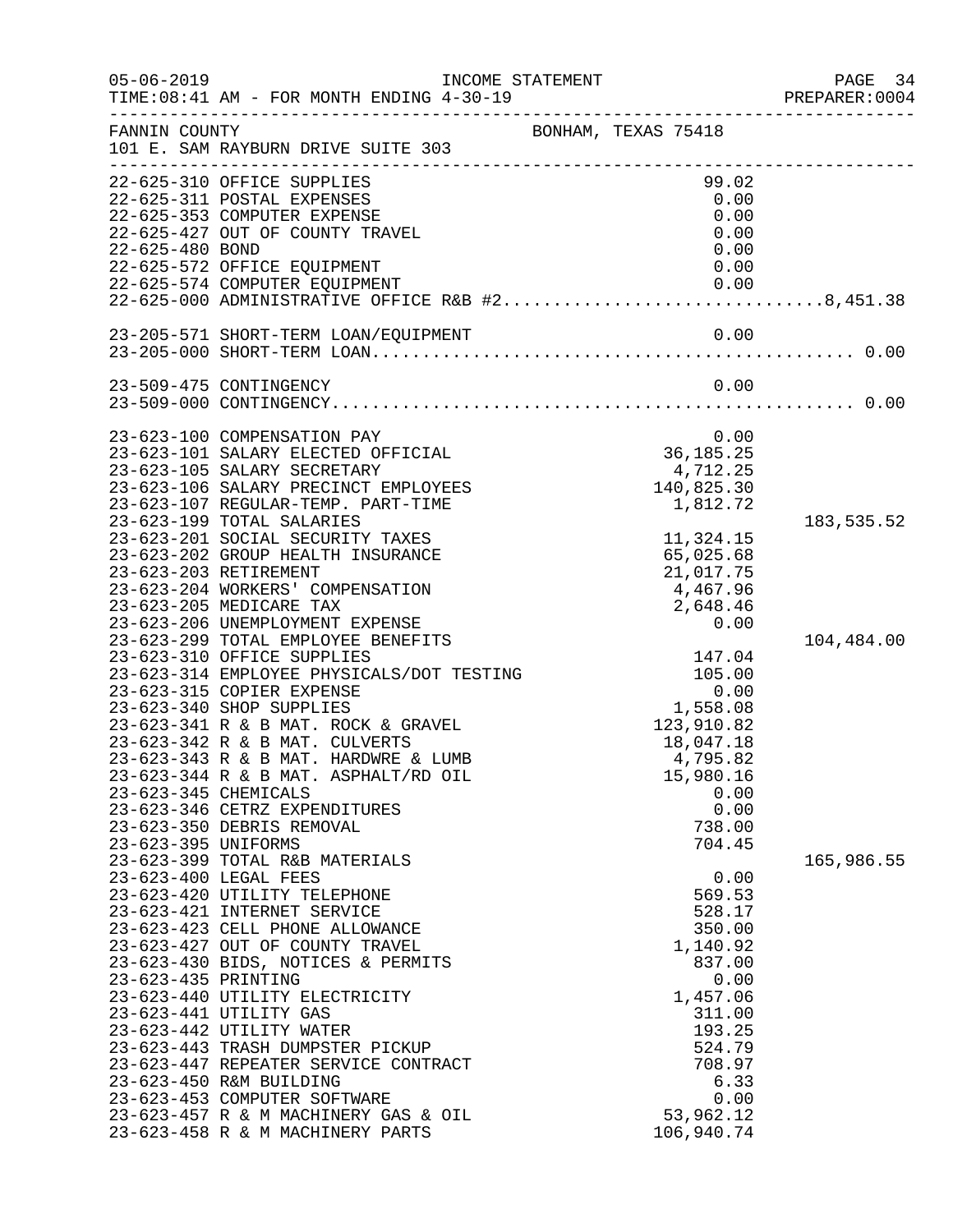| $05 - 06 - 2019$ | TIME: 08:41 AM - FOR MONTH ENDING 4-30-19                                                                                                                                                                                                                                                                                                                                                                                                                                                                                                                                                                                                                                                                                                                                                                                                          |                                                                                                                                                                      | PAGE 35<br>PREPARER: 0004 |
|------------------|----------------------------------------------------------------------------------------------------------------------------------------------------------------------------------------------------------------------------------------------------------------------------------------------------------------------------------------------------------------------------------------------------------------------------------------------------------------------------------------------------------------------------------------------------------------------------------------------------------------------------------------------------------------------------------------------------------------------------------------------------------------------------------------------------------------------------------------------------|----------------------------------------------------------------------------------------------------------------------------------------------------------------------|---------------------------|
| FANNIN COUNTY    | 101 E. SAM RAYBURN DRIVE SUITE 303                                                                                                                                                                                                                                                                                                                                                                                                                                                                                                                                                                                                                                                                                                                                                                                                                 | BONHAM, TEXAS 75418                                                                                                                                                  |                           |
|                  | 23-623-459 R & M MACH. TIRES & TUBES<br>23-623-460 EQUIPMENT RENTAL/LEASE 9,307.00<br>23-623-480 BOND<br>23-623-482 INSURANCE 5,362.80<br>5,362.80<br>23-623-485 PRISONER SUPPLIES<br>23-623-488 FANNIN RURAL RAIL DISTRICT<br>23-623-490 MISCELLANEOUS<br>23-623-491 SOIL & WATER CONSERVATION<br>23-623-492 TDRA FLOOD CASH MATCH<br>23-623-422 IDNA FROUD CADIL FRICH<br>23-623-494 FLOOD CONTROL SITE MAINTENANCE<br>23-623-495 PIPELINE SALES TAX REIMBURSEMENT<br>23-623-496 TCOG HAZARDOUS WASTEMATCH<br>23-623-499 TOTAL SER. & OTHER CHARGES<br>23-623-562 LAND/BUILDING<br>23-623-570 COMPUTER EQUIPMENT<br>23-623-571 PURCHASE OF MACH./EQUIP.<br>23-623-572 OFFICE EQUIPMENT<br>23-623-573 RADIO EQUIPMENT<br>23-623-575 LAND/BUILDING<br>23-623-580 PRECINCT BRIDGE<br>23-623-599 CAPITAL OUTLAY<br>23-623-630 NOTE PAYMENT-PRINCIPAL | 0.00<br>0.00<br>0.00<br>250.00<br>0.00<br>0.00<br>0.00<br>0.00<br>$\begin{array}{c} 0.00 \\ 0.00 \\ 268, 317.32 \end{array}$<br>0.00<br>0.00<br>0.00<br>0.00<br>0.00 | 182,599.68<br>268, 317.32 |
|                  |                                                                                                                                                                                                                                                                                                                                                                                                                                                                                                                                                                                                                                                                                                                                                                                                                                                    |                                                                                                                                                                      |                           |
| 23-625-480 BOND  | 23-625-105 SALARY SECRETARY<br>23-625-201 SOCIAL SECURITY TAXES<br>23-625-202 GROUP HEALTH INSURANCE<br>23-625-203 RETIREMENT<br>23-625-204 WORKERS' COMPENSATION<br>23-625-205 MEDICARE TAX<br>23-625-310 OFFICE SUPPLIES<br>23-625-311 POSTAL EXPENSES<br>23-625-353 COMPUTER EXPENSE<br>23-625-427 OUT OF COUNTY TRAVEL<br>23-625-572 OFFICE EQUIPMENT<br>23-625-574 COMPUTER EQUIPMENT<br>23-625-000 ADMINISTRATIVE OFFICE R&B #38,418.61                                                                                                                                                                                                                                                                                                                                                                                                      | 5,700.75<br>$252.56$<br>1,673.42<br>652.85<br>13.65<br>59.13<br>66.25<br>0.00<br>0.00<br>0.00<br>0.00<br>0.00<br>0.00                                                |                           |
|                  | 24-509-475 CONTINGENCY                                                                                                                                                                                                                                                                                                                                                                                                                                                                                                                                                                                                                                                                                                                                                                                                                             | 0.00                                                                                                                                                                 |                           |
|                  | 24-624-100 COMPENSATION PAY<br>24-624-101 SALARY ELECTED OFFICIAL<br>24-624-105 SALARY SECRETARY<br>24-624-106 SALARY PRECINCT EMPLOYEES<br>24-624-107 REGULAR-TEMP. PART-TIME<br>24-624-108 LABOR REIMBURSEMENT<br>24-624-199 TOTAL SALARIES<br>24-624-201 SOCIAL SECURITY TAXES<br>24-624-202 GROUP HEALTH INSURANCE<br>24-624-203 RETIREMENT<br>24-624-204 WORKERS' COMPENSATION<br>24-624-205 MEDICARE TAX<br>24-624-206 UNEMPLOYMENT EXPENSE<br>24-624-299 TOTAL EMPLOYEE BENEFITS                                                                                                                                                                                                                                                                                                                                                            | 0.00<br>36, 185. 25<br>15,887.25<br>88,735.21<br>0.00<br>0.00<br>8,696.85<br>51,159.91<br>16,126.94<br>2,827.58<br>2,033.86<br>0.00                                  | 140,807.71<br>80,845.14   |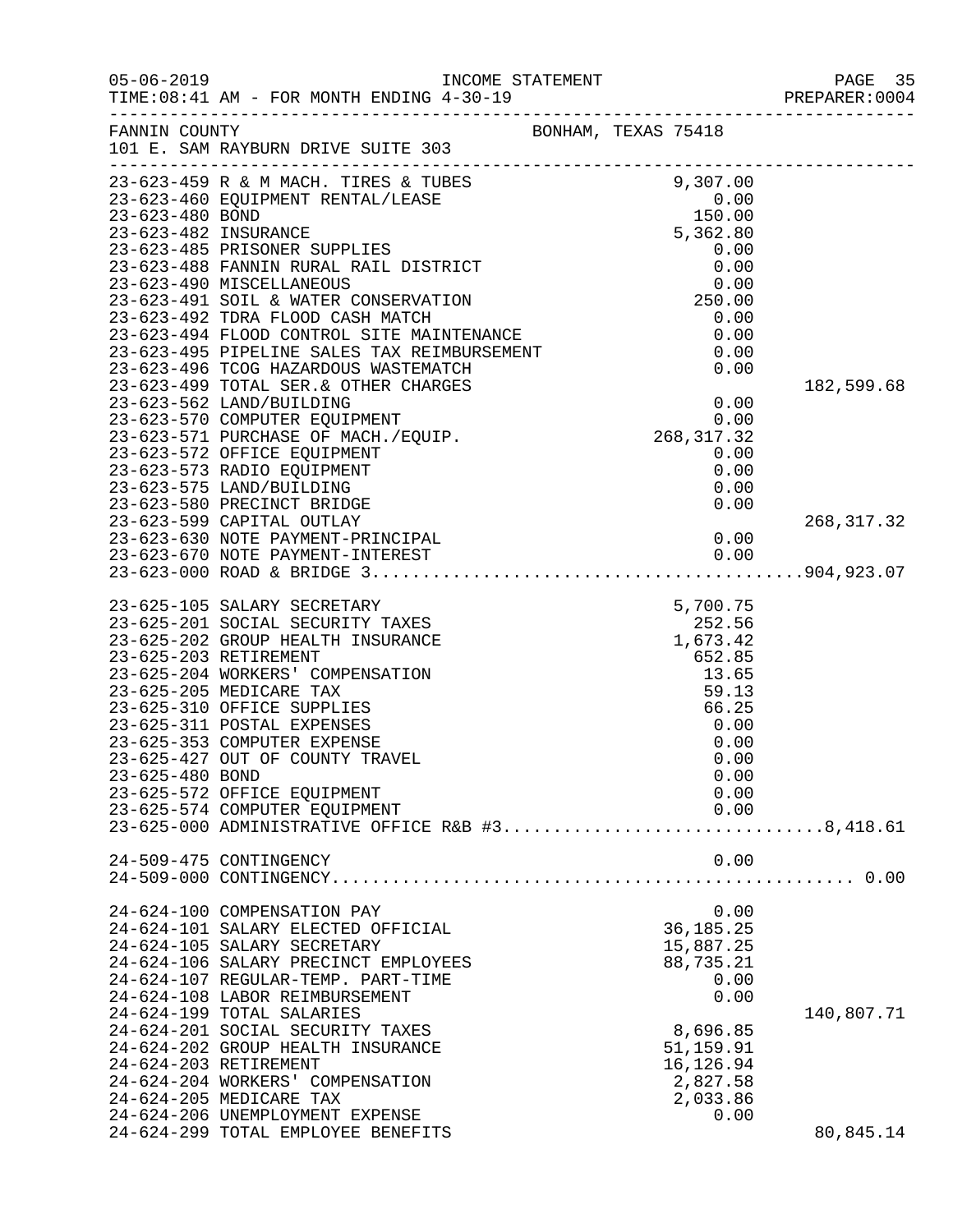| $05 - 06 - 2019$      | TIME: 08:41 AM - FOR MONTH ENDING 4-30-19                                                                                                                                                                                                  |                     | 96 PAGE<br>PREPARER:0004 |
|-----------------------|--------------------------------------------------------------------------------------------------------------------------------------------------------------------------------------------------------------------------------------------|---------------------|--------------------------|
|                       | FANNIN COUNTY<br>101 E. SAM RAYBURN DRIVE SUITE 303                                                                                                                                                                                        | BONHAM, TEXAS 75418 |                          |
|                       | 24-624-310 OFFICE SUPPLIES<br>24-624-314 EMPLOYEE PHYSICALS/DOT TESTING<br>24-624-344 EMPLOYEE PHYSICALS/DOT TESTING<br>24-624-341 R & B MAT. ROCK & GRAVEL<br>24-624-342 R & B MAT. CULVERTS<br>24-624-343 R & B MAT. ARDWRE & LUMB<br>24 |                     |                          |
|                       |                                                                                                                                                                                                                                            |                     |                          |
|                       |                                                                                                                                                                                                                                            |                     |                          |
|                       |                                                                                                                                                                                                                                            |                     |                          |
|                       |                                                                                                                                                                                                                                            |                     |                          |
|                       |                                                                                                                                                                                                                                            |                     |                          |
|                       |                                                                                                                                                                                                                                            |                     |                          |
|                       |                                                                                                                                                                                                                                            |                     |                          |
|                       |                                                                                                                                                                                                                                            |                     |                          |
|                       | 24-624-399 TOTAL R&B MATERIALS                                                                                                                                                                                                             |                     | 67,641.57                |
|                       |                                                                                                                                                                                                                                            | 0.00                |                          |
|                       |                                                                                                                                                                                                                                            |                     |                          |
|                       |                                                                                                                                                                                                                                            |                     |                          |
|                       |                                                                                                                                                                                                                                            |                     |                          |
|                       |                                                                                                                                                                                                                                            |                     |                          |
|                       |                                                                                                                                                                                                                                            |                     |                          |
|                       |                                                                                                                                                                                                                                            |                     |                          |
|                       |                                                                                                                                                                                                                                            |                     |                          |
|                       |                                                                                                                                                                                                                                            |                     |                          |
|                       |                                                                                                                                                                                                                                            |                     |                          |
|                       |                                                                                                                                                                                                                                            |                     |                          |
|                       |                                                                                                                                                                                                                                            |                     |                          |
|                       |                                                                                                                                                                                                                                            |                     |                          |
|                       |                                                                                                                                                                                                                                            |                     |                          |
|                       |                                                                                                                                                                                                                                            |                     |                          |
|                       |                                                                                                                                                                                                                                            |                     |                          |
|                       |                                                                                                                                                                                                                                            |                     |                          |
|                       |                                                                                                                                                                                                                                            |                     |                          |
|                       |                                                                                                                                                                                                                                            |                     |                          |
|                       |                                                                                                                                                                                                                                            |                     |                          |
|                       |                                                                                                                                                                                                                                            |                     |                          |
|                       | 24-624-490 MISCELLANEOUS                                                                                                                                                                                                                   | 0.00                |                          |
|                       | 24-624-491 SOIL & WATER CONSERVATION                                                                                                                                                                                                       | 250.00              |                          |
|                       | 24-624-492 TDRA FLOOD CASH MATCH                                                                                                                                                                                                           | 0.00                |                          |
|                       | 24-624-494 FLOOD CONTROL SITE MAINTENANCE                                                                                                                                                                                                  | 0.00                |                          |
|                       | 24-624-495 PIPELINE SALES TAX REIMBURSEMENT<br>24-624-496 TCOG HAZARDOUS WASTEMATCH                                                                                                                                                        | 0.00                |                          |
|                       | 24-624-499 TOTAL SER. & OTHER CHARGES                                                                                                                                                                                                      | 0.00                | 57,638.10                |
|                       | 24-624-570 COMPUTER EQUIPMENT                                                                                                                                                                                                              | 282.60              |                          |
|                       | 24-624-571 PURCHASE OF MACH./EQUIP.                                                                                                                                                                                                        | 101,685.98          |                          |
|                       | 24-624-573 RADIO EQUIPMENT                                                                                                                                                                                                                 | 0.00                |                          |
| 24-624-575 BUILDING   |                                                                                                                                                                                                                                            | 0.00                |                          |
|                       | 24-624-599 CAPITAL OUTLAY                                                                                                                                                                                                                  |                     | 101,968.58               |
|                       |                                                                                                                                                                                                                                            |                     |                          |
|                       | 24-625-105 SALARY SECRETARY                                                                                                                                                                                                                | 5,700.75            |                          |
|                       | 24-625-201 SOCIAL SECURITY TAXES                                                                                                                                                                                                           | 252.56              |                          |
|                       | 24-625-202 GROUP HEALTH INSURANCE                                                                                                                                                                                                          | 1,673.42            |                          |
| 24-625-203 RETIREMENT |                                                                                                                                                                                                                                            | 652.85              |                          |
|                       | 24-625-204 WORKERS' COMPENSATION                                                                                                                                                                                                           | 13.65               |                          |
|                       | 24-625-205 MEDICARE TAX                                                                                                                                                                                                                    | 59.13               |                          |
|                       | 24-625-310 OFFICE SUPPLIES                                                                                                                                                                                                                 | 100.00              |                          |
|                       | 24-625-311 POSTAL EXPENSES                                                                                                                                                                                                                 | 0.00                |                          |
|                       | 24-625-353 COMPUTER EXPENSE                                                                                                                                                                                                                | 0.00                |                          |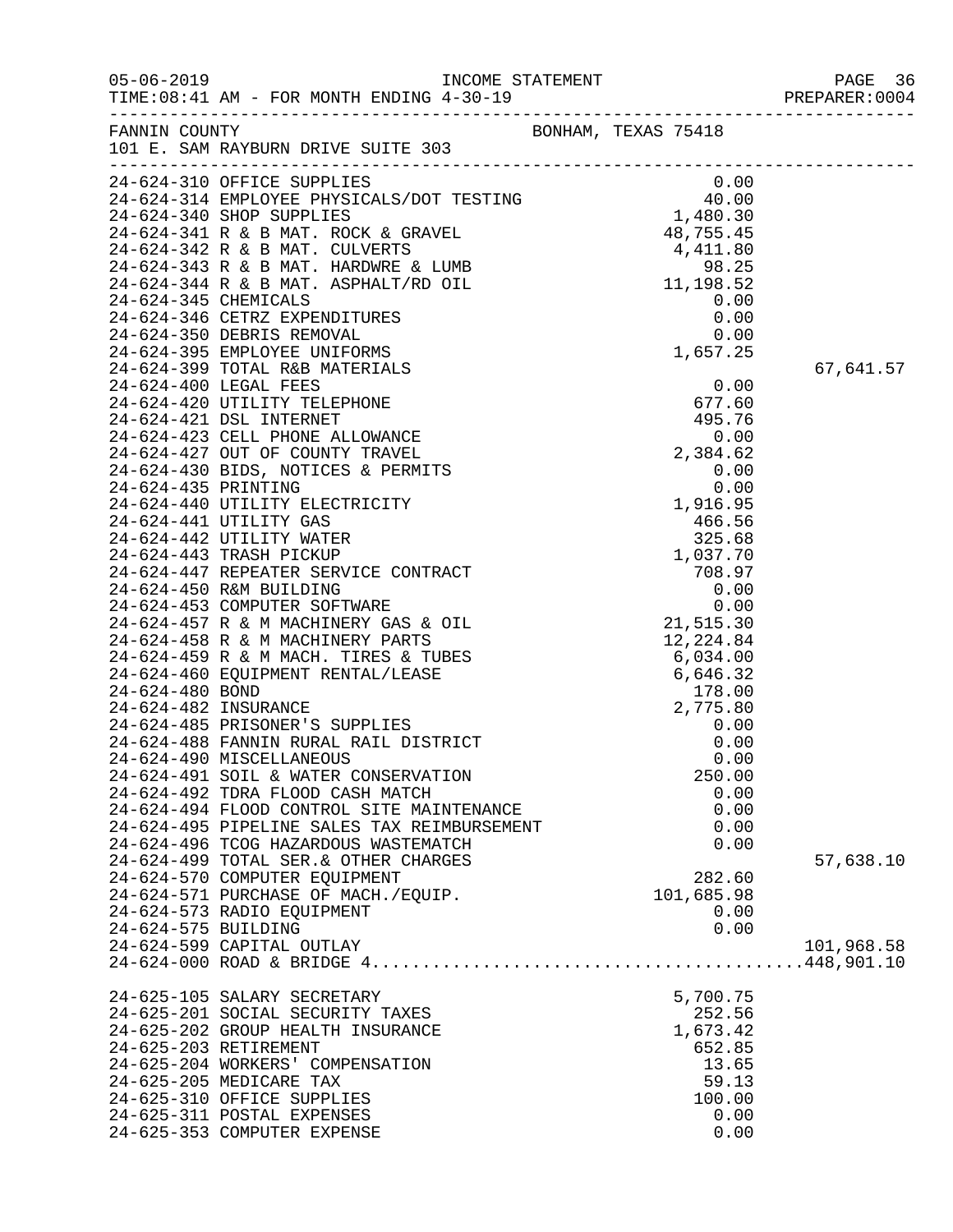| $05 - 06 - 2019$                            | TIME: 08:41 AM - FOR MONTH ENDING 4-30-19                                                                                                                                                                                                    | INCOME STATEMENT    |                                              | PAGE 37<br>PREPARER:0004<br>PREPARE<br>-------------------------------- |
|---------------------------------------------|----------------------------------------------------------------------------------------------------------------------------------------------------------------------------------------------------------------------------------------------|---------------------|----------------------------------------------|-------------------------------------------------------------------------|
| FANNIN COUNTY                               | 101 E. SAM RAYBURN DRIVE SUITE 303                                                                                                                                                                                                           | BONHAM, TEXAS 75418 |                                              |                                                                         |
| 24-625-480 BOND                             | 24-625-427 OUT OF COUNTY TRAVEL<br>24-625-572 OFFICE EQUIPMENT<br>24-625-574 COMPUTER EQUIPMENT<br>24-625-000 ADMINISTRATIVE OFFICE R&B #48,452.36                                                                                           |                     | 0.00<br>0.00<br>0.00<br>0.00                 |                                                                         |
|                                             | 25-625-310 OFFICE SUPPLIES<br>25-625-343 ROAD SIGNS<br>25-625-353 COMPUTER EXPENSE<br>25-625-427 TRAVEL EXPENSE<br>25-625-572 OFFICE EQUIPMENT                                                                                               |                     | 0.00<br>0.00<br>0.00<br>0.00<br>0.00         |                                                                         |
|                                             | 26-455-420 OMNIBASE TELEPHONE LINE<br>26-455-572 OFFICE EQUIPMENT                                                                                                                                                                            |                     | 0.00<br>0.00                                 |                                                                         |
|                                             | 27-456-452 R & M EQUIPMENT                                                                                                                                                                                                                   |                     | 236.00                                       |                                                                         |
|                                             | 28-457-423 INTERNET SERVICE<br>28-457-572 OFFICE EQUIPMENT                                                                                                                                                                                   |                     | 266.21<br>0.00                               |                                                                         |
| 30-569-571 EQUIPMENT                        | 30-569-310 OFFICE SUPPLIES<br>30-569-421 ONLINE RESEARCH                                                                                                                                                                                     |                     | 0.00<br>0.00<br>0.00                         |                                                                         |
|                                             | 31-509-475 CONTINGENCY                                                                                                                                                                                                                       |                     | 0.00                                         |                                                                         |
|                                             | 31-510-403 ARCHITECTURAL FEES<br>31-510-451 ASBESTOS ABATEMENT<br>31-510-482 DEMOLITION<br>31-510-490 MISCELLANEOUS                                                                                                                          |                     | 0.00<br>0.00<br>0.00<br>0.00                 |                                                                         |
| 31-511-453 IT DESIGN<br>31-511-455 SECURITY | 31-511-165 CONSTRUCTION<br>31-511-403 ARCHITECTURAL FEES<br>31-511-451 ASBESTOS & OTHER TESTING<br>31-511-000 COURTHOUSE RESTORATION PHASE 258,000.00                                                                                        |                     | 0.00<br>58,000.00<br>0.00<br>0.00<br>0.00    |                                                                         |
|                                             | 33-498-310 OFFICE SUPPLIES<br>33-498-427 OUT OF COUNTY TRAVEL                                                                                                                                                                                |                     | 0.00<br>0.00                                 |                                                                         |
|                                             | 34-450-107 SALARYTEMP/EXTRA<br>34-450-201 SOCIAL SECURITY TAXES<br>34-450-203 RETIREMENT<br>34-450-204 WORKERS COMPENSATION<br>34-450-205 MEDICARE TAX<br>34-450-572 OFFICE EQUIPMENT<br>34-450-000 DISTRICT CT.RECORDS ARCHIVE EQUIPME 0.00 |                     | 0.00<br>0.00<br>0.00<br>0.00<br>0.00<br>0.00 |                                                                         |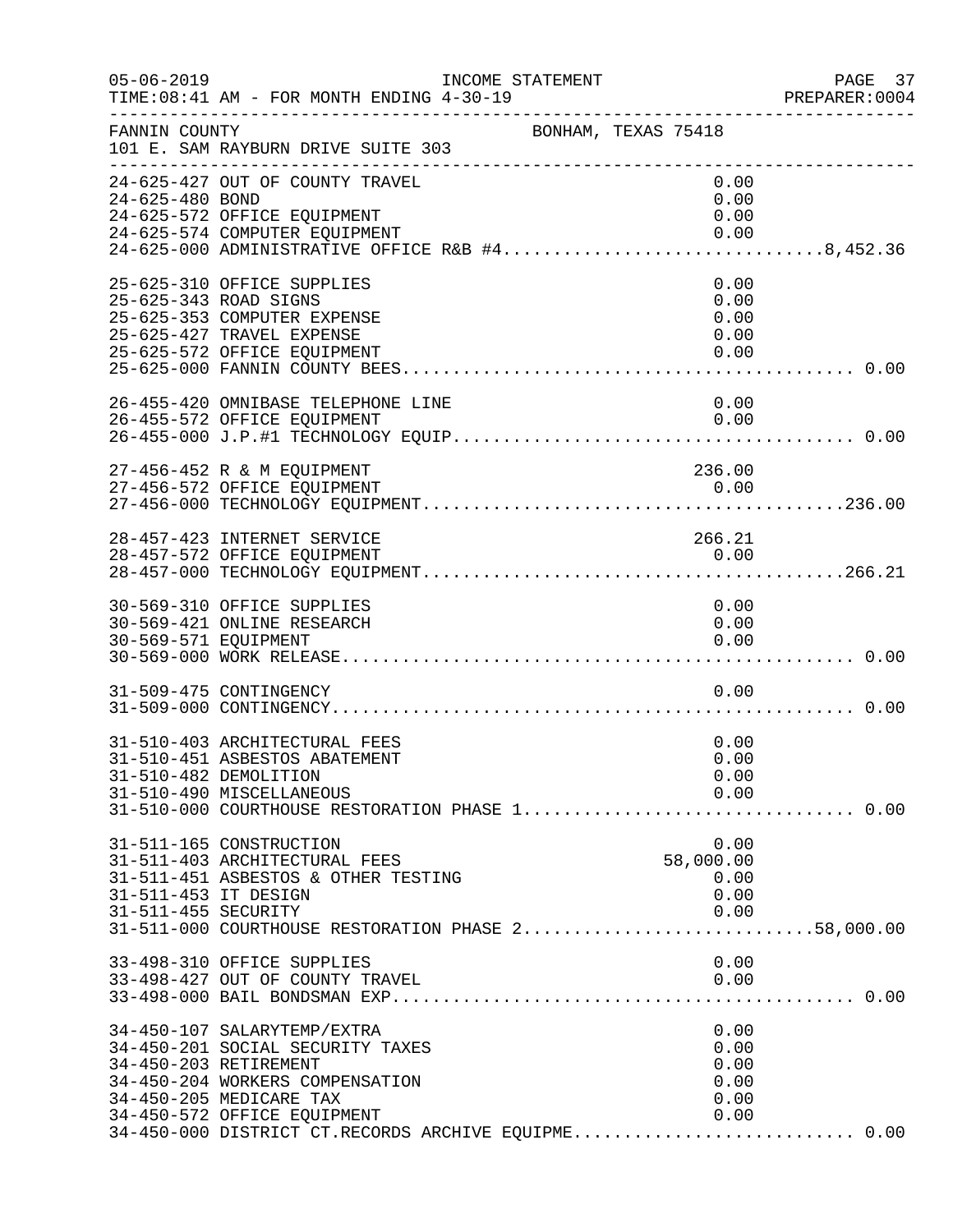| $05 - 06 - 2019$                         | INCOME STATEMENT<br>TIME: 08:41 AM - FOR MONTH ENDING 4-30-19                                                                                                                                                                                                                                                                    |                                                                                  | PAGE 38<br>PREPARER: 0004 |
|------------------------------------------|----------------------------------------------------------------------------------------------------------------------------------------------------------------------------------------------------------------------------------------------------------------------------------------------------------------------------------|----------------------------------------------------------------------------------|---------------------------|
|                                          | FANNIN COUNTY BONHAM, TEXAS 75418<br>101 E. SAM RAYBURN DRIVE SUITE 303                                                                                                                                                                                                                                                          |                                                                                  |                           |
|                                          | 35-475-310 OFFICE SUPPLIES<br>35-475-310 OFFICE SOFFILES<br>35-475-421 LEXIS NEXIS ONLINE LEGAL RESEARCH 300.00<br>35-475-453 R&M COMPUTER                                                                                                                                                                                       | 0.00<br>0.00<br>0.00                                                             |                           |
|                                          | 35-475-574 TECHNOLOGY                                                                                                                                                                                                                                                                                                            |                                                                                  |                           |
|                                          | 36-475-107 SALARY SUPPLEMENT<br>36-475-201 SOCIAL SECURITY TAXES<br>36-475-203 RETIREMENT<br>36-475-204 WORKERS COMPENSATION<br>36-475-205 MEDICARE TAX<br>36-475-310 OFFICE SUPPLIES<br>36-475-321 CONTINUING EDUCATION                                                                                                         | 0.00<br>0.00<br>0.00<br>0.00<br>0.00<br>0.00<br>0.00                             |                           |
|                                          | 36-475-353 COMPUTER EXPENSE<br>36-475-421 INVESTIGATOR/HOT CK. ONLINE<br>36-475-490 MISCELLANEOUS<br>36-475-499 BANK SERVICE FEES<br>36-475-572 OFFICE EQUIPMENT<br>36-475-574 COMPUTER EQUIPMENT                                                                                                                                | 0.00<br>0.00<br>819.00<br>0.00<br>0.00                                           |                           |
| 36-477-321 TRAINING<br>36-477-480 TOWING | 36-477-107 SALARY SUPPLEMENT<br>36-477-201 SOCIAL SECURITY TAXES<br>36-477-203 RETIREMENT<br>36-477-204 WORKERS COMPENSATION<br>36-477-205 MEDICARE TAX<br>36-477-310 OFFICE SUPPLIES<br>36-477-470 CIVIL PROCESS                                                                                                                | 9,408.60<br>482.55<br>1,077.40<br>3.00<br>112.84<br>0.00<br>0.00<br>0.00<br>0.00 |                           |
|                                          | 36-477-490 MISCELLANEOUS<br>36-477-499 BANK SERVICE FEES<br>36-477-572 OFFICE EQUIPMENT<br>36-477-574 COMPUTER EQUIPMENT                                                                                                                                                                                                         | 683.85<br>0.00<br>0.00<br>0.00                                                   |                           |
|                                          | 38-645-412 PRESCRIPTIONS                                                                                                                                                                                                                                                                                                         | 0.00                                                                             |                           |
|                                          | 39-645-404 COBRA/INSURANCE<br>39-645-410 CERT. REG. NURSE ANES.<br>39-645-411 PHYSICIAN, NON-EMERGENCY<br>39-645-412 PRESCRIPTIONS, DRUGS<br>39-645-413 HOSPITAL-INPATIENT<br>39-645-414 HOSPITAL, OUTPATIENT<br>39-645-415 LABORATORY/X-RAY<br>39-645-418 FED. QUALIFIED HEALTH CENTER<br>39-645-422 AMBULATORY SURGICAL CENTER | 0.00<br>0.00<br>0.00<br>0.00<br>0.00<br>0.00<br>0.00<br>0.00<br>0.00             |                           |
|                                          | 40-411-310 OFFICE SUPPLIES<br>40-411-427 OUT OF COUNTY TRAVEL<br>40-411-574 COMPUTER EQUIPMENT                                                                                                                                                                                                                                   | 783.99<br>823.25<br>0.00                                                         |                           |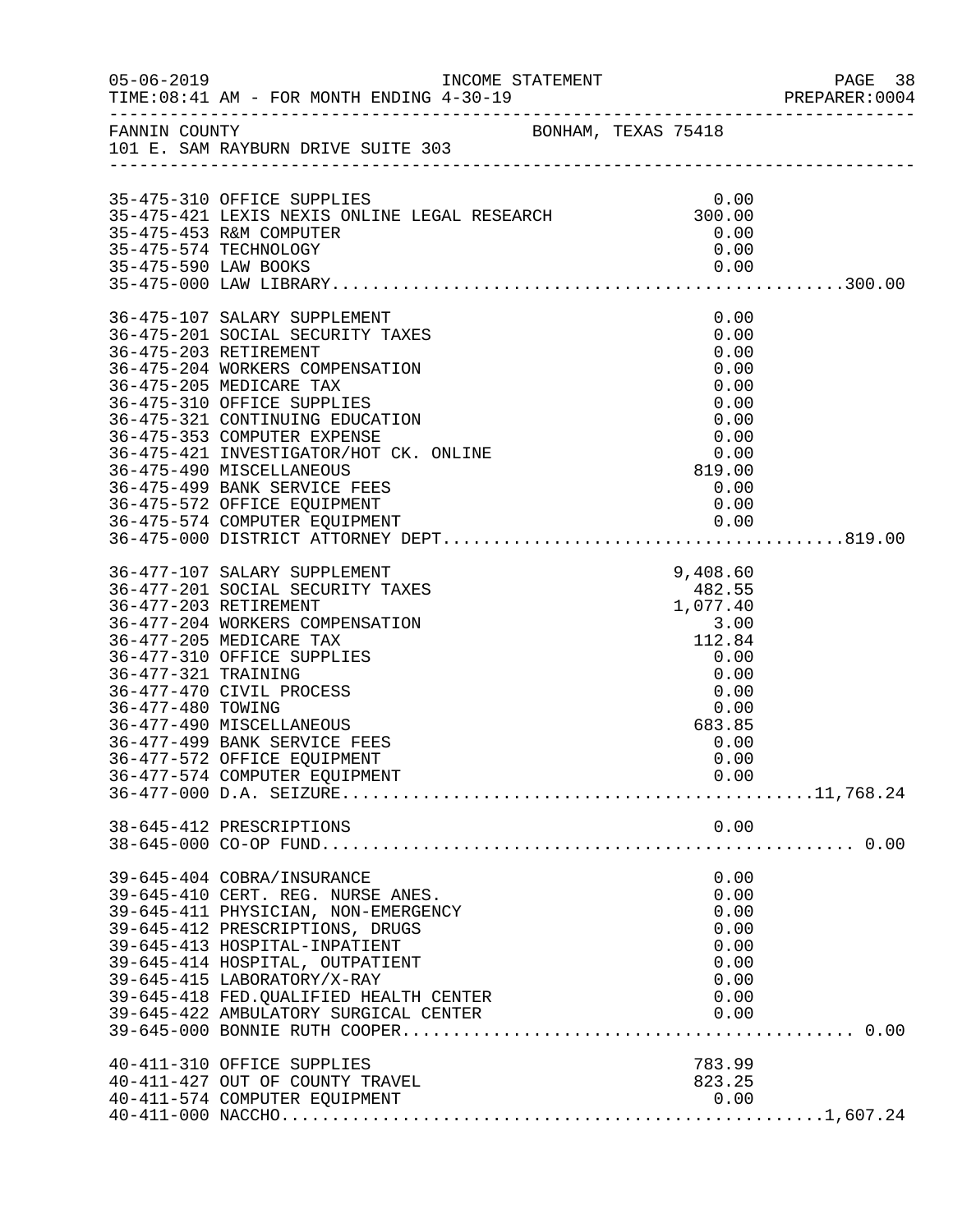| $05 - 06 - 2019$                            | INCOME STATEMENT<br>TIME: 08:41 AM - FOR MONTH ENDING 4-30-19<br>------------------------------                                                                                                                                                                                                    |                                                                                | PAGE 39<br>PREPARER: 0004 |
|---------------------------------------------|----------------------------------------------------------------------------------------------------------------------------------------------------------------------------------------------------------------------------------------------------------------------------------------------------|--------------------------------------------------------------------------------|---------------------------|
| FANNIN COUNTY                               | BONHAM, TEXAS 75418<br>101 E. SAM RAYBURN DRIVE SUITE 303                                                                                                                                                                                                                                          |                                                                                |                           |
| 41-406-310 SUPPLIES<br>41-406-330 GAS & OIL | 41-406-427 TRAINING EXPENSE                                                                                                                                                                                                                                                                        | 0.00<br>0.00<br>0.00                                                           |                           |
|                                             | 42-477-310 OFFICE SUPPLIES<br>42-477-415 CONSULTANT<br>42-477-427 TRAVEL AND TRAINING<br>42-477-574 COMPUTER EQUIPMENT                                                                                                                                                                             | 0.00<br>0.00<br>0.00<br>0.00                                                   |                           |
|                                             | 44-412-578 2011 EQUIPMENT<br>44-412-579 2012 EQUIPMENT<br>44-412-580 2013 EQUIPMENT<br>44-412-581 2014 EQUIPMENT<br>44-412-582 2015 EQUIPMENT<br>44-412-583 2016 EQUIPMENT                                                                                                                         | 0.00<br>0.00<br>0.00<br>0.00<br>0.00<br>0.00                                   |                           |
| 45-403-103 SALARY<br>45-403-481 DUES        | 45-403-201 SOCIAL SECURITY<br>45-403-204 WORKERS COMPENSATION<br>45-403-205 MEDICARE TAX<br>45-403-310 OFFICE SUPPLIES<br>45-403-427 OUT OF COUNTY TRAVEL<br>45-403-572 OFFICE EQUIPMENT<br>45-403-573 ELECTION EQUIPMENT                                                                          | 0.00<br>0.00<br>0.00<br>0.00<br>850.00<br>1,791.98<br>200.00<br>0.00<br>0.00   |                           |
| 46-475-330 GAS/OIL<br>46-475-454 R&M AUTO   | 46-475-310 OFFICE SUPPLIES<br>46-475-314 SAFE ROOM REIMBURSEMENT<br>46-475-427 OUT OF COUNTY TRAVEL<br>46-475-573 RADIO EQUIPMENT<br>46-475-574 COMPUTER EQUIPMENT<br>46-475-574 COMPUTER EQUIPMENT<br>46-475-000 SAFE ROOM REIMBURSEMENT PROGRAM35,745.25                                         | 215.25<br>35,527.25<br>2.75<br>0.00<br>0.00<br>0.00<br>0.00                    |                           |
|                                             | 48-403-421 ELECTION INTERNET<br>48-403-485 LICENSE/SUPPORT                                                                                                                                                                                                                                         | 0.00<br>0.00                                                                   |                           |
| 49-475-103 SALARY                           | 49-475-201 SOCIAL SECURITY<br>49-475-202 GROUP HEALTH INSURANCE<br>49-475-203 RETIREMENT<br>49-475-204 WORKER'S COMPENSATION<br>49-475-205 MEDICARE TAX<br>49-475-310 OFFICE SUPPLIES<br>49-475-427 TRAINING/TUITION/OUT OF COUNTY<br>49-475-572 OFFICE EQUIPMENT<br>49-475-574 COMPUTER EQUIPMENT | 0.00<br>0.00<br>0.00<br>0.00<br>0.00<br>0.00<br>0.00<br>619.89<br>0.00<br>0.00 |                           |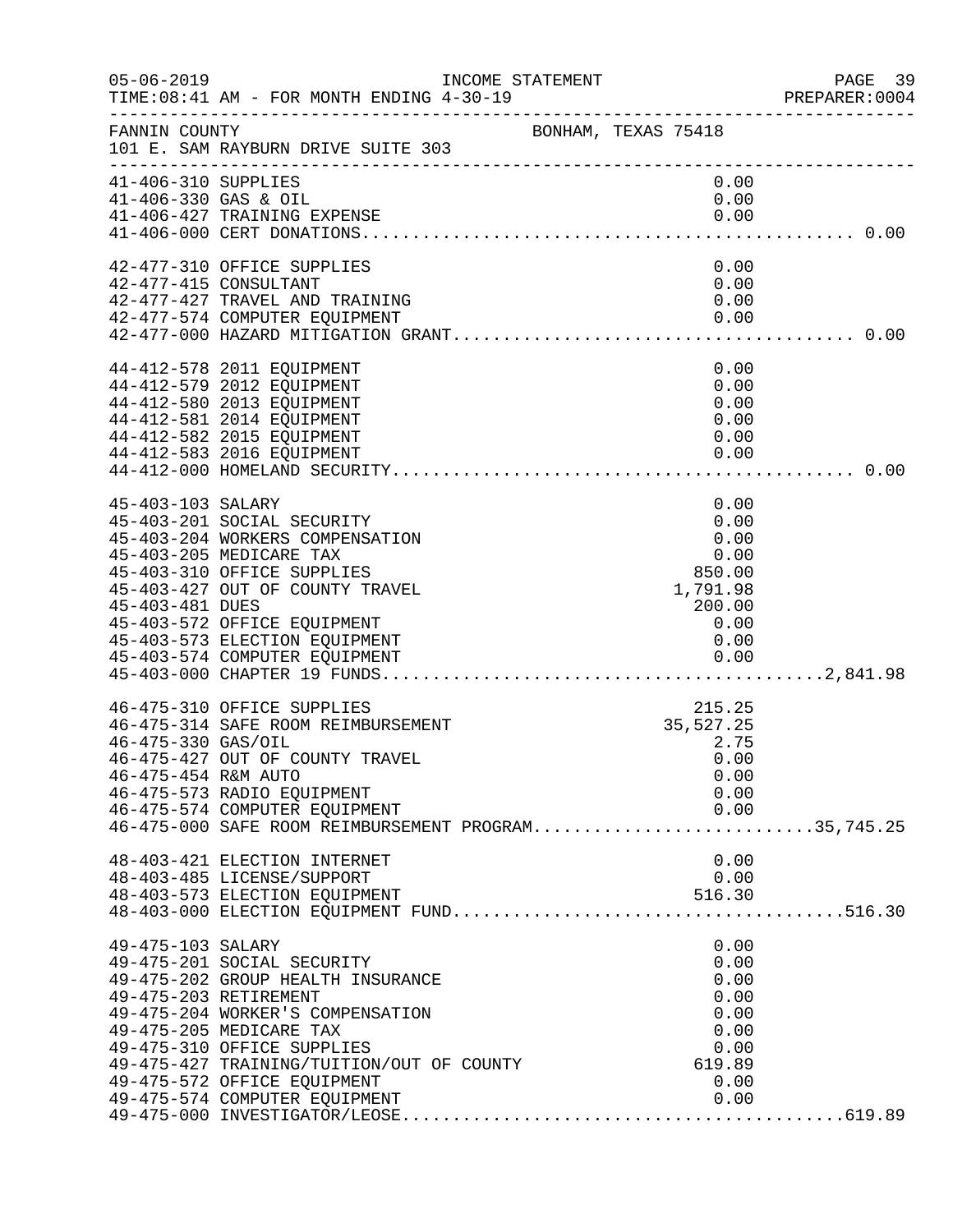| $05 - 06 - 2019$                                                                      | TIME: 08:41 AM - FOR MONTH ENDING 4-30-19                                                                                                                                                                                                                                                                                                                                                                                                                                                                                                                                                                                                                                          |                                                                                                                                                                                                                      | PAGE 40<br>PREPARER: 0004 |
|---------------------------------------------------------------------------------------|------------------------------------------------------------------------------------------------------------------------------------------------------------------------------------------------------------------------------------------------------------------------------------------------------------------------------------------------------------------------------------------------------------------------------------------------------------------------------------------------------------------------------------------------------------------------------------------------------------------------------------------------------------------------------------|----------------------------------------------------------------------------------------------------------------------------------------------------------------------------------------------------------------------|---------------------------|
| FANNIN COUNTY                                                                         | BONHAM, TEXAS 75418<br>101 E. SAM RAYBURN DRIVE SUITE 303                                                                                                                                                                                                                                                                                                                                                                                                                                                                                                                                                                                                                          |                                                                                                                                                                                                                      |                           |
|                                                                                       | 51-440-572 OFFICE EQUIPMENT<br>51-440-000 CO.CLK.COURT TECHNOLOGY EQUIPMENT0.00                                                                                                                                                                                                                                                                                                                                                                                                                                                                                                                                                                                                    |                                                                                                                                                                                                                      |                           |
|                                                                                       | 52-449-572 OFFICE EQUIPMENT<br>52-449-000 CO.CLK.COURT RECORDS PRES.EQUIPMENT 0.00                                                                                                                                                                                                                                                                                                                                                                                                                                                                                                                                                                                                 | 0.00                                                                                                                                                                                                                 |                           |
|                                                                                       | 53-403-437 DIGITAL IMAGING<br>53-403-490 CO.CLERK MISCELLANEOUS                                                                                                                                                                                                                                                                                                                                                                                                                                                                                                                                                                                                                    | 28, 186. 35                                                                                                                                                                                                          |                           |
|                                                                                       | 55-560-427 OUT OF COUNTY TRAVEL<br>55-560-428 TRAINING & TUITION                                                                                                                                                                                                                                                                                                                                                                                                                                                                                                                                                                                                                   | 0.00<br>0.00<br>2,189.50                                                                                                                                                                                             |                           |
| 56-560-108 SALARY<br>56-560-310 SUPPLIES<br>56-560-454 R&M AUTO<br>56-560-579 WEAPONS | 56-560-201 SOCIAL SECURITY TAXES<br>56-560-202 GROUP HEALTH INSURANCE<br>56-560-203 RETIREMENT<br>56-560-204 WORKERS COMPENSATION<br>56-560-205 MEDICARE TAX<br>56-560-316 EMPLOYEE AWARDS BANQUET<br>56-560-395 UNIFORMS/PROT.VESTS<br>56-560-423 INTERNET SERVICE<br>56-560-427 OUT OF COUNTY TRAVEL<br>56-560-428 TRAINING & TUITION<br>56-560-452 R & M EQUIPMENT<br>56-560-460 EQUIPMENT RENTAL/LEASE<br>56-560-490 MISCELLANEOUS<br>56-560-495 NARCOTICS AND/OR OTHER INVESTIGATIO<br>56-560-499 BANK SERVICE FEES<br>56-560-571 AUTOMOBILES<br>56-560-572 OFFICE EQUIPMENT<br>56-560-573 TELEPHONE EQUIPMENT<br>56-560-574 TECHNOLOGY<br>56-560-580 INVESTIGATIVE EQUIPMENT | 0.00<br>0.00<br>0.00<br>0.00<br>0.00<br>0.00<br>1,997.54<br>0.00<br>0.00<br>2,527.25<br>0.00<br>0.00<br>0.00<br>208.19<br>0.00<br>0.00<br>0.00<br>0.00<br>0.00<br>2,414.00<br>0.00<br>7,149.00<br>955.92<br>5,785.56 |                           |
| 56-565-108 SALARY<br>56-570-572 EQUIPMENT                                             | 56-565-201 SOCIAL SECURITY TAXES<br>56-565-202 GROUP HEALTH INSURANCE<br>56-565-203 RETIREMENT<br>56-565-204 WORKERS COMPENSATION<br>56-565-205 MEDICARE TAX<br>56-565-000 INVESTIGATOR CRIMES AGAINST CHILDRE 0.00<br>56-570-310 OFFICE & MISC. SUPPLIES<br>56-570-395 UNIFORMS/PROT. VESTS/BADGES<br>56-570-571 AUTOMOBILES<br>56-570-574 TECHNOLOGY                                                                                                                                                                                                                                                                                                                             | 0.00<br>0.00<br>0.00<br>0.00<br>0.00<br>0.00<br>0.00<br>0.00<br>0.00<br>0.00<br>423.16                                                                                                                               |                           |
| 56-570-579 WEAPONS                                                                    | 56-570-000 FEDERAL FORFEITURE FUNDS 201817,693.46                                                                                                                                                                                                                                                                                                                                                                                                                                                                                                                                                                                                                                  | 17,270.30                                                                                                                                                                                                            |                           |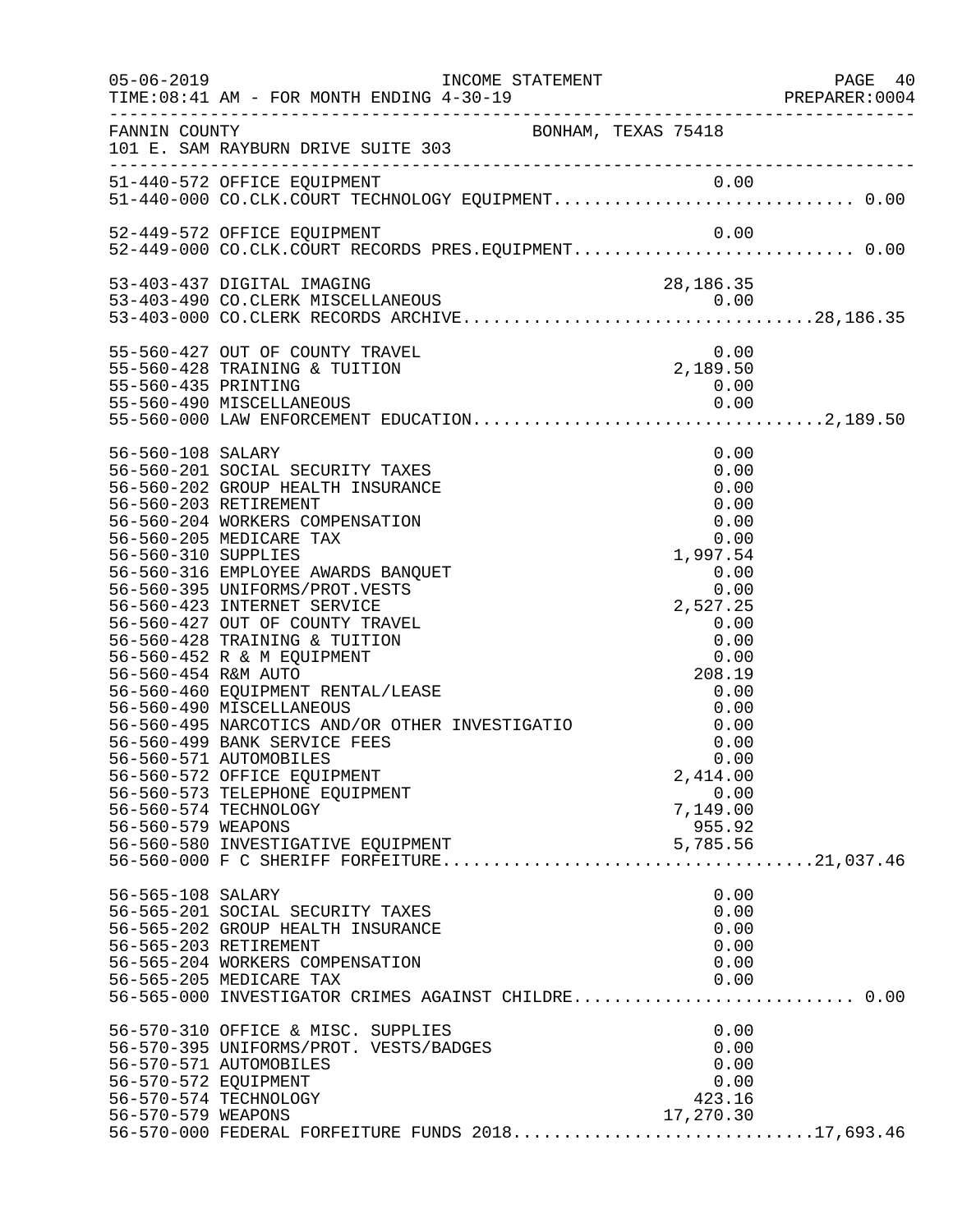| $05 - 06 - 2019$                           | INCOME STATEMENT<br>TIME: 08:41 AM - FOR MONTH ENDING 4-30-19                                                                                                                                                                                                              |                                                                    | PAGE 41<br>PREPARER:0004 |
|--------------------------------------------|----------------------------------------------------------------------------------------------------------------------------------------------------------------------------------------------------------------------------------------------------------------------------|--------------------------------------------------------------------|--------------------------|
| FANNIN COUNTY                              | 101 E. SAM RAYBURN DRIVE SUITE 303                                                                                                                                                                                                                                         | BONHAM, TEXAS 75418                                                |                          |
| 57-560-310 SUPPLIES<br>57-560-395 UNIFORMS |                                                                                                                                                                                                                                                                            | 0.00<br>0.00                                                       |                          |
| 57-560-571 EQUIPMENT                       | 57-560-427 OUT OF COUNTY TRAVEL<br>57-560-428 TRAINING/TUITION                                                                                                                                                                                                             | 0.00<br>0.00<br>400.00                                             |                          |
|                                            | 57-560-580 PURCHASE OF ANIMAL                                                                                                                                                                                                                                              | 0.00                                                               |                          |
|                                            | 59-425-433 DRUG COURT PROGRAMS<br>59-425-437 ATTORNEY FEES DRUG COURT                                                                                                                                                                                                      | 540.00<br>990.00                                                   |                          |
|                                            | 60-620-309 ANNUAL PAYING AGENT REGISTRAR FEES<br>60-620-400 BOND LEGAL FEES<br>60-620-401 CONTINUING DISCLOSURE FEES<br>60-620-490 MISCELLANEOUS<br>60-620-627 PRINCIPAL, 2017 GO BONDS<br>60-620-628 PRINCIPAL, JAIL '98 BONDS<br>60-620-629 PRINCIPAL, SERIAL BONDS 1992 | 200.00<br>0.00<br>$0.00\ 2,250.00\ 0.00\ 0.00$<br>$0.00$<br>$0.00$ |                          |
|                                            | 60-660-667 INTEREST, 2017 GO BONDS<br>60-660-668 INTEREST JAIL'98 BONDS                                                                                                                                                                                                    | 106,437.50<br>0.00                                                 |                          |
|                                            | 61-440-572 OFFICE EQUIPMENT<br>61-440-000 DIST.CLK.COURT TECHNOLOGY EQUIPMENT 0.00                                                                                                                                                                                         | 0.00                                                               |                          |
|                                            | 62-449-572 OFFICE EQUIPMENT                                                                                                                                                                                                                                                | 0.00                                                               |                          |
|                                            | 63-551-427 OUT OF COUNTY TRAVEL<br>63-551-428 TRAINING & TUITION                                                                                                                                                                                                           | 0.00<br>0.00                                                       |                          |
|                                            | 64-552-427 OUT OF COUNTY TRAVEL<br>64-552-428 TRAINING & TUITION                                                                                                                                                                                                           | 0.00<br>0.00                                                       |                          |
|                                            | 65-553-427 OUT OF COUNTY TRAVEL<br>65-553-428 TRAINING & TUITION                                                                                                                                                                                                           | 0.00<br>0.00                                                       |                          |
|                                            | 66-509-475 CONTINGENCY                                                                                                                                                                                                                                                     | 0.00                                                               |                          |
|                                            | 66-666-165 CONSTRUCTION<br>66-666-400 ATTORNEY FEES<br>66-666-402 ENGINEERING<br>66-666-403 ARCHITECTURAL FEES<br>66-666-426 PROFESSIONAL FEES<br>66-666-430 BIDS & NOTICES<br>66-666-450 R & M BUILDINGS<br>66-666-451 ASBESTOS ABATEMENT                                 | 0.00<br>0.00<br>0.00<br>0.00<br>2,230.00<br>81.00<br>0.00<br>57.00 |                          |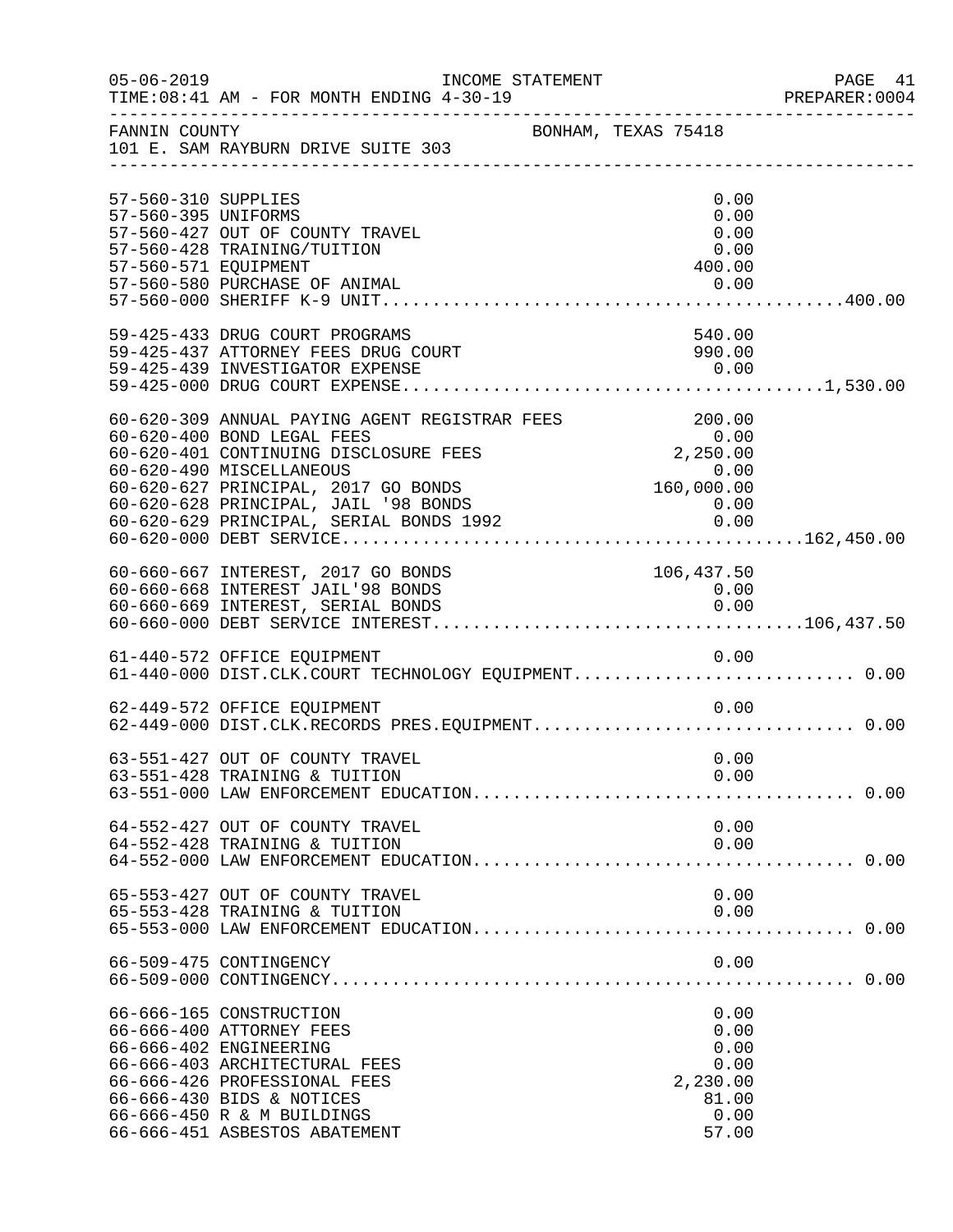| $05 - 06 - 2019$                            | INCOME STATEMENT<br>TIME: 08:41 AM - FOR MONTH ENDING 4-30-19                                                                                                                                                                                                                                                                         |                                                                                        | PAGE 42<br>PREPARER:0004 |
|---------------------------------------------|---------------------------------------------------------------------------------------------------------------------------------------------------------------------------------------------------------------------------------------------------------------------------------------------------------------------------------------|----------------------------------------------------------------------------------------|--------------------------|
| FANNIN COUNTY                               | _____________________________________<br>101 E. SAM RAYBURN DRIVE SUITE 303                                                                                                                                                                                                                                                           | BONHAM, TEXAS 75418                                                                    |                          |
| 66-666-535 BUILDING                         | 66-666-453 IT DESIGN/SECURITY DESIGN<br>66-666-482 DEMOLITION<br>66-666-490 MISCELLANEOUS<br>66-666-574 TECHNOLOGY                                                                                                                                                                                                                    | 15,736.00<br>0.00<br>0.00<br>0.00<br>0.00                                              |                          |
| 66-667-455 SECURITY                         | 66-667-165 CONSTRUCTION<br>66-667-400 ATTORNEY FEES<br>66-667-403 ARCHITECTURAL FEES<br>66-667-426 PROFESSIONAL FEES<br>66-667-430 BIDS & NOTICES<br>66-667-451 ASBESTOS & OTHER TESTING<br>66-667-453 IT DESIGN/SECURITY DESIGN<br>66-667-490 MISCELLANEOUS<br>0.00 0.00 0.00<br>66-667-000 COURTHOUSE CONSTRUCTION PHASE 236,604.03 | 13, 223.95<br>$0.00$<br>23,100.00<br>$264.16$<br>0.00<br>0.00<br>0.00<br>0.00<br>15.92 |                          |
|                                             | 67-560-428 TRAINING & TUITION                                                                                                                                                                                                                                                                                                         | 0.00                                                                                   |                          |
|                                             |                                                                                                                                                                                                                                                                                                                                       |                                                                                        |                          |
| 68-668-535 BUILDING<br>68-668-695 SURVEYING | 68-668-165 CONSTRUCTION<br>68-668-400 ATTORNEY FEES<br>68-668-402 ENGINEERING<br>68-668-403 ARCHITECTURAL FEES<br>68-668-426 PROFESSIONAL FEES<br>68-668-430 BIDS & NOTICES<br>68-668-450 R & M BUILDINGS<br>68-668-490 MISCELLANEOUS<br>68-668-000 COURTHOUSE CONSTRUCTION PHASE 2 0.00                                              | 0.00<br>0.00<br>0.00<br>0.00<br>0.00<br>0.00<br>0.00<br>0.00<br>0.00<br>0.00           |                          |
|                                             | 70-622-399 CLAIM SETTLEMENTS<br>70-622-426 APPRAISAL FEES<br>70-622-429 RELOCATING UTILITIES<br>70-622-449 CONTRACT EXPENSES FOR FM87 R.O.W.                                                                                                                                                                                          | 0.00<br>0.00<br>0.00<br>0.00                                                           |                          |
|                                             | 70-629-500 RIGHT OF WAY PUR HWY #82<br>70-629-501 RIGHT OF WAY PURCHASE FM #87<br>70-629-502 RIGHT OF WAY PURCHASE HWY #121                                                                                                                                                                                                           | 0.00<br>0.00<br>0.00                                                                   |                          |
| 71-475-108 SALARY                           | 71-475-201 SOCIAL SECURITY TAXES<br>71-475-202 GROUP HEALTH INSURANCE<br>71-475-203 RETIREMENT<br>71-475-204 WORKERS COMPENSATION<br>71-475-205 MEDICARE TAX<br>71-475-000 INVESTIGATOR CRIMES AGAINST WOMEN 0.00                                                                                                                     | 0.00<br>0.00<br>0.00<br>0.00<br>0.00<br>0.00                                           |                          |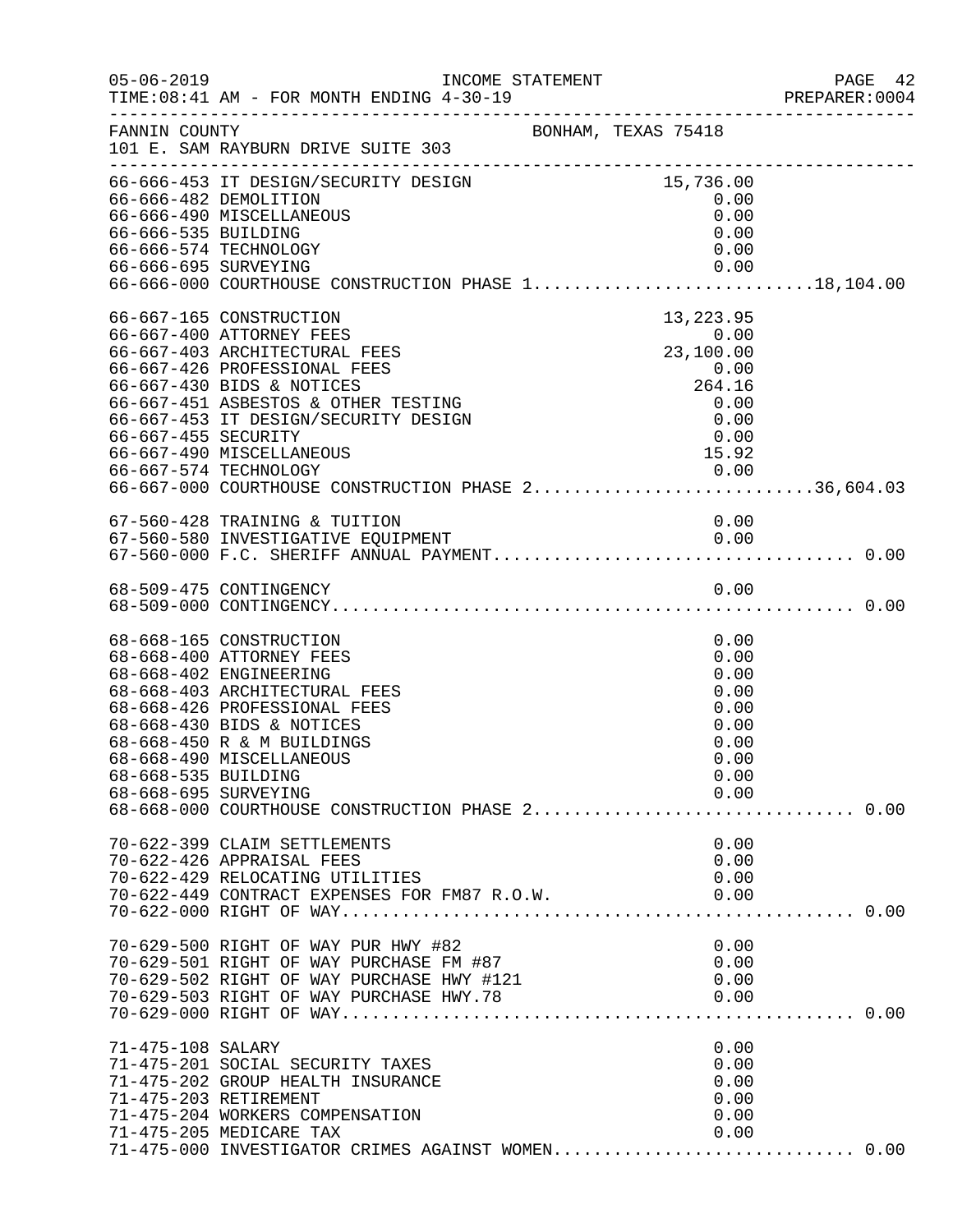| $05 - 06 - 2019$   | INCOME STATEMENT<br>TIME: 08:41 AM - FOR MONTH ENDING 4-30-19                                                                                                                                                                                                                                                                                                                                                                                                                                                                                                                                                                                                                                                                                                 |                                                                                                                                                                                      | PAGE 43<br>PREPARER: 0004 |
|--------------------|---------------------------------------------------------------------------------------------------------------------------------------------------------------------------------------------------------------------------------------------------------------------------------------------------------------------------------------------------------------------------------------------------------------------------------------------------------------------------------------------------------------------------------------------------------------------------------------------------------------------------------------------------------------------------------------------------------------------------------------------------------------|--------------------------------------------------------------------------------------------------------------------------------------------------------------------------------------|---------------------------|
| FANNIN COUNTY      | BONHAM, TEXAS 75418<br>101 E. SAM RAYBURN DRIVE SUITE 303                                                                                                                                                                                                                                                                                                                                                                                                                                                                                                                                                                                                                                                                                                     |                                                                                                                                                                                      |                           |
| 72-560-108 SALARY  | 72-560-201 SOCIAL SECURITY TAXES<br>72-560-202 GROUP HEALTH INSURANCE<br>72-560-203 RETIREMENT<br>72-560-204 WORKERS COMPENSATION<br>72-560-205 MEDICARE TAX<br>72-560-000 INVESTIGATOR CRIMES AGAINST CHILDRE 0.00                                                                                                                                                                                                                                                                                                                                                                                                                                                                                                                                           | 0.00<br>0.00<br>0.00<br>0.00<br>0.00<br>0.00                                                                                                                                         |                           |
|                    | 80-570-490 MISCELLANEOUS                                                                                                                                                                                                                                                                                                                                                                                                                                                                                                                                                                                                                                                                                                                                      | 0.00                                                                                                                                                                                 |                           |
|                    | 81-590-490 MISCELLANEOUS<br>81-590-490 MISCELLANEOUS<br>81-590-576 LUCAS CHEST COMPRESSION SYSTEM<br>81-590-579 WEAPONS/TASERS                                                                                                                                                                                                                                                                                                                                                                                                                                                                                                                                                                                                                                | 0.00<br>0.00<br>0.00                                                                                                                                                                 |                           |
|                    | 82-623-341 R & B MAT. ROCK & GRAVEL<br>82-623-344 R & B MAT. ASPHALT/ROAD OIL<br>82-623-490 MISCELLANEOUS 0.00<br>82-623-000 ROAD & BRIDGE #3 LAKE ROAD EXPENSES0.00                                                                                                                                                                                                                                                                                                                                                                                                                                                                                                                                                                                          | 0.00<br>0.00                                                                                                                                                                         |                           |
|                    | 83-624-341 R & B MAT. ROCK & GRAVEL<br>83-624-344 R & B MAT. ASPHALT/ROAD OIL<br>83-624-490 MISCELLANEOUS<br>83-624-571 PURCHASE OF MACH./EQUIP. 0.00<br>83-624-000 ROAD & BRIDGE #4 LAKE ROAD EXPENSES43,773.73                                                                                                                                                                                                                                                                                                                                                                                                                                                                                                                                              | 43, 773. 73<br>0.00<br>0.00                                                                                                                                                          |                           |
| 84-560-579 WEAPONS | 84-560-104 SALARIES DEPUTIES<br>84-560-201 SOCIAL SECURITY TAXES<br>84-560-202 GROUP HEALTH INSURANCE<br>84-560-203 RETIREMENT<br>84-560-204 WORKERS' COMPENSATION<br>84-560-205 MEDICARE TAX<br>84-560-206 UNEMPLOYMENT EXPENSE<br>84-560-250 EMPLOYEE PHYSICALS<br>84-560-320 WEAPONS SUPPLIES<br>84-560-321 PATROL SUPPLIES<br>84-560-395 UNIFORMS/OTHER<br>84-560-421 CELL PHONE<br>84-560-422 R & M RADIO<br>84-560-427 TRAVEL AND TRAINING<br>84-560-452 R & M EQUIPMENT<br>84-560-453 TYLER/CAD MAINTENANCE<br>84-560-454 R & M AUTO, BOATS, ATV<br>84-560-487 AUTO & OTHER EQUIPMENT INSURANCE<br>84-560-488 LAW ENFORCEMENT INSURANCE<br>84-560-573 EMERGENCY RADIO IMPROVEMENTS<br>84-560-574 TECHNOLOGY<br>84-560-575 PURCHASE AUTOS, BOATS, ATV'S | 0.00<br>0.00<br>0.00<br>0.00<br>0.00<br>0.00<br>0.00<br>0.00<br>0.00<br>0.00<br>0.00<br>0.00<br>0.00<br>0.00<br>0.00<br>0.00<br>0.00<br>0.00<br>0.00<br>0.00<br>0.00<br>0.00<br>0.00 |                           |
|                    |                                                                                                                                                                                                                                                                                                                                                                                                                                                                                                                                                                                                                                                                                                                                                               |                                                                                                                                                                                      |                           |
|                    | 87-575-310 OFFICE SUPP./MISC.                                                                                                                                                                                                                                                                                                                                                                                                                                                                                                                                                                                                                                                                                                                                 | 548.28                                                                                                                                                                               |                           |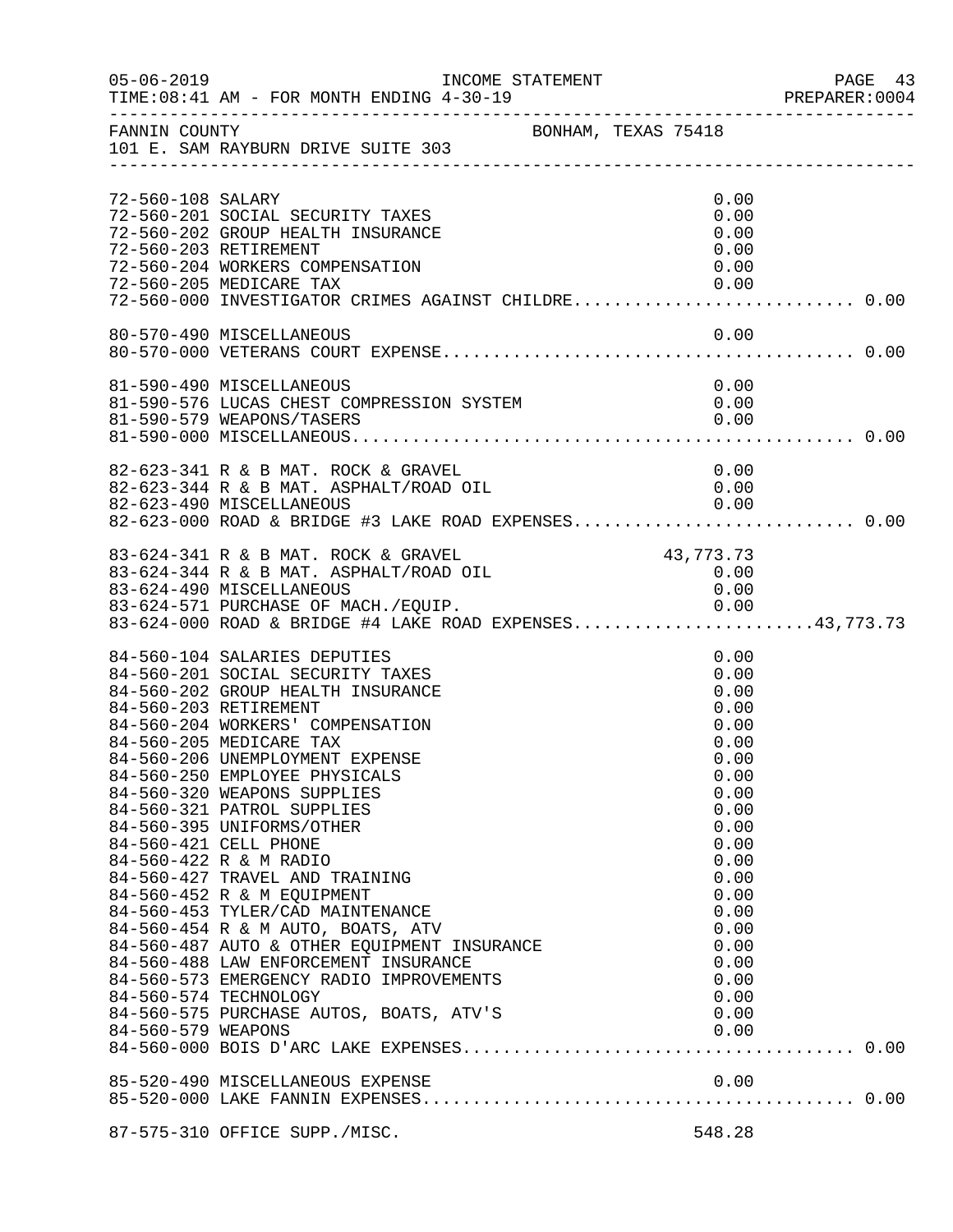| $05 - 06 - 2019$ | TIME: 08:41 AM - FOR MONTH ENDING 4-30-19                                                                                       |                                                                           | PAGE 44<br>PREPARER:0004 |
|------------------|---------------------------------------------------------------------------------------------------------------------------------|---------------------------------------------------------------------------|--------------------------|
| FANNIN COUNTY    | BONHAM, TEXAS 75418<br>101 E. SAM RAYBURN DRIVE SUITE 303                                                                       |                                                                           |                          |
|                  | 87-575-319 RESTITUTION                                                                                                          | 623.50                                                                    |                          |
|                  |                                                                                                                                 | 200.00<br>0.00                                                            |                          |
|                  | 87-575-321 REIMBURSEMENT OF FEES FOR OTHER COU<br>87-575-321 REIMBURSEMENT OF FEES FOR OTHER COU<br>87-575-353 COMPUTER EXPENSE | 0.00                                                                      |                          |
|                  |                                                                                                                                 |                                                                           |                          |
|                  |                                                                                                                                 |                                                                           |                          |
|                  |                                                                                                                                 |                                                                           |                          |
|                  | 88-645-409 DIABETIC SUPPLIES                                                                                                    | 0.00                                                                      |                          |
|                  | 88-645-410 CERT. REG. NURSE ANES.                                                                                               | 0.00                                                                      |                          |
|                  | 88-645-411 PHYSICIAN, NON-EMERGENCY                                                                                             | 0.00                                                                      |                          |
|                  | 88-645-412 PRESCRIPTIONS, DRUGS                                                                                                 | 0.00                                                                      |                          |
|                  | 88-645-413 HOSPITAL, INPATIENT                                                                                                  | 0.00                                                                      |                          |
|                  | 88-645-414 HOSPITAL, OUTPATIENT<br>88-645-415 LABORATORY/X-RAY                                                                  | 0.00<br>0.00                                                              |                          |
|                  | 88-645-418 FED. QUALIFIED HEALTH CENTER                                                                                         | 0.00                                                                      |                          |
|                  | 88-645-420 RURAL HEALTH CLINIC                                                                                                  | 0.00                                                                      |                          |
|                  |                                                                                                                                 |                                                                           |                          |
|                  |                                                                                                                                 |                                                                           |                          |
|                  |                                                                                                                                 |                                                                           |                          |
|                  |                                                                                                                                 |                                                                           |                          |
|                  | 89-581-416 STRUCTURAL FAMILY THERAPY 25,000.00<br>89-581-000 STRUCTURAL FAMILY THERAPY OOG25,000.00                             |                                                                           |                          |
|                  |                                                                                                                                 |                                                                           |                          |
|                  | 89-588-103 SALARY COMM.CORR.OFFICERS                                                                                            | 0.00                                                                      |                          |
|                  | 89-588-201 SOCIAL SECURITY TAX                                                                                                  | 0.00                                                                      |                          |
|                  | 89-588-202 GROUP HEALTH INSURANCE                                                                                               | 0.00                                                                      |                          |
|                  | 89-588-203 RETIREMENT                                                                                                           | 0.00                                                                      |                          |
|                  | 89-588-204 WORKERS COMPENSATION                                                                                                 | 0.00                                                                      |                          |
|                  | 89-588-205 MEDICARE TAX                                                                                                         | 0.00                                                                      |                          |
|                  | 89-588-310 OFFICE SUPPLIES                                                                                                      | 0.00                                                                      |                          |
|                  |                                                                                                                                 |                                                                           |                          |
|                  |                                                                                                                                 |                                                                           |                          |
|                  | 89-589-416 STRUCTURAL FAMILY THERAPY                                                                                            | 12,500.00                                                                 |                          |
|                  | 89-589-469 UNEXPENDED FUNDS<br>89-589-469 UNEXPENDED FUNDS 0.00<br>89-589-000 REGIONAL DIVERSIONS ALTERNATIVES12,500.00         |                                                                           |                          |
|                  |                                                                                                                                 |                                                                           |                          |
|                  | 89-590-102 SALARY APPOINTED OFFICIAL                                                                                            | 18,544.05                                                                 |                          |
|                  | 89-590-103 SALARY COMM.CORR.OFFICERS                                                                                            | 22,163.10                                                                 |                          |
|                  | 89-590-201 SOCIAL SECURITY TAX                                                                                                  | S<br>9, 209. $\frac{1}{2}$<br>4, 660. 79<br>279. 38<br>575. 43<br>605. 82 |                          |
|                  | 89-590-202 GROUP HEALTH INSURANCE                                                                                               |                                                                           |                          |
|                  | 89-590-203 RETIREMENT<br>89-590-204 WORKERS COMPENSATION                                                                        |                                                                           |                          |
|                  | 89-590-205 MEDICARE TAX                                                                                                         |                                                                           |                          |
|                  |                                                                                                                                 | 4,605.82                                                                  |                          |
|                  |                                                                                                                                 |                                                                           |                          |
|                  |                                                                                                                                 |                                                                           |                          |
|                  | 89-591-102 SALARY APPOINTED OFFICIAL                                                                                            | 14,808.30                                                                 |                          |
|                  | 89-591-103 SALARY COMM.CORR.OFFICERS                                                                                            | 17,698.35                                                                 |                          |
|                  | 89-591-201 SOCIAL SECURITY TAX                                                                                                  | 1,964.83                                                                  |                          |
|                  | 89-591-202 GROUP HEALTH INSURANCE                                                                                               | 7,355.88                                                                  |                          |
|                  | 89-591-203 RETIREMENT                                                                                                           | 3,722.55                                                                  |                          |
|                  | 89-591-204 WORKERS COMPENSATION                                                                                                 | 223.10                                                                    |                          |
|                  | 89-591-205 MEDICARE TAX                                                                                                         | 459.62                                                                    |                          |
|                  | 89-591-469 UNEXPENDED FUNDS                                                                                                     | 0.00                                                                      |                          |
|                  |                                                                                                                                 |                                                                           |                          |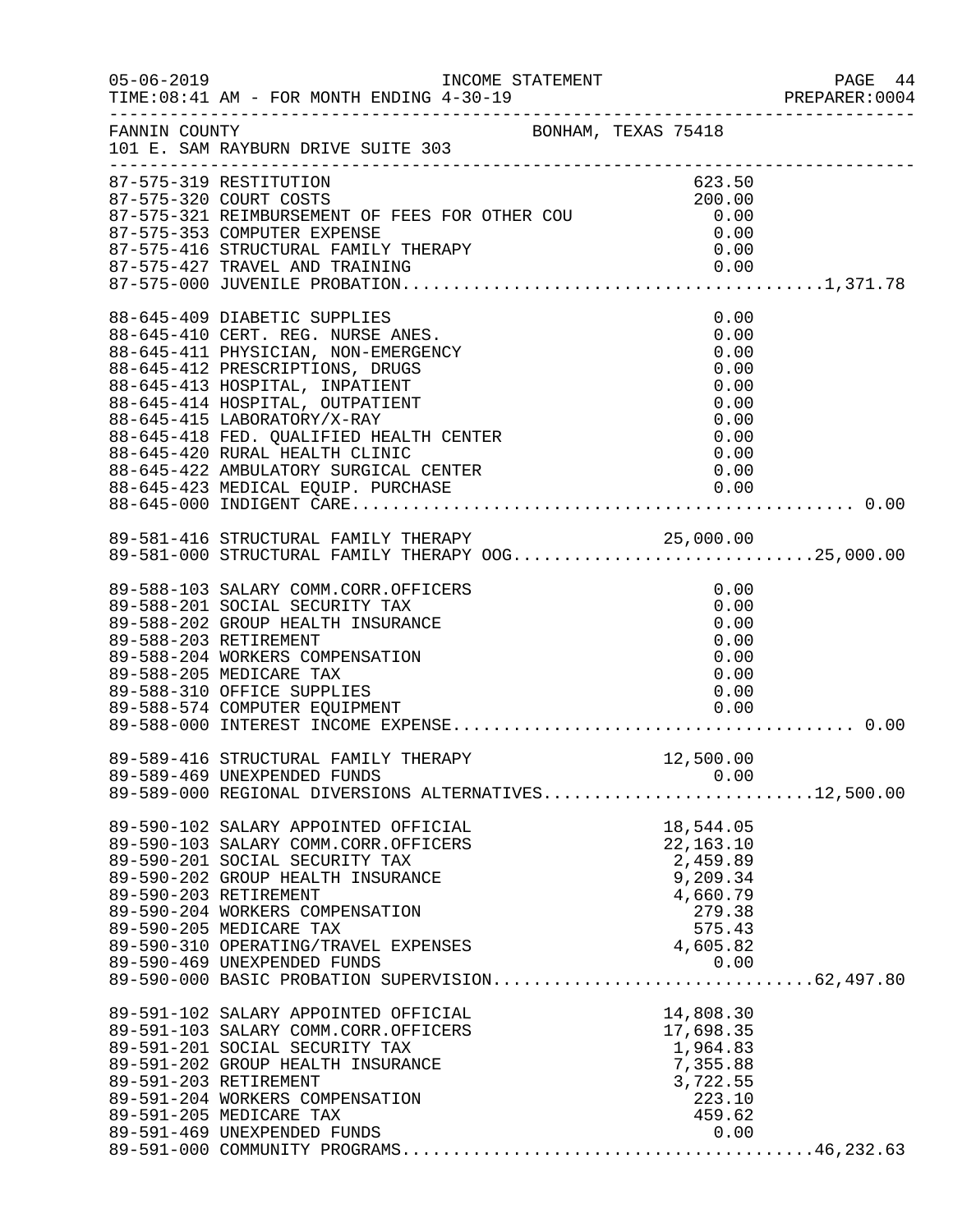|                      |                                                                                                                                                                                                                                                                                                                                                                                                                                                                                                                                                                                                                |  |                                                                                                                                                                  | PREPARER: 0004 |
|----------------------|----------------------------------------------------------------------------------------------------------------------------------------------------------------------------------------------------------------------------------------------------------------------------------------------------------------------------------------------------------------------------------------------------------------------------------------------------------------------------------------------------------------------------------------------------------------------------------------------------------------|--|------------------------------------------------------------------------------------------------------------------------------------------------------------------|----------------|
|                      | FANNIN COUNTY BONHAM, TEXAS 75418<br>101 E. SAM RAYBURN DRIVE SUITE 303                                                                                                                                                                                                                                                                                                                                                                                                                                                                                                                                        |  |                                                                                                                                                                  |                |
| 89-592-408 DETENTION | 89-592-102 SALARY APPOINTED OFFICIAL<br>89-592-103 SALARY COMM.CORR.OFFICERS<br>89-592-201 SOCIAL SECURITY TAX<br>89-592-202 GROUP HEALTH INSURANCE<br>89-592-203 RETIREMENT<br>89-592-204 WORKERS COMPENSATION<br>89-592-205 MEDICARE TAX<br>89-592-469 UNEXPENDED FUNDS<br>89-592-000 PRE/POST ADJUDICATION FACILITIES4,716.26                                                                                                                                                                                                                                                                               |  | 1,510.20<br>1,804.95<br>200.53<br>750.96<br>380.00<br>22.75<br>46.87<br>0.00                                                                                     |                |
|                      | 89-593-102 SALARY APPOINTED OFFICIAL<br>89-593-103 SALARY COMM.CORR.OFFICERS<br>89-593-201 SOCIAL SECURITY TAX<br>89-593-202 GROUP HEALTH INSURANCE<br>89-593-203 RETIREMENT<br>89-593-204 WORKERS COMPENSATION<br>89-593-205 MEDICARE TAX                                                                                                                                                                                                                                                                                                                                                                     |  | 1,838.55<br>2,197.50<br>244.23<br>913.50<br>462.40<br>27.70<br>57.08                                                                                             |                |
|                      | 89-594-102 SALARY APPOINTED OFFICIAL<br>89-594-103 SALARY COMM.CORR.OFFICERS<br>89-594-201 SOCIAL SECURITY TAX<br>89-594-202 GROUP HEALTH INSURANCE<br>89-594-203 RETIREMENT<br>89-594-204 WORKERS COMPENSATION<br>89-594-205 MEDICARE TAX<br>89-594-413 PSYCHOLOGICAL<br>89-594-414 COUNSELING                                                                                                                                                                                                                                                                                                                |  | 965.70<br>1,154.25<br>$480.06$<br>$242.86$<br>$14.55$<br>$30.04$<br>$1.975.00$<br>1,075.00<br>4,135.00                                                           |                |
|                      | 89-994-415 RESIDENTIAL PLACEMENT<br>89-994-488 LAW ENFORCEMENT INSURANCE<br>89-994-000 LOCAL FUNDS CARRIED FORWARD18,638.60                                                                                                                                                                                                                                                                                                                                                                                                                                                                                    |  | 17,915.60                                                                                                                                                        |                |
|                      | 89-995-102 SALARY APPOINTED OFFICIAL<br>89-995-103 SALARY COMM.CORR.OFFICERS<br>89-995-105 OFFICE MANAGER<br>89-995-201 SOCIAL SECURITY TAX<br>89-995-202 GROUP HEALTH INSURANCE<br>89-995-203 RETIREMENT<br>89-995-204 WORKERS COMPENSATION<br>89-995-205 MEDICARE TAX<br>89-995-401 AUDIT EXPENSE<br>89-995-405 DETENTION OPERATING COST FY19<br>89-995-406 DETENTION OPERATING COST FY18<br>89-995-407 DETENTION OPERATING COST FY17<br>89-995-414 COUNSELING<br>89-995-415 RESIDENTIAL PLACEMENT<br>89-995-416 STRUCTURAL FAMILY THERAPY<br>89-995-427 TRAVEL AND TRAINING<br>89-995-453 COMPUTER SOFTWARE |  | 2,759.25<br>3,297.75<br>0.00<br>366.35<br>1,371.72<br>694.09<br>41.57<br>85.62<br>0.00<br>53,793.46<br>0.00<br>0.00<br>0.00<br>10,000.00<br>0.00<br>0.00<br>0.00 |                |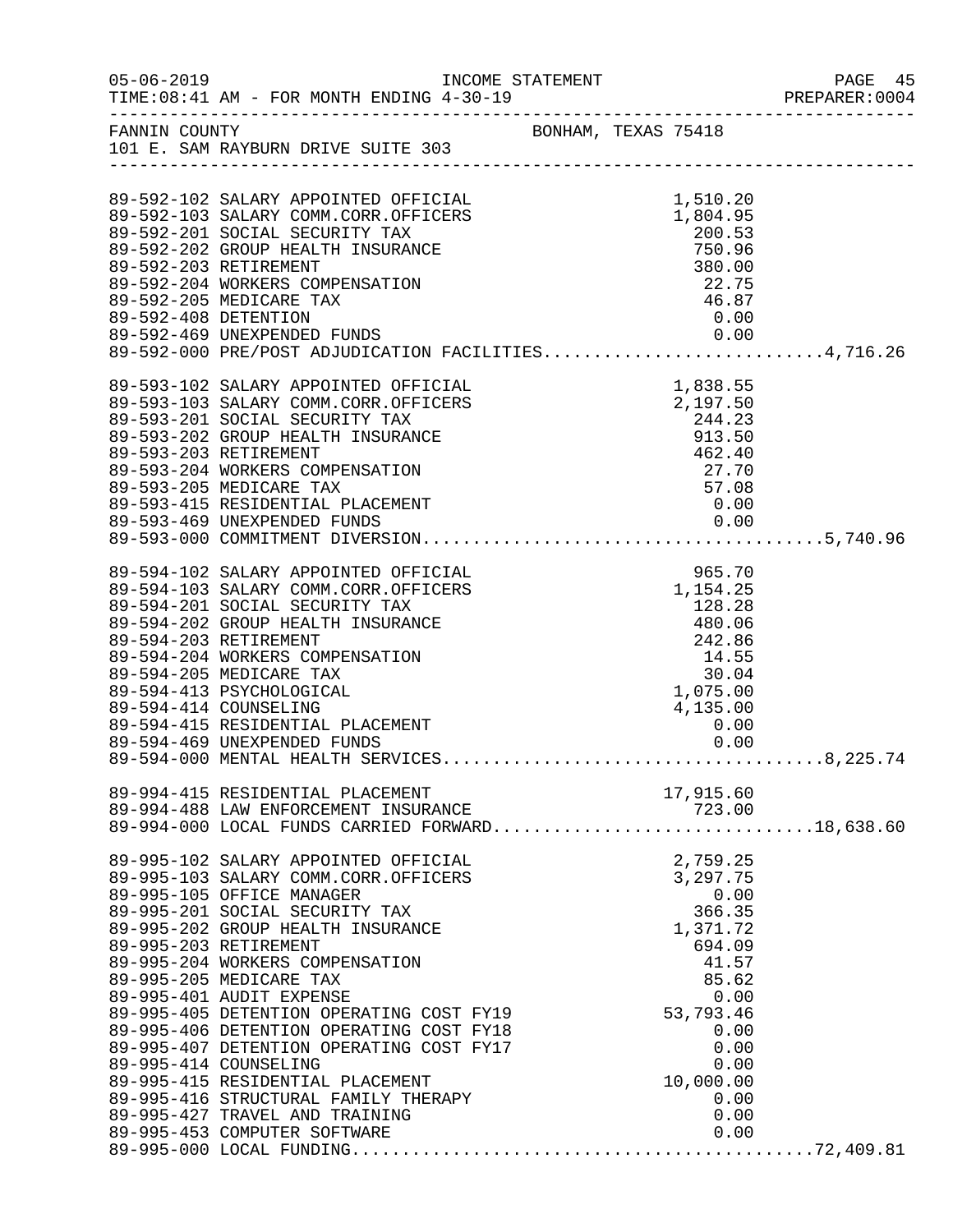| FANNIN COUNTY<br>101 E. SAM RAYBURN DRIVE SUITE 303                                          | BONHAM, TEXAS 75418  |  |
|----------------------------------------------------------------------------------------------|----------------------|--|
| 92-700-310 OFFICE SUPPLIES<br>92-700-430 BIDS AND NOTICES<br>92-700-484 APPRAISALS           | 0.00<br>0.00<br>0.00 |  |
| 93-909-414 GRANT ADMINISTRATION<br>93-909-415 CONSTRUCTION EXPENSE<br>93-909-416 ENGINEERING | 0.00<br>0.00<br>0.00 |  |
|                                                                                              |                      |  |
|                                                                                              |                      |  |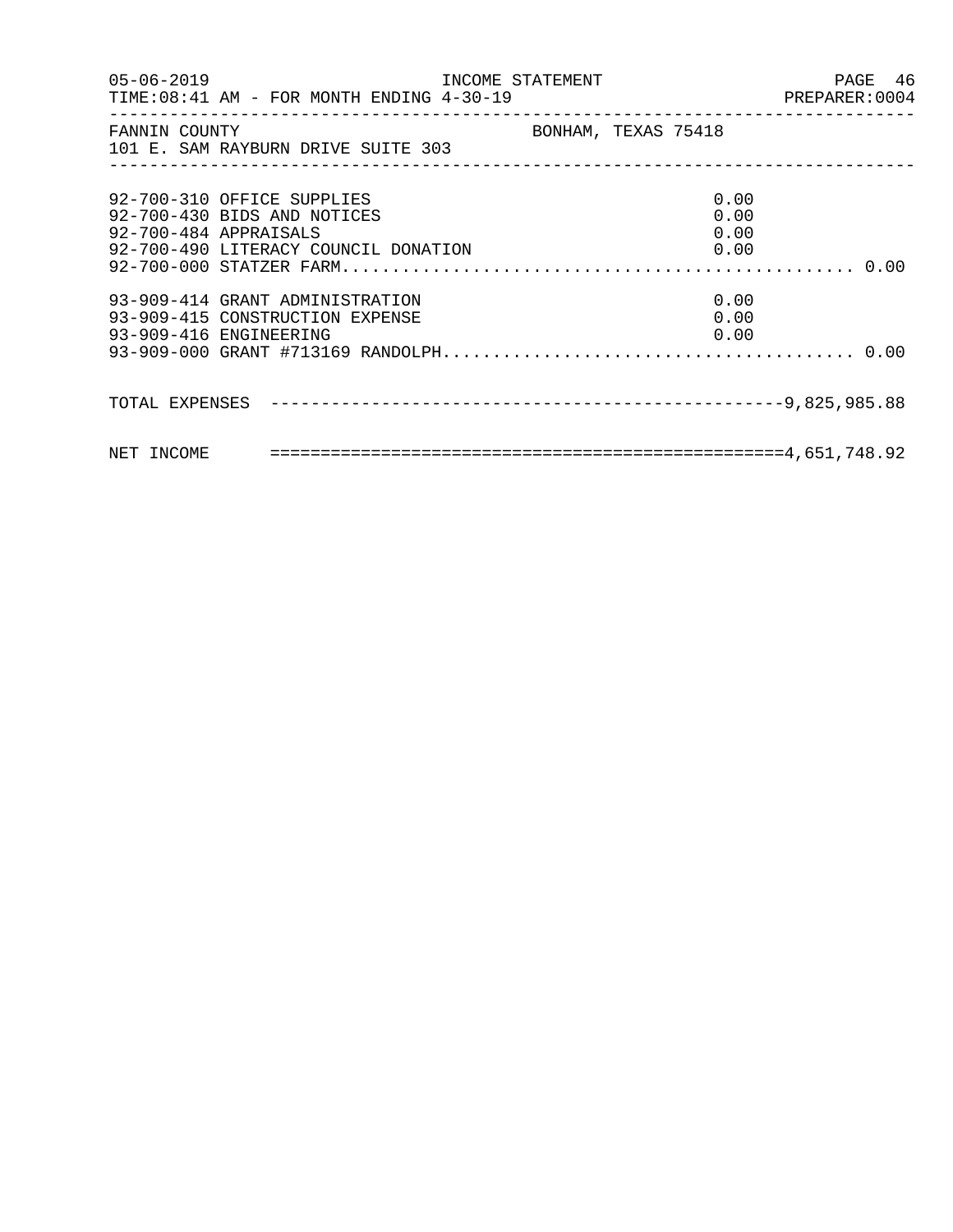| $05 - 06 - 2019$    |                                                                                                                                                                                                                                                                                   | BALANCE SHEET |                                                                                      | PAGE 1<br>PREPARER:0004 |
|---------------------|-----------------------------------------------------------------------------------------------------------------------------------------------------------------------------------------------------------------------------------------------------------------------------------|---------------|--------------------------------------------------------------------------------------|-------------------------|
| FANNIN COUNTY       | 101 E. SAM RAYBURN DRIVE SUITE 303                                                                                                                                                                                                                                                |               | BONHAM, TEXAS 75418                                                                  |                         |
|                     | ***** ASSETS *****                                                                                                                                                                                                                                                                |               |                                                                                      |                         |
| 10-100-100 PAYROLL  |                                                                                                                                                                                                                                                                                   |               | 116.96                                                                               |                         |
|                     | 10-103-100 GENERAL-COMBINED FUNDS CHECKING 2,514,424.43<br>10-103-110 BUSINESS MONEY FUND ACCOUNT                                                                                                                                                                                 |               | 2,004,478.52                                                                         |                         |
|                     |                                                                                                                                                                                                                                                                                   |               |                                                                                      |                         |
|                     | 10-105-003 COUNTY CLERK CHANGE FUND<br>10-105-075 CO.ATTORNEY CHANGE FUND<br>10-105-115 JURY CASH ON HAND<br>10-105-450 DISTRICT CLK.CHANGE FUND<br>10-105-455 JP#1 CASH ON HAND<br>10-105-457 JP#3 CASH ON HAND                                                                  |               | 100.00<br>0.00<br>1,000.00<br>50.00<br>100.00<br>100.00                              |                         |
|                     | 10-120-305 FINES RECEIVABLE<br>10-120-306 ALLOWANCE FOR UNCOLLECTIBLES<br>10-120-307 ALOWANCE FOR UNCOLLECTIBLES HOSPITA 100,000.00-<br>10-120-311 TAXES RECEIVABLE<br>10-120-312 DUE FROM OTHER GOVERNMENTS<br>10-120-313 DUE FROM OTHER FUNDS<br>10-120-314 ACCOUNTS RECEIVABLE |               | 6,362,503.45<br>1,820,597.35-<br>583,348.03<br>146,204.07<br>61,365.99<br>148,570.00 |                         |
|                     | 10-133-089 DUE FROM T.J.P.C.                                                                                                                                                                                                                                                      |               | 0.00                                                                                 |                         |
| 10-513-162 BUILDING |                                                                                                                                                                                                                                                                                   |               | 0.00                                                                                 |                         |
|                     | 10-999-100 A/P CLEARING ACCOUNT                                                                                                                                                                                                                                                   |               | 0.00                                                                                 |                         |
| 11-100-100 PAYROLL  |                                                                                                                                                                                                                                                                                   |               | 0.00                                                                                 |                         |
|                     | 11-102-100 A/P CLEARING                                                                                                                                                                                                                                                           |               | 0.00                                                                                 |                         |
|                     | 11-103-100 C.H. SECURITY-COMBINED FUNDS CKING 105,891.97                                                                                                                                                                                                                          |               |                                                                                      |                         |
|                     | 11-120-313 DUE FROM OTHER FUNDS                                                                                                                                                                                                                                                   |               | 1,125.43                                                                             |                         |
|                     | 12-102-100 A/P CLEARING                                                                                                                                                                                                                                                           |               | 0.00                                                                                 |                         |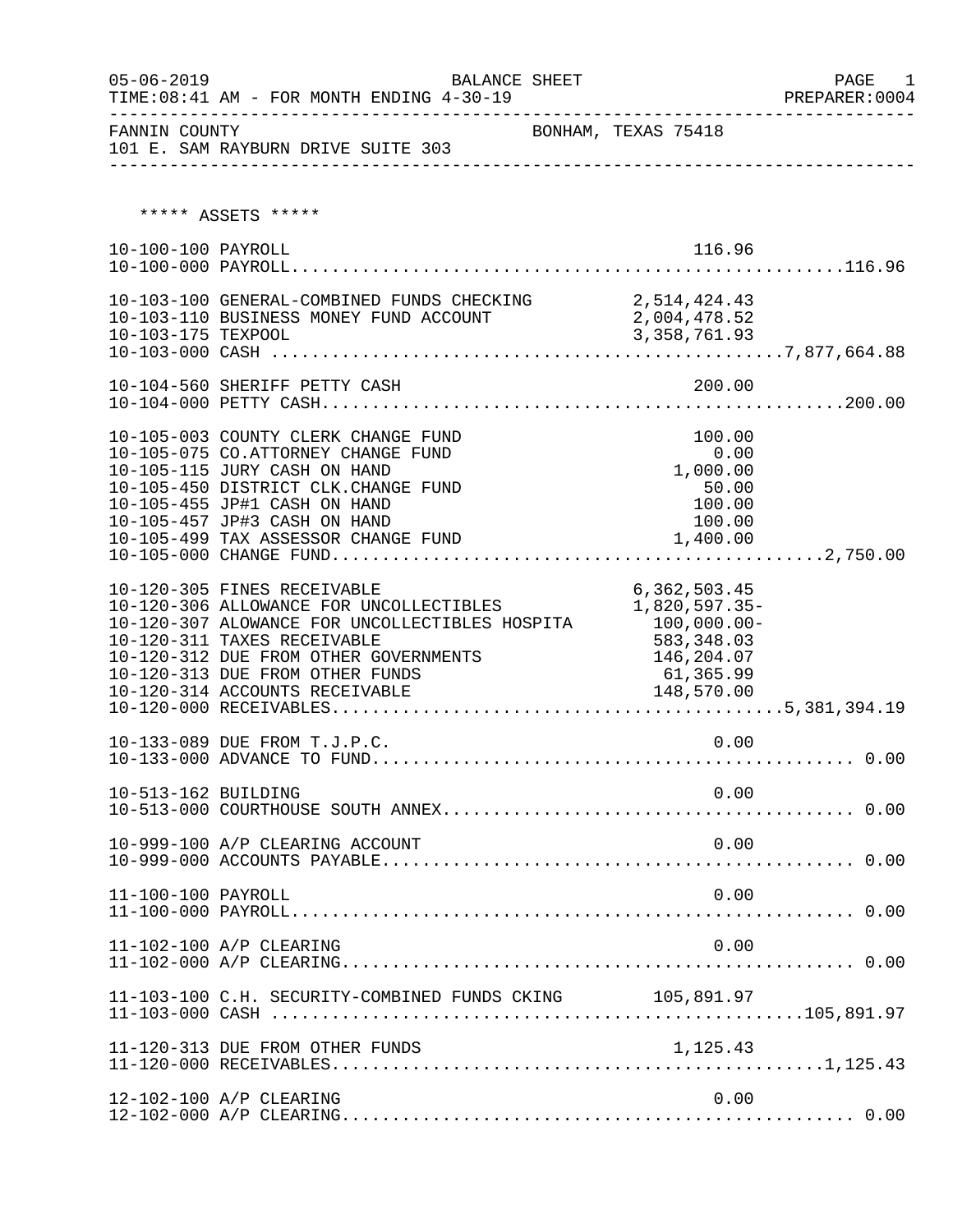| $05 - 06 - 2019$   | BALANCE SHEET<br>TIME: 08:41 AM - FOR MONTH ENDING 4-30-19<br>. _ _ _ _ _ _ _ _ _ _ _ _ _ _ _ |          | PAGE 2<br>PREPARER: 0004 |
|--------------------|-----------------------------------------------------------------------------------------------|----------|--------------------------|
| FANNIN COUNTY      | BONHAM, TEXAS 75418<br>101 E. SAM RAYBURN DRIVE SUITE 303                                     |          |                          |
|                    | 12-103-100 CO.CLK.VITAL STAT.-COMB.FUNDS CKING 4,087.18                                       |          |                          |
|                    | 12-120-313 DUE FROM OTHER FUNDS                                                               | 84.00    |                          |
|                    | 13-102-100 A/P CLEARING                                                                       | 0.00     |                          |
|                    | 13-103-113 SURETY BAIL BOND FEE                                                               | 5,610.00 |                          |
|                    | 14-102-100 A/P CLEARING                                                                       | 0.00     |                          |
|                    | 14-103-100 JUST.CT.BLDG.SEC.-COMB.FUNDS CKING 17,326.15                                       |          |                          |
|                    | 14-120-313 DUE FROM OTHER FUNDS                                                               | 66.77    |                          |
|                    | 16-102-100 A/P CLEARING                                                                       | 0.00     |                          |
|                    | 16-103-100 CO.JUDGE EXCESS SUPP.-COMB.FUND CK 17,624.67                                       |          |                          |
|                    | 17-102-100 A/P CLEARING                                                                       | 0.00     |                          |
|                    | 17-103-100 PROB.JUDGES ED.-COMB. FUNDS CKING 4,852.50                                         |          |                          |
|                    | 17-120-313 DUE FROM OTHER FUNDS                                                               | 25.00    |                          |
| 18-100-100 PAYROLL |                                                                                               | 0.00     |                          |
|                    | 18-102-100 A/P CLEARING                                                                       | 0.00     |                          |
|                    | 18-103-100 CO.CLK.REC.MNGMT.-COMB.FUNDS CKING 62,560.42                                       |          |                          |
|                    | 18-120-313 DUE FROM OTHER FUNDS                                                               | 6,194.83 |                          |
| 19-100-100 PAYROLL |                                                                                               | 0.00     |                          |
|                    | 19-102-100 A/P CLEARING                                                                       | 0.00     |                          |
|                    | 19-103-100 DIST.CLK.REC.MNGMT-COMB.FUNDS CKING 12,548.12                                      |          |                          |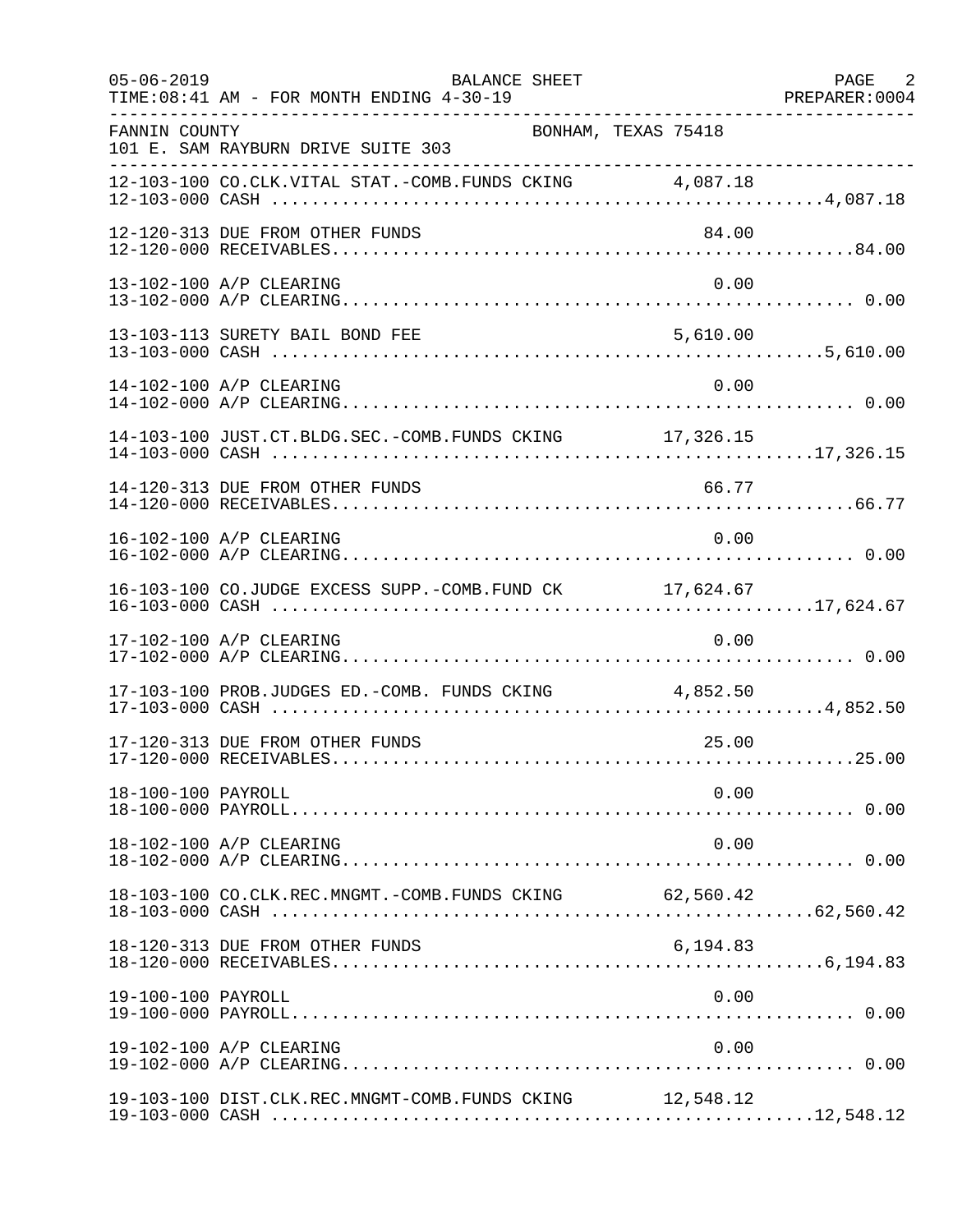| $05 - 06 - 2019$                       | BALANCE SHEET<br>TIME: 08:41 AM - FOR MONTH ENDING 4-30-19                                                                            | -----------------------------------            | PAGE 3<br>PREPARER: 0004 |
|----------------------------------------|---------------------------------------------------------------------------------------------------------------------------------------|------------------------------------------------|--------------------------|
| FANNIN COUNTY                          | 101 E. SAM RAYBURN DRIVE SUITE 303                                                                                                    | BONHAM, TEXAS 75418                            |                          |
|                                        | 19-120-313 DUE FROM OTHER FUNDS                                                                                                       | 186.65                                         |                          |
| 20-100-100 PAYROLL                     |                                                                                                                                       | 0.00                                           |                          |
|                                        | 20-102-100 A/P CLEARING                                                                                                               | 0.00                                           |                          |
|                                        | 20-103-100 CO.OFF.REC.MNGMT-COMB. FUNDS CKING 47,429.09                                                                               |                                                |                          |
|                                        | 20-120-313 DUE FROM OTHER FUNDS                                                                                                       | 1,023.27                                       |                          |
| 21-100-100 PAYROLL                     |                                                                                                                                       | 0.00                                           |                          |
|                                        | 21-102-100 A/P CLEARING                                                                                                               | 0.00                                           |                          |
| 21-103-175 TEXPOOL                     | 21-103-100 R&B#1-COMBINED FUNDS CHECKING 241,715.20                                                                                   | 17,955.76                                      |                          |
|                                        | 21-120-311 TAXES RECEIVABLE<br>21-120-312 DUE FROM OTHER GOVERNMENTS<br>21-120-313 DUE FROM OTHER FUNDS<br>21-120-315 INVENTORY ASSET | 31,539.44<br>8,402.82<br>3,155.88<br>9,596.02  |                          |
| 21-621-500 LAND<br>21-621-535 BUILDING | 21-621-599 CAPITAL OUTLAY                                                                                                             | 0.00<br>0.00                                   | 0.00<br>0.00             |
| 22-100-100 PAYROLL                     |                                                                                                                                       | 0.00                                           |                          |
|                                        | 22-102-100 A/P CLEARING                                                                                                               | 0.00                                           |                          |
| 22-103-175 TEXPOOL                     | 22-103-100 R&B#2- COMBINED FUNDS CHECKING                                                                                             | 426, 483.55<br>256,811.00                      |                          |
|                                        | 22-120-311 TAXES RECEIVABLE<br>22-120-312 DUE FROM OTHER GOVERNMENT<br>22-120-313 DUE FROM OTHER FUNDS<br>22-120-315 INVENTORY ASSET  | 35,406.18<br>9,319.86<br>3,676.18<br>43,974.52 |                          |
| 22-622-500 LAND<br>22-622-535 BUILDING | 22-622-575 LAND/BUILDING<br>22-622-599 CAPITAL OUTLAY                                                                                 | 0.00<br>0.00<br>0.00                           | 0.00<br>0.00             |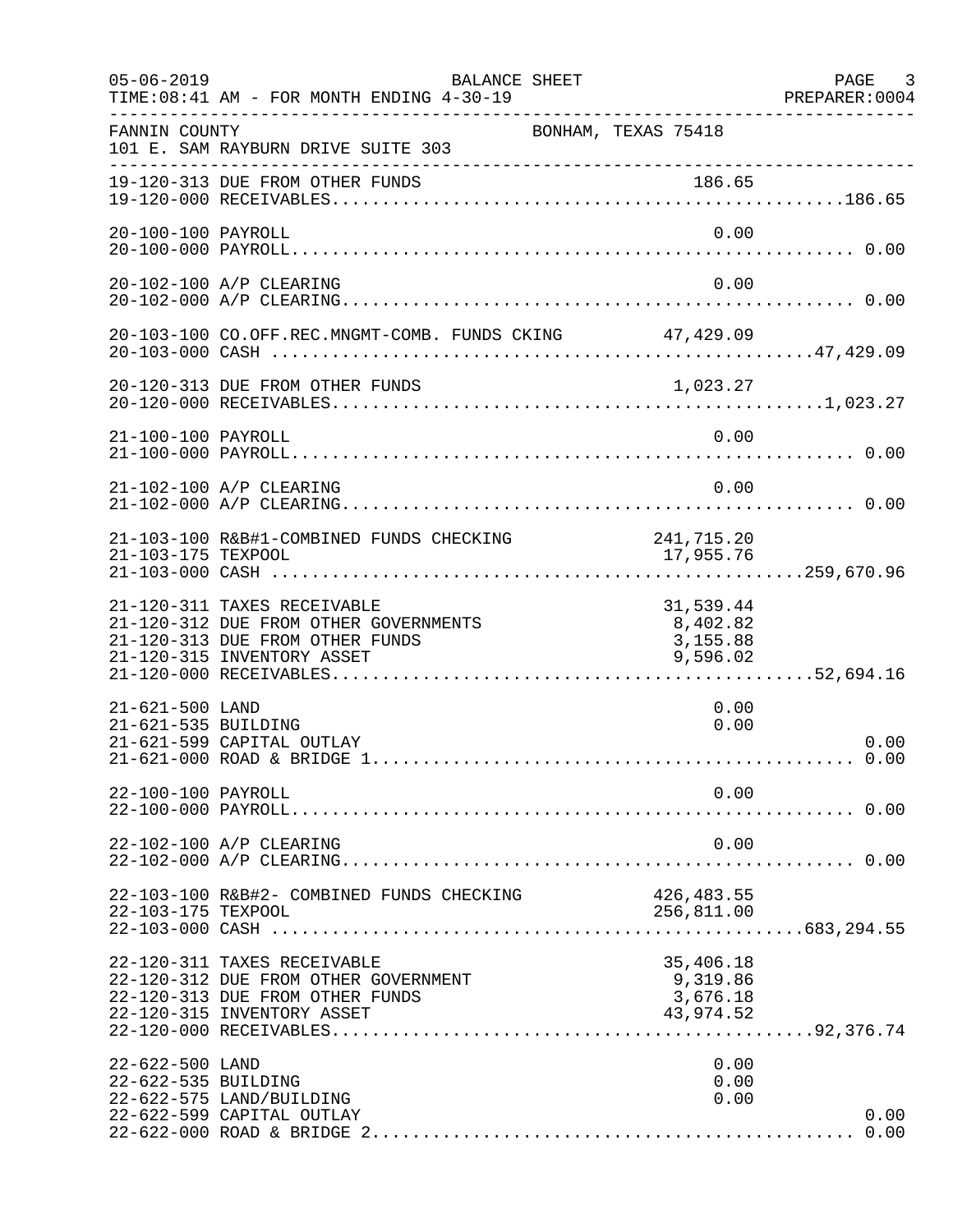| $05 - 06 - 2019$                       | BALANCE SHEET<br>TIME: 08:41 AM - FOR MONTH ENDING 4-30-19                                              |                                                  | PAGE<br>4<br>PREPARER: 0004 |
|----------------------------------------|---------------------------------------------------------------------------------------------------------|--------------------------------------------------|-----------------------------|
| FANNIN COUNTY                          | 101 E. SAM RAYBURN DRIVE SUITE 303                                                                      | BONHAM, TEXAS 75418                              |                             |
| 23-100-100 PAYROLL                     |                                                                                                         | 0.00                                             |                             |
|                                        | 23-102-100 A/P CLEARING                                                                                 | 0.00                                             |                             |
| 23-103-175 TEXPOOL                     | 23-103-100 R&B#3-COMBINED FUNDS CHECKING                                                                | 609,363.92<br>215,392.56                         |                             |
| 23-120-315 INVENTORY                   | 23-120-311 TAXES RECEIVABLE<br>23-120-312 DUE FROM OTHER GOVERNMENTS<br>23-120-313 DUE FROM OTHER FUNDS | 53, 118.05<br>14,682.25<br>5,514.25<br>66,704.86 |                             |
| 23-623-500 LAND<br>23-623-535 BUILDING | 23-623-599 CAPITAL OUTLAY                                                                               | 0.00<br>0.00                                     | 0.00                        |
| 24-100-100 PAYROLL                     |                                                                                                         | 0.00                                             |                             |
|                                        | 24-102-100 A/P CLEARING                                                                                 | 0.00                                             |                             |
| 24-103-175 TEXPOOL                     | 24-103-100 R&B#4- COMBINED FUNDS CHECKING                                                               | 132,053.34<br>305, 399.45                        |                             |
| 24-120-315 INVENTORY                   | 24-120-311 TAXES RECEIVABLE<br>24-120-312 DUE FROM OTHER GOVERNMENTS<br>24-120-313 DUE FROM OTHER FUNDS | 29,512.36<br>8,357.46<br>3,138.83<br>6,887.10    |                             |
| 24-624-500 LAND<br>24-624-535 BUILDING | 24-624-599 CAPITAL OUTLAY                                                                               | 0.00<br>0.00                                     | 0.00                        |
|                                        | 25-103-100 BEES-COMBINED FUNDS CHECKING                                                                 | 2,177.67                                         |                             |
|                                        | 26-102-100 A/P CLEARING                                                                                 | 0.00                                             |                             |
|                                        | 26-103-100 J.P.#1 JUST.CT.TECH-COMB.FUND CKING 47,683.58                                                |                                                  |                             |
|                                        | 26-120-313 DUE FROM OTHER FUNDS                                                                         | 148.95                                           |                             |
|                                        | 27-102-100 A/P CLEARING                                                                                 | 0.00                                             |                             |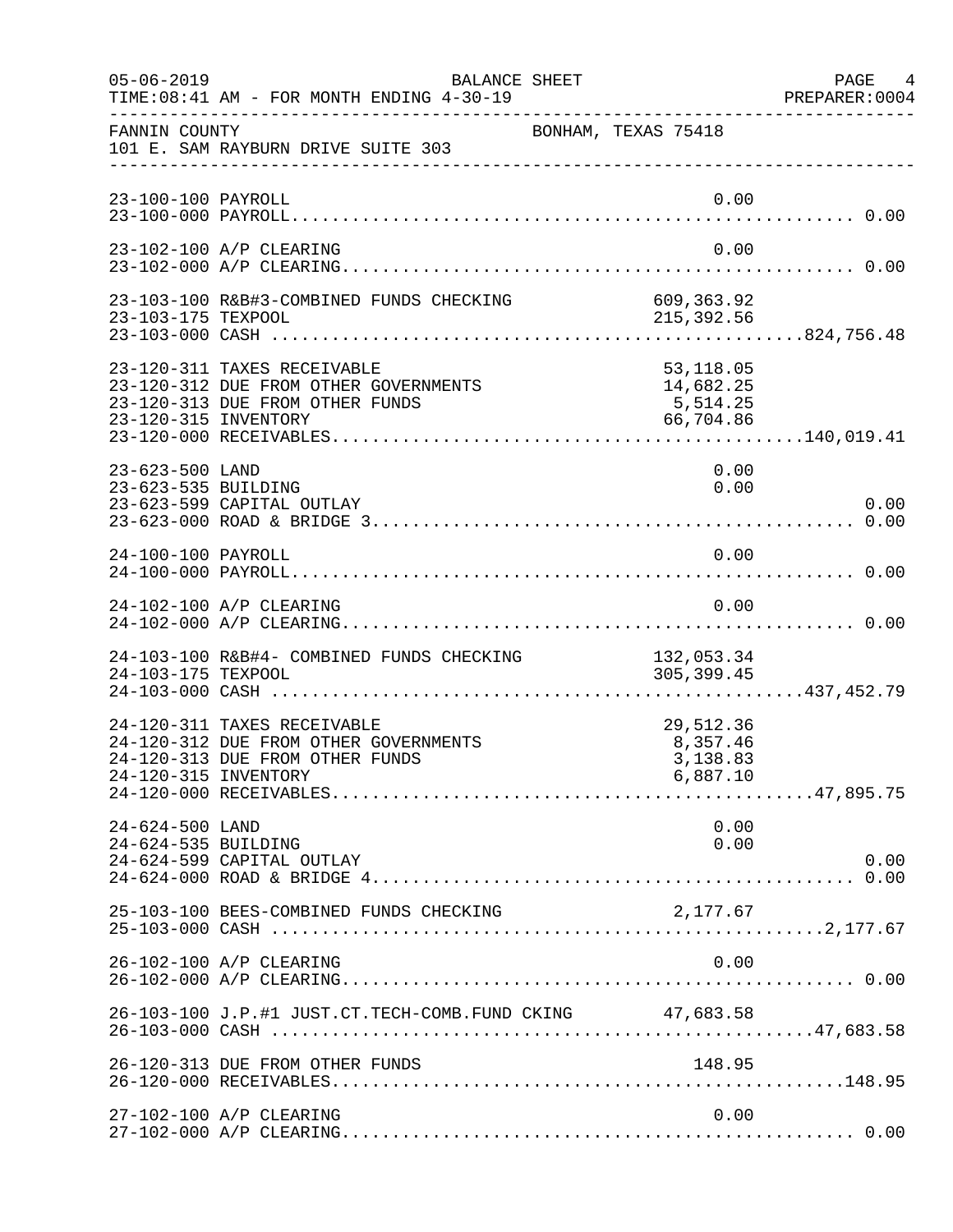| $05 - 06 - 2019$   | <b>BALANCE SHEET</b><br>TIME: 08:41 AM - FOR MONTH ENDING 4-30-19                                      |                    | PAGE<br>5<br>PREPARER: 0004 |
|--------------------|--------------------------------------------------------------------------------------------------------|--------------------|-----------------------------|
| FANNIN COUNTY      | BONHAM, TEXAS 75418<br>101 E. SAM RAYBURN DRIVE SUITE 303                                              |                    |                             |
|                    | 27-103-100 J.P.#2 JUST.CT.TECH-COMB.FUND CKING 10,171.84                                               |                    |                             |
|                    | 27-120-313 DUE FROM OTHER FUNDS                                                                        | 27.99              |                             |
|                    | 28-102-100 A/P CLEARING                                                                                | 0.00               |                             |
|                    | 28-103-100 J.P.#3 JUST.CT.TECH-COMB.FUND CKING 5,390.77                                                |                    |                             |
|                    | 28-120-313 DUE FROM OTHER FUNDS                                                                        | 90.09              |                             |
|                    | 30-103-100 SHERIFF WORK RELEASE-COMB FUND CKIN                                                         | 983.14             |                             |
| 31-103-175 TEXPOOL | 31-103-100 COURTHOUSE RESTORATION-COMB.FUND                                                            | 47,817.92-<br>0.00 |                             |
|                    | 33-102-100 A/P CLEARING                                                                                | 0.00               |                             |
|                    | 33-103-100 BAIL BONDSMAN APP.-COMB FUND CKING 8,596.74<br>33-103-000 BAIL BONDSMAN AP.FEE CASH8,596.74 |                    |                             |
| 34-100-100 PAYROLL |                                                                                                        | 0.00               |                             |
|                    | 34-103-100 DISTRICT CT.REC.ARCHIVE COMB.FUND C 29,979.02                                               |                    |                             |
|                    | 34-120-313 DUE FROM OTHER FUNDS                                                                        | 331.18             |                             |
|                    | 35-103-100 LAW LIBRARY-COMBINED FUND CHECKING 165,351.36                                               |                    |                             |
|                    | 35-120-313 DUE FROM OTHER FUNDS                                                                        | 1,049.55           |                             |
| 36-100-100 PAYROLL |                                                                                                        | 0.00               |                             |
|                    | 36-102-100 A/P CLEARING                                                                                | 0.00               |                             |
|                    | 36-103-136 D. A. FEE CASH ACCT.                                                                        | 12,270.69          |                             |
|                    | 36-999-100 A/P CLEARING ACCOUNT                                                                        | 0.00               |                             |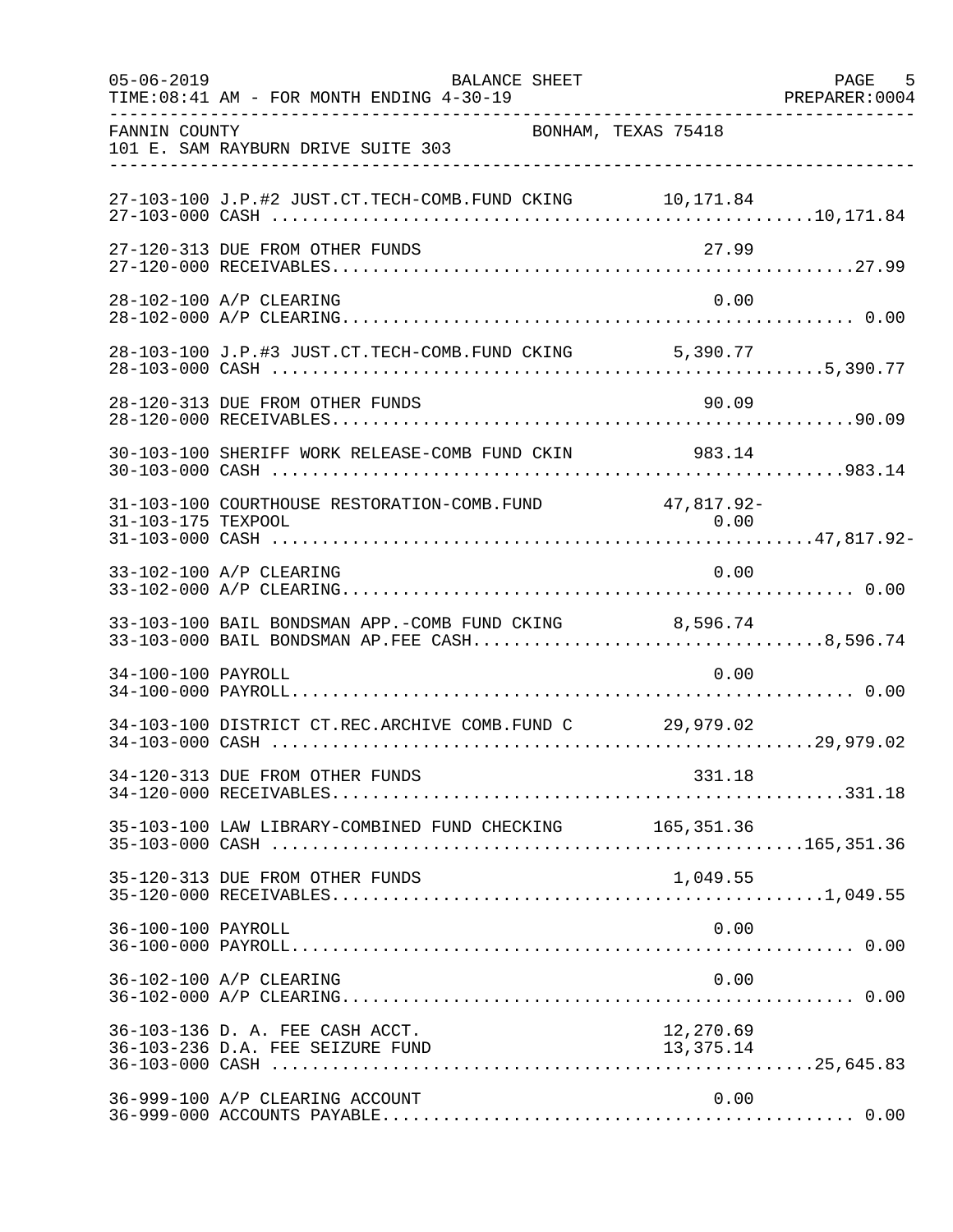| $05 - 06 - 2019$   | <b>BALANCE SHEET</b><br>TIME: 08:41 AM - FOR MONTH ENDING 4-30-19 |        | PAGE 6 |
|--------------------|-------------------------------------------------------------------|--------|--------|
| FANNIN COUNTY      | BONHAM, TEXAS 75418<br>101 E. SAM RAYBURN DRIVE SUITE 303         |        |        |
|                    |                                                                   |        |        |
|                    | 38-102-100 A/P CLEARING                                           | 0.00   |        |
|                    |                                                                   |        |        |
|                    | 39-102-100 A/P CLEARING                                           | 0.00   |        |
|                    | 39-103-100 IHC B.R. COOPER-COMB. FUND CHECKING 14,350.12          |        |        |
|                    | 40-103-100 NAACHO-COMBINED FUND CKING                             | 756.22 |        |
|                    | 41-102-100 A/P CLEARING                                           | 0.00   |        |
|                    | 41-103-100 CITIZEN CORPS(CERT)-COMB. FUND CKING 450.00            |        |        |
|                    | 41-120-312 DUE FROM OTHER GOVERNMENTS                             | 0.00   |        |
|                    | 42-103-100 HAZARD MITIGATION-COMB. FUND CKING. 428.64-            |        |        |
|                    | 44-102-100 A/P CLEARING                                           | 0.00   |        |
|                    | 44-103-100 HOMELAND SECURITY-COMB. FUND CHKING                    | 0.00   |        |
|                    | 44-120-312 DUE FROM OTHER GOVERNMENT                              | 0.00   |        |
| 45-100-100 PAYROLL |                                                                   | 0.00   |        |
|                    | 45-103-100 CHAPTER 19-COMBINED FUNDS CHECKING 2,841.98-           |        |        |
|                    | 45-120-312 DUE FROM OTHER GOVERNMENT                              | 0.00   |        |
|                    | 46-103-100 SAFE ROOM REIMB. PROG. - COMB. FUNDS 6,765.66          |        |        |
|                    | 46-120-312 DUE FROM OTHER GOVERNMENTS                             | 0.00   |        |
|                    | 48-103-100 ELECTION EQUIP. FUND-COMBINED FUNDS 31,509.59          |        |        |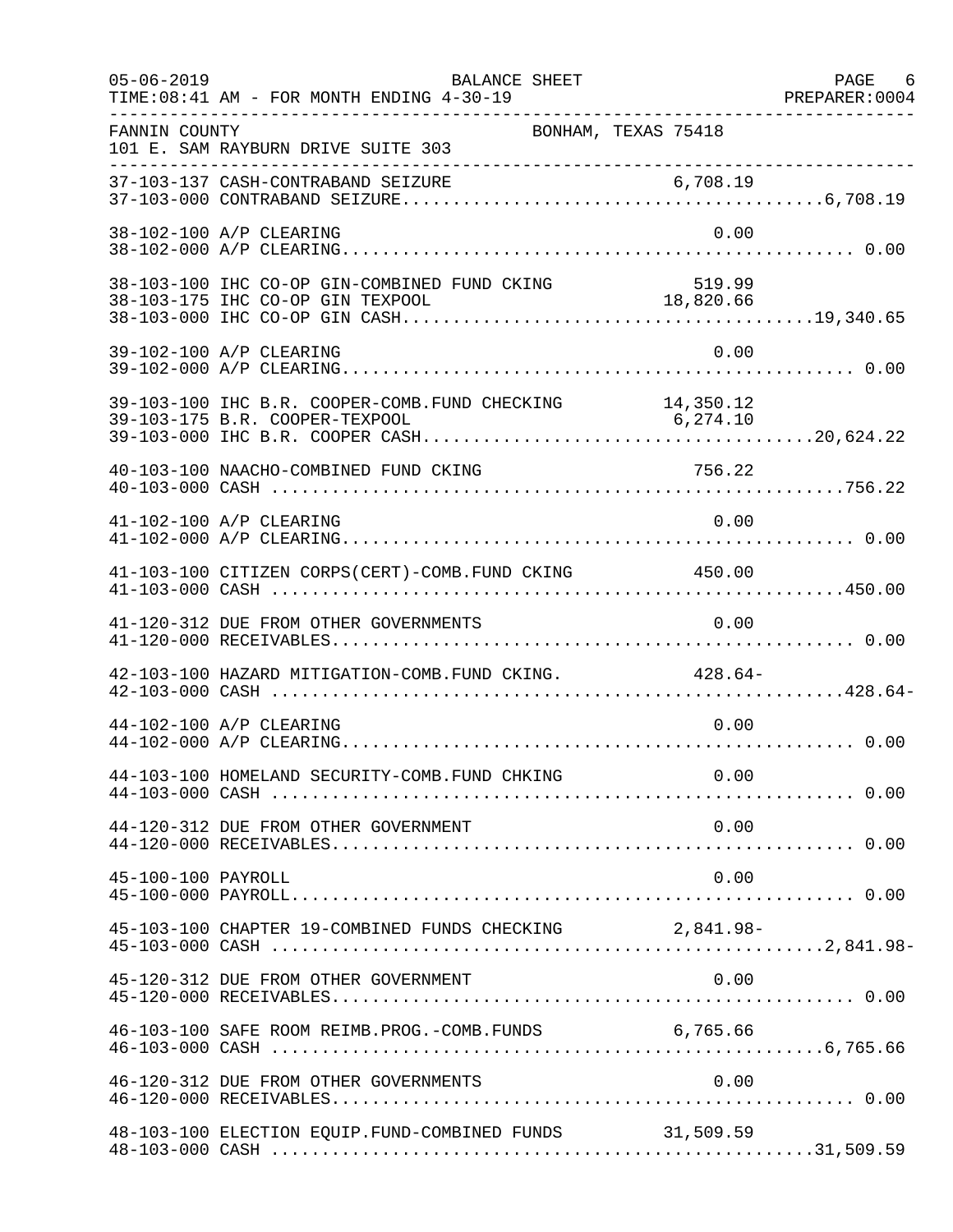| $05 - 06 - 2019$   | <b>BALANCE SHEET</b><br>TIME: 08:41 AM - FOR MONTH ENDING 4-30-19 |                     | PAGE 7<br>PREPARER: 0004 |
|--------------------|-------------------------------------------------------------------|---------------------|--------------------------|
| FANNIN COUNTY      | 101 E. SAM RAYBURN DRIVE SUITE 303                                | BONHAM, TEXAS 75418 |                          |
| 49-100-100 PAYROLL |                                                                   | 0.00                |                          |
|                    | 49-103-100 INVESTIGATOR/LEOSE-COMB.FUNDS                          | 681.66              |                          |
|                    | 51-103-100 CO.CLK.CO.& DIST.CT.TECHNOLOGY-COMB 7,914.36           |                     |                          |
|                    | 51-120-313 DUE FROM OTHER FUNDS                                   | 65.59               |                          |
|                    | 52-103-100 CO.CLK.COURT RECORDS PRESERVATION-C 12,700.30          |                     |                          |
|                    | 52-120-313 DUE FROM OTHER FUNDS                                   | 90.00               |                          |
|                    | 53-103-100 CO.CLK.REC.ARCHIVE -COMB.FUNDS CKIN 282,274.20         |                     |                          |
|                    | 53-120-313 DUE FROM OTHER FUNDS                                   | 6,410.00            |                          |
|                    | 55-102-100 A/P CLEARING                                           | 0.00                |                          |
|                    | 55-103-155 F.C. LAW ENFORCEMENT EDUCATION                         | 143.20              |                          |
|                    | 55-999-100 A/P CLEARING ACCOUNT                                   | 0.00                |                          |
| 56-100-100 PAYROLL |                                                                   | 0.00                |                          |
|                    | 56-102-100 A/P CLEARING                                           | 0.00                |                          |
|                    | 56-103-156 CASH-F C SHERIFF FORFEITURE                            | 35,509.50           |                          |
|                    | 56-999-100 A/P CLEARING ACCOUNT                                   | 0.00                |                          |
|                    | 57-103-100 SHERIFF K-9 UNIT-COMB.FUND CHECKING                    | 195.29              |                          |
|                    | 59-103-100 DRUG COURT-COMBINED FUNDS                              | 31,803.27           |                          |
|                    | 59-120-313 DUE FROM OTHER FUNDS                                   | 325.92              |                          |
|                    | 60-103-100 SINKING-COMBINED FUND CHECKING                         | 243,430.53          |                          |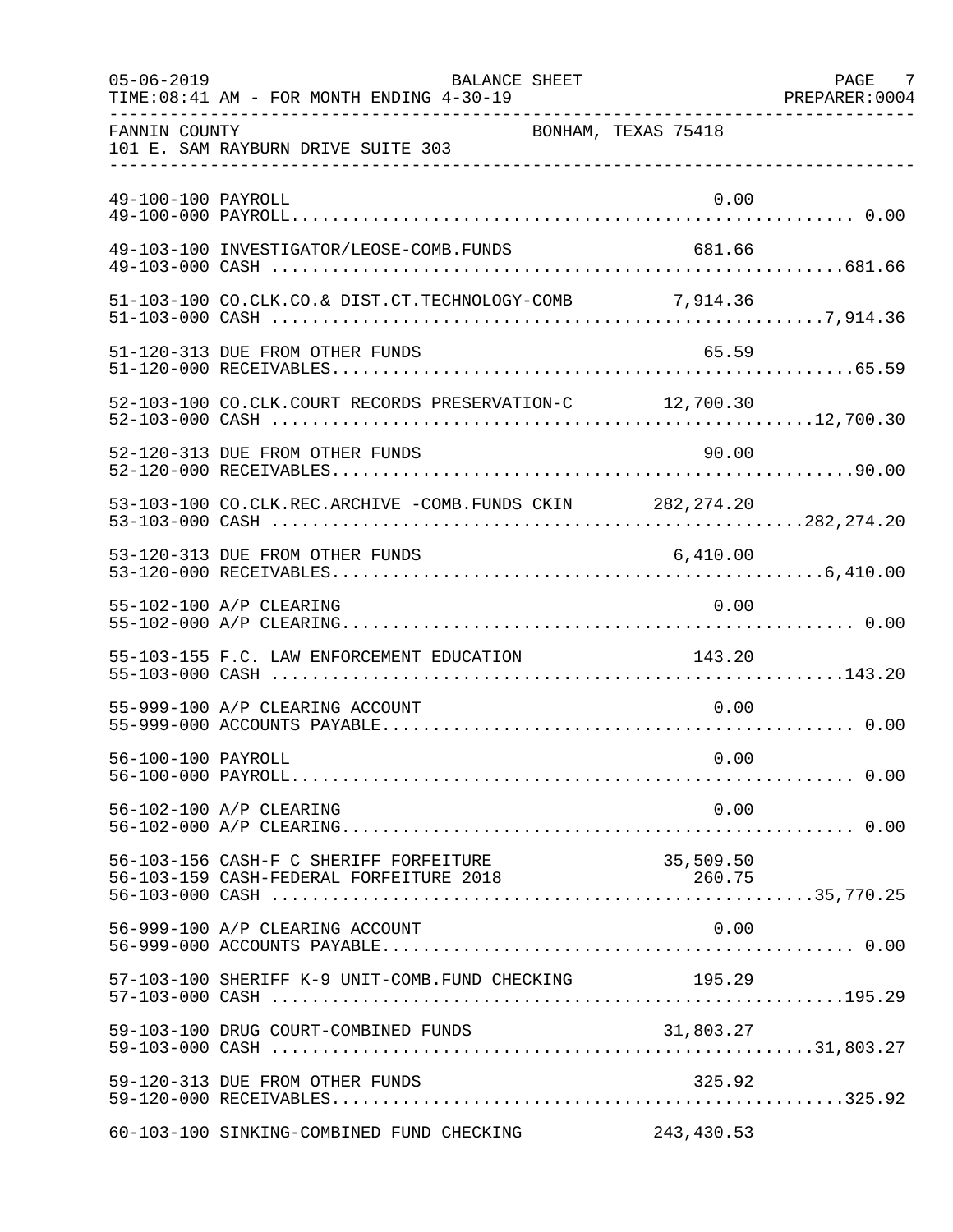| $05 - 06 - 2019$   | BALANCE SHEET<br>TIME: 08:41 AM - FOR MONTH ENDING 4-30-19                                             |                      | PAGE 8<br>PREPARER: 0004 |
|--------------------|--------------------------------------------------------------------------------------------------------|----------------------|--------------------------|
| FANNIN COUNTY      | BONHAM, TEXAS 75418<br>101 E. SAM RAYBURN DRIVE SUITE 303                                              |                      |                          |
| 60-103-175 TEXPOOL | 60-103-260 SINKING-CASH 1998<br>60-103-275 TEXPOOL-1998 JAIL                                           | 0.00<br>0.00<br>0.00 |                          |
|                    | 60-120-311 TAXES RECEIVABLE<br>60-120-312 DUE FROM OTHER GOVERNMENT<br>60-120-313 DUE FROM OTHER FUNDS | 0.00<br>0.00<br>0.00 |                          |
|                    | 61-103-100 DIST.CLK.CO.& DIST.CT.TECH.-COMBINE 3,104.35                                                |                      |                          |
|                    | 61-120-313 DUE FROM OTHER FUNDS                                                                        | 36.57                |                          |
|                    | 62-103-100 DIST.CLK.COURT RECORDS PRESERVATION 32,500.28                                               |                      |                          |
|                    | 62-120-313 DUE FROM OTHER FUNDS                                                                        | 221.18               |                          |
|                    | 63-103-100 LEOSE CONST.#1-COMBINED FUNDS CHECK 1,688.40                                                |                      |                          |
|                    | 64-103-100 LEOSE CONST.#2-COMBINED FUNDS CHECK 1,360.10                                                |                      |                          |
|                    | 65-103-100 LEOSE CONST.#3-COMBINED FUNDS CHECK 2,691.63                                                |                      |                          |
| 66-103-175 TEXPOOL | 66-103-100 GO BONDS CONST. 2017-COMBINED FUNDS 53,694.36-<br>66-103-166 ICS DEPOSIT                    | 5,560,376.02<br>0.00 |                          |
|                    | 67-103-100 ANNUAL PAYMENT-COMBINED FUND CKING $4,184.05$                                               |                      |                          |
| 68-103-175 TEXPOOL |                                                                                                        | 0.00                 |                          |
|                    | 70-102-100 A/P CLEARING                                                                                | 0.00                 |                          |
| 70-103-175 TEXPOOL | 70-103-100 RIGHT OF WAY-COMBINED FUND CHECKING 16,065.91<br>70-103-170 RIGHT OF WAY CASH ACCT.         | 0.00<br>83, 142. 34  |                          |
|                    | 70-133-010 ADVANCE TO GENERAL<br>70-133-021 ADVANCE TO R&B #1<br>70-133-022 ADVANCE TO R&B #2          | 0.00<br>0.00<br>0.00 |                          |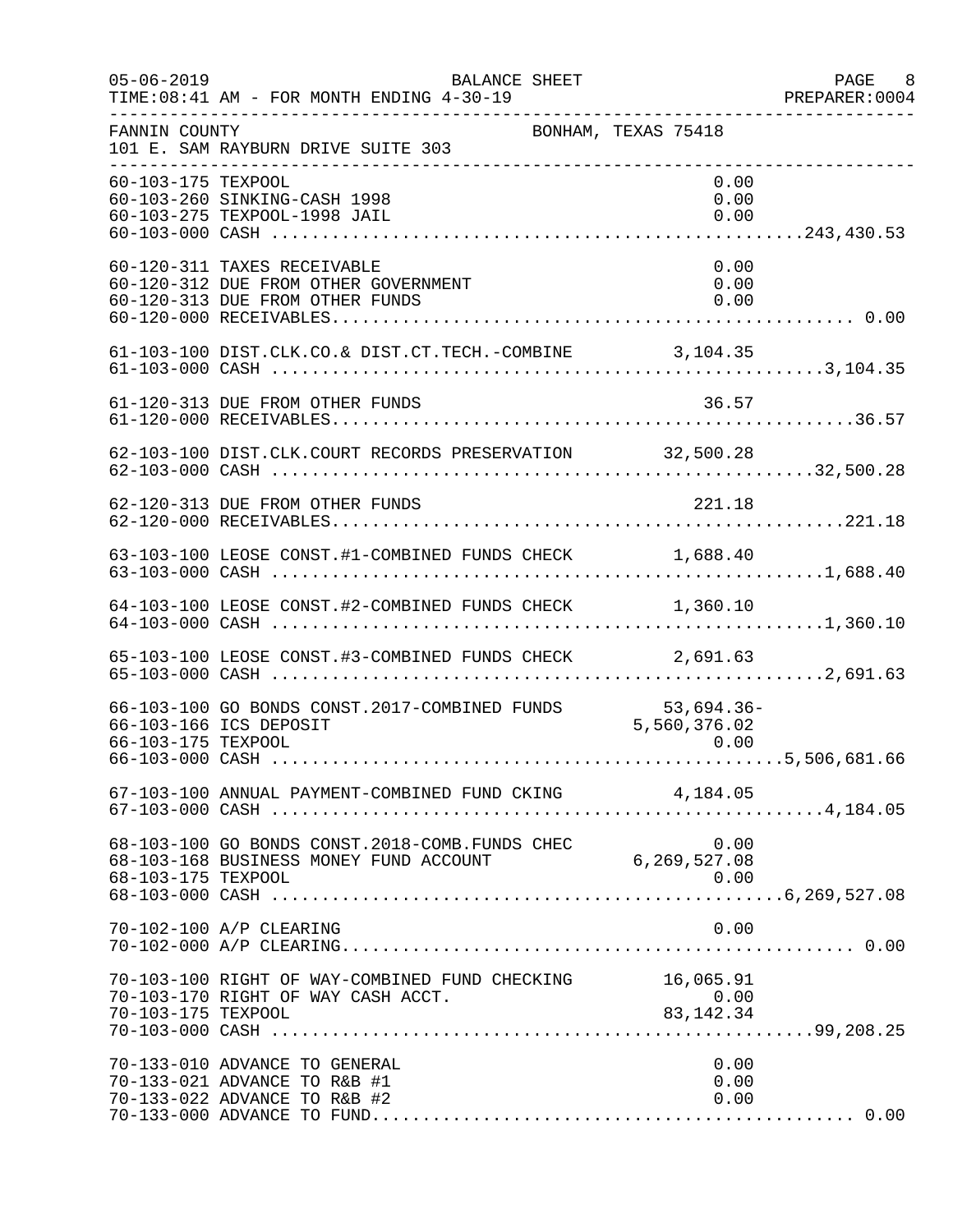| $05 - 06 - 2019$   | BALANCE SHEET<br>TIME: 08:41 AM - FOR MONTH ENDING 4-30-19                                                                                                                                                                                                                                                                                                                                 |                                                                                                                  | PAGE 9 |
|--------------------|--------------------------------------------------------------------------------------------------------------------------------------------------------------------------------------------------------------------------------------------------------------------------------------------------------------------------------------------------------------------------------------------|------------------------------------------------------------------------------------------------------------------|--------|
| FANNIN COUNTY      | BONHAM, TEXAS 75418<br>101 E. SAM RAYBURN DRIVE SUITE 303                                                                                                                                                                                                                                                                                                                                  |                                                                                                                  |        |
|                    |                                                                                                                                                                                                                                                                                                                                                                                            |                                                                                                                  |        |
| 71-100-100 PAYROLL |                                                                                                                                                                                                                                                                                                                                                                                            | 0.00                                                                                                             |        |
|                    | 71-103-100 INV. CRIMES AGAINST WOMEN-COMB. FUNDS                                                                                                                                                                                                                                                                                                                                           | 0.00                                                                                                             |        |
|                    | 71-120-312 DUE FROM OTHER GOVERNMENTS                                                                                                                                                                                                                                                                                                                                                      | 0.00                                                                                                             |        |
| 72-100-100 PAYROLL |                                                                                                                                                                                                                                                                                                                                                                                            | 0.00                                                                                                             |        |
|                    | 72-103-100 INV.CRIMES AGAINST CHILDREN-COMB.FU 0.00                                                                                                                                                                                                                                                                                                                                        |                                                                                                                  |        |
|                    | 72-120-312 DUE FROM OTHER GOVERNMENTS                                                                                                                                                                                                                                                                                                                                                      | 0.00                                                                                                             |        |
|                    | 80-103-180 CASH-VETERANS COURT PROGRAM                                                                                                                                                                                                                                                                                                                                                     | 600.00                                                                                                           |        |
|                    | 81-103-100 LAKE-COMBINED FUNDS CHECKING                                                                                                                                                                                                                                                                                                                                                    | 4,021.21                                                                                                         |        |
|                    | 82-103-100 LAKE PCT 3-COMBINED FUNDS CKING 484,263.00                                                                                                                                                                                                                                                                                                                                      |                                                                                                                  |        |
|                    | 83-103-100 LAKE PCT 4-COMBINED FUNDS CKING 343,226.27                                                                                                                                                                                                                                                                                                                                      |                                                                                                                  |        |
|                    | 84-103-100 BOIS D'ARC-COMBINED FUNDS CHECKING 602,500.00                                                                                                                                                                                                                                                                                                                                   |                                                                                                                  |        |
|                    | 85-103-100 LAKE FANNIN-COMBINED FUNDS CHECKING 500.00                                                                                                                                                                                                                                                                                                                                      |                                                                                                                  |        |
|                    | 87-103-187 CASH-JUVENILE PROBATION                                                                                                                                                                                                                                                                                                                                                         | 2,669.04                                                                                                         |        |
|                    |                                                                                                                                                                                                                                                                                                                                                                                            |                                                                                                                  |        |
| 89-100-100 PAYROLL |                                                                                                                                                                                                                                                                                                                                                                                            | 0.00                                                                                                             |        |
|                    | 89-103-689 CASH-STRUCTURAL FAM. THER. GRANT OOG<br>89-103-988 CASH-LOCAL FUNDS CARRIED FORWARD<br>89-103-992 CASH-INTEREST INCOME<br>89-103-993 CASH-BASIC PROBATION SUPERVISION<br>89-103-994 CASH-COMMUNITY PROGRAMS<br>89-103-995 CASH-LOCAL FUNDING FY 2019<br>89-103-996 CASH-PRE/POST ADJUDICATION<br>89-103-997 CASH-COMMITMENT DIVERSION<br>89-103-998 CASH-MENTAL HEALTH SERVICES | $12,500.00 -$<br>35,623.58<br>13,170.53<br>20, 248. 27<br>7,936.07<br>86, 433.51<br>808.62<br>984.36<br>2,853.42 |        |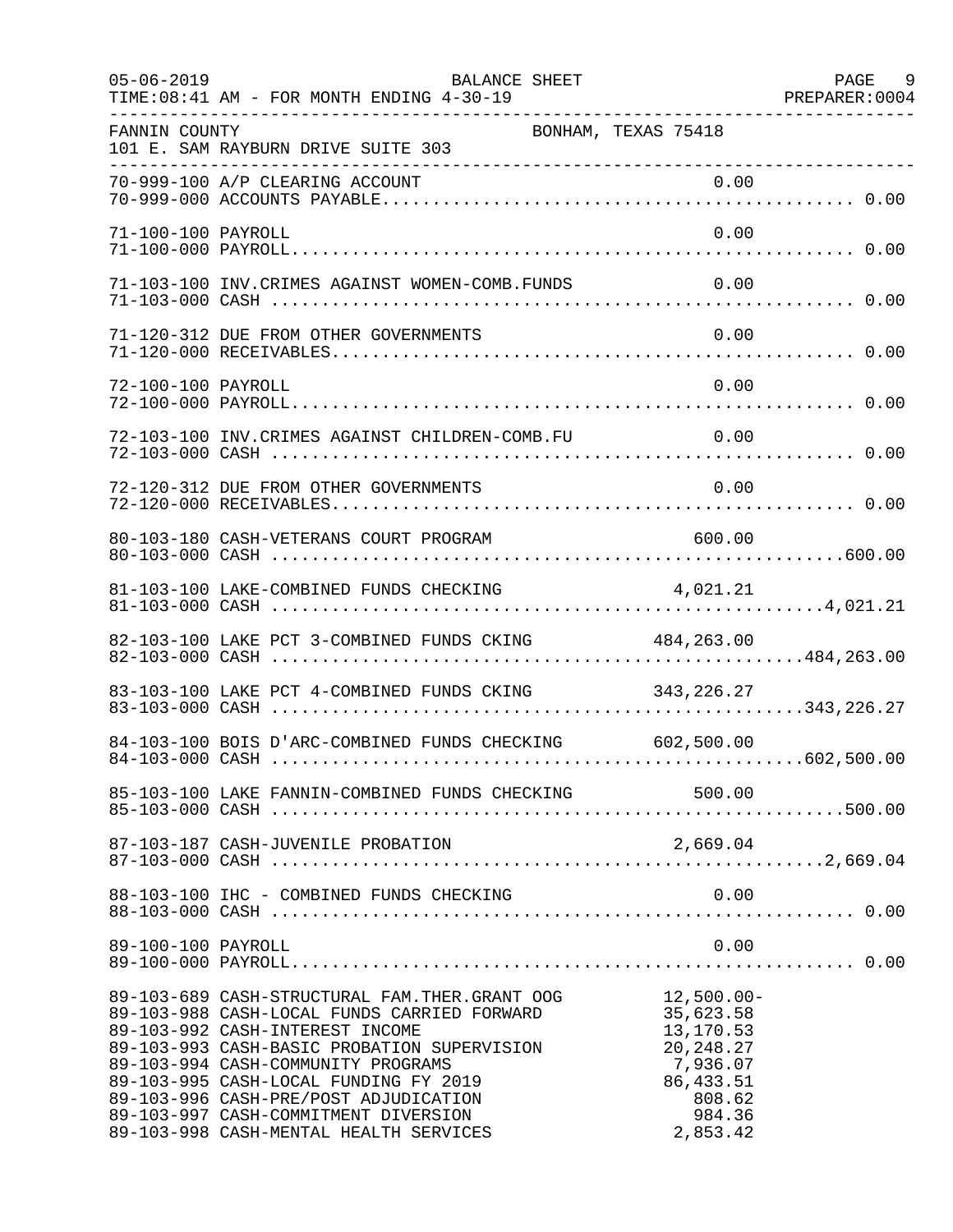|                                                                                   | $05 - 06 - 2019$<br>BALANCE SHEET<br>TIME: 08:41 AM - FOR MONTH ENDING 4-30-19                                                                                                                                                                                                                                                                                                                                                                                                                                                                                                                                                                                                           |                                                                                                                                                                                                                                                                                                               | PAGE 10<br>PREPARER:0004 |
|-----------------------------------------------------------------------------------|------------------------------------------------------------------------------------------------------------------------------------------------------------------------------------------------------------------------------------------------------------------------------------------------------------------------------------------------------------------------------------------------------------------------------------------------------------------------------------------------------------------------------------------------------------------------------------------------------------------------------------------------------------------------------------------|---------------------------------------------------------------------------------------------------------------------------------------------------------------------------------------------------------------------------------------------------------------------------------------------------------------|--------------------------|
| FANNIN COUNTY                                                                     | BONHAM, TEXAS 75418<br>101 E. SAM RAYBURN DRIVE SUITE 303                                                                                                                                                                                                                                                                                                                                                                                                                                                                                                                                                                                                                                |                                                                                                                                                                                                                                                                                                               |                          |
|                                                                                   |                                                                                                                                                                                                                                                                                                                                                                                                                                                                                                                                                                                                                                                                                          |                                                                                                                                                                                                                                                                                                               |                          |
|                                                                                   | 92-103-100 STATZER-COMBINED FUNDS CHECKING                                                                                                                                                                                                                                                                                                                                                                                                                                                                                                                                                                                                                                               | 4,549.07                                                                                                                                                                                                                                                                                                      |                          |
|                                                                                   | 92-999-100 A/P CLEARING ACCOUNT                                                                                                                                                                                                                                                                                                                                                                                                                                                                                                                                                                                                                                                          | 0.00                                                                                                                                                                                                                                                                                                          |                          |
|                                                                                   |                                                                                                                                                                                                                                                                                                                                                                                                                                                                                                                                                                                                                                                                                          |                                                                                                                                                                                                                                                                                                               |                          |
|                                                                                   | 93-120-312 DUE FROM OTHER GOVERNMENT                                                                                                                                                                                                                                                                                                                                                                                                                                                                                                                                                                                                                                                     | 0.00                                                                                                                                                                                                                                                                                                          |                          |
|                                                                                   | 95-100-100 PAYROLL CASH                                                                                                                                                                                                                                                                                                                                                                                                                                                                                                                                                                                                                                                                  | 20.99                                                                                                                                                                                                                                                                                                         |                          |
| 98-160-100 LAND<br>98-160-200 BUILDINGS<br>98-160-230 ROADS<br>98-160-235 BRIDGES | 98-160-201 ACCUM.DEPRECIATION-BUILDINGS<br>98-160-210 AUTOMOPILES AND EDICATE<br>98-160-210 AUTOMOBILES AND TRUCKS<br>98-160-211 ACCUM.DEPR.AUTOS AND TRUCKS<br>98-160-215 COMPUTER EQUIPMENT<br>98-160-215 COMPUTER EQUIPMENT<br>98-160-216 ACCUM.DEPR.-COMPUTER EQUIPMENT<br>98-160-220 OFFICE EQUIPMENT<br>98-160-221 ACCUM. DEPR.-OFFICE EQUIPMENT<br>98-160-225 RADIO EQUIPMENT<br>98-160-226 ACCUM.DEPR.-RADIO EQUIPMENT<br>98-160-227 SECURITY EQUIPMENT<br>98-160-228 ACCUM.DEP.-SECURITY EQUIPMENT<br>98-160-231 ACCUM. DEPRECIATION-ROADS<br>98-160-236 ACCUM. DEPRECIATION-BRIDGES<br>98-160-300 ROAD EQUIPMENT<br>98-160-301 ACCUM.DEPRECIATION-ROAD EQUIPMENT 2,684,312.76- | 341,561.30<br>4,737,000.00<br>3,376,677.74-<br>2,013,774.80<br>1,436,261.71-<br>647,940.20<br>$647,940.20 -$<br>99,653.24<br>$99,653.24$<br>$99,653.24-$<br>$213,359.45$<br>$201,161.84-$<br>$5,578.00$<br>$464.83-$<br>17,817,815.13<br>14, 344, 578.06-<br>10,687,643.03<br>4,936,832.54-<br>3, 376, 053.43 |                          |
|                                                                                   |                                                                                                                                                                                                                                                                                                                                                                                                                                                                                                                                                                                                                                                                                          |                                                                                                                                                                                                                                                                                                               |                          |
|                                                                                   | 99-170-200 DEFERRED PENSION OUTFLOW<br>99-170-000 DEFERRED PENSION OUTFLOW1,805,395.00                                                                                                                                                                                                                                                                                                                                                                                                                                                                                                                                                                                                   | 1,805,395.00                                                                                                                                                                                                                                                                                                  |                          |
|                                                                                   |                                                                                                                                                                                                                                                                                                                                                                                                                                                                                                                                                                                                                                                                                          |                                                                                                                                                                                                                                                                                                               |                          |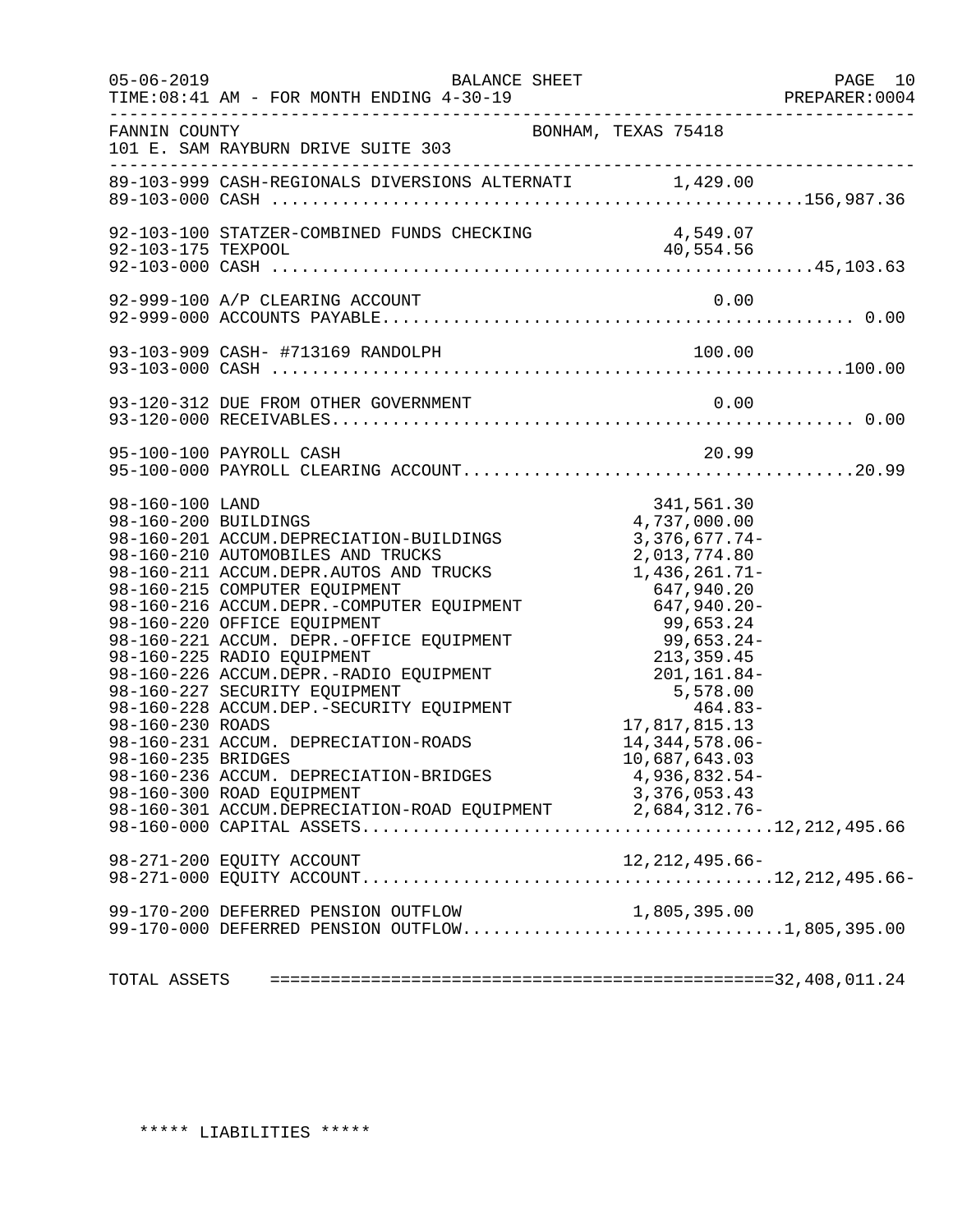| $05 - 06 - 2019$ | BALANCE SHEET<br>TIME: 08:41 AM - FOR MONTH ENDING 4-30-19                                                                                                                                                                               | PAGE 11<br>PREPARER:0004 |
|------------------|------------------------------------------------------------------------------------------------------------------------------------------------------------------------------------------------------------------------------------------|--------------------------|
| FANNIN COUNTY    | BONHAM, TEXAS 75418<br>101 E. SAM RAYBURN DRIVE SUITE 303                                                                                                                                                                                | _______________________  |
|                  | 10-200-097 DUE TO OTHER GOVERNMENTS-FINES<br>10-200-099 DUE TO OTHER GOVERNMENTS-FINES<br>10-200-150 ACCRUED SALARY PAYABLE<br>10-200-155 ACCRUED FRINGE BENEFITS<br>10-200-155 ACCRUED FRINGE BENEFITS<br>10-200-200 DEFERRED TAX REVEN |                          |
|                  | 0.00<br>10-207-070 DUE TO R.O.W.<br>10-207-089 DUE TO T.J.P.C.<br>0.00<br>0.00<br>1,794.00<br>10-207-090 DUE TO CJD<br>10-207-970 DUE TO OTHER GOVERNMENTS<br>0.00<br>344.79<br>10-207-990 DUE TO OTHERS                                 |                          |
|                  | 10-225-510 TIME PYMT. WARRANTS ON COMPUTERS<br>0.00                                                                                                                                                                                      |                          |
|                  |                                                                                                                                                                                                                                          |                          |
|                  | 11-200-910 SYSTEM ADDED LIABILITY LINE-ITEM $0.00$<br>11-200-000 SYSTEM ADDED LIABILITY DEPARTMENT0.00                                                                                                                                   |                          |
|                  |                                                                                                                                                                                                                                          |                          |
|                  | 12-200-910 SYSTEM ADDED LIABILITY LINE-ITEM<br>0.00<br>12-200-000 SYSTEM ADDED LIABILITY DEPARTMENT 0.00                                                                                                                                 |                          |
|                  | 12-271-200 EQUITY ACCOUNT<br>5,843.67                                                                                                                                                                                                    |                          |
|                  |                                                                                                                                                                                                                                          |                          |
|                  | 13-271-200 EQUITY ACCOUNT<br>$180.00 -$                                                                                                                                                                                                  |                          |
|                  | 14-200-910 SYSTEM ADDED LIABILITY LINE-ITEM<br>0.00                                                                                                                                                                                      |                          |
|                  | 14-271-200 EQUITY ACCOUNT<br>17,199.60                                                                                                                                                                                                   |                          |
|                  | 16-200-910 SYSTEM ADDED LIABILITY LINE-ITEM<br>0.00<br>16-200-000 SYSTEM ADDED LIABILITY DEPARTMENT 0.00                                                                                                                                 |                          |
|                  | 16-271-200 EQUITY ACCOUNT<br>17,624.67                                                                                                                                                                                                   |                          |
|                  |                                                                                                                                                                                                                                          |                          |
|                  | 18-200-150 ACCRUED SALARY PAYABLE<br>1,123.70                                                                                                                                                                                            |                          |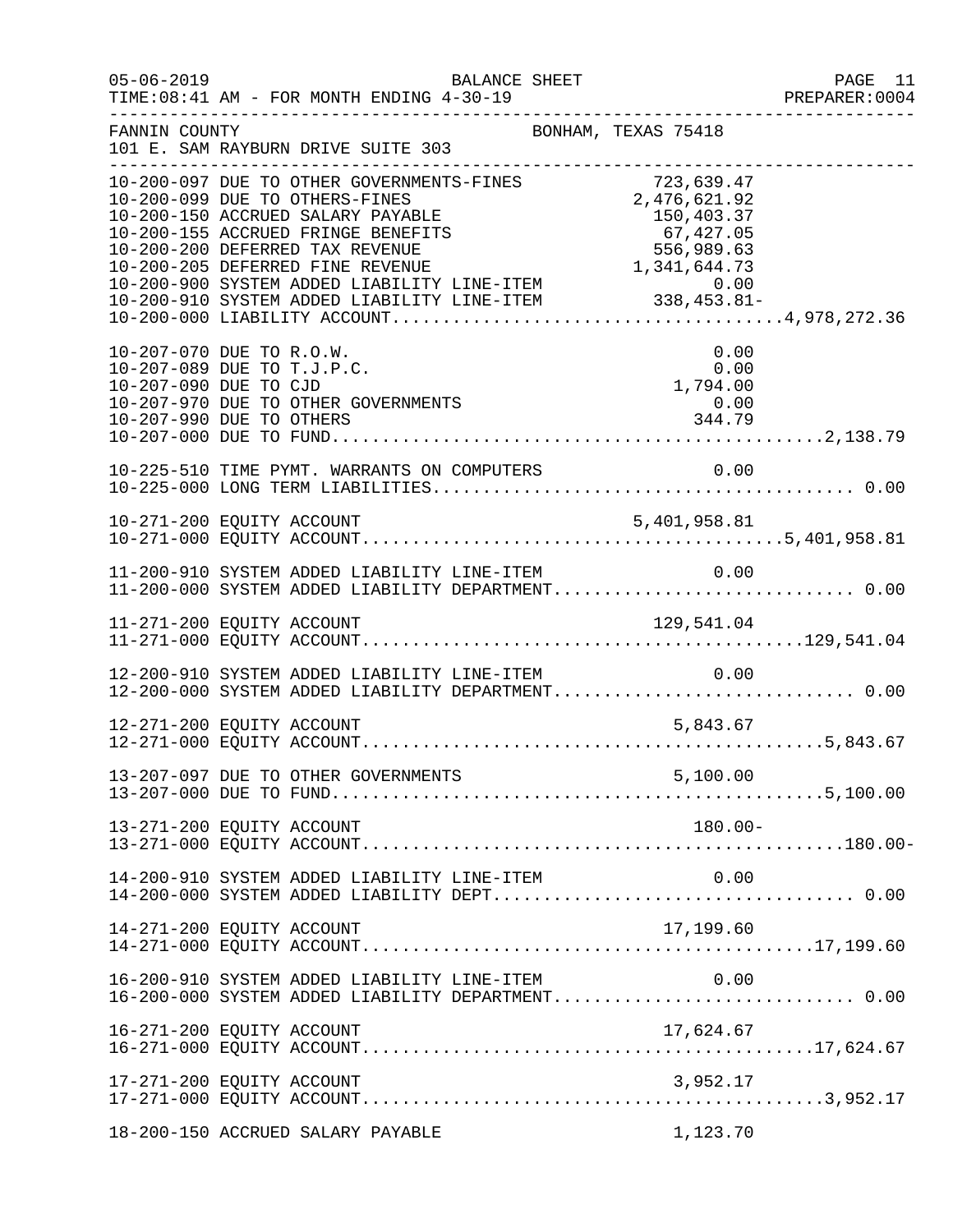| $05 - 06 - 2019$ | BALANCE SHEET<br>TIME: 08:41 AM - FOR MONTH ENDING 4-30-19                                                                                                                                                                                                                                                                        |                                                            | PAGE 12<br>PREPARER: 0004 |
|------------------|-----------------------------------------------------------------------------------------------------------------------------------------------------------------------------------------------------------------------------------------------------------------------------------------------------------------------------------|------------------------------------------------------------|---------------------------|
| FANNIN COUNTY    | BONHAM, TEXAS 75418<br>101 E. SAM RAYBURN DRIVE SUITE 303                                                                                                                                                                                                                                                                         |                                                            |                           |
|                  | 18-200-155 ACCRUED FRINGE BENEFITS 629.81<br>18-200-910 SYSTEM ADDED LIABILITY LINE-ITEM 0.00<br>18-200-000 SYSTEM ADDED LIABILITY DEPARTMENT1,753.51                                                                                                                                                                             |                                                            |                           |
|                  | 18-271-200 EQUITY ACCOUNT                                                                                                                                                                                                                                                                                                         | 79,657.55                                                  |                           |
|                  | 19-200-150 ACCRUED SALARY PAYABLE<br>19-200-155 ACCRUED FRINGE BENEFITS<br>19-200-910 SYSTEM ADDED LIABILITY LINE-ITEM                                                                                                                                                                                                            | 0.01<br>0.00<br>0.00                                       |                           |
|                  | 19-271-200 EQUITY ACCOUNT                                                                                                                                                                                                                                                                                                         | 11,212.95                                                  |                           |
|                  | 20-200-150 ACCRUED SALARY PAYABLE<br>20-200-155 ACCRUED FRINGE BENEFITS<br>20-200-910 SYSTEM ADDED LIABILITY LINE-ITEM 0.00<br>0.00 (1) 0.00 (1) 0.00 (1) 0.00 (1) 0.00 (1) 0.00 (1) 0.00 (1) 0.00 (1) 0.00 (1) 0.00 (1) 0.00 (1) 0.00 (1) 0.00 (1) 0.00 (1) 0.00 (1) 0.0<br>$20-200-000$ SYSTEM ADDED LIABILITY DEPARTMENT374.91 | 316.17                                                     |                           |
|                  | 20-271-200 EQUITY ACCOUNT                                                                                                                                                                                                                                                                                                         | 45,723.30                                                  |                           |
|                  | 21-200-150 ACCRUED SALARY PAYABLE<br>21-200-155 ACCRUED FRINGE BENEFITS<br>21-200-200 DEFERRED TAX REVENUE<br>21-200-900 SYSTEM ADDED LIABILITY LINE-ITEM<br>0.00 COLLEX ADDED LIABILITY LINE-ITEM 0.00<br>21-200-910 SYSTEM ADDED LIABILITY LINE-ITEM 19,574.66-                                                                 | $\frac{1}{2}$ , 400.30<br>5,267.57<br>30,022               |                           |
|                  | 21-207-070 DUE TO RIGHT OF WAY<br>21-207-131 DUE TO RD. DIST. 17A                                                                                                                                                                                                                                                                 | 0.00<br>0.00                                               |                           |
|                  | 21-231-100 LOAN BSB EQUIPMENT                                                                                                                                                                                                                                                                                                     | 0.00                                                       |                           |
|                  | 21-271-200 EQUITY ACCOUNTY                                                                                                                                                                                                                                                                                                        | 125,551.77                                                 |                           |
|                  | 22-200-150 ACCRUED SALARY PAYABLE<br>22-200-155 ACCRUED FRINGE BENEFITS<br>22-200-200 DEFERRED TAX REVENUE<br>22-200-900 SYSTEM ADDED LIABILITY LINE-ITEM<br>22-200-910 SYSTEM ADDED LIABILITY LINE-ITEM                                                                                                                          | 10,957.40<br>5,609.02<br>33,639.77<br>0.00<br>$2,573.26 -$ |                           |
|                  | 22-207-070 DUE TO RIGHT OF WAY                                                                                                                                                                                                                                                                                                    | 0.00                                                       |                           |
|                  | 22-271-200 EQUITY ACCOUNT                                                                                                                                                                                                                                                                                                         | 390,287.72                                                 |                           |
|                  | 23-200-150 ACCRUED SALARY PAYABLE<br>23-200-155 ACCRUED FRINGE BENEFITS<br>23-200-200 DEFERRED TAX REVENUE<br>23-200-900 SYSTEM ADDED LIABILITY LINE-ITEM                                                                                                                                                                         | 10,785.65<br>5,606.58<br>50,468.42<br>0.00                 |                           |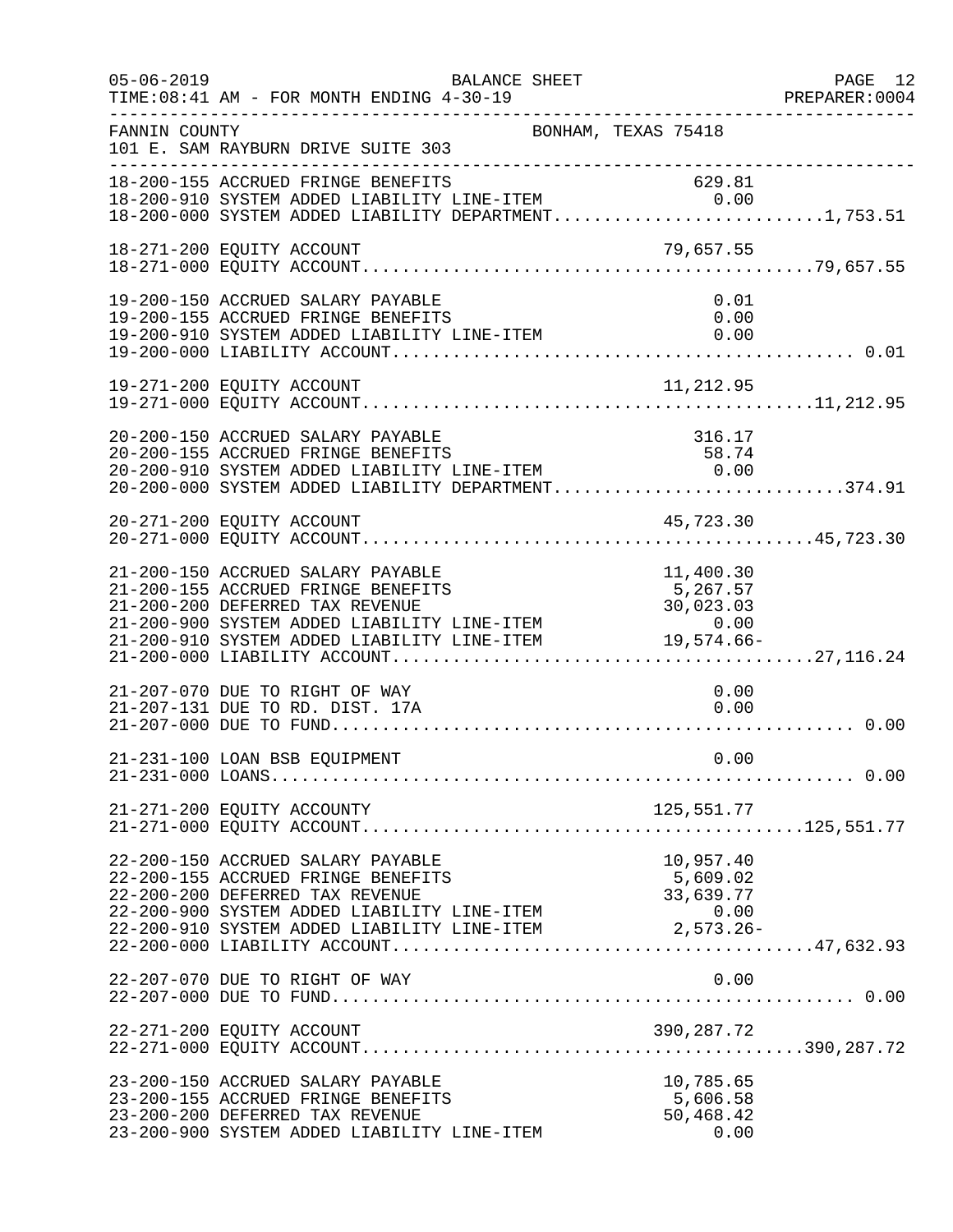| $05 - 06 - 2019$ | BALANCE SHEET<br>TIME: 08:41 AM - FOR MONTH ENDING 4-30-19                                               | PAGE 13<br>PREPARER:0004 |
|------------------|----------------------------------------------------------------------------------------------------------|--------------------------|
| FANNIN COUNTY    | BONHAM, TEXAS 75418<br>101 E. SAM RAYBURN DRIVE SUITE 303                                                |                          |
|                  | 23-200-910 SYSTEM ADDED LIABILITY LINE-ITEM 12,481.81-                                                   |                          |
|                  | 23-231-571 LOAN OF CAPITAL EQUIP. PURCHASE<br>0.00                                                       |                          |
|                  | 23-271-200 EQUITY ACCOUNT<br>670,453.05                                                                  |                          |
|                  | 24-200-150 ACCRUED SALARY PAYABLE<br>9,049.70<br>24-200-155 ACCRUED FRINGE BENEFITS<br>4,413.27          |                          |
|                  | 24-271-200 EQUITY ACCOUNT<br>255,048.45                                                                  |                          |
|                  | 25-271-200 EQUITY ACCOUNT<br>2,177.67                                                                    |                          |
|                  | 26-200-910 SYSTEM ADDED LIABILITY LINE-ITEM 0.00<br>26-200-000 SYSTEM ADDED LIABILITY DEPARTMENT 0.00    |                          |
|                  | 26-271-200 EQUITY ACCOUNT<br>47, 297.31                                                                  |                          |
|                  | 27-271-200 EQUITY ACCOUNT<br>10,385.09                                                                   |                          |
|                  | 28-200-910 SYSTEM ADDED LIABILITY LINE-ITEM<br>0.00<br>28-200-000 SYSTEM ADDED LIABILITY DEPARTMENT 0.00 |                          |
|                  | 28-271-200 EQUITY ACCOUNT<br>5,489.36                                                                    |                          |
|                  | 30-271-200 EQUITY ACCOUNT<br>983.14                                                                      |                          |
|                  | 31-271-200 EQUITY ACCOUNT<br>107,332.28-                                                                 |                          |
|                  | 33-271-200 EQUITY ACCOUNT<br>8,596.74                                                                    |                          |
|                  | 34-271-200 EQUITY ACCOUNT<br>27,602.26                                                                   |                          |
|                  | $300.00 -$<br>35-200-910 SYSTEM ADDED LIABILITY LI                                                       |                          |
|                  | 35-271-200 EQUITY ACCOUNT<br>158,976.18                                                                  |                          |
|                  | 36-200-150 ACCRUED SALARY PAYABLE<br>0.00<br>36-200-155 ACCRUED FRINGE BENEFITS<br>0.01                  |                          |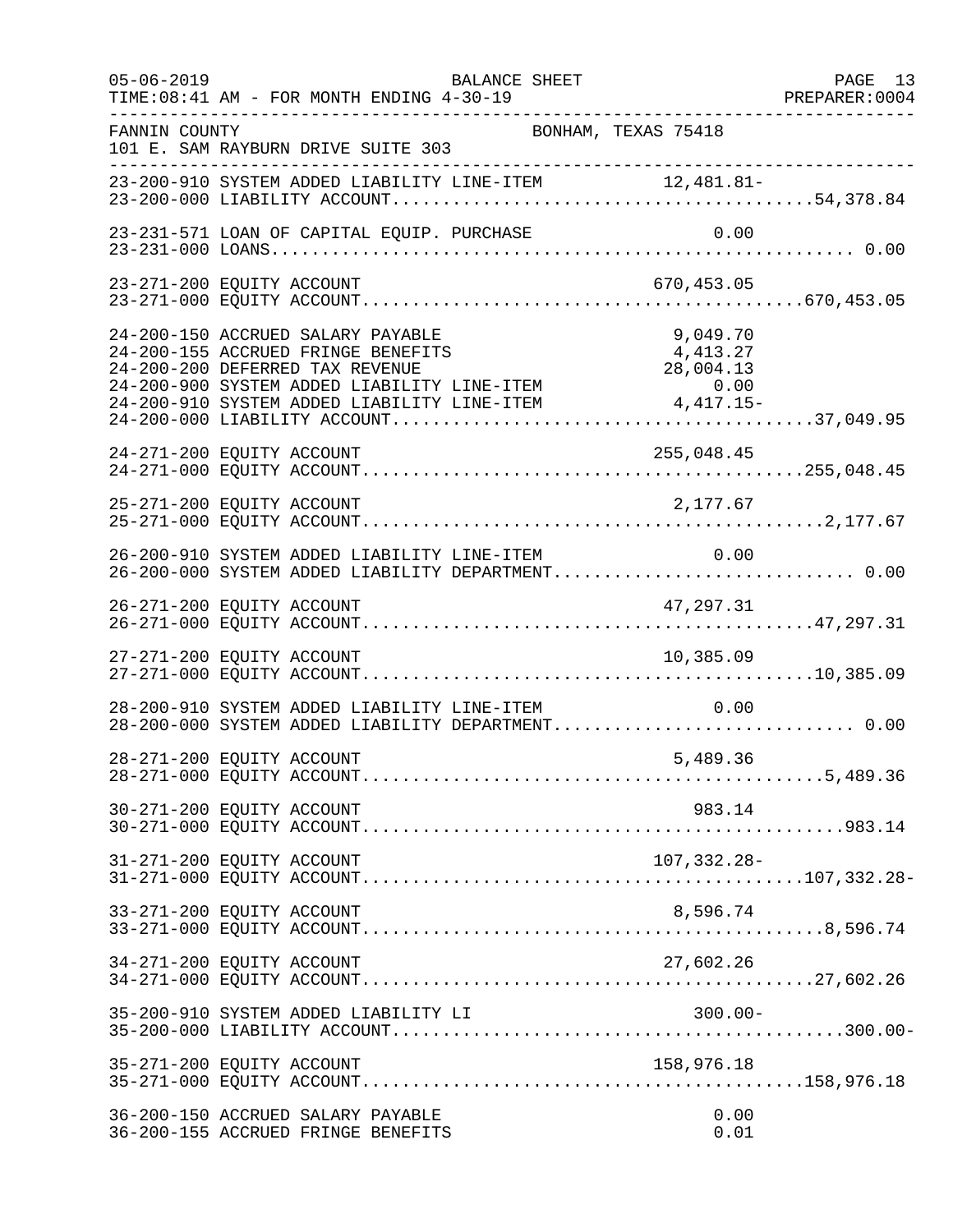| $05 - 06 - 2019$ | BALANCE SHEET<br>TIME: 08:41 AM - FOR MONTH ENDING 4-30-19                                               | PAGE 14<br>PREPARER: 0004 |
|------------------|----------------------------------------------------------------------------------------------------------|---------------------------|
| FANNIN COUNTY    | BONHAM, TEXAS 75418<br>101 E. SAM RAYBURN DRIVE SUITE 303                                                |                           |
|                  |                                                                                                          |                           |
|                  | 36-271-200 EQUITY ACCOUNT<br>33,575.55                                                                   |                           |
|                  | 37-200-910 SYSTEM ADDED LIABILITY LINE-ITEM<br>0.00                                                      |                           |
|                  | 37-207-099 HELD IN TRUST<br>4,304.46                                                                     |                           |
|                  | 2,401.84<br>37-271-200 EQUITY ACCOUNT                                                                    |                           |
|                  | 38-200-900 SYSTEM ADDED LIABILITY LINE-ITEM 0.00<br>38-200-000 SYSTEM ADDED LIABILITY DEPARTMENT 0.00    |                           |
|                  |                                                                                                          |                           |
|                  | 39-200-900 SYSTEM ADDED LIABILITY LINE-ITEM<br>0.00<br>39-200-000 SYSTEM ADDED LIABILITY DEPARTMENT 0.00 |                           |
|                  | 39-271-200 EQUITY ACCOUNT<br>19,347.80                                                                   |                           |
|                  | 40-200-910 SYSTEM ADDED LIABILITY LINE-ITEM<br>0.00<br>40-200-000 SYSTEM ADDED LIABILITY DEPARTMENT 0.00 |                           |
|                  | 40-271-200 EQUITY ACCOUNT<br>2,363.46                                                                    |                           |
|                  | 41-200-910 SYSTEM ADDED LIABILITY LINE-ITEM<br>0.00<br>41-200-000 SYSTEM ADDED LIABILITY DEPARTMENT 0.00 |                           |
|                  | 41-207-095 DUE TO OTHER FUNDS<br>0.00                                                                    |                           |
|                  | 300.00<br>41-271-200 EQUITY ACCOUNT                                                                      |                           |
|                  | 42-200-910 SYSTEM ADDED LIABILITY LINE-ITEM<br>0.00                                                      |                           |
|                  | 42-271-200 EQUITY ACCOUNT<br>$428.64-$                                                                   |                           |
|                  | 44-200-910 SYSTEM ADDED LIABILITY LINE-ITEM<br>0.00<br>44-200-000 SYSTEM ADDED LIABILITY DEPARTMENT 0.00 |                           |
|                  | 44-207-095 DUE TO OTHER FUNDS<br>0.00                                                                    |                           |
|                  | 44-271-200 EQUITY ACCOUNT<br>0.00                                                                        |                           |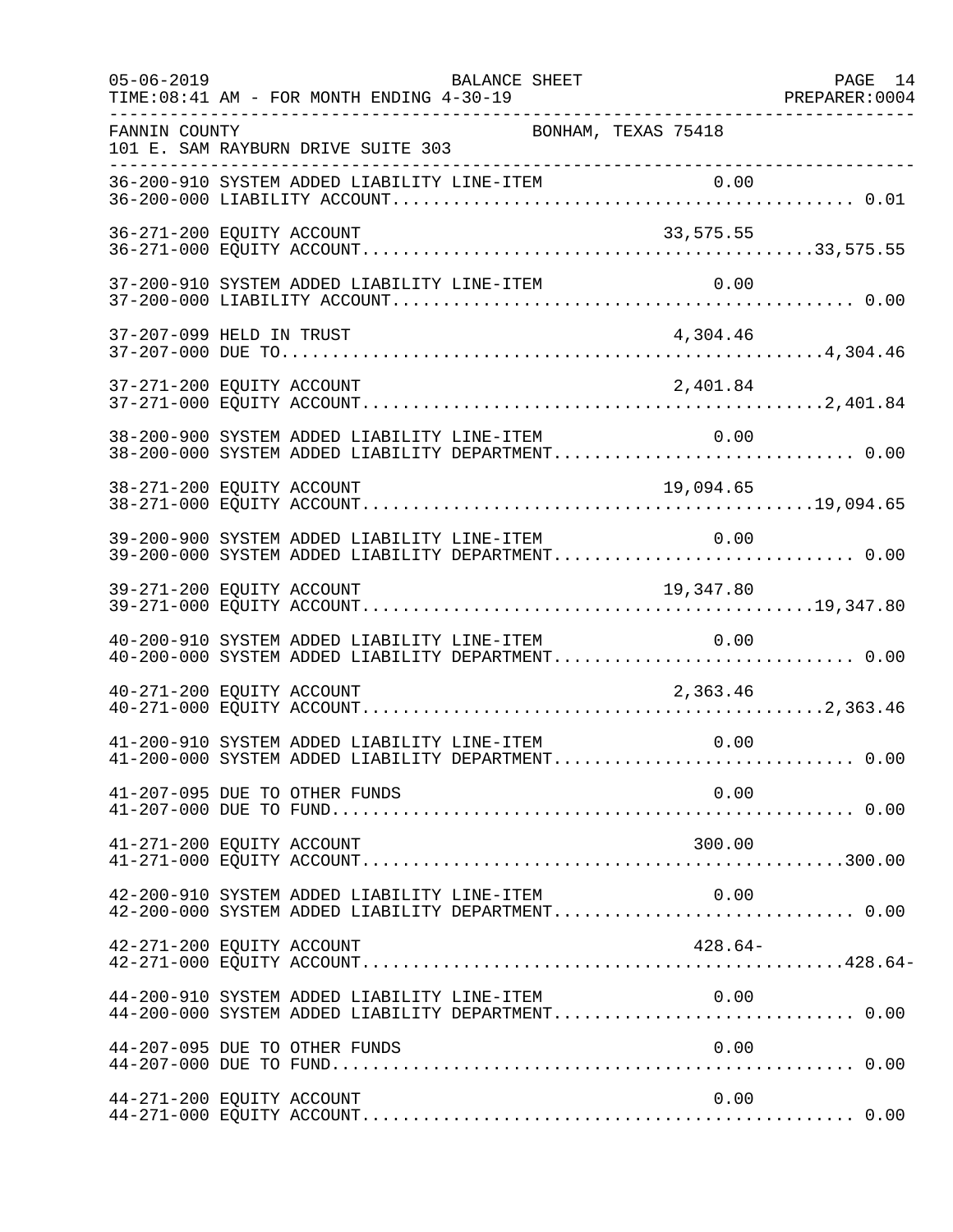| $05 - 06 - 2019$ | BALANCE SHEET<br>TIME: 08:41 AM - FOR MONTH ENDING 4-30-19                                                                                                                                             | PAGE 15 |
|------------------|--------------------------------------------------------------------------------------------------------------------------------------------------------------------------------------------------------|---------|
| FANNIN COUNTY    | BONHAM, TEXAS 75418<br>101 E. SAM RAYBURN DRIVE SUITE 303                                                                                                                                              |         |
|                  | 45-200-150 ACCRUED SALARY PAYABLE<br>302.00<br>45-200-155 ACCRUED FRINGE BENEFITS<br>0.00<br>45-200-910 SYSTEM ADDED LIABILITY LINE-ITEM<br>0.00<br>45-200-000 SYSTEM ADDED LIABILITY DEPARTMENT302.00 |         |
|                  | 45-207-095 DUE TO OTHER FUNDS<br>0.00                                                                                                                                                                  |         |
|                  | 45-271-200 EQUITY ACCOUNT<br>$394.11-$                                                                                                                                                                 |         |
|                  | 46-200-910 SYSTEM ADDED LIABILITY LINE-ITEM 0.00<br>46-200-000 SYSTEM ADDED LIABILITY DEPARTMENT 0.00                                                                                                  |         |
|                  | 46-271-200 EQUITY ACCOUNT<br>5,783.65                                                                                                                                                                  |         |
|                  | 48-200-910 SYSTEM ADDED LIABILITY LINE-ITEM<br>0.00<br>48-200-000 SYSTEM ADDED LIABILITY DEPARTMENT 0.00                                                                                               |         |
|                  | 31,302.43<br>48-271-200 EQUITY ACCOUNT                                                                                                                                                                 |         |
|                  | 49-271-200 EQUITY ACCOUNT<br>619.89                                                                                                                                                                    |         |
|                  |                                                                                                                                                                                                        |         |
|                  | 52-200-910 SYSTEM ADDED LIABILITY LINE-ITEM 619.64-<br>52-200-000 SYSTEM ADDED LIABILITY DEPARTMENT619.64-                                                                                             |         |
|                  | 12,906.82<br>52-271-200 EQUITY ACCOUNT                                                                                                                                                                 |         |
|                  | 53-200-910 SYSTEM ADDED LIABILITY LINE-ITEM 37,392.00-<br>53-200-000 SYSTEM ADDED LIABILITY DEPARTMENT37,392.00-                                                                                       |         |
|                  | 53-271-200 EQUITY ACCOUNT<br>329,172.55                                                                                                                                                                |         |
|                  | 55-200-910 SYSTEM ADDED LIABILITY LINE-ITEM<br>0.00                                                                                                                                                    |         |
|                  | 55-271-200 EQUITY ACCOUNT<br>49.80                                                                                                                                                                     |         |
|                  | 56-200-910 SYSTEM ADDED LIABILITY LINE-ITEM<br>0.00                                                                                                                                                    |         |
|                  | 56-271-200 EQUITY ACCOUNT<br>68,831.26                                                                                                                                                                 |         |
|                  | 57-200-910 SYSTEM ADDED LIABILITY LINE-ITEM<br>0.00<br>57-200-000 SYSTEM ADDED LIABILITY DEPARTMENT 0.00                                                                                               |         |
|                  | 57-271-200 EQUITY ACCOUNT<br>595.29                                                                                                                                                                    |         |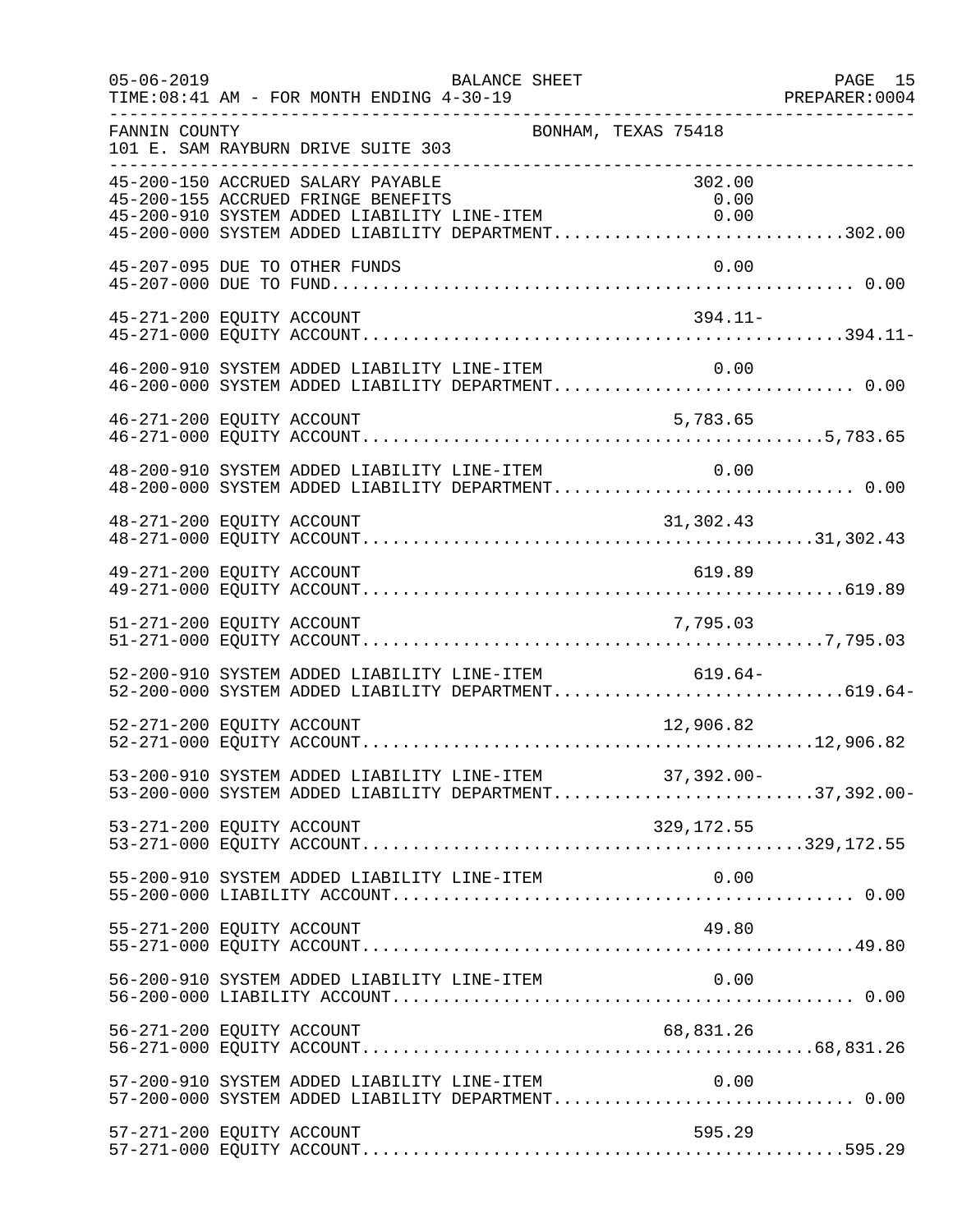| $05 - 06 - 2019$ | BALANCE SHEET<br>TIME: 08:41 AM - FOR MONTH ENDING 4-30-19                                                 |                     | PAGE 16<br>PREPARER: 0004 |
|------------------|------------------------------------------------------------------------------------------------------------|---------------------|---------------------------|
| FANNIN COUNTY    | 101 E. SAM RAYBURN DRIVE SUITE 303                                                                         | BONHAM, TEXAS 75418 |                           |
|                  | 59-200-910 SYSTEM ADDED LIABILITY LINE-ITEM 675.00-<br>59-200-000 SYSTEM ADDED LIABILITY DEPARTMENT675.00- |                     |                           |
|                  | 59-271-200 EQUITY ACCOUNT                                                                                  | 32,601.59           |                           |
|                  | 60-200-200 DEFERRED REVENUE<br>60-200-910 SYSTEM ADDED LIABILITY LINE-ITEM                                 | 0.00<br>0.00        |                           |
|                  |                                                                                                            |                     |                           |
|                  | 61-271-200 EQUITY ACCOUNT                                                                                  | 2,838.24            |                           |
|                  | 62-271-200 EQUITY ACCOUNT                                                                                  | 30,620.31           |                           |
|                  |                                                                                                            |                     |                           |
|                  |                                                                                                            |                     |                           |
|                  | 64-200-910 SYSTEM ADDED LIABILITY LINE ITEM                                                                | 0.00                |                           |
|                  | 64-271-200 EQUITY ACCOUNT                                                                                  | 678.48              |                           |
|                  | 65-200-910 SYSTEM ADDED LIABILITY LINE ITEM                                                                | 0.00                |                           |
|                  |                                                                                                            |                     |                           |
|                  | 66-200-910 SYSTEM ADDED LIABILITY LINE-ITEM 4,166.30-                                                      |                     |                           |
|                  | 66-231-200 2017 GO BONDS PAYABLE                                                                           | 0.00                |                           |
|                  | 66-271-200 EQUITY ACCOUNT                                                                                  | 5,526,895.58        |                           |
|                  | 67-200-910 SYSTEM ADDED LIABILITY LINE-ITEM 0.00<br>67-200-000 SYSTEM ADDED LIABILITY DEPARTMENT 0.00      |                     |                           |
|                  | 67-271-200 EQUITY ACCOUNT                                                                                  | $5,815.95-$         |                           |
|                  | 68-200-910 SYSTEM ADDED LIABILITY LINE -ITEM                                                               | 0.00                |                           |
|                  | 68-231-200 2018 GO BONDS PAYABLE                                                                           | 6, 250, 000.00      |                           |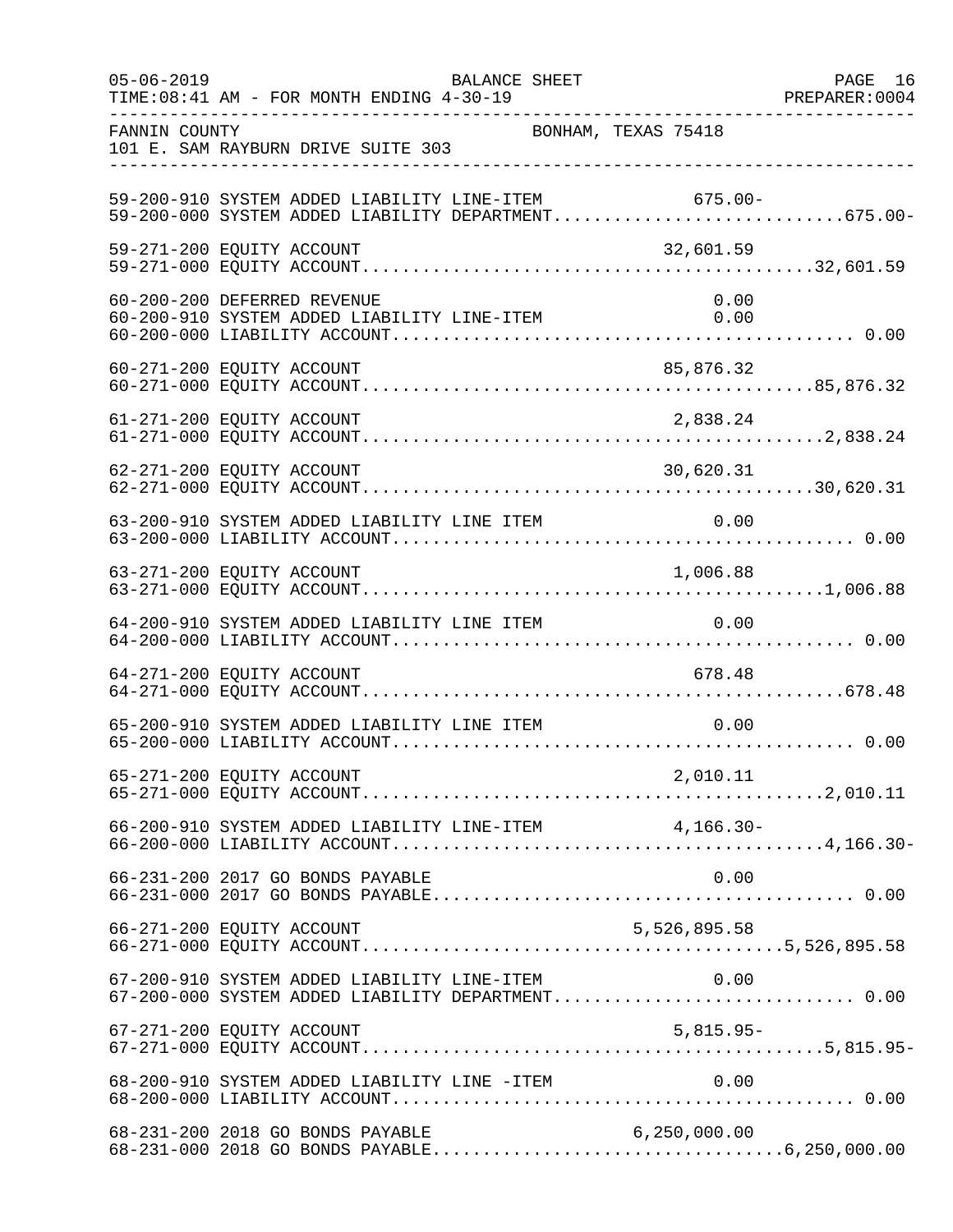| $05 - 06 - 2019$          | BALANCE SHEET                                                                                              |                     | PAGE 17 |
|---------------------------|------------------------------------------------------------------------------------------------------------|---------------------|---------|
| FANNIN COUNTY             | 101 E. SAM RAYBURN DRIVE SUITE 303<br>-----------------------------                                        | BONHAM, TEXAS 75418 |         |
| 68-271-200 EQUITY ACCOUNT |                                                                                                            | 0.00                |         |
|                           | 70-200-900 SYSTEM ADDED LIABILITY LINE-ITEM<br>70-200-910 SYSTEM ADDED LIABILITY LINE-ITEM                 | 0.00<br>0.00        |         |
| 70-271-200 EQUITY ACCOUNT |                                                                                                            | 98,107.48           |         |
|                           | 71-200-910 SYSTEM ADDED LIABILITY LINE-ITEM 0.00<br>71-200-000 SYSTEM ADDED LIABILITY DEPARTMENT 0.00      | 0.00                |         |
| 71-271-200 EQUITY ACCOUNT |                                                                                                            | 0.00                |         |
|                           | 72-200-910 SYSTEM ADDEND LIABILITY LINE-ITEM<br>72-200-000 SYSTEM ADDED LIABILITY DEPARTMENT 0.00          | 0.00                |         |
| 72-271-200 EQUITY ACCOUNT |                                                                                                            | $3,297.94-$         |         |
|                           |                                                                                                            |                     |         |
| 80-271-200 EQUITY ACCOUNT |                                                                                                            | 250.00              |         |
|                           | 81-200-910 SYSTEM ADDED LIABILITY LINE ITEM 30,992.00-<br>81-200-000 SYSTEM ADDED LIABILITY DEPT30,992.00- |                     |         |
| 81-271-200 EQUITY ACCOUNT |                                                                                                            | 35,013.21           |         |
|                           |                                                                                                            |                     |         |
| 82-271-200 EQUITY ACCOUNT |                                                                                                            | 484,263.00          |         |
|                           | 83-200-910 SYSTEM ADDED LIABILITY LINE ITEM                                                                | 0.00                |         |
| 83-271-200 EQUITY ACCOUNT |                                                                                                            | 387,000.00          |         |
|                           | 84-200-910 SYSTEM ADDED LIABILITY LINE ITEM                                                                | 0.00                |         |
| 84-271-200 EQUITY ACCOUNT |                                                                                                            | 0.00                |         |
|                           | 85-200-910 SYSTEM ADDED LIABILITY LINE-ITEM                                                                | 0.00                |         |
| 85-271-200 EQUITY ACCOUNT |                                                                                                            | 0.00                |         |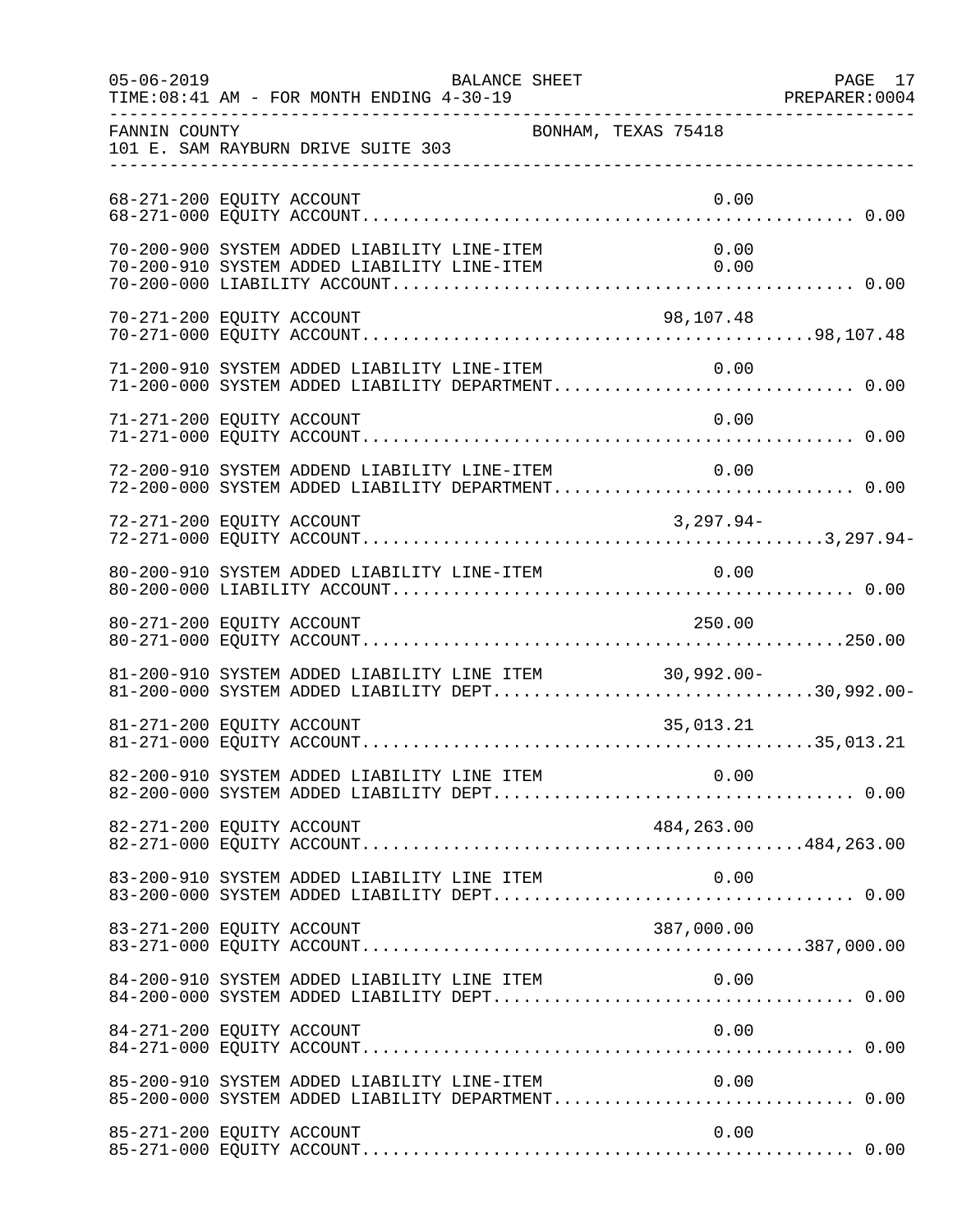| $05 - 06 - 2019$ | BALANCE SHEET<br>TIME: 08:41 AM - FOR MONTH ENDING 4-30-19                                                                                                                                                                                                                                                                                                                                                                                                                                           |                                                                                                           | PAGE 18 |
|------------------|------------------------------------------------------------------------------------------------------------------------------------------------------------------------------------------------------------------------------------------------------------------------------------------------------------------------------------------------------------------------------------------------------------------------------------------------------------------------------------------------------|-----------------------------------------------------------------------------------------------------------|---------|
| FANNIN COUNTY    | BONHAM, TEXAS 75418<br>101 E. SAM RAYBURN DRIVE SUITE 303                                                                                                                                                                                                                                                                                                                                                                                                                                            |                                                                                                           |         |
|                  | 87-200-910 SYSTEM ADDED LIABILITY LINE-ITEM                                                                                                                                                                                                                                                                                                                                                                                                                                                          | 0.00                                                                                                      |         |
|                  |                                                                                                                                                                                                                                                                                                                                                                                                                                                                                                      |                                                                                                           |         |
|                  |                                                                                                                                                                                                                                                                                                                                                                                                                                                                                                      |                                                                                                           |         |
|                  | 88-271-200 EQUITY ACCOUNT                                                                                                                                                                                                                                                                                                                                                                                                                                                                            | 0.00                                                                                                      |         |
|                  | 89-220-189 DEFERRED REVENUE                                                                                                                                                                                                                                                                                                                                                                                                                                                                          | 0.00                                                                                                      |         |
|                  | 89-271-200 EQUITY ACCOUNT                                                                                                                                                                                                                                                                                                                                                                                                                                                                            | 50,047.11                                                                                                 |         |
|                  | 92-200-900 SYSTEM ADDED LIABILITY LINE-ITEM 0.00<br>92-200-910 SYSTEM ADDED LIABILITY LINE-ITEM 0.00<br>92-200-000 SYSTEM ADDED LIABILITY DEPARTMENT 0.00                                                                                                                                                                                                                                                                                                                                            |                                                                                                           |         |
|                  | 92-271-200 EQUITY ACCOUNT                                                                                                                                                                                                                                                                                                                                                                                                                                                                            | 44,570.41                                                                                                 |         |
|                  | 93-200-910 SYSTEM ADDED LIABILITY                                                                                                                                                                                                                                                                                                                                                                                                                                                                    | 0.00                                                                                                      |         |
|                  | 93-271-200 EQUITY ACCOUNT                                                                                                                                                                                                                                                                                                                                                                                                                                                                            | 100.00                                                                                                    |         |
|                  | 95-200-910 SYSTEM ADDED LIABILITY LINE-ITEM<br>95-200-000 SYSTEM ADDED LIABILITY DEPARTMENT 0.00                                                                                                                                                                                                                                                                                                                                                                                                     | 0.00                                                                                                      |         |
|                  |                                                                                                                                                                                                                                                                                                                                                                                                                                                                                                      |                                                                                                           |         |
|                  | 99-200-250 GENERAL OBLIGATION BOND<br>99-200-250 GENERAL OBLIGATION BOND<br>99-200-251 GOB-CURRENT PORTION<br>99-200-255 BOND DISCOUNT CURRENT<br>99-200-256 BOND DISCOUNT<br>99-200-257 BOND PREMIUM CURRENT<br>99-200-258 BOND PREMIUM<br>99-200-<br>99-200-275 NOTES PAYABLE<br>99-200-275 NOTES PAYABLE<br>99-200-277 NOTE #16240648-SHERIFF<br>99-200-279 NOTE #16308936-SHERIFF<br>99-200-279 NOTE #16398936-SHERIFF<br>99-200-280 NOTE #1629100-R&B#3<br>99-200-280 NOTE #162915968-R&B#3<br> | 109,948.00<br>6,090,000.00<br>60,000.00<br>$2,699.60-$<br>$63,440.69-$<br>10,976.99<br>257,959.36<br>0.00 |         |